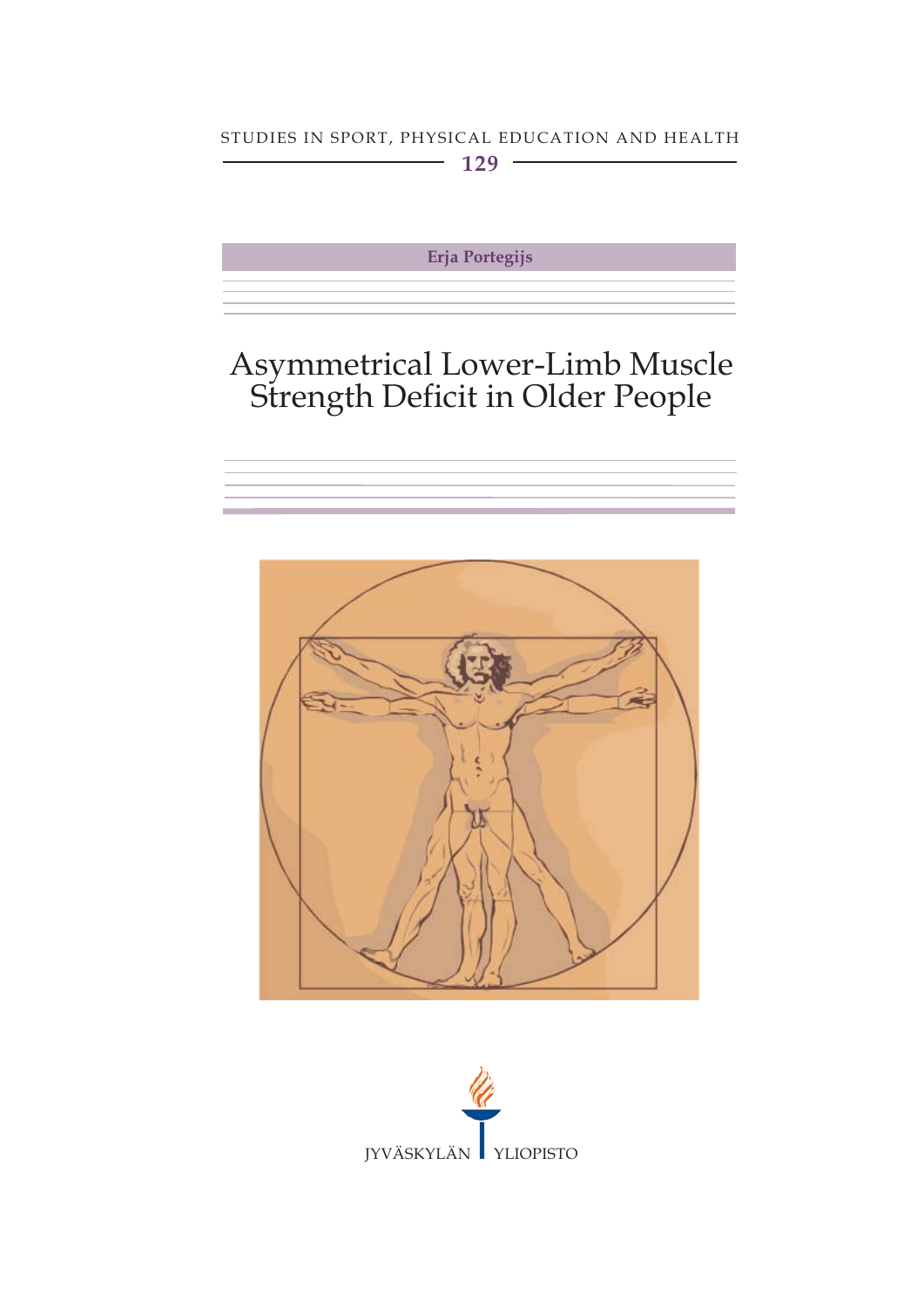STUDIES IN SPORT, PHYSICAL EDUCATION AND HEALTH 129

# Erja Portegijs

# Strength Deficit in Older People Asymmetrical Lower-Limb Muscle

Esitetään Jyväskylän yliopiston liikunta- ja terveystieteiden tiedekunnan suostumuksella julkisesti tarkastettavaksi yliopiston Agora-rakennuksessa (Ag Aud. 3) kesäkuun 6. päivänä 2008 kello 12.

Academic dissertation to be publicly discussed, by permission of the Faculty of Sport and Health Sciences of the University of Jyväskylä, in the Building Agora (Ag Aud. 3), on June 6, 2008 at 12 o'clock noon.

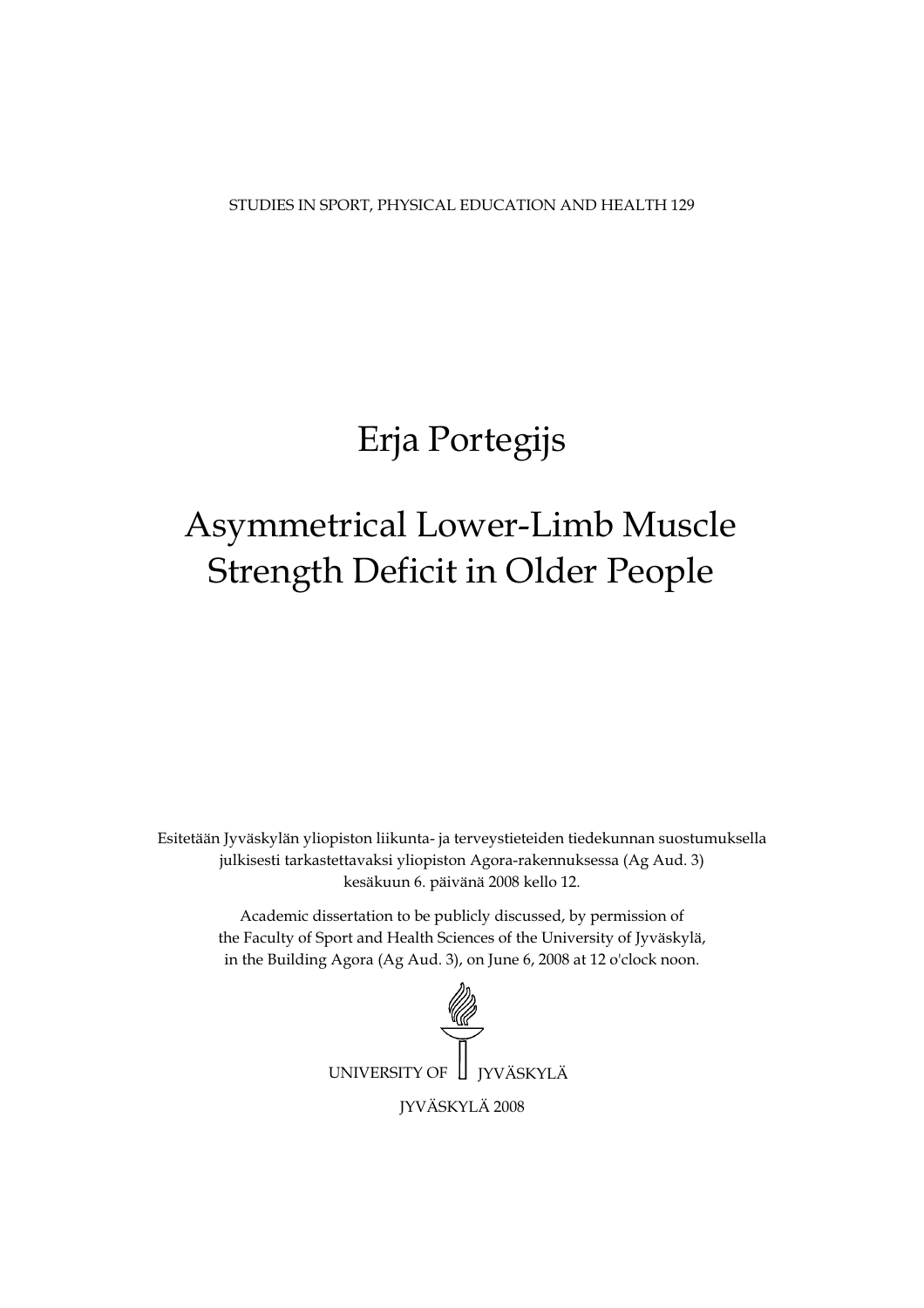# Asymmetrical Lower-Limb Muscle Strength Deficit in Older People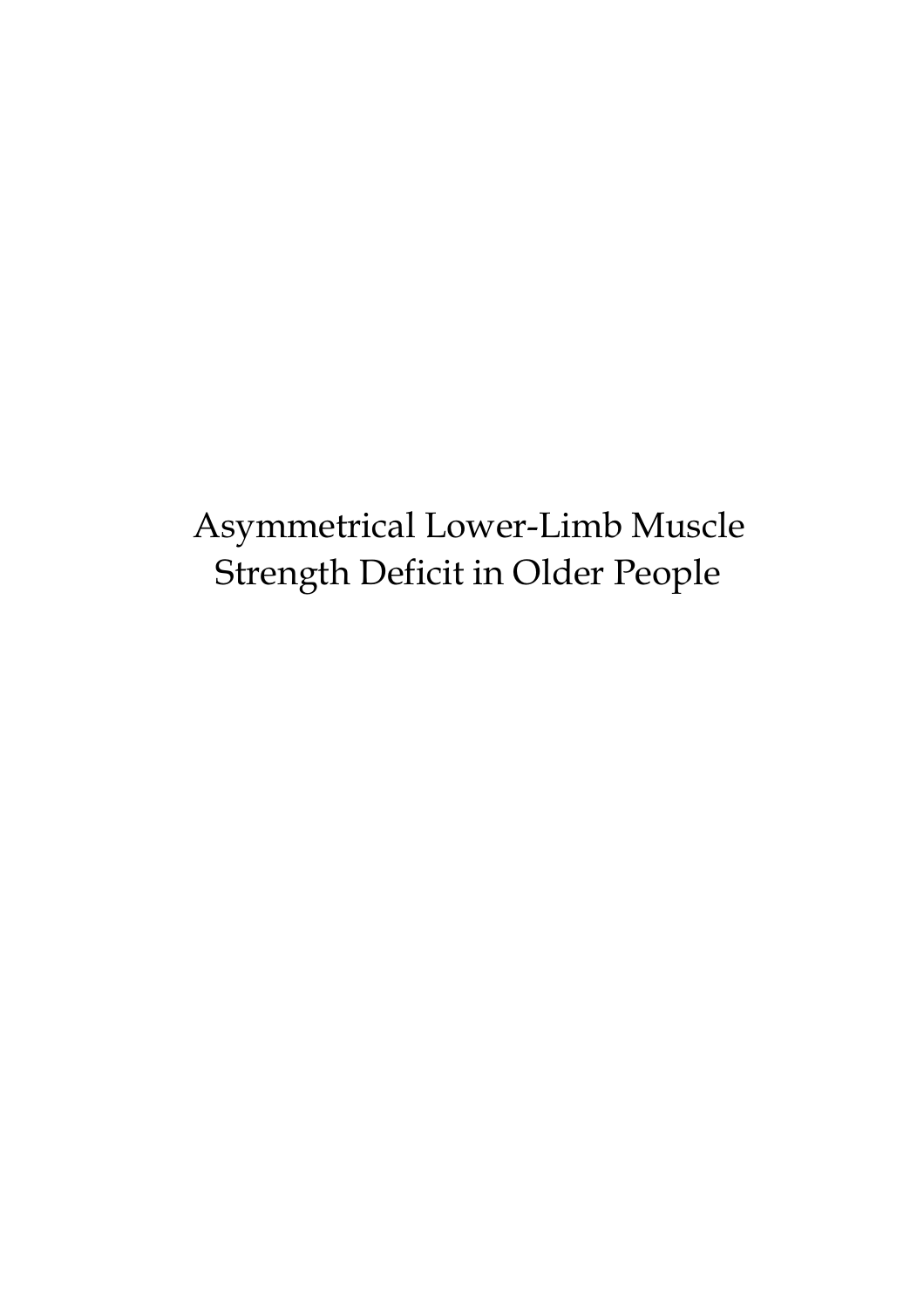STUDIES IN SPORT, PHYSICAL EDUCATION AND HEALTH 129

# Erja Portegijs

# Asymmetrical Lower-Limb Muscle Strength Deficit in Older People



JYVÄSKYLÄ 2008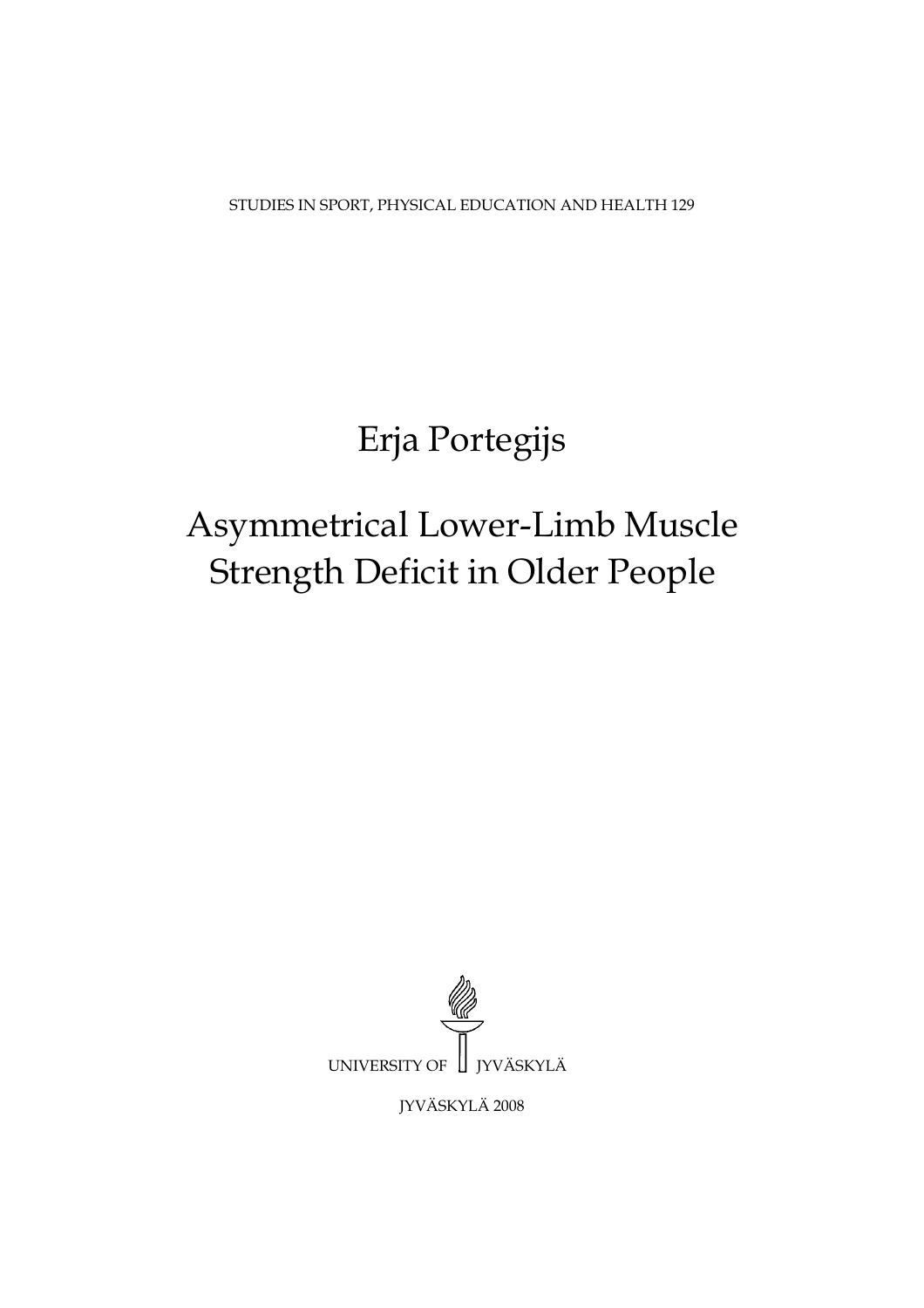Editors Harri Suominen Department of Health Sciences, University of Jyväskylä Irene Ylönen, Marja-Leena Tynkkynen Publishing Unit, University Library of Jyväskylä

Cover picture by Leonardo Da Vinci (Microsoft ClipArt)

URN:ISBN:978-951-39-3292-3 ISBN 978-951-39-3292-3 (PDF)

ISBN 978-951-39-3259-6 (nid.) ISSN 0356-1070

Copyright © 2008, by University of Jyväskylä

Jyväskylä University Printing House, Jyväskylä 2008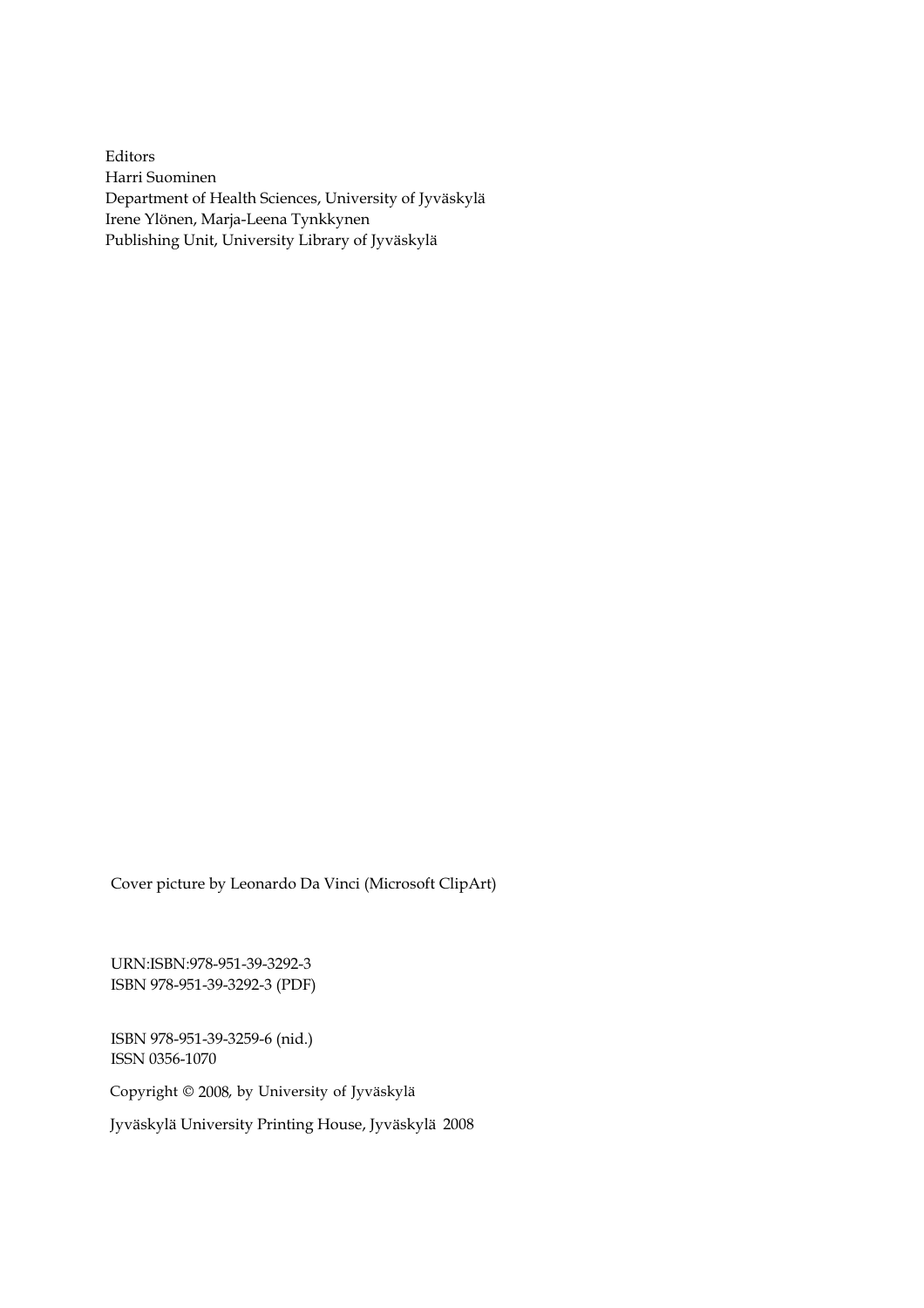## **ABSTRACT**

Portegijs, Erja Asymmetrical lower-limb muscle strength deficit in older people Jyväskylä: University of Jyväskylä, 2008, 105 p. (Studies in Sport, Physical Education and Health ISSN 0356-1070; 129) ISBN 978-951-39-3292-3 (PDF), 978-951-39-3259-6 (nid.) Finnish summary Diss.

The aim was to study causes and consequences of asymmetrical strength deficit, i.e. difference in muscle strength between the lower-limbs, and the effects of progressive resistance training in clinical and non-clinical populations of older people.

Data of three larger studies were used. Healthy 63-75-year-old women  $(n=403-419)$ , 73-96-year-old women 1-13 weeks after hip fracture  $(n=43)$ , and 60-85-year-old men and women ½-7 years after hip fracture (n=79) were studied. A randomized controlled trial of strength-power training aiming to reduce the lower-limb side-to-side difference was performed (n=46). Leg extension power, isometric knee extension torque, rate of force development, walking and stair climbing speed, balance, lower-limb pain, and lower-limb disease and injury burden were assessed. Injurious falls were followed-up for 1 year.

In healthy women, the side-to-side difference in lower-limb power was on average 15%. After hip fracture, the fractured limb was significantly weaker than the non-fractured limb. A large side-to-side difference in power was associated with mobility and balance limitations in healthy older women and women with a recent hip fracture. In the first 3 months, the improvement in power of the fractured limb correlated with improved mobility function. Years after the fracture, half of the patients had a consistent strength deficit on the fractured side. Pain, and disease and injury burden affecting the non-fractured lower-limb reduced the side-to-side difference, resulting in poor strength in both lower-limbs. The training was feasible and improved muscle strength, especially in the weaker lower-limb. The side-to-side difference, mobility and balance were not clearly affected, but perceived difficulty in outdoor mobility and daily activities decreased.

The study stresses the importance of regaining muscle strength after lower-limb injury such as hip fracture. In addition to poor strength, a considerable side-to-side strength difference compromises mobility and balance in older people. To prevent mobility limitation and falls, multi-component rehabilitation programs including progressive resistance training should be studied.

Key words: muscle force, muscle power, leg, asymmetry, mobility limitation, pain, hip fracture, rehabilitation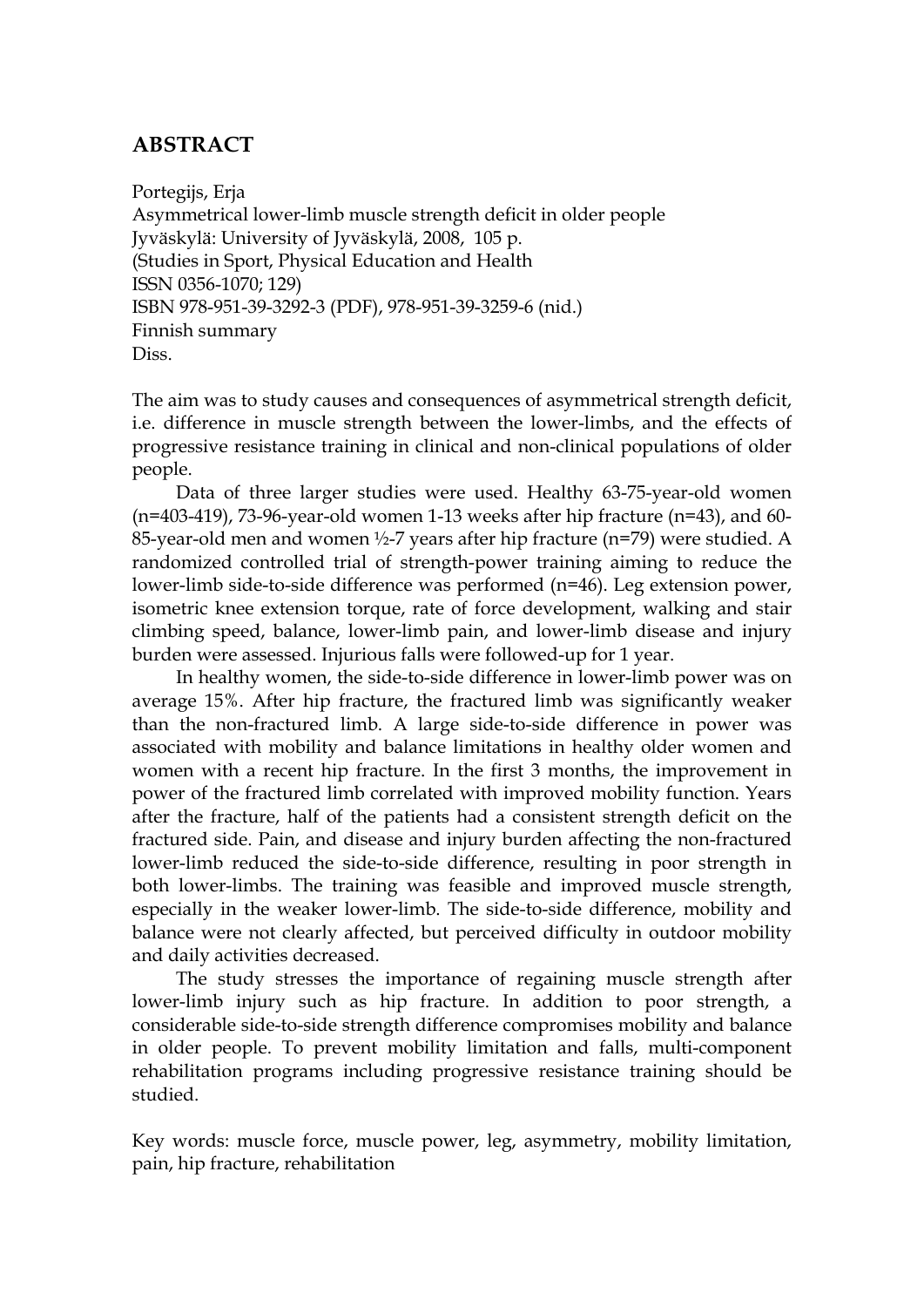| Author's address   | Erja Portegijs, MSc<br>Department of Health Sciences<br>University of Jyväskylä<br>P.O. Box $35 (viv)$<br>FIN-400014 Jyväskylä, Finland                                                                                                                                    |
|--------------------|----------------------------------------------------------------------------------------------------------------------------------------------------------------------------------------------------------------------------------------------------------------------------|
| <b>Supervisors</b> | Docent Sarianna Sipilä, PhD<br>Department of Health Sciences<br>University of Jyväskylä<br>Jyväskylä, Finland                                                                                                                                                              |
|                    | Professor Taina Rantanen, PhD<br>Department of Health Sciences<br>University of Jyväskylä<br>Jyväskylä, Finland                                                                                                                                                            |
| <b>Reviewers</b>   | Professor Pekka Kannus, MD PhD<br>UKK-institute<br>Tampere, Finland                                                                                                                                                                                                        |
|                    | Professor Ewa Roos, PhD<br>Institute of Sports Sciences an Clinical Biomechanics<br><b>Faculty of Health Sciences</b><br>University of Southern Denmark<br>Odense, Denmark                                                                                                 |
| Opponent           | Roger A Fielding, PhD<br>Director and Senior Scientist<br>Professor of Nutrition and Medicine<br>Nutrition, Exercise Physiology, and Sarcopenia<br>Laboratory<br>Jean Mayer USDA Human Nutrition Research Center on<br>Aging<br><b>Tufts University</b><br>Boston, MA, USA |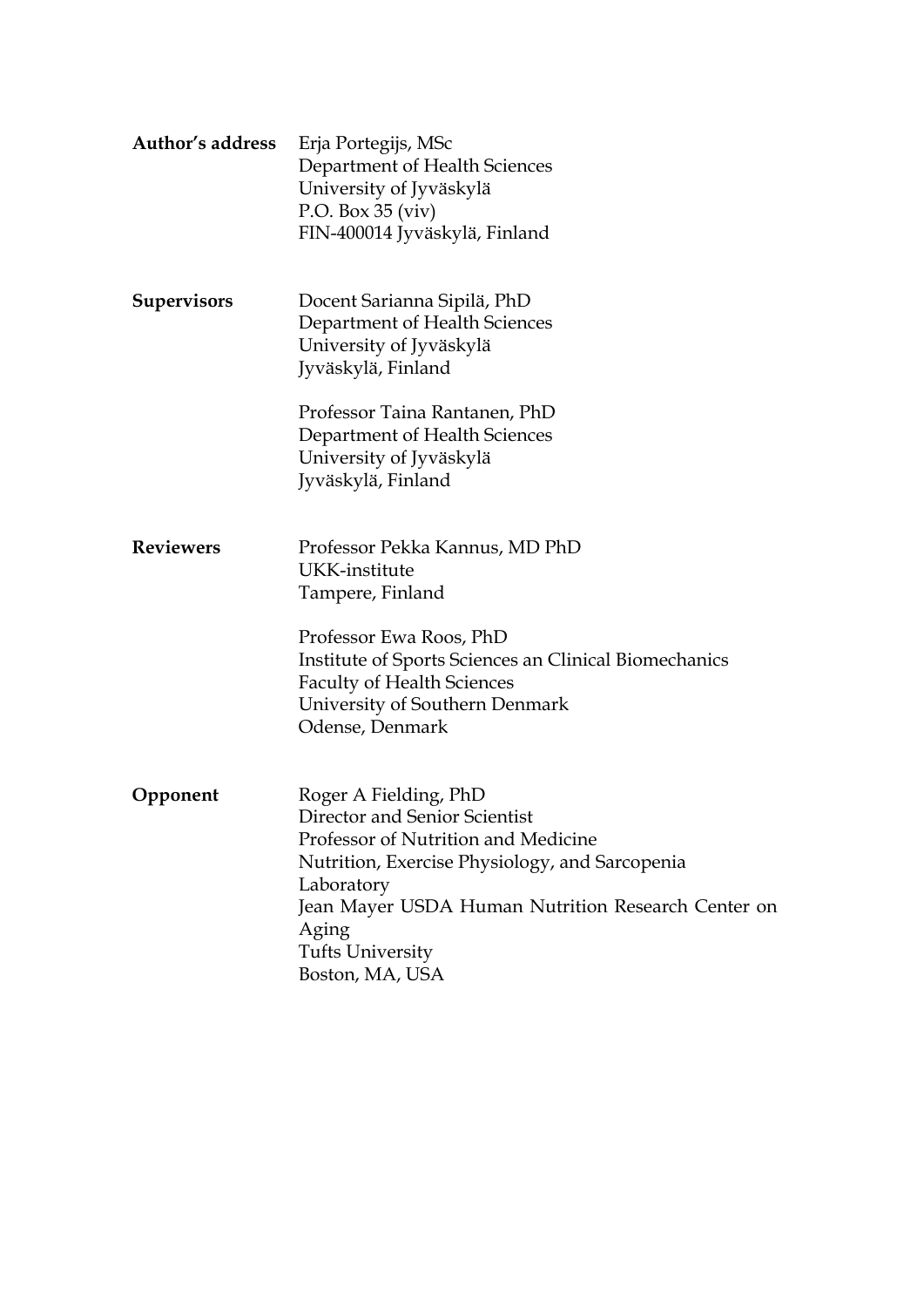#### **ACKNOWLEDGEMENTS**

This work was performed at the Department of Health Sciences and the Finnish Research Centre for Interdisciplinary Gerontology of the University of Jyväskylä. I am thankful for the opportunity to work in the HIP-ASYMMETRY project from its start. It was an honor to work in a multidisciplinary team of experienced researchers. By being involved in this project through all its phases I learned what doing research really means, practically as well as scientifically.

I had the privilege to complete this thesis under supervision of Docent Sarianna Sipilä and Professor Taina Rantanen. Your patience, skillful advice and guidance have taught me how to do research and write scientifically. It was a pleasure to work with you and our discussions were interesting, fruitful and educative. I am indebted to Sarianna for initiating a very interesting research project the HIP-ASYMMETRY project and inviting me to join it. Thank you for always finding time to answer my questions in practical as well as scientific matters and helping me with the Finnish language. I am indebted to Taina for giving me the opportunity to do research in Finland after working together on my Master thesis. I appreciate your knowledge and experience in epidemiology and gerontology and thank you for making the FITSA database available for my analyses.

I would like to express my sincere gratitude to the official reviewers of this dissertation Professor Pekka Kannus and Professor Ewa Roos for their interest in the study and their valuable and supportive comments on the manuscript.

I want to thank all coauthors of the original papers for their support and their constructive comments on the manuscripts. Jaakko Kaprio, Markku Koskenvuo, Kristina Tiainen, Satu Pajala, Ari Heinonen, and Sanna Sihvonen, thank you for fruitful collaboration. Especially, I would like to thank Professor Sally Lamb for giving me the opportunity to visit the UK and making her dataset (HIP-RECOVERY) available for my analyses. In the HIP-ASYMMETRY study, collaboration with the Central Finland Healthcare District was essential. Therefore I would like to thank the Head of the Orthopedic Department at that time, Ilkka Kiviranta, for this opportunity. Further I would like to express my gratitude to Markku Alen and Mauri Kallinen for their effort in collecting the medical data. Mauri, thanks for always being available for advice and guidance on all medical matters emerging in our study.

I also want to express my sincere gratitude to Ms Marjukka Leino for her enthusiasm and guidance in the training study of the HIP-ASYMMETRY study. The positive atmosphere you created during our training was an important motivator for the enthusiastic participation of the training groups despite the long traveling distances and practical obstacles some of our participants encountered. I want to thank Ms Jenni Kulmala for her contribution in the recruitment of participants and all practical matters in the HIP-ASYMMETRY study. Further, I want to acknowledge all the students and interns who helped us to collect our data.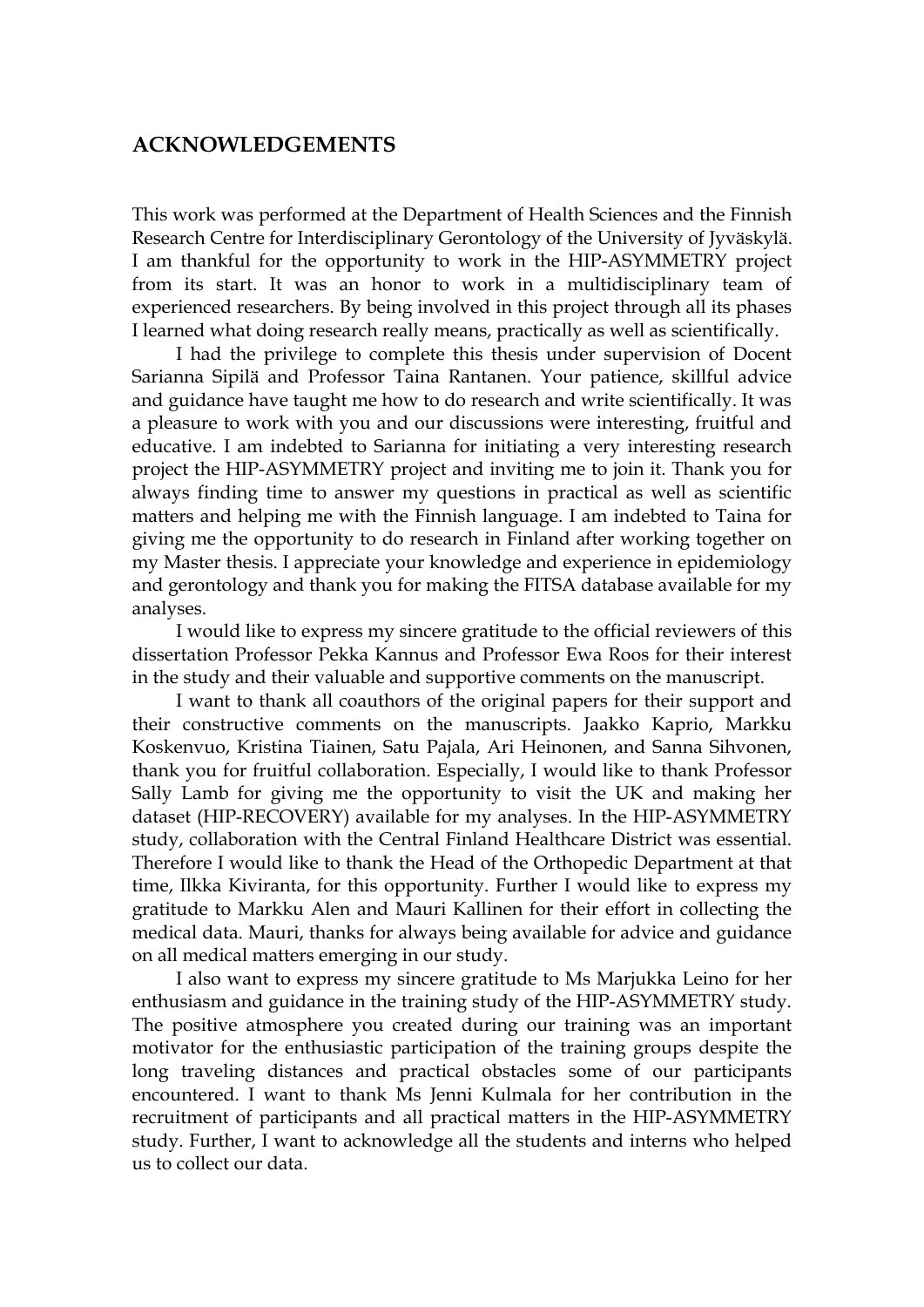Most of all I am thankful to the participants in the FITSA, HIP-RECOVERY and HIP-ASYMMETRY studies for their effort and participation. Thanks for your patience during the many hours spent with us for measurements. I had the opportunity to meet all participants of the HIP-ASYMMETRY study. The personal experiences on hip fractures and our training program they shared with me have been an inspiration for me throughout the study process.

I want to express my deepest gratitude to my parents Hans and Maisa for their love and support throughout my life and this study process. Thank you for always being there and supporting me even when I decided to study in an area without clear employment perspectives. I also want to thank Patrick for his love and support in our years together. Thank you for reminding me always on what is important in life. Thanks also to my sister and my friends for their support. I want to acknowledge my grandparents who have subconsciously inspired me to do research in older people. Their experiences have strengthened me in my believes that physical activity is possible and enjoyable in old age and that it is crucial for maintaining good mobility, function and quality of life.

My doctoral studies and research were financially supported by personal grants of the Finnish Cultural Foundation and the Juho Vainio Foundation. Additionally, the HIP-ASYMMETRY research project was supported by the Ministry of Education. The FITSA research project was supported by the Ministry of Education and the Finnish Academy.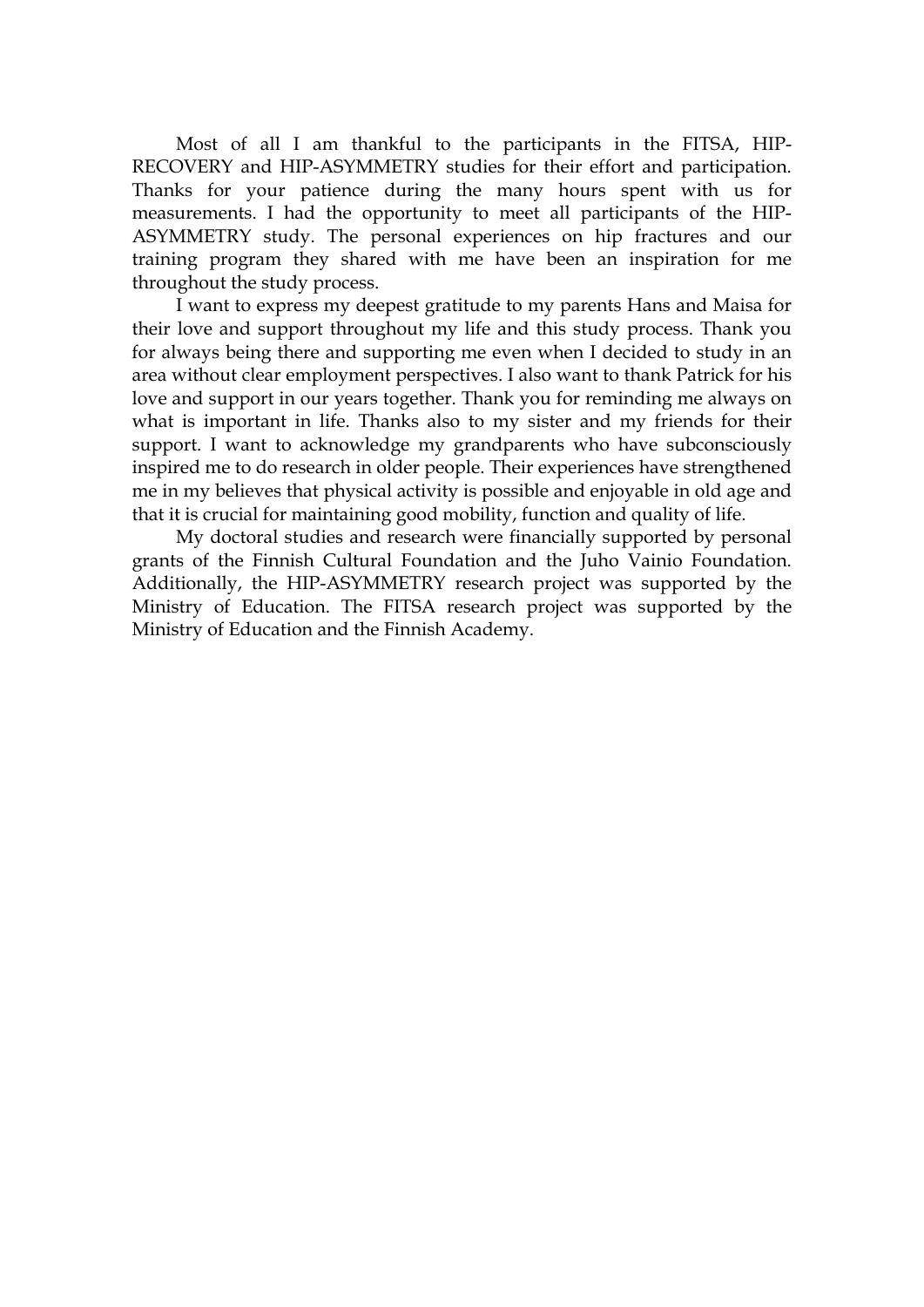### **LIST OF ORIGINAL PUBLICATIONS**

The thesis is based on the following papers, which will be referred to by their Roman numerals. Additionally, some unpublished data are included in the thesis.

- I Portegijs E, Sipilä S, Alen M, Kaprio J, Koskenvuo M, Tiainen K, Rantanen T. 2005. Muscle power asymmetry and mobility limitation in healthy older women. Archives of Physical Medicine and Rehabilitation 87, 1838-1842.
- II Portegijs E, Sipilä S, Pajala S, Lamb SE, Alen M, Kaprio J, Koskenvuo M, Rantanen T. 2006. Asymmetrical lower extremity power deficit as a risk factor for injurious falls in healthy older women. Journal of the American Geriatrics Society 54, 551-553.
- III Portegijs E, Sipilä S, Rantanen T, Lamb SE. 2008. Leg extension power deficit and mobility limitation in women recovering from hip fracture. American Journal of Physical Medicine and Rehabilitation 87, 363-370.
- IV Portegijs E, Rantanen T, Kallinen M, Heinonen A, Alen M, Kiviranta I, Sipilä S. 2008. Leg pain and injury burden as determinants of muscle strength deficit after hip fracture. (submitted for publication)
- V Portegijs E, Kallinen M, Rantanen T, Heinonen A, Sihvonen S, Alen M, Kiviranta I, Sipilä S. 2008. Effects of resistance training on lower extremity impairments in older people with hip fracture (ISRCTN34271567). Archives of Physical Medicine and Rehabilitation (in press)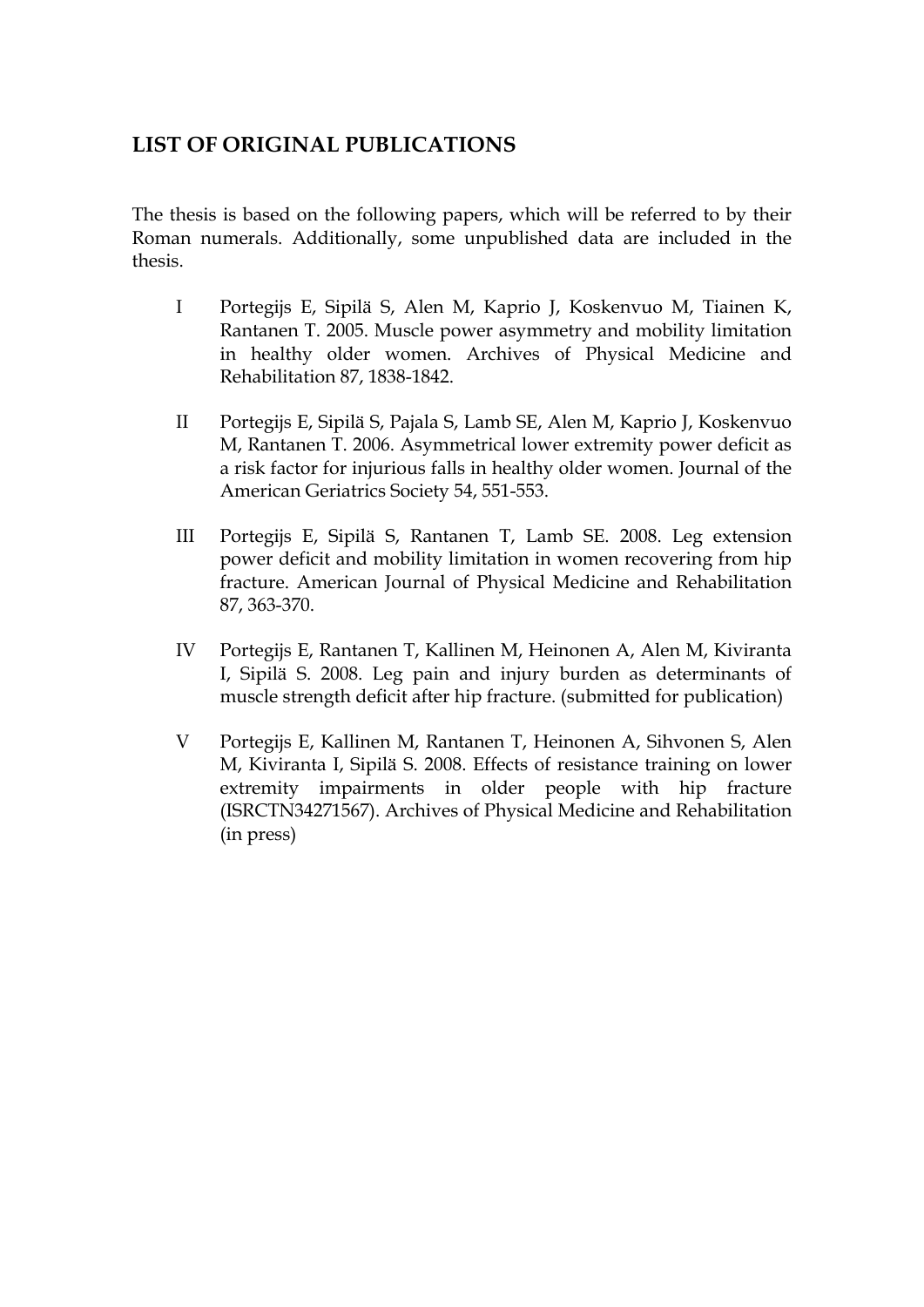# **ABBREVIATIONS**

| 1RM                | One-repetition maximum                                            |  |  |  |  |  |
|--------------------|-------------------------------------------------------------------|--|--|--|--|--|
| 95%CI              | 95 % confidence interval                                          |  |  |  |  |  |
| <b>ACL</b>         | Anterior-cruciate ligament                                        |  |  |  |  |  |
| <b>ADL</b>         | <b>Activities of Daily Living</b>                                 |  |  |  |  |  |
| <b>ANOVA</b>       | Analysis of Variance                                              |  |  |  |  |  |
| cat                | Categorized scale                                                 |  |  |  |  |  |
| <b>FITSA</b>       | Finnish Twin Study on Aging; study of healthy older               |  |  |  |  |  |
|                    | women                                                             |  |  |  |  |  |
| Fract              | Fractured limb                                                    |  |  |  |  |  |
| Non-fract          | Non-fractured limb                                                |  |  |  |  |  |
| HIP-RECOVERY       | Study of women 1 and 13 weeks after hip fracture surgery          |  |  |  |  |  |
| HIP-ASYMMETRY      | Study of men and women $\frac{1}{2}$ - 7 years after hip fracture |  |  |  |  |  |
|                    | surgery                                                           |  |  |  |  |  |
| IA                 | Interaction effect                                                |  |  |  |  |  |
| <b>KET</b>         | Knee extension torque                                             |  |  |  |  |  |
| <b>LBM</b>         | Lean body mass                                                    |  |  |  |  |  |
| <b>LEP</b>         | Leg extension power                                               |  |  |  |  |  |
| <b>OR</b>          | <b>Odds Ratio</b>                                                 |  |  |  |  |  |
| n                  | Number                                                            |  |  |  |  |  |
| N                  | Newton; expression of muscle force                                |  |  |  |  |  |
| <b>Nm</b>          | Newton meter; expression of muscle torque                         |  |  |  |  |  |
| Nm/s               | Newton meter per second; expression of rate of force              |  |  |  |  |  |
|                    | development                                                       |  |  |  |  |  |
| <b>PRT</b>         | Progressive resistance training                                   |  |  |  |  |  |
| <b>RCT</b>         | Randomized controlled trail                                       |  |  |  |  |  |
| <b>RFD</b>         | Rate of force development                                         |  |  |  |  |  |
| RFD <sub>200</sub> | Rate of force development over the first 200 ms of                |  |  |  |  |  |
|                    | contraction                                                       |  |  |  |  |  |
| <b>ROM</b>         | Range of motion                                                   |  |  |  |  |  |
| <b>SD</b>          | Standard deviation                                                |  |  |  |  |  |
| W                  | Watt; expression of muscle power                                  |  |  |  |  |  |
| WEAKleg            | The weaker lower-limb as defined for the training                 |  |  |  |  |  |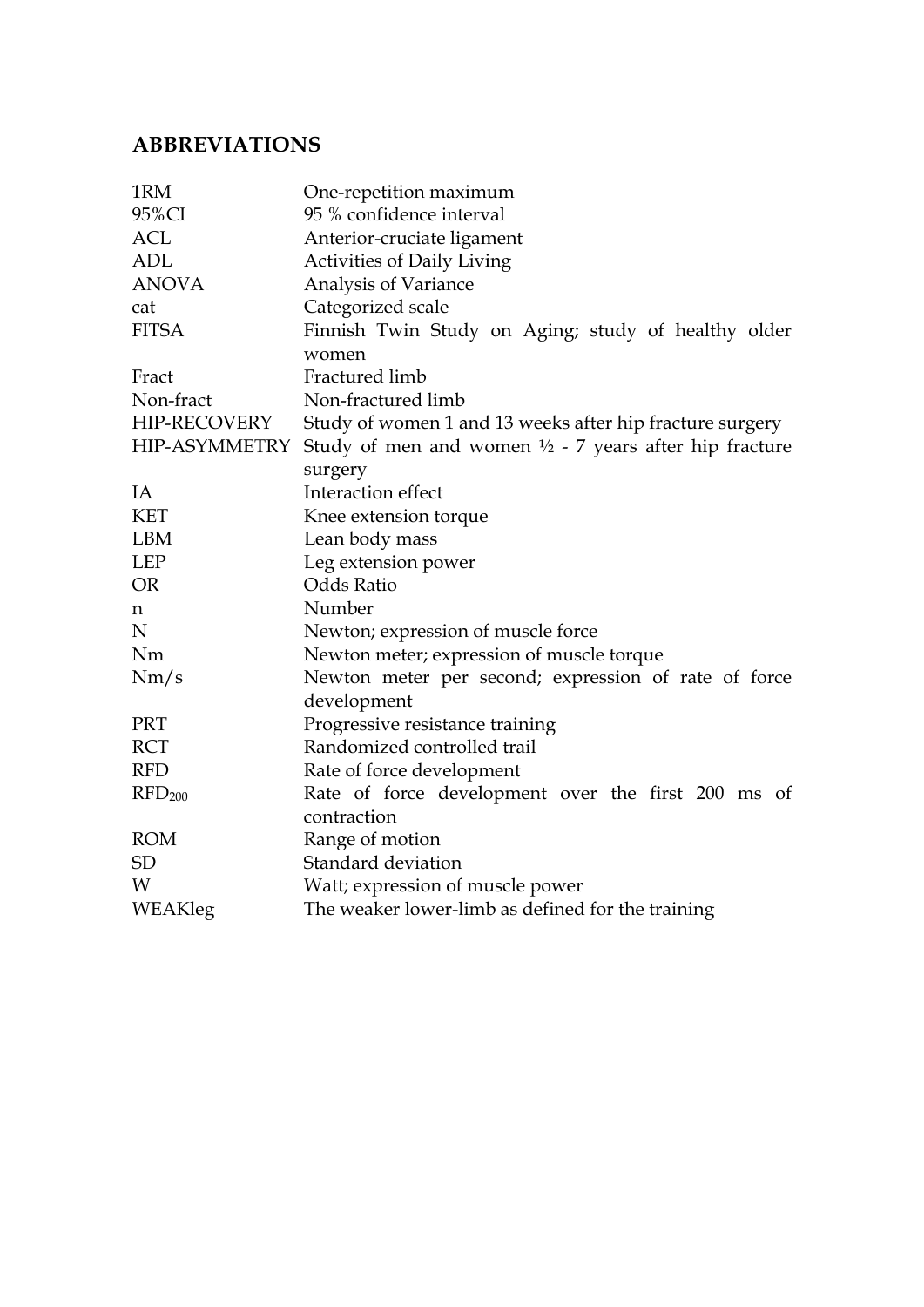# **CONTENTS**

ABSTRACT ACKNOWLEGDEMENTS LIST OF ORIGINAL PUBLICATIONS ABBREVIATIONS **CONTENTS** 

| $\mathbf{1}$   |                  |                                                                      |  |
|----------------|------------------|----------------------------------------------------------------------|--|
| $\overline{2}$ |                  |                                                                      |  |
|                | 2.1              |                                                                      |  |
|                |                  |                                                                      |  |
|                |                  |                                                                      |  |
|                |                  | 2.1.3 Decrease in muscle strength related to physical inactivity  16 |  |
|                |                  | 2.1.4 Decrease in muscle strength related to diseases, injury, and   |  |
|                |                  |                                                                      |  |
|                |                  | 2.1.5 Asymmetrical deficit in lower-limb muscle strength 18          |  |
|                | $2.2\phantom{0}$ |                                                                      |  |
|                |                  | 2.2.1 Muscle strength and its association with mobility and          |  |
|                |                  |                                                                      |  |
|                |                  | 2.2.2 Asymmetrical muscle strength deficit and its implications for  |  |
|                |                  |                                                                      |  |
|                | 2.3              |                                                                      |  |
|                |                  |                                                                      |  |
|                |                  | 2.3.2 Training to increase rate of force development and muscle      |  |
|                |                  |                                                                      |  |
|                |                  |                                                                      |  |
| 3              |                  |                                                                      |  |
| $\overline{4}$ |                  |                                                                      |  |
|                | 4.1              |                                                                      |  |
|                |                  |                                                                      |  |
|                |                  | 4.1.2 Women recovering from a hip fracture (HIP-RECOVERY; III) 34    |  |
|                |                  | 4.1.3 Men and women with a hip fracture history (HIP-                |  |
|                |                  |                                                                      |  |
|                | 4.2              |                                                                      |  |
|                | 4.3              |                                                                      |  |
|                |                  |                                                                      |  |
|                |                  |                                                                      |  |
|                |                  |                                                                      |  |
|                |                  | 4.3.4 Perceived difficulty in mobility and daily activities 41       |  |
|                |                  |                                                                      |  |
|                |                  |                                                                      |  |
|                |                  |                                                                      |  |
|                |                  |                                                                      |  |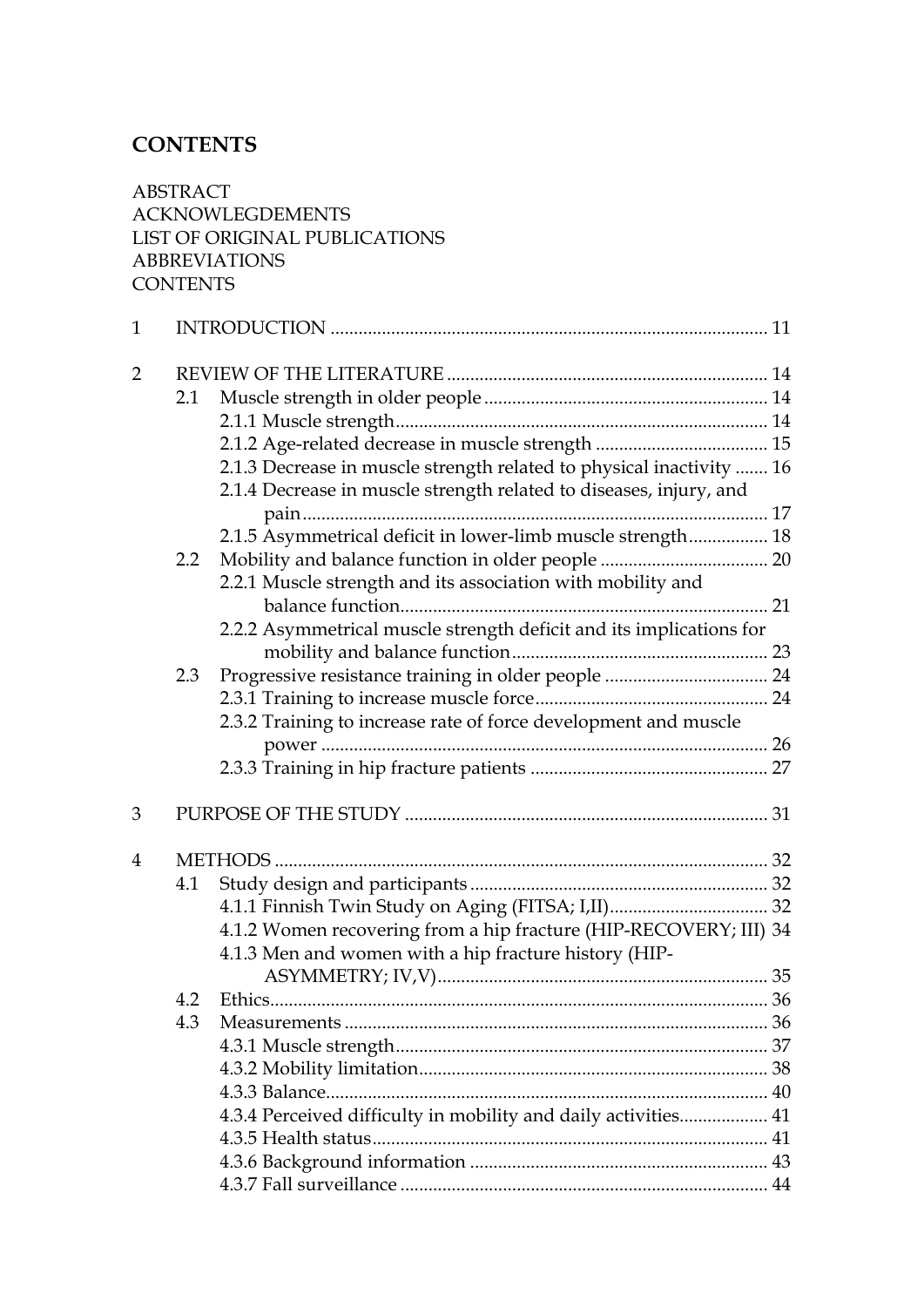|   | 4.4 |                                                                          |  |
|---|-----|--------------------------------------------------------------------------|--|
|   |     |                                                                          |  |
|   |     |                                                                          |  |
|   |     |                                                                          |  |
|   | 4.5 |                                                                          |  |
| 5 |     |                                                                          |  |
|   | 5.1 |                                                                          |  |
|   | 5.2 | Leg extension power, asymmetrical deficit and mobility 53                |  |
|   | 5.3 | Leg extension power, asymmetrical deficit, and its associations          |  |
|   |     |                                                                          |  |
|   |     |                                                                          |  |
|   |     |                                                                          |  |
|   | 5.4 | Asymmetrical deficit and its determinants in older men and               |  |
|   |     |                                                                          |  |
|   | 5.5 | Effects of resistance training in older men and women of the HIP-        |  |
|   |     |                                                                          |  |
|   |     | 5.5.1 Lower-limb muscle strength and asymmetrical deficit  65            |  |
|   |     |                                                                          |  |
|   |     |                                                                          |  |
|   |     | 5.5.4 Self-rated health and perceived difficulty in daily activities  67 |  |
| 6 |     |                                                                          |  |
|   | 6.1 | Asymmetrical muscle strength deficit in the lower-limbs and its          |  |
|   |     |                                                                          |  |
|   | 6.2 | Consequences of asymmetrical deficit for mobility and balance            |  |
|   |     |                                                                          |  |
|   | 6.3 | Resistance training effects in older people with lower-limb injury  75   |  |
|   | 6.4 |                                                                          |  |
|   | 6.5 |                                                                          |  |
| 7 |     |                                                                          |  |
|   |     |                                                                          |  |
|   |     |                                                                          |  |
|   |     |                                                                          |  |
|   |     | ORIGINAL PAPERS                                                          |  |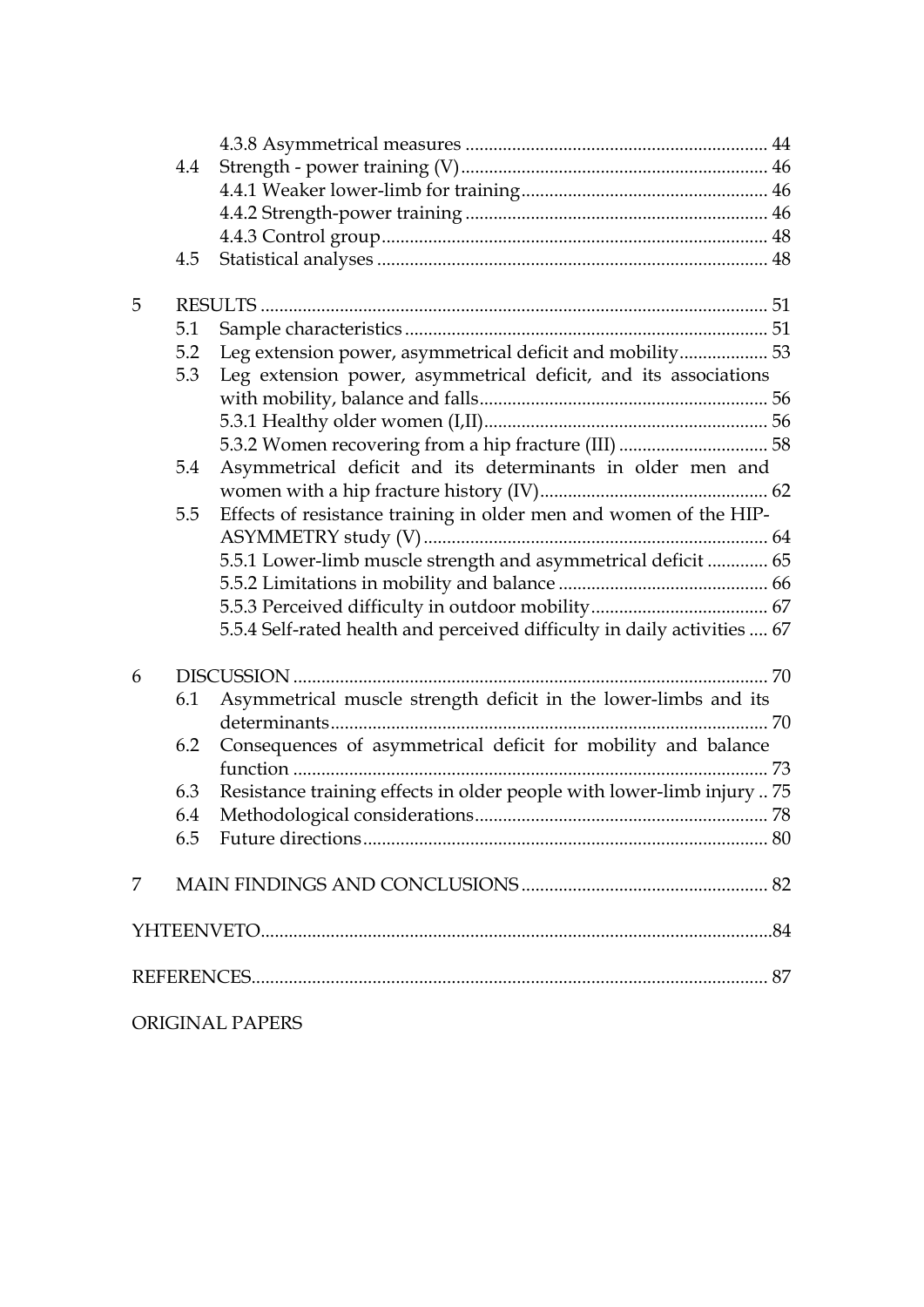### **1 INTRODUCTION**

Poor muscle force in the lower-limbs is an acknowledged risk factor for limitations in mobility and balance (Skelton et al. 1994, Rantanen et al. 1994, Rantanen 1998a, Izquierdo et al. 1999, Rantanen et al. 2001, Lauretani et al. 2003), falls (Skelton et al. 2002), and loss of independence (Rantanen et al. 2002,) in older people. Many daily tasks, such as climbing stairs, rising from a chair, and preventing a fall after a trip, require the ability to produce force quickly, and therefore muscle power (the product of force and velocity) may be even more important for mobility function than muscle force alone (Skelton et al. 1994, Izquierdo et al. 1999, Foldvari et al. 2000, Bean et al. 2002, Bean et al. 2003). Muscle strength, or more specifically muscle force and power, decreases with age (Bassey & Short 1990, Skelton et al. 1994, Rantanen et al. 1998b, Frontera et al. 2000, Hughes et al. 2001). The reduction in muscle power is larger since both force and velocity decrease with age (Skelton et al. 1994). Muscle strength is strongly affected by muscle use (Rantanen et al. 1997b, Rantanen et al. 1999b, Hunter et al. 2000). The presence of pain, diseases and injury may also reduce muscle strength (Rantanen et al. 1999b, Lamb et al. 2000, Leveille et al. 2001, Herrick 2004). The effects of pain, certain diseases and injury on muscle strength may, however, be local. For example pain (Wilgen et al. 2003), osteoarthritis (Robertson et al. 1998, Sicard-Rosenbaum et al. 2002, Mizner et al. 2003) or hip fracture (Lamb et al. 1995, Sherrington et al. 1998, Madsen et al. 2000) may affect only one lower-limb and thus reduce lower-limb muscle strength on that side especially, potentially causing a large side-to-side strength difference.

The implications of a large side-to-side strength difference in the lowerlimbs have not been studied extensively. A case-control study, comparing relatively healthy women with frequent falls to age-matched non-falling control subjects, showed that the fallers had poorer muscle force and power (Skelton et al. 2002). Additionally, the frequent fallers had a significantly larger side-to-side difference in lower-limb power (Skelton et al. 2002). These results suggest that side-to-side differences in lower-limb power may be among the key risk factors for falls. However, it is unknown to what extent such a side-to-side difference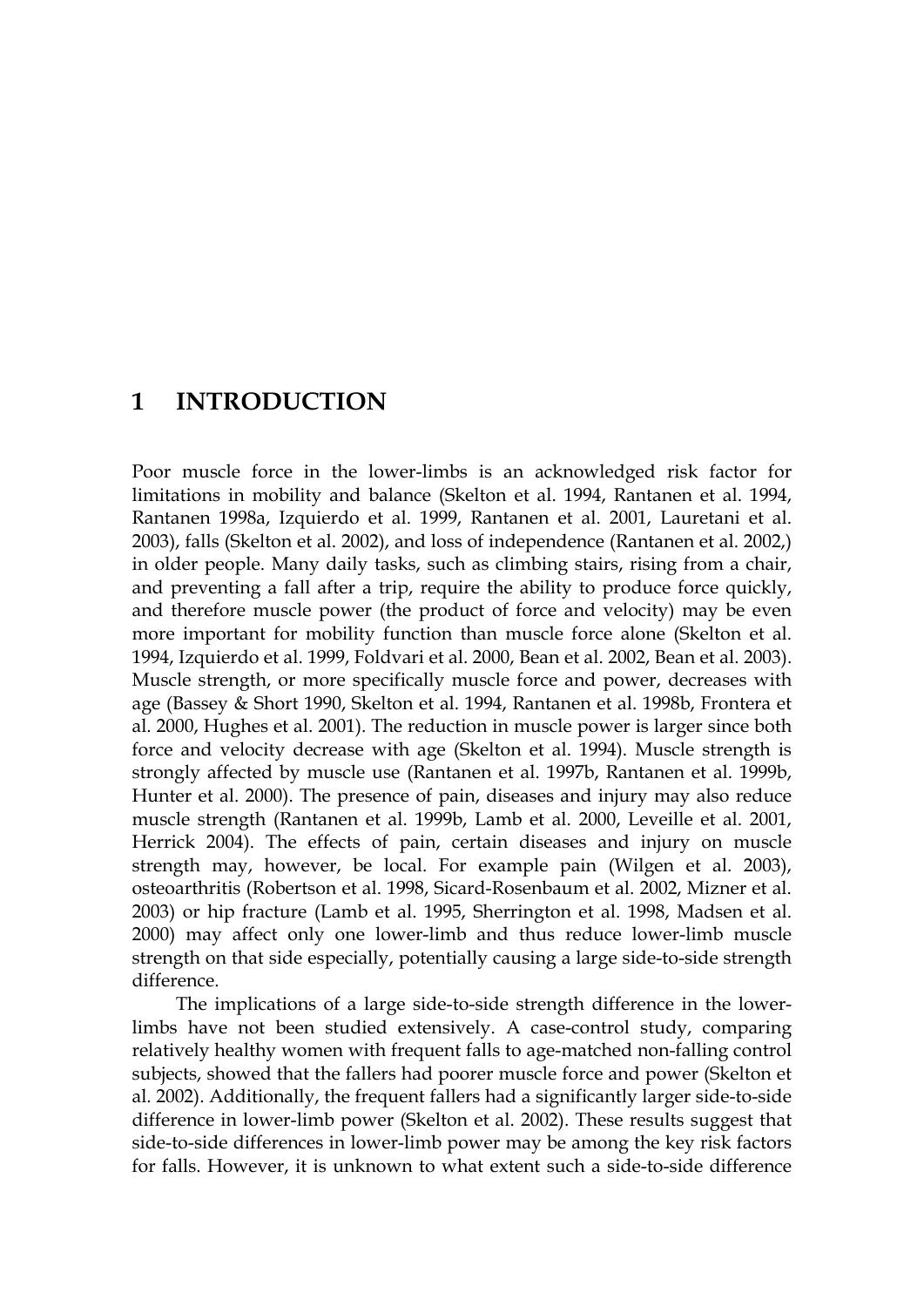exists in populations of older people and what the consequences of the difference are. Potentially, limitations in mobility and balance may be the result of a large side-to-side strength difference in the lower-limbs.

Hip fracture patients are likely to have poor muscle strength in the lowerlimbs, especially on the fractured side (Lamb et al. 1995, Madsen et al. 1995, Madsen et al. 2000). In Finland, a country with 5.3 million people, the annual hip fracture incidence was approximately 400 per 100 000 persons aged 50 or above between the years 1997 and 2004 (Kannus et al. 2006b). The annual number of hip fractures at the end of this period was approximately 7 000. A hip fracture, a fracture of the proximal femur, is a major trauma in older people and 20-30% of the patients die within one year (Keene et al. 1993, Roche et al. 2005, Hawkes et al. 2006). Men have a higher mortality rate than women, but men and women surviving the hip fracture do have a similar rate of recovery in mobility function and activities of daily living (ADL; Hawkes et al. 2006).

Less than half of the hip fracture patients surviving return to their prefracture level of functioning within two years (Magaziner et al. 2000). Therefore, hip fracture patients have more ADL and mobility-related disabilities than older people without a hip fracture (Norton et al. 2000, Kirke et al. 2002, Magaziner et al. 2003). Poor muscle strength is likely one of the key factors in the development of mobility limitations and mobility-related disability (Sherrington et al. 1998, Visser et al. 2000). Muscle strength in the fractured limb seems to correlate more strongly with mobility function than muscle strength of the non-fractured lower-limb (Lamb et al. 1995, Madsen et al. 2000). Therefore it is important to take into account the muscle strength of both lower-limbs, which is not done in most studies. It is not known whether the side-to-side difference in the lower-limbs affects mobility function and recovery from hip fracture or whether one strong lower-limb can compensate for the deficit in the fractured limb.

As muscle force and power are determinants of mobility function in older people, increasing muscle strength may help to prevent mobility limitation. Based on current knowledge, the best way to increase muscle strength, is intensive progressive resistance training (Kraemer et al. 2002, Latham et al. 2004). In relatively healthy older people, resistance training has been proven to be effective for increasing muscle force and power (Kraemer et al. 2002, Latham et al. 2004). The effects of resistance training on mobility limitation and disability are, however, less clear (Latham et al. 2004). In more frail people and people with mobility limitation, resistance training seems to have a positive effect on mobility function (Fiatarone et al. 1994, Seynnes et al. 2004). However, the effects of resistance training are less studied in clinical populations, and the training protocols are divers and usually also include other types of exercises. Nevertheless it seems that resistance training is beneficial also in clinical populations (Timonen et al. 2002, Suetta et al. 2004ab). Studies investigating people after hip fracture generally show larger improvements in physical and mobility function after rehabilitation including intensive resistance training compared to standard rehabilitation alone (Mitchell et al. 2001, Hauer et al. 2002, Binder et al. 2004). However, studies often do not take into account the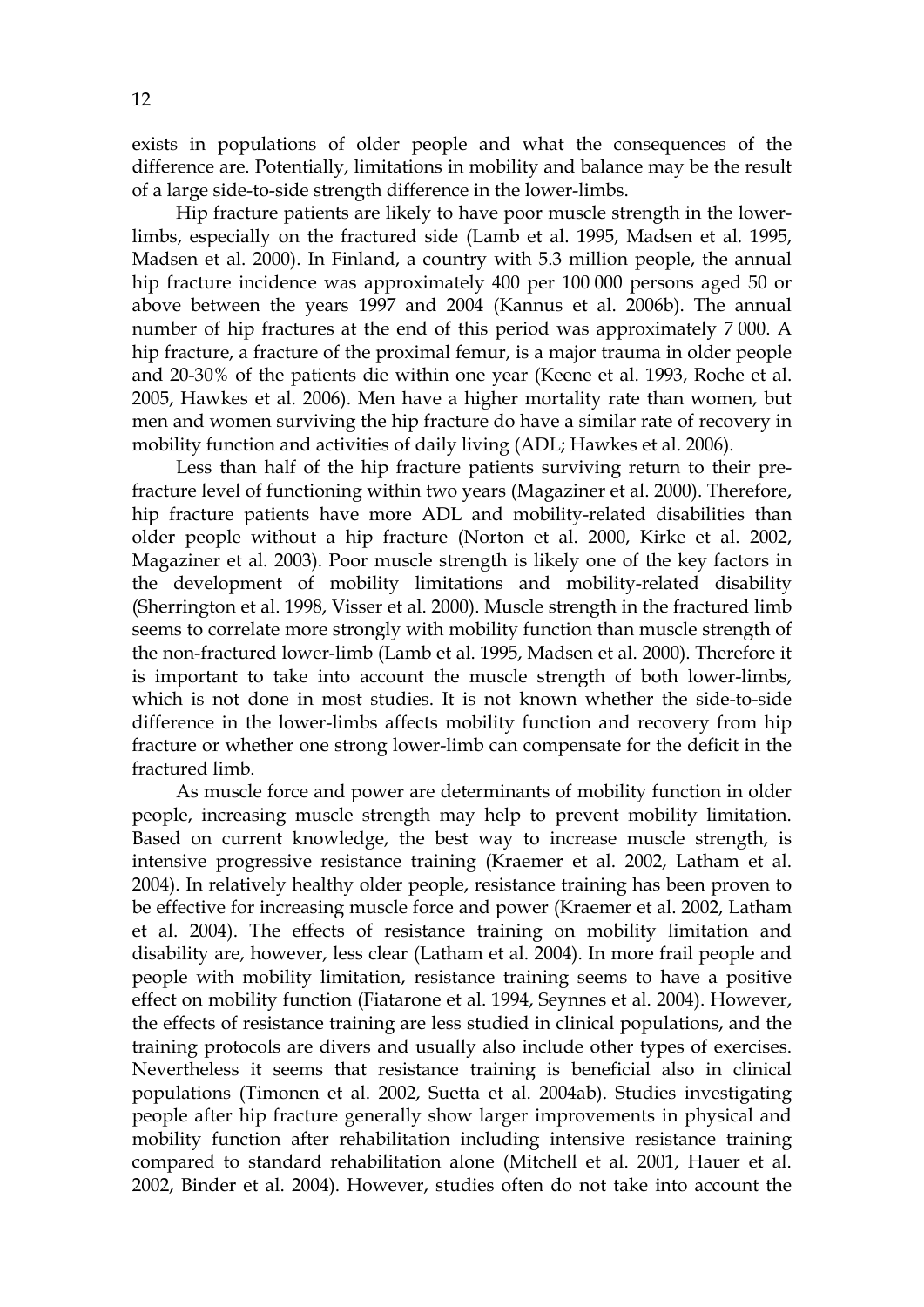side-to-side difference in the lower-limb strength, which is likely after hip fracture. Progressive resistance training aiming to reduce the side-to-side difference and simultaneously increase muscle force and power of both lowerlimbs may therefore be more effective.

This study explores the side-to-side difference in lower-limb muscle strength and its consequences for mobility and balance function in healthy older women and in women with a recent hip fracture. The extent of the strength difference will also be determined in men and women with a history of hip fracture, and the underlying determinants of the difference will be explored. Also the effects of a training program, specifically aiming to reduce the side-to-side strength difference and increase muscle force and power of both lower-limbs, on muscle strength, mobility and balance function will be studied in a population with a history of hip fracture.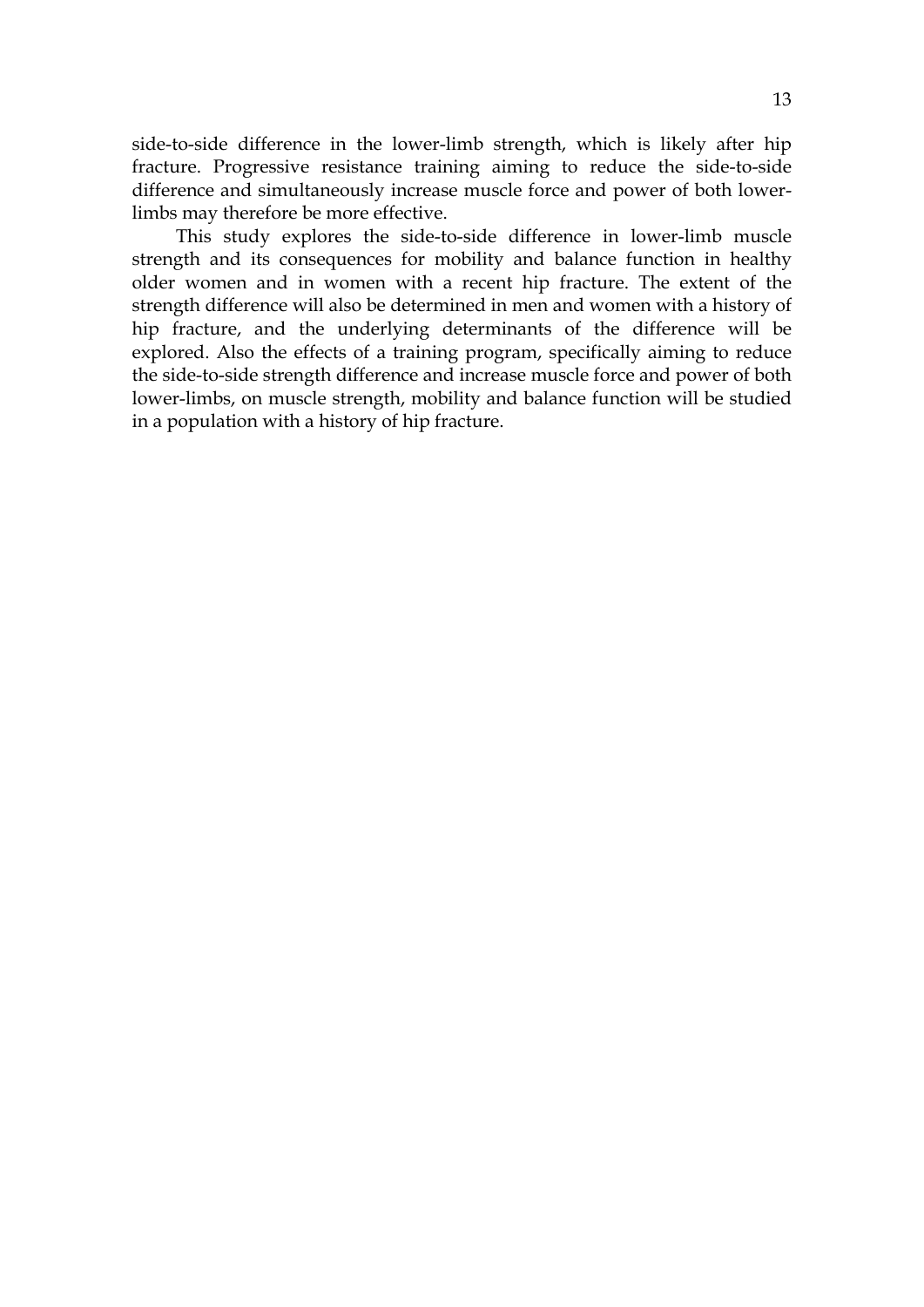# **2 REVIEW OF THE LITERATURE**

#### **2.1 Muscle strength in older people**

#### **2.1.1 Muscle strength**

A muscle produces force by sliding filaments across each other, which is called a muscle contraction (Enoka et al. 1994). A muscle contraction may be static (involving no movement) or dynamic (involving movement). In static or isometric muscle contraction, the total length of the muscle does not change and the joint angle remains constant. Maximal isometric muscle force is defined as the maximum voluntary contraction performed at a specific joint angle against an unyielding resistance, usually tested with a dynamometer. A dynamic muscle contraction induces movement about a joint. In concentric actions, force production of the muscle is greater than external load and the total muscle length decreases. When the external load is greater than the muscle force produced the muscle lengthens, which is called an eccentric contraction. Maximal voluntary concentric or eccentric force can be assessed with isokinetic testing in a system that controls the speed of movement. The contraction is then performed at a constant velocity over the full range of motion (McArdle et al. 2000). Maximal voluntary concentric force can also be estimated in a one repetition maximum (1RM) test that determines the highest external load one can overcome for one repetition over the full range of motion.

Contractile rate of force development (RFD) is defined as the ability to produce muscle force quickly (Aagaard et al. 2002). RFD is the rate of the rise in force at the onset of contraction, e.g. within the first 100-200 ms of contraction, and is calculated as the slope of the force-time curve. Muscle power is the product of the generated force and the speed of the muscle contraction i.e. the ability of the neuromuscular system to produce the greatest possible force as fast as possible (Enoka et al. 1994). The force-velocity curve shows that at higher force levels, speed decreases, and at higher speed levels, force decreases thus resulting in a lower power output. Muscle power is maximal at approximately one third of the maximal force and one fourth of the maximal velocity.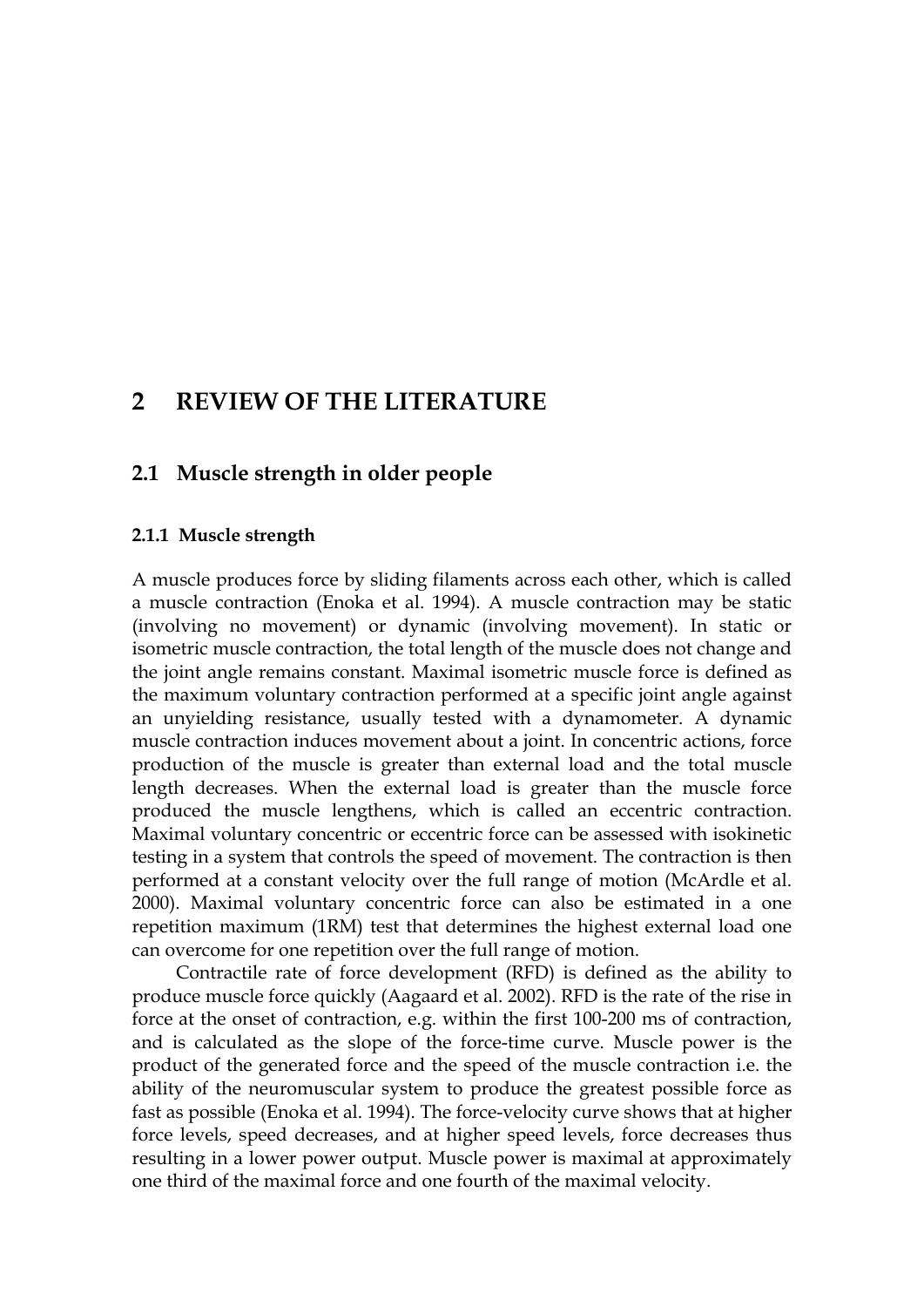Muscle strength in this study refers to muscle characteristics such as muscle force, rate of force development and muscle power.

#### **2.1.2 Age-related decrease in muscle strength**

Muscle force increases until the age of 20-30 (Lindle et al. 1997, Lynch et al. 1999). Thereafter muscle force either remains constant or starts to decrease, until the decrease in muscle force accelerates after the age of 50 (Lindle et al. 1997, Lynch et al. 1999, Stoll et al. 2000). In cross-sectional studies, muscle force decreases on average about 1–1.5 % each year (Skelton et al. 1994, Lindle et al. 1997, Lynch et al. 1999, Stoll et al. 2000). However, the exact rate of the decline depends on muscle group and testing method (Lindle et al. 1997, Izquierdo et al. 1999, Lynch et al. 1999, Hunter et al. 2000). Hughes et al. 2001 showed that in cross-sectional analyses of people aged 46-78 years isokinetic knee extension force decreased 14% per decade, however, in the longitudinal analyses over 10 years the decline was 60% greater. In other longitudinal studies, the loss in muscle force ranged between 1–3 % per year (Aniansson et al. 1986, Rantanen et al. 1998b, Frontera et al. 2000). In isokinetic knee extension, the decrease in force over 12 years was somewhat greater with higher contraction velocity  $(240\degree/s)$ than with slower contraction velocity  $(60\degree/s;$  Frontera et al. 2000). In addition, the decrease in muscle power is faster than the decrease in muscle force since both muscle force and the velocity of movement decrease with age (Bassey & Short 1990, Skelton et al. 1994, De Vito et al. 1998, Izquierdo et al. 1999, Lamoureux et al. 2001, Macaluso et al. 2003, Dean et al. 2004). Decreases of about 3.5% per year have been reported in cross-sectional studies (Skelton et al. 1994, Bassey & Short 1990).

The decrease in muscle strength is related to muscular and neural changes occurring with age (Lamoureux et al. 2001). Decreases in muscle force are often accompanied by muscle atrophy, which is a decrease in muscle mass (Frontera et al. 2000, Hughes et al. 2001, Lauretani et al. 2003). The decrease in muscle mass is commonly attributed to decreases in the number of muscle fibers (Lexell et al. 1983, Frontera et al. 2000) and the reduction in fiber size (Aniansson et al. 1986, Roos et al. 1997). There is a disproportional loss of the faster type II muscle fibers (Lexell et al. 1983, Aniansson et al. 1986, Roos et al. 1997), which causes slowing of the muscle contraction. The loss of type II muscle fibers is partly due to motor unit remodeling, a process, in which a nerve degenerates and the muscle fibers are reinnervated by another nerve (Lexell et al. 1983, Doherty et al. 1993, Roos et al. 1997). New motor units that are usually of a larger size and of a slower fiber type are formed (Doherty et al. 1993, Roos et al. 1997). Alterations in neural activation occurring with age may affect individual muscles and may lead to poorer coordination of muscle groups. Compared to younger people, older people show larger activity in the antagonist muscles (Hortobagyi et al. 2003) and decreased steadiness of the force production (Hortobagyi et al. 2001, Christou et al. 2002). Additionally, the rate of muscle activation decreases with age (Pijnappels et al. 2005), which likely contributes to the age-related reduction in the rate of force development in the initial phases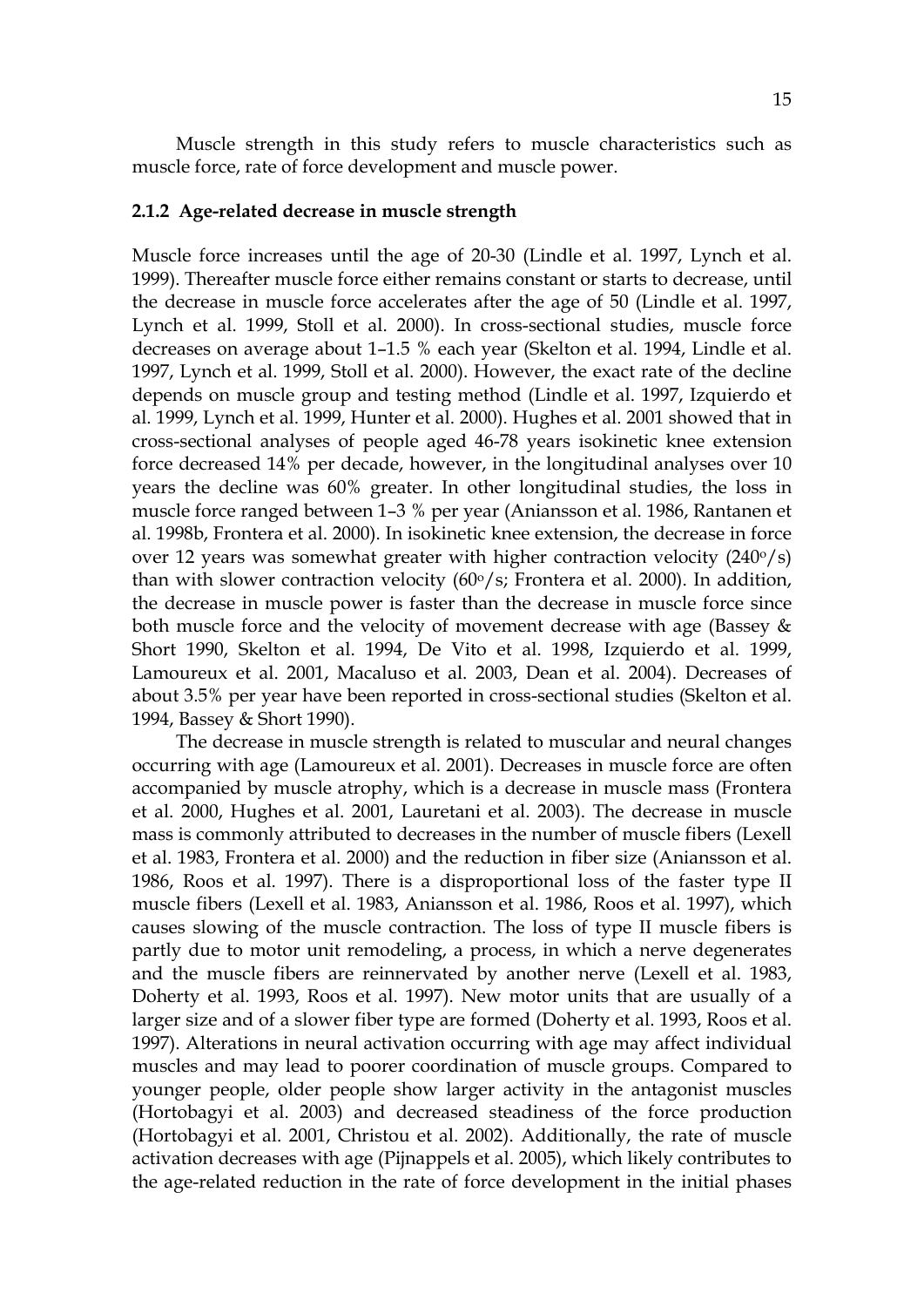of a contraction (Häkkinen et al. 1991, Thelen et al. 1996, Christou et al. 2002, Lanza et al. 2003). For example, compared to younger people, older people need longer to develop the same absolute (Häkkinen et al. 1991, Thelen et al. 1996) or relative (Häkkinen et al. 1991) force level. Additionally, older people produced 30-40% less force in the first 200 ms of the contraction (Christou et al. 2002).

Muscle strength is partly determined by genetic factors. For example, Tiainen et al. (2005) showed that in older women isometric knee extension force and leg extension power have a shared genetic component that accounted for 48% and 32% of the inter-individual variation in force and power, respectively. This suggests that partly the same genes regulate muscle function regardless of the type of contraction.

The effects of aging alone on muscle strength are difficult to differentiate from the effects of age-related decreases in levels of physical activity and agerelated diseases (Rantanen et al. 1998b, Rantanen et al. 1999b, Hughes et al. 2001). In older people, poorer muscle strength is also associated with factors such as female sex (Lindle et al. 1997, Rantanen et al. 1997b, Hughes et al. 2001, Stoll et al. 2000) and lower body weight (Rantanen et al. 1998b, Hughes et al. 2001).

#### **2.1.3 Decrease in muscle strength related to physical inactivity**

With age, the time spent on physical activity and the intensity of the physical activities commonly decrease (Hunter et al. 2000). The reduced physical activity may at least partly contribute to the loss of muscle strength in older age (Rantanen et al. 1997b, Rantanen et al. 1999b, Hunter et al. 2000, Hughes et al. 2001). Many studies with mainly cross-sectional design have shown that muscle strength is lower among people with lower levels of physical activity (sedentary) than among the more physically active people (Sipilä et al. 1991, Rantanen et al. 1997b, Hunter et al. 2000). The effects of decreases in physical activity and muscle strength are mutually reinforcing (Rantanen et al. 1999b). Muscle strength decreases under circumstances of little physical activity. The reduced level of muscle strength may cause discomfort in performing certain tasks and may thereby lead to subsequent avoidance of the task. This again reduces the level of physical activity and a vicious circle of reducing physical activity and muscle strength may be the consequence (Rantanen et al. 1999b). On the other hand, physical exercise increases muscle use, thus increasing muscle force and the vicious circle may potentially be stopped. Increasing muscle strength is possible even in very old people, as will be discussed in the section on progressive resistance training.

Illness, injury and hospitalization may lead to periods of immobilization. Even in younger people, short-term local immobilization (Yasuda et al. 2005, Urso et al. 2006) as well as six weeks of bed-rest (Berg et al. 1997) lead to marked decreases in muscle strength, which may be partly attributed to the decrease in muscle mass and changes in neural factors. Ten days of bed rest in healthy older people led to marked decreases in muscle mass (6%) and isokinetic muscle force (16%), particularly in the lower extremities (Kortebein et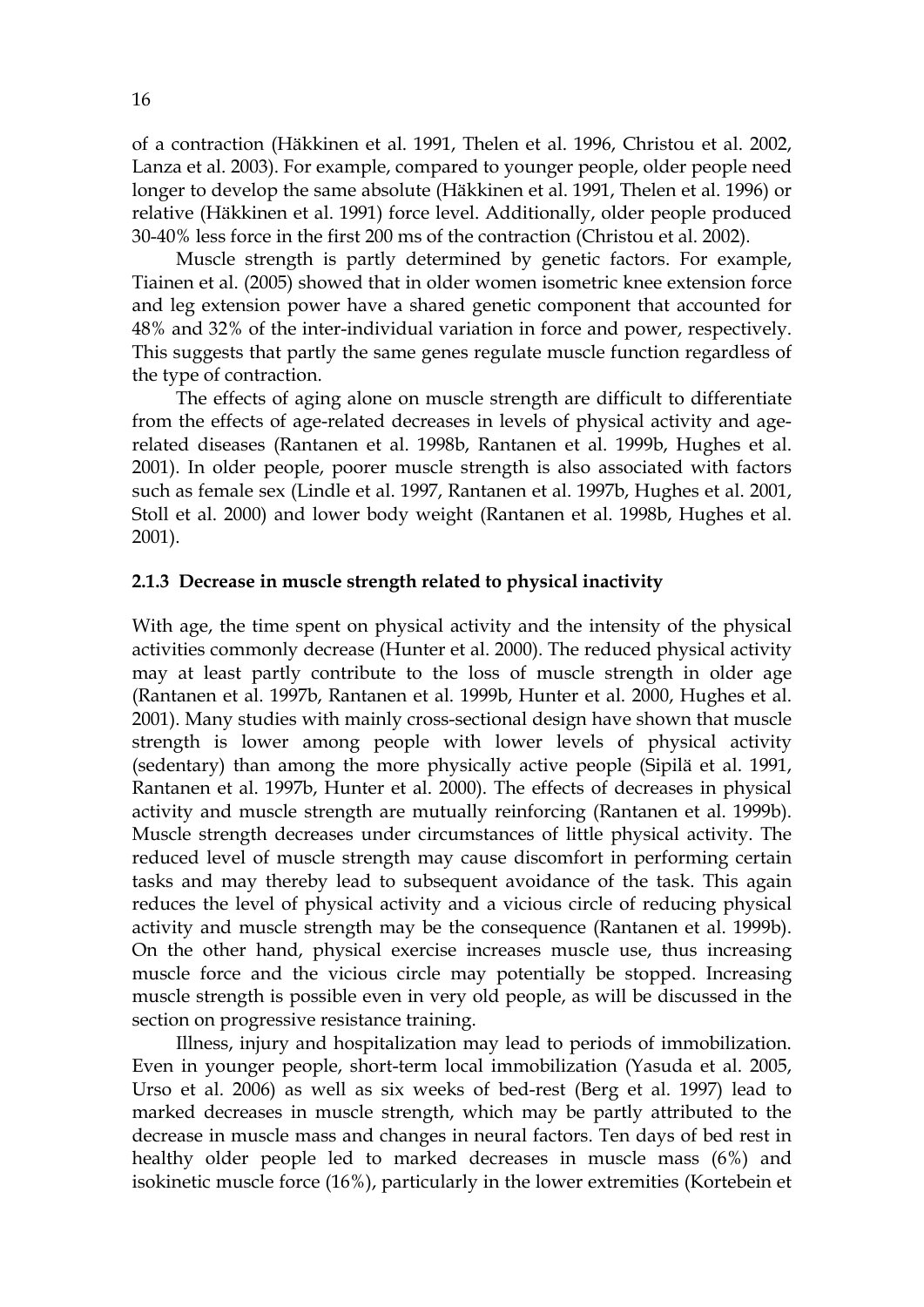al. 2007). Protein synthesis was reduced and the nitrogen balance was negative especially in the last five days. While the effects of aging and immobilization are rather similar, one difference is that during immobilization shortening velocity may increase while it decreases with age (D'Antona et al. 2003).

#### **2.1.4 Decrease in muscle strength related to diseases, injury, and pain**

In acute disease or injury, muscle force may reduce quickly. The reduction in muscle force may be due to acute effects of immobilization and inflammation. For example after hip fracture, the inflammatory reaction in response to injury and surgical stress leads to catabolism (Hedström et al. 2006). Injury-induced release of stress hormones and proinflammatory cytokines may sustain a prolonged catabolic state characterized by nitrogen loss and insulin resistance. For example, the level of proinflammatory cytokine Interleukin-6 remains elevated even 12 months after hip fracture and has been associated with poorer recovery (Miller et al. 2006b). An important mediating factor in the poor recovery of muscle tissue is the low level of Insulin-like Growth Factor-1 that was found in hip fracture patients upon hospital admission as well as up to six months later (Ponzer et al. 1999, Hedström et al. 2006). Surgery is often accompanied by a long preoperative period of fasting that will further aggravate the insulin resistance and catabolism induced by the trauma (Hedström et al. 2006). Even in young and healthy volunteers, calorie restriction accelerated the catabolic response to bed rest, leading to loss of lean body mass and protein (Biolo et al. 2007). Additionally, a simulated hormonal stress response typically caused by injury or illness exacerbated the loss in muscle mass and leg extension force (1RM) in 28-day bed-rest due to reduced protein synthesis (Paddon-Jones et al. 2006). After a hip fracture, general health of the patients is often poor and comorbidity exists, further complicating the recovery (Keene et al. 1993, Roche et al. 2005, Hawkes et al. 2006).

Poor muscle force has also been reported in chronic diseases, such as osteoarthritis (Rantanen et al. 2003, Rossi et al. 2004), diabetes (Rantanen et al. 1998b, Rantanen et al. 2003) and cardiovascular disease (Rantanen et al. 1998b, Rantanen et al. 2003). In addition, deficits in muscle force exist even 5-10 years after musculoskeletal injury (Seto et al. 1988, Holder-Powell et al. 2000), such as anterior-cruciate ligament (ACL) injury and fracture. For example on average 30 weeks after a hip fracture, patients have less than half the muscle force of healthy age-matched control subjects in both lower-limbs (Sherrington et al. 1998).

The experience of pain is subjective. Due to lack of a standardized measure to assess pain, a range of measures assessing the presence of pain (Al Snih et al. 2005), specific sites with pain (Lamb et al. 1995, Leveille et al. 2002, Wilgen et al. 2003, Herrick et al. 2004, Onder et al. 2006), and the severity of pain (Lamb et al. 1995, O'Reilly et al. 1998, Lamb et al. 2000, Leveille et al. 2001, Steultjens et al. 2001, Leveille et al. 2002, Wilgen et al. 2003, Onder et al. 2006) have been used. For example, the severity of pain may be assessed using categorical responses, such as no, mild and severe (Lamb et al. 1995, Morrison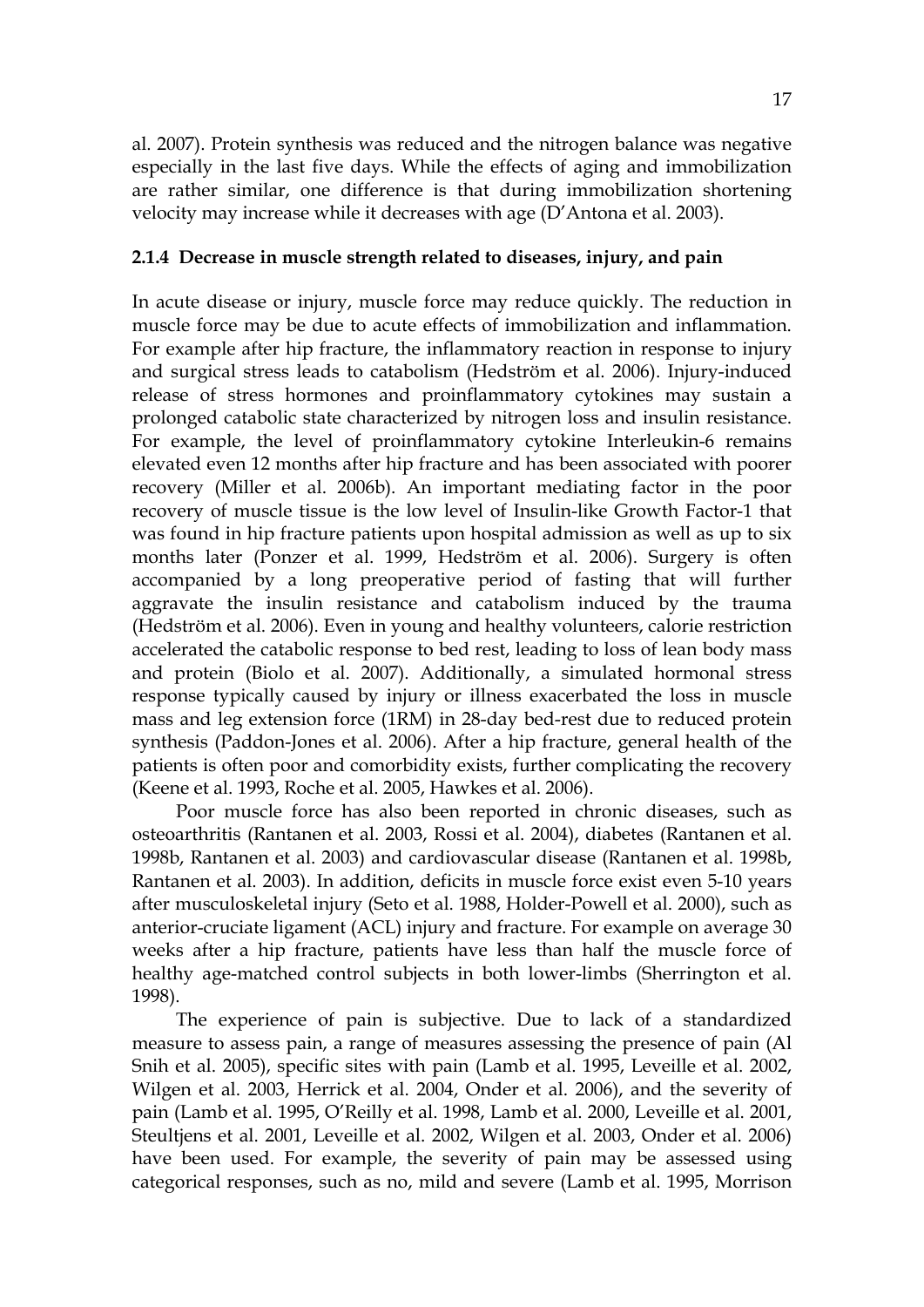et al. 2003, Onder et al. 2006), continuous scales, such as visual analogue scales (Steultjens et al. 2001, Wilgen et al. 2003), or something in between (O'Reilly et al. 1998, Lamb et al. 2000, Leveille et al. 2001, Leveille et al. 2002, Dasch et al. 2008). Despite the large range of measures used to assess pain, non-specific pain (Leveille et al. 2001, Leveille et al. 2002, Al Snih et al. 2005, Onder et al. 2006) or pain specific to a disease or injury (Lamb et al. 1995, O'Reilly et al. 1998, Steultjens et al. 2001, Herrick et al. 2004, Heuts et al. 2004) have consistently been associated with impairments such as poorer muscle force and mobility limitation. Pain is a frequent problem in hip fracture patients immediately after surgery (Morrison et al. 2003) as well as up to 12 months later (Herrick et al. 2004, Williams et al. 2006, Dasch et al. 2008). After hip fracture, pain is associated with poorer recovery in ADL (Morrison et al. 2003, Herrick et al. 2004, Williams et al. 2006, Dasch et al. 2008) and mobility function (Morrison et al. 2003), and muscle strength (Herrick et al. 2004).

Although pain may be association with inflammation or neural inhibition (Hurley et al. 1997, O'Reilly et al. 1998, Stevens et al. 2003), an important underlying mechanism for functional impairments may be avoidance of certain behavior due to pain or fear for pain (Vlaeyen et al. 2000, Steultjens et al. 2002, Heuts et al. 2004). Avoidance may reduce the level of physical activity (Vlaeyen et al. 2000, Steultjens et al. 2002), which has consequences for physical performance, and may thus reduce muscle strength and increase mobility limitation. Fear for pain or (re)injury may have long-term consequences and thus maintain chronic pain disability (Vlaeyen et al. 2000). However, the relationship between pain and disability may be either direct (Lamb et al. 2000, Leveille et al. 2007) or indirect through impairments such as reduced muscle strength (O'Reilly et al. 1998, Vlaeyen et al. 2000, Steultjens et al. 2002, Al Snih et al. 2005). Also other fear, such as fear for falls, may lead to avoidance behavior and thereby reduce physical performance in a similar way (Delbaere et al. 2004). After a hip fracture, patients are likely to develop fear for falls, which may thus affect their recovery and mobility function (Jarnlo et al. 1991b, Petrella et al. 2000).

Muscle power, similarly as muscle force, may be affected by disease, injury and pain (Lamb et al. 1995, Barker et al. 2004), however, this has not been studied extensively. In addition to the systemic effects, disease, injury and pain may also have a local effect on muscle strength, this will be discussed later.

#### **2.1.5 Asymmetrical deficit in lower-limb muscle strength**

In most studies, muscle strength is measured in one lower-limb only, usually the stronger or dominant limb, or the average or sum of the strength in both lower-limbs is used for analysis. However, in older people a side-to-side difference in lower-limb muscle strength, that is an asymmetrical deficit in muscle strength, may exist. The prevalence and consequences of a large asymmetrical deficit have not been studied extensively. A study by Hunter et al. (2000), including a sample of healthy community-dwelling women between 20 and 89 years old, calculated that the average difference between the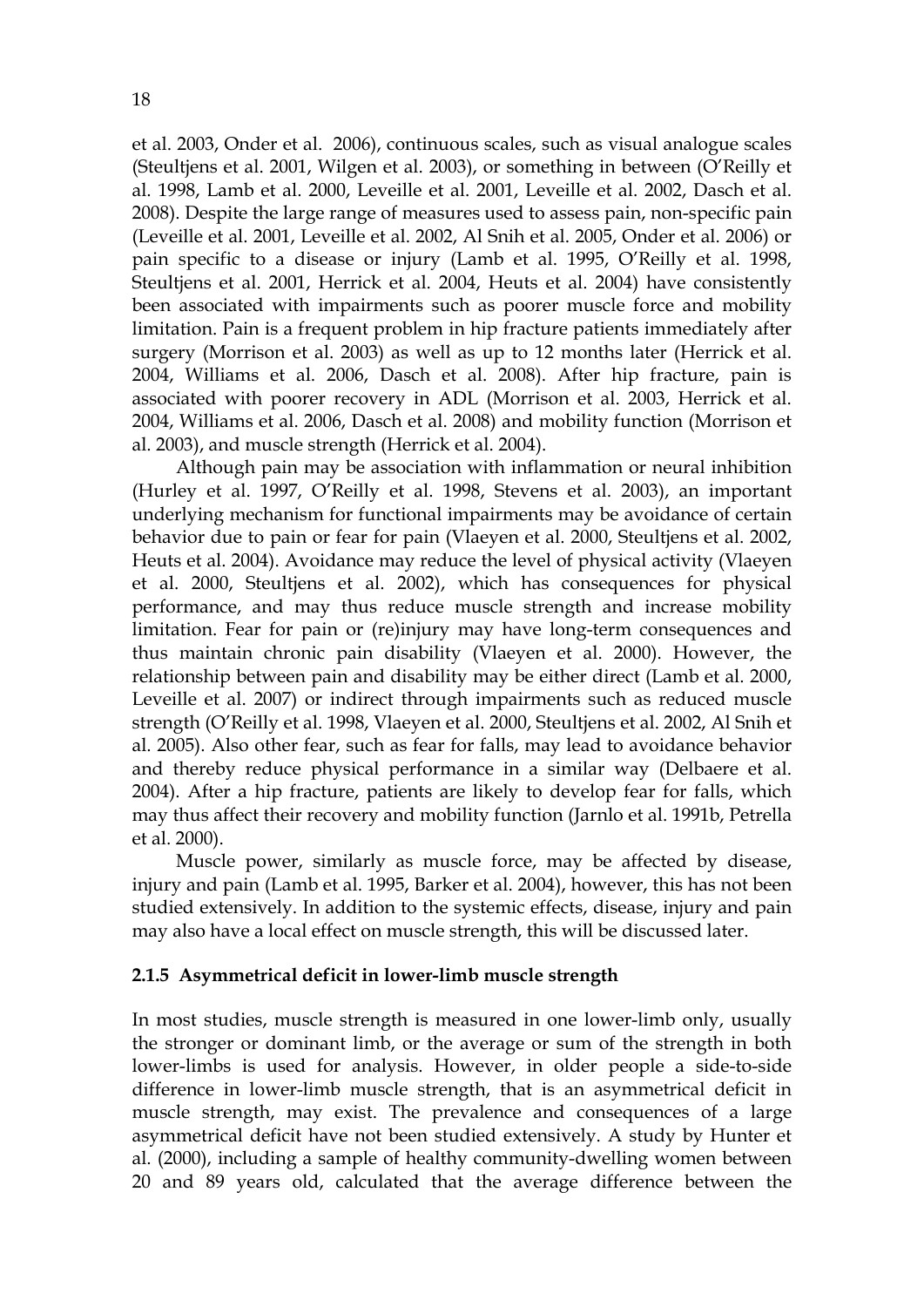dominant and non-dominant lower-limb in isometric knee extension force was on average 5% (Hunter et al. 2000). Perry et al. (2007) showed that a difference in isometric muscle force and muscle power between the lower-limbs was larger in older (average 14%) than in younger (average 10%) people.

Diseases, injuries and pain affecting one lower-limb only may have a local effect on muscle strength, and therefore cause relative weakness on the affected side especially. In people with unilateral osteoarthritis, before or after knee athroplasty, muscle strength of the affected lower-limb was significantly weaker than muscle strength in the non-affected limb (Robertson et al. 1998, Sicard-Rosenbaum et al. 2002, Mizner et al. 2003, Rossi et al. 2004). The strength difference between the lower-limbs correlated only weakly with pain (Robertson et al. 1998, Mizner et al. 2003). A recent study by Suetta et al. (2007) suggested that in older people with symptomatic osteoarthritis of the hip, rate of force development was affected relatively more (18-25%) than measures not related to velocity characteristics (10-20%). This was at least partly due to deficits in neural activation.

The asymmetrical deficit after unilateral musculoskeletal injuries seems to be very persistent. Up to ten years after musculoskeletal injury, such as ACL rupture and fracture, relatively young and active people have impaired muscle strength in the injured lower-limb compared to the uninjured limb (Seto et al. 1988, Rutherford et al. 1990, Holder-Powell et al. 1999), even when they are pain-free (Holder-Powell et al. 1999). The strength difference between the lower-limbs was independent of time since injury or whether the injury had occurred in the dominant or non-dominant limb (Holder-Powell et al. 1999). The force deficit was at least partly related to reduced muscle mass (Rutherford et al. 1990) and voluntary activation (Urbach et al. 1999) in the affected lowerlimb. Although the injured limb may be weaker due to disuse (Rutherford et al. 1990), it seems that the non-affected limb is overused when compared to the limb function of non-injured controls (Hunt et al. 2004).

After hip fracture, the fractured limb remains weaker than the nonfractured lower-limb. One week after surgical fixation of the hip fracture, the distribution of leg extension power over the fractured and non-fractured limb was 30:70 (Lamb et al. 1995). In hip fracture patients two to four weeks after the fracture, isometric and isokinetic knee extension and flexion force in the fractured limb was only 50% of the force in the non-fractured limb (Madsen et al. 1995). Additionally, testing of muscle force with high contraction velocity was impossible in a large portion of hip fracture patients (Madsen et al. 1995). Six to thirty-six months after a hip fracture, slow-velocity isokinetic muscle force was 18% lower in the fractured than in the non-fractured limb (Madsen et al. 2000). On average 30 weeks after a hip fracture, patients had a larger isometric force difference between the lower-limbs than healthy age-matched control subjects (Sherrington et al. 1998).

Pain may also have a local effect on muscle strength. A study of Wilgen et al. (2003) showed that non-specific pain reduced muscle force in the whole limb on the painful side, thus potentially causing asymmetrical deficit. Steultjens et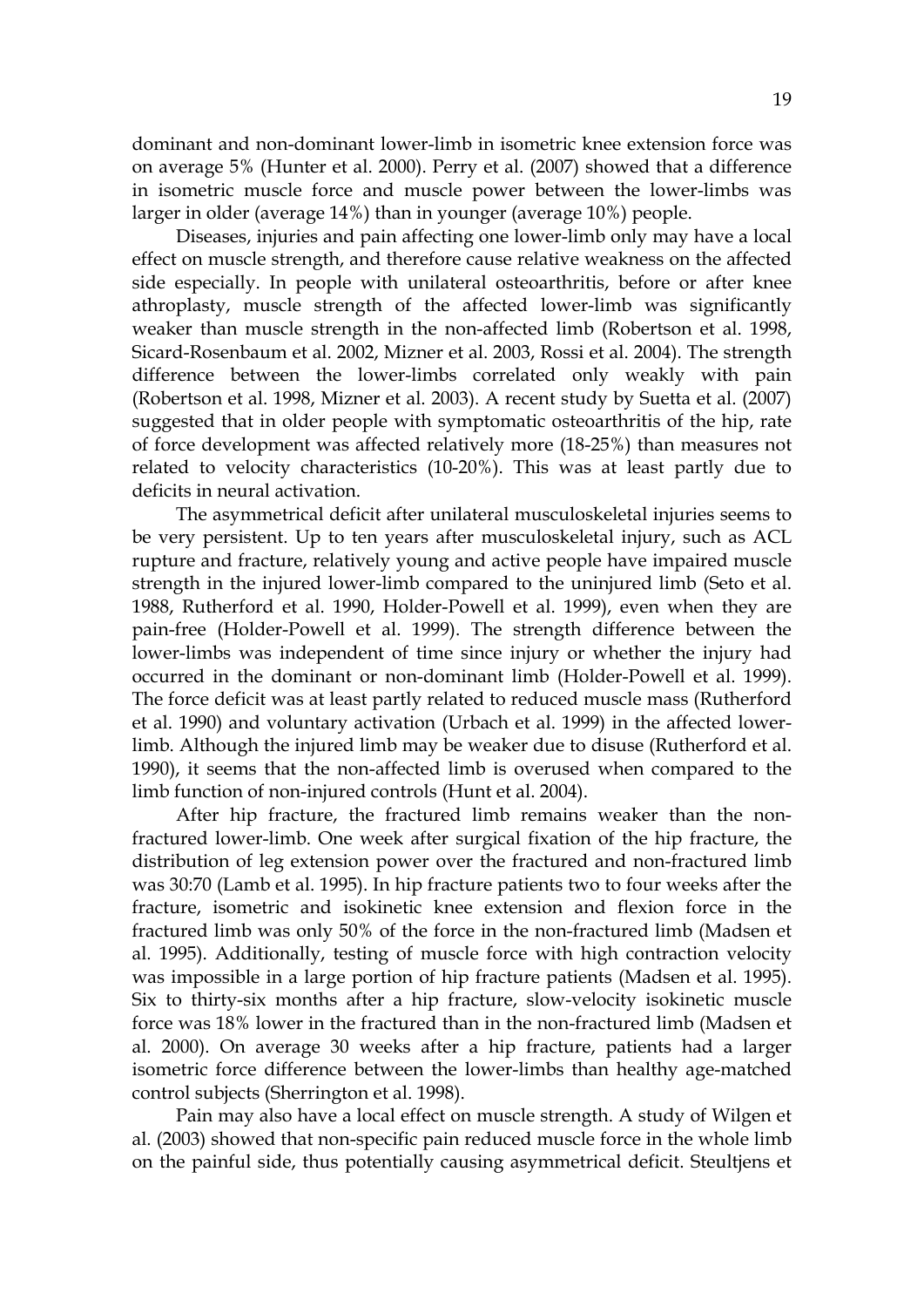al. (2001) showed that muscle force was most reduced in the muscle groups surrounding the painful joint affected by osteoarthritis.

#### **2.2 Mobility and balance function in older people**

Mobility is defined as the ability to move physically. According to this definition mobility includes moving around with (e.g. wheelchair or motorized vehicle) or without aids (e.g. walking). In this study, mobility refers to the ability to move around independently carrying one's own weight, such as in walking. Balance refers to the ability to maintain postural control in an up-right position.

Mobility (Hurley et al. 1998, Onder et al. 2002, Lauretani et al. 2003) and balance (Hurley et al. 1998, Izquierdo et al. 1999, Onder et al. 2002) function decrease with age, which becomes evident through slowing of the performance and experiencing more difficulty. Limitations in mobility, such as poor habitual (Guralnik et al. 2000, Shinkai et al. 2000, Cesari et al. 2005) or maximal (Laukkanen et al. 1995, Shinkai et al. 2000) walking speed, have been found predictive of functional dependence and mortality. Maximal walking speed may be more sensitive in people between the age of 65 and 74, while habitual walking speed may be more sensitive in older people (Shinkai et al. 2000) or people with mobility limitation. Poor balance function, measured using functional tests or body sway, has also been associated with disability and functional dependence (Era et al. 1997, Shinkai et al. 2000, Rantanen et al. 2001). Perceived difficulty in mobility (Laukkanen et al. 1995, Hirvensalo et al. 2000, Fried et al. 2001) and daily activities (Langlois et al. 1996) have been found to predict future disability and mortality.

Mobility limitation (Jarnlo et al. 1991b, Lamb et al. 1995) and impaired balance (Jarnlo et al. 1991a, Lamb et al. 1995, Sherrington et al. 1998) are common in people after hip fracture. Walking ability remains impaired even two years after hip fracture compared to healthy older people (Norton et al. 2000, Kirke et al. 2001). Limitations in mobility and balance, and falls during the first four months after hip fracture are associated with greater functional disability (Whitehead et al. 2003) and predictive of subsequent hospitalization, nursing home placement, and mortality up to two years post-fracture (Fox et al. 1998).

A disturbance in posture or balance may lead to a fall, which is defined as an unintentionally coming to rest on the ground, floor or other lower level. Around 30% of people aged over 65 living in the community fall every year (Kannus et al. 2005b), and the fall incidence increases with higher age and living in residential care facilities (Luukinen et al. 1995). Of the people who fall, about half fall more than once (Nurmi et al. 2002, Kannus et al. 2005b). In about 10- 20% of all falls medical attention is needed, and 4-6% of all falls causes a fracture (King et al. 1995, Tinetti et al. 1995, Kannus et al. 2005b). Fall-induced injuries represent one of the most common causes for longstanding pain,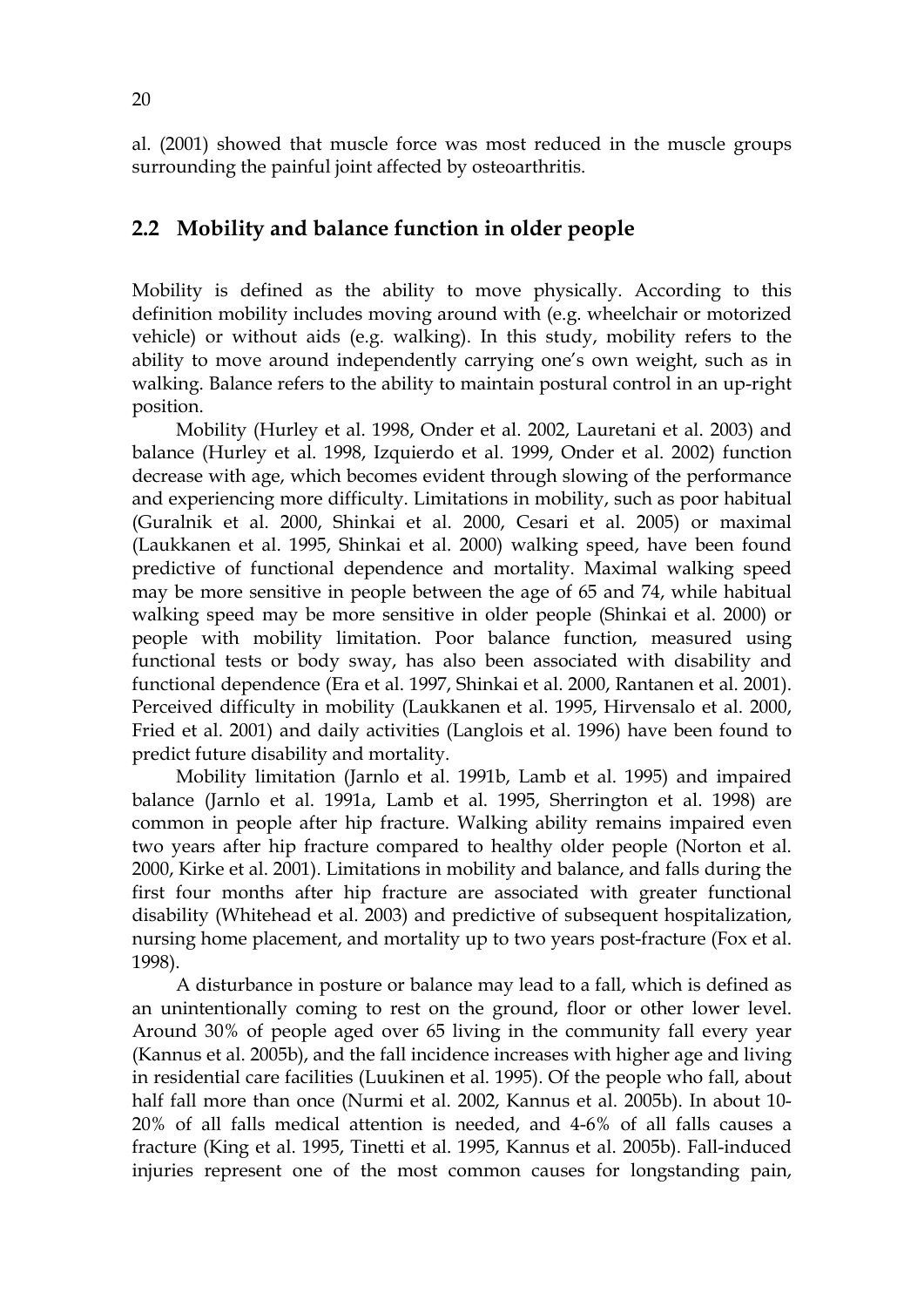functional impairment (Kannus et al. 2005b), loss of independence (King et al. 1995, Tinetti et al. 1997b) and death (King et al. 1995, Kannus et al. 2005a) in older people. Over 75% of the hip fractures are associated with falls (Jarnlo et al. 1991b, Aharonoff et al. 1998). The total and age-adjusted incidence of hip fractures has increased in Finland in the last decades (Kannus et al. 1999, Lönnroos et al. 2006), although a recent study suggested that the increase seems to have leveled off between 1997 and 2004 (Kannus et al. 2006b). However, considering the continuous aging of the population in general, it is likely that the absolute number of hip fractures further increase in the future (Kannus et al. 2006b).

#### **2.2.1 Muscle strength and its association with mobility and balance function**

Muscle strength plays an important role in the disablement process as described by Verbrugge & Jette (1994). Pathology, referring to biochemical and physiological abnormalities such as disease, injury or pain, affects specific body systems and may result in impairments such as muscle force and power deficit. The impairments in turn may lead to functional limitations, such as poor walking speed and balance, which in turn may cause disability, which is difficulty in the performance of socially defined roles and tasks, such as ADL activities.

To be able to perform many daily mobility tasks, such as walking, climbing stairs and rising from a chair, a certain amount of muscle force is needed (Young 1986). A major consequence of poor muscle force is that to perform certain daily tasks the maximal force capacity may be nearly approached (Rantanen et al. 1997a, Hortobagyi et al. 2003). Needing to perform at a level close to maximum capacity may result in discomfort and subsequent avoidance of the task (Rantanen et al. 1997a, Hortobagyi et al. 2003). Therefore poor muscle force increases the risk for mobility limitation, disability and even loss of independence (Rantanen et al. 1994, Rantanen et al. 2002, Hortobagyi et al. 2003, Lauretani et al. 2003). With increasing muscle force the performance of such tasks gets easier, and functioning improves. However, the relationship is not linear (Ferrucci et al. 1997, Rantanen et al. 1997a, Rantanen et al. 1998a, Bean et al. 2003); at some point a plateau is reached after which mobility and balance function do not further improve with higher muscle force. Higher muscle force then serves as a reserve capacity that may prevent small decreases in muscle force, for example due to acute illness, to have functional consequences. Poor muscle force has also been identified as underlying factor of poor balance (Ferrucci et al. 1997, Izquierdo et al. 1999, Carter et al. 2002, Bean et al. 2003, Karinkanta et al. 2005) and it is an important risk factor for falls (Coupland et al. 1993, Nevitt et al. 1993, King et al. 1995, Skelton et al. 2002, Perry et al. 2007).

In addition to muscle force, also the ability to produce force quickly is important for certain mobility tasks (Skelton et al. 1994, Foldvari et al. 2000, Suzuki et al. 2001, Bean et al. 2002, Bean et al. 2003), such as climbing stairs. Muscle power, which takes into account both muscle force and contraction velocity, is therefore considered to be more relevant for mobility function than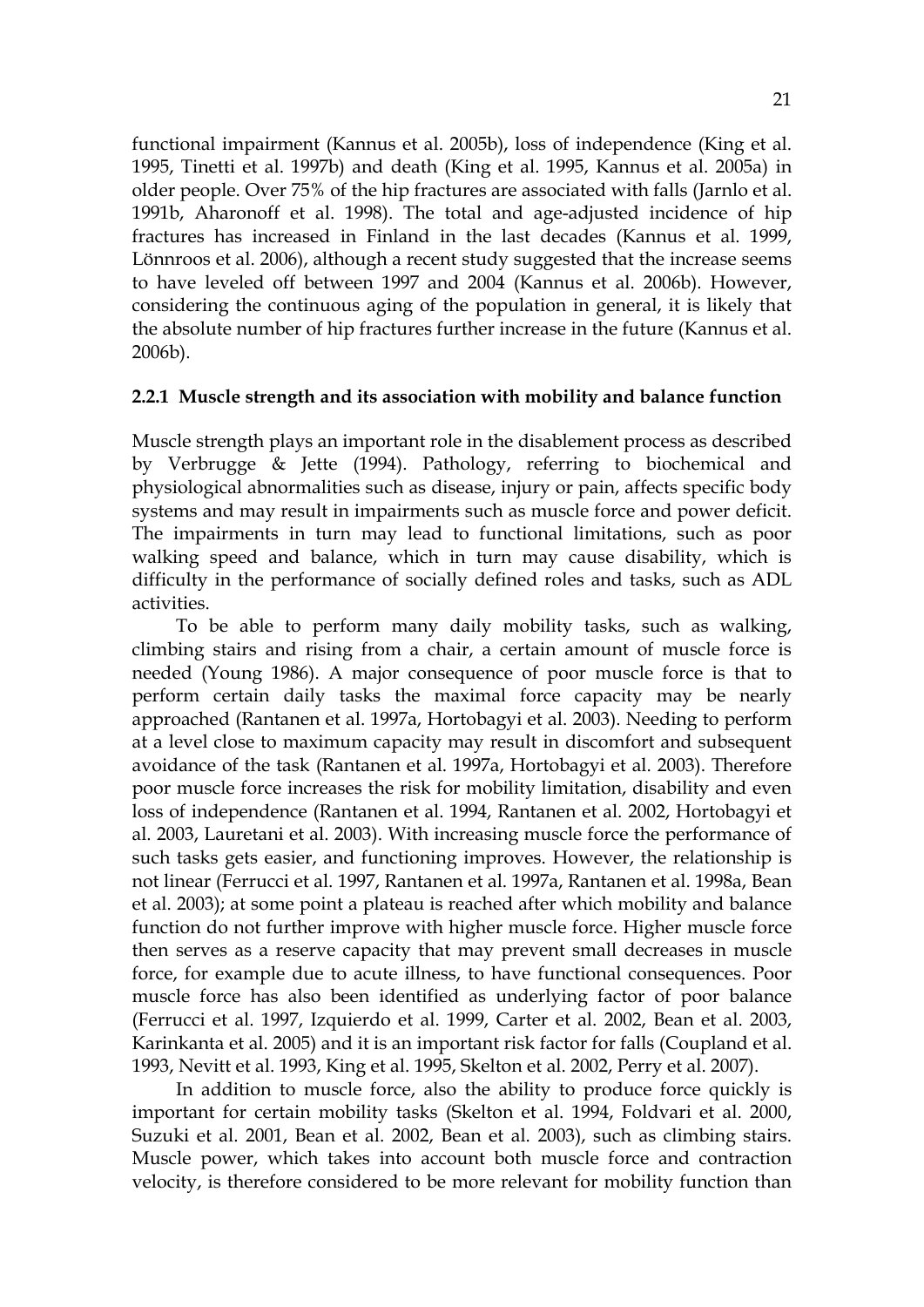muscle force (Skelton et al. 1994, Foldvari et al. 2000, Suzuki et al. 2001, Bean et al. 2002, Bean et al. 2003). Additionally, Cuoco et al. (2004) showed that power output at a lower percentage (40%) of maximal muscle force was more strongly associated with habitual walking speed than muscle power against a higher resistance (70%), suggesting that especially contraction velocity is of importance. In older people with osteoarthritis, maximal walking velocity correlated with the rate of force production over the first 50 ms in an isometric knee extension (Suetta et al. 2004a). Sayers et al. (2005) showed that in older women, contraction velocity alone explained more of the variance in mobility function (habitual gait speed and short physical function battery) than muscle strength. Potentially, women may rely more on contraction velocity to compensate for their lower overall muscle strength, while men appear to rely relatively more on muscle strength (Sayers et al. 2005). The capacity to produce force quickly, measured as muscle power or the rate of force production, may also be important for balance function (Izquierdo et al. 1999, Bean et al. 2003). Additionally, muscle power has been identified as an important risk factor for falls (Fleming et al. 1991, Skelton et al. 2002, Perry et al. 2007). To prevent a fall and recover from a disturbance in posture, a certain amount of force needs to be generated within a short period of time (Pijnappels et al. 2005). Therefore, the rate of force development and muscle power may be more relevant than maximal muscle force to prevent a fall (Bassey & Short 1990, Izquierdo et al. 1999).

The functional consequences of poor muscle force and power have mostly been studied using cross-sectional study designs, only a limited number of longitudinal studies is available. A study of Rantanen et al. (1999a) showed that handgrip strength in healthy 45- to 68-year-old men was highly predictive of mobility limitation, such as slow habitual walking speed, and mobility and ADL disability 25 years later. Al Snih et al. 2004 showed that in people aged 65 and over lower hand grip strength progressively increased the risk in any selfreported ADL disability over a 7-year period. This gives evidence for a causal relationship. Additionally, it stresses the importance of obtaining high muscle strength in young age and maintaining high strength for as long as possible.

In older people with mobility limitations, for example after hip fracture, mobility function is at least partly related to reductions in muscle strength (Lamb et al. 1995, Madsen et al. 2000, Visser et al. 2000). In addition to muscle strength, other factors underlying mobility limitation include old age (Bohannon et al. 1997, Rantanen et al. 1998a), poor balance (Lamb et al. 1995, Rantanen et al. 1998a, Rantanen et al. 2001), low levels of physical activity (Hirvensalo et al. 2000), and chronic diseases such as stroke and osteoarthritis (Rantanen et al. 1998a, Hirvensalo et al. 2000, Fried et al. 2001, Sicard-Rosenbaum et al. 2002, Rantanen et al. 2003). Fear for falls has been associated with mobility limitation. In addition to reduced walking speed (Maki 1997, Whitehead et al. 2003, Delbaere et al. 2004), fear for falls may cause gait changes, such as decreased stride length, increased stride width and prolonged double support (Maki 1997).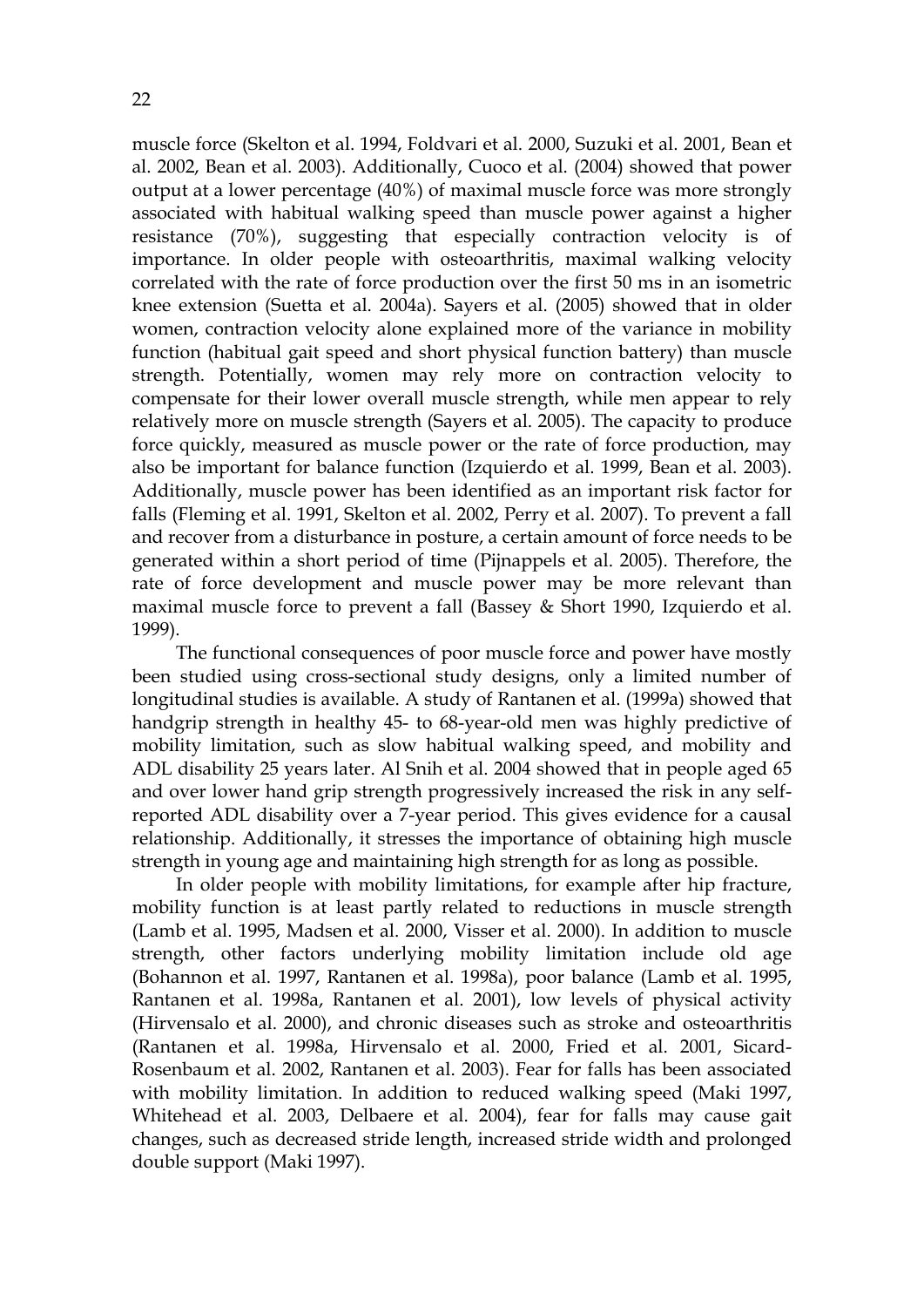Especially hip fracture patients are at high risk for falls (Shumway-Cook et al. 2005, Stenvall et al. 2006) and a second hip fracture (Schroder et al. 1993) due to the high prevalence of fall risk factors. Risk factors for falls and hip fracture are largely the same; impaired muscle strength (Nevitt et al. 1993, Sherrington et al. 1998, Stel et al. 2003), limitations in mobility (Nevitt et al. 1993, Cummings et al. 1995, Wei et al. 2001, Shumway-Cook et al. 2005) and balance (Sherrington et al. 1998, Stel et al. 2003, Shumway-Cook et al. 2005), and fear for falls (Maki 1997, Sherrington et al. 1998, Stel et al. 2003, Whitehead et al. 2003) often in combination with low bone density (Cummings et al. 1995, Wei et al. 2001, Mikkola et al. 2007). Other common risk factors for falls and hip fracture include old age (Nevitt et al. 1993, King et al. 1995, Shumway-Cook et al. 2005), chronic diseases such as stroke and osteoarthritis (Nevitt et al. 1989, Nevitt et al. 1993, Cummings et al. 1995, King et al. 1995, Sherrington et al. 1998, Stel et al. 2003), impaired cognition (Tinetti et al. 1995), impaired vision (Nevitt et al. 1989, Nevitt et al. 1993, Cummings et al. 1995, Sherrington et al. 1998), use of medication (Nevitt et al. 1993, Cummings et al. 1995, King et al. 1995), previous falls (Nevitt et al. 1989, Nevitt et al. 1993, King et al. 1995, Stel et al. 2003, Shumway-Cook et al. 2005), and pain (Leveille et al. 2002). Although physical inactivity has been identified as a risk factor for falls and hip fracture (Coupland et al. 1993, Gregg et al. 1998, Kujala et al. 2000), vigorous exercise may increase the risk for falls and hip fracture among those with limitations in ADL (Stevens et al. 1997). Especially people with multiple risk factors are at high risk for falls and hip fracture (Nevitt et al. 1993, Cummings et al. 1995).

#### **2.2.2 Asymmetrical muscle strength deficit and its implications for mobility and balance function**

Even in young and relatively active people, having one weak lower-limb may have functional consequences. In people with a lower-limb side-to-side force difference due to unilateral musculoskeletal injury, balance was impaired on average ten years after the event (Holder-Powell et al. 2000). Seto et al. (1988) observed that five years after ACL reconstruction, isokinetic muscle force in the injured lower-limb correlated more strongly with function, such as symptoms during mobility activities, than force of the uninjured limb in relatively young people. Additionally, better function was found in those with side-to-side force difference.

In frail and older people, the consequences of poor muscle strength and asymmetrical strength deficit may be more debilitating for mobility and balance function. In two case-control studies, relatively healthy older women with a history of falls (Perry et al. 2007) or frequent falls (Skelton et al. 2002) had a larger asymmetrical deficit in leg extension power. Additionally, in hip fracture patients, it was shown that muscle force and power of the fractured, thus weaker, limb was more strongly associated with mobility function than muscle strength of the non-fractured limb one week and 6-36 months after the fracture (Lamb et al. 1995, Madsen et al. 2000). However, the effects of the asymmetrical deficit on mobility and balance function have not yet been studied in older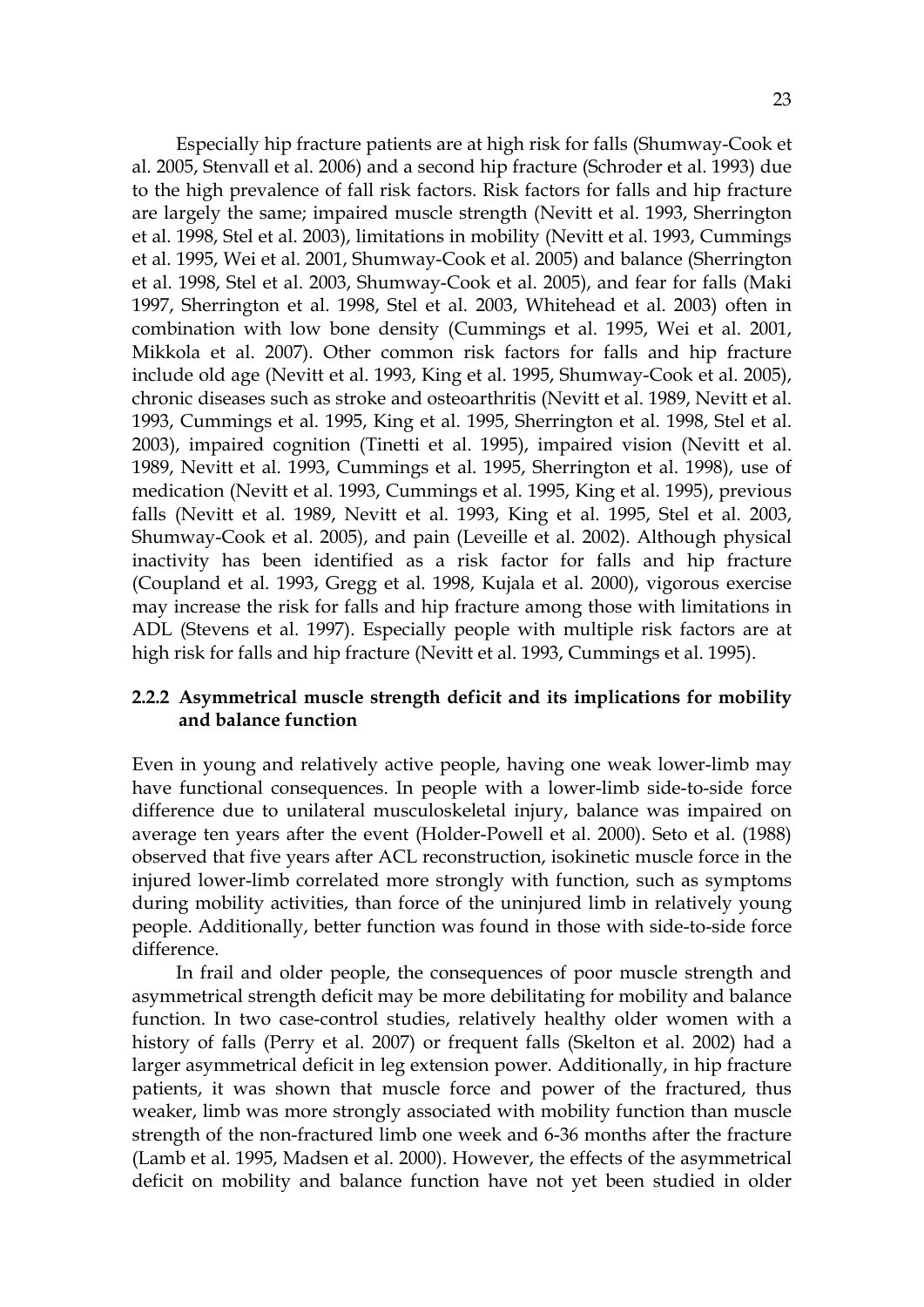people. Considering the muscle weakness and large asymmetrical deficit especially in hip fracture patients, it is likely that mobility and balance function will be affected. However, potentially, high muscle strength in one lower-limb may compensate for the deficit in the other lower-limb. Therefore, it is important to study the effects of an asymmetrical deficit while accounting for the level of muscle strength.

### **2.3 Progressive resistance training in older people**

Considering the disablement process interventions acting on the level of impairment may prevent the progression to functional limitation and disability (Verbrugge & Jette 1994). Increasing muscle force and power may thus be beneficial for mobility and balance function as well, especially in older people with a high risk for functional deterioration. Based on current knowledge, progressive resistance training (PRT) is the recommended strategy to increase muscle strength. PRT is performed according to the principle of progressive overload, in which the stress placed upon the body during exercise training is gradually increased to produce greater force (McArdle et al. 2000, Kraemer et al. 2002). Therefore, the training volume and especially the load should be increased throughout the training period (Kraemer et al. 2002). PRT has been included in recommendations for maintaining health and fitness, also for older people. PRT induced improvements in muscle strength are not different in younger and older people (Häkkinen et al. 2000, Häkkinen et al. 2001, Newton et al. 2002).

#### **2.3.1 Training to increase muscle force**

The training response is very specific and depends on the exercise stimulus. To improve muscle force and induce muscular hypertrophy in older people it is recommended that exercises are performed with slow-to-moderate velocity (Kraemer et al. 2002). This translates to the concentric contraction lasting approximately 1-2 seconds and the eccentric contraction 1-4 seconds (Fiatarone et al. 1994, Sipilä et al. 1996, Kraemer et al. 2002). Although 2-3 sets of each exercise are usually performed (Fiatarone et al. 1994, Judge et al. 1994, Skelton et al. 1995, Sipilä et al. 1996, Schlicht et al. 2001), it was shown that also a single set of each exercise increases muscle strength in older people (Galvao et al. 2005). After a short accommodation period, exercises should be performed with a resistance of 60-80% of the 1RM for 8-12 repetitions per set (Fiatarone et al. 1994, Judge et al. 1994, Sipilä et al. 1996, Schlicht et al. 2001, Kraemer et al. 2002), which will be referred to as high-intensity training. In-between sets, one to two minutes of rest are recommended (Kraemer et al. 2002). The frequency of the exercise sessions is commonly two to three times per week (Fiatarone et al. 1994, Judge et al. 1994, Sipilä et al. 1996, Schlicht et al. 2001), although one session a week may be enough to maintain or increase muscle strength (Lexell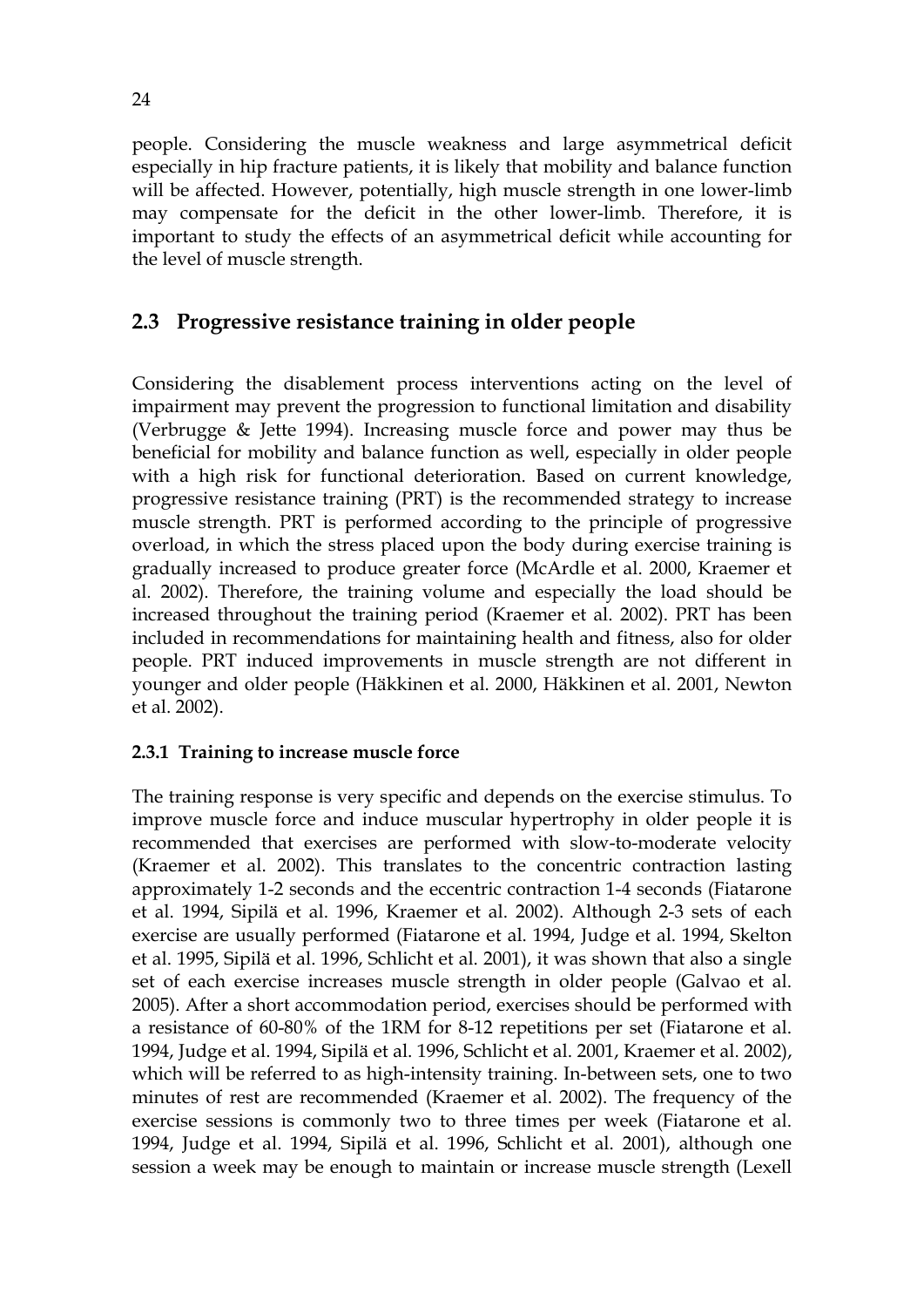et al. 1995, Taaffe et al. 1999). The duration of the exercise period determines what adaptations occur (Kraemer et al. 2002). For example, in the initial phases of exercise, neural adaptations, e.g. changes in activation of individual muscles and coordination of muscle groups, mainly account for the improvement in muscle strength (Gabriel et al. 2006). The contribution of muscle hypertrophy increases after several weeks of training (Sipilä et al. 1995, Frontera et al. 2003). Adaptations in the muscle fibers, due to changes in protein synthesis and degradation, may additionally change the muscle fiber type composition (Frontera et al. 2003).

Training effects are also very specific with respect to recruitment patterns and neural activation (Caroll et al. 2006, Janzen et al. 2006). Therefore different movement patterns of exercises (including range of motion) induce training specific adaptation. For example, unilateral training enhances mostly muscle strength of the trained limb, while bilateral training enhances bilateral function (Janzen et al. 2006). In unilateral training, cross-education, i.e. a training effect in the non-trained contra-lateral limb, also plays a role (Kannus et al. 1992, Caroll et al. 2006). As many daily tasks require unilateral lower-limb function, unilateral training may be needed to improve functional abilities.

There is good evidence that well designed PRT increases muscle strength. A systematic review of randomized controlled trials (RCT) by Latham et al. (2004) showed that PRT has a large positive effect on muscle strength, despite heterogeneity in the protocols and effects of the studies included. For example, an early RCT of PRT in frail older people (Fiatarone et al. 1994) showed that the 1RM nearly doubled after ten weeks of high intensity (80% of 1RM, three sets of eight repetitions) slow-velocity (6-9 seconds per repetition) resistance training on three days a week. However, training responses are very specific and greater increases in muscle strength are generally found when muscle strength was measured using the same technique as for training (Baker et al. 1994). Therefore, an increase in isometric or isokinetic muscle strength may be an indicator of a more general improvement in muscle strength. For example, in relatively healthy older people, a RCT of 13 weeks of PRT by Judge et al. (1994) showed that the 1RM of the exercises improved by 60-70%, while the improvement in isokinetic muscle force was only 13%. The training consisted of three weekly sessions, with slow-velocity dynamic exercises performed in 2-3 sets of 10-12 repetitions at an intensity of 60-75% of 1RM. An RCT by Sipilä et al. (1996) showed that an 18-week intensive PRT three times a week increased isometric muscle force by 19%. Each exercise was performed in 3-4 sets of 8-10 repetitions at an intensity of 60-75% of 1RM, and slow-velocity dynamic contractions (4-6 seconds in total) were used. A RCT by Skelton et al. (1995) showed that isometric muscle force increased by 25% and leg extension power by 18% after a 12-week PRT of low-to-moderate intensity (three sets of 4-8 repetitions) including one supervised and 2 home-based training sessions a week.

The Latham et al. (2004) review also showed that PRT had a small-tomoderate effect on other impairments and functional limitations, especially walking speed. Studies with high-intensity PRT of 8-12 weeks in the relatively healthy older people either showed an improvement in walking speed (Schlicht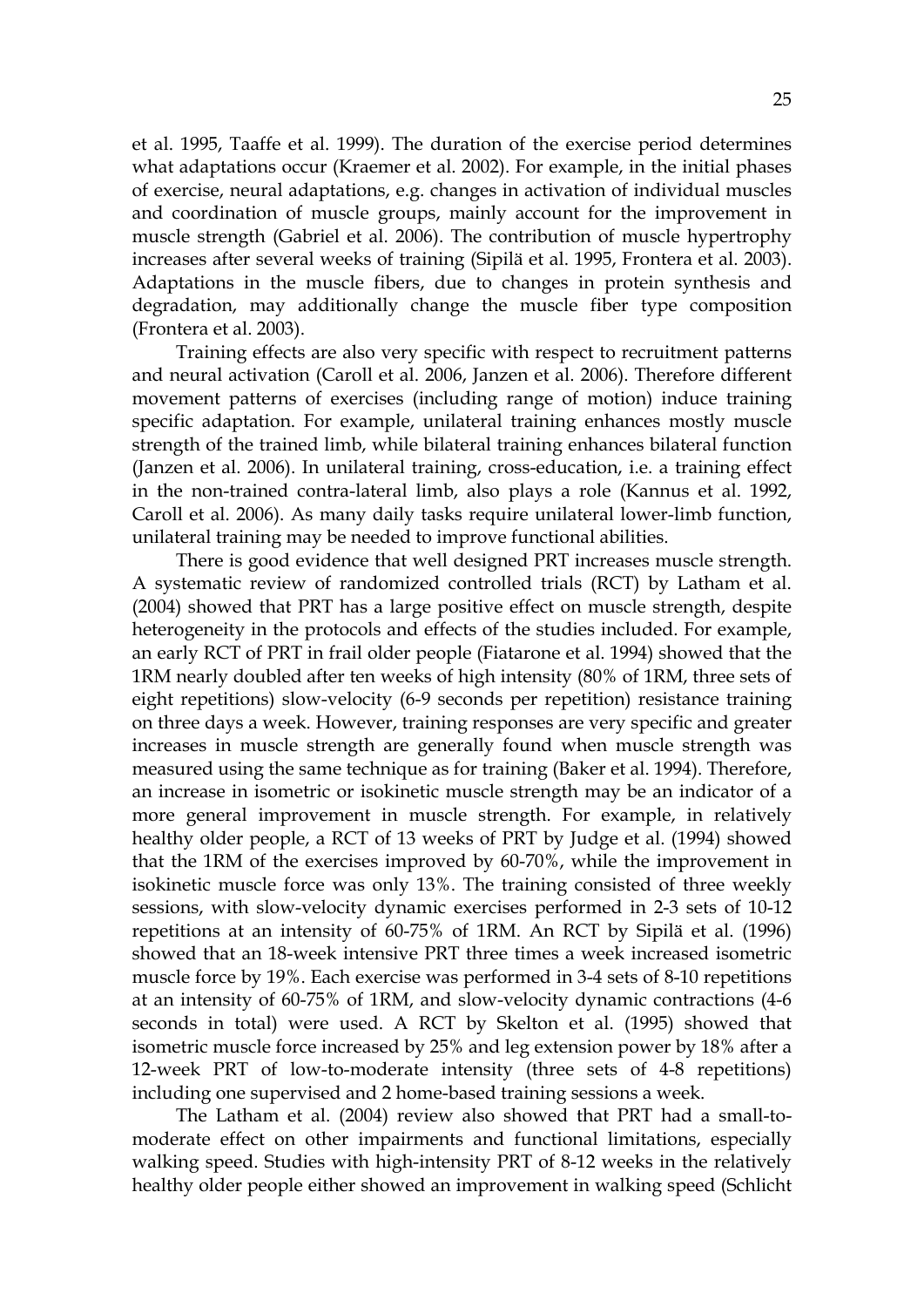et al. 2001) or reported no change (Judge et al. 1994, Sipilä et al. 1996). Balance function did not change after an 8-week high-intensity slow-velocity PRT (Schlicht et al. 2001). However, high-intensity slow-velocity PRT of six months and two years demonstrated a significant improvement in dynamic balance (Nelson et al. 1994, Taaffe et al. 1999). Improvements in mobility function and balance have been reported more consistently after high-intensity PRT in frail people and people with mobility limitations (Fiatarone et al. 1994, Timonen et al. 2002, Seynnes et al. 2004).

#### **2.3.2 Training to increase rate of force development and muscle power**

Recently it has been suggested that high-velocity exercises should also be included in strength training programs for older people to improve the rate of force development and muscle power (Kraemer et al. 2002). In these highvelocity protocols, the exercises are performed in the concentric phase as fast as possible (Fielding et al. 2002, Miszko et al. 2003, Sayers et al. 2003) or using a predefined movement velocity usually of less than one second in duration over the full range of motion (Kraemer et al. 2002). The eccentric phase is performed more slowly with a velocity of approximately 1-4 seconds. Prior to 2004, when our research started, four published RCTs demonstrated the effectiveness of a high-velocity power training program by comparing participants of a highvelocity PRT to a non-training control group (Hruda et al. 2003) or to participants of a slow-velocity PRT (Fielding et al. 2002, Sayers et al. 2003) or both (Miszko et al. 2003). A 10-week high-velocity low-intensity power training with three sessions a week, one set of 4-8 repetitions, increased isokinetic concentric and eccentric muscle power at a movement velocity of 180% on average by 60% and 40%, respectively (Hruda et al. 2003). Isokinetic concentric and eccentric muscle force increased on average by 25-30% and the timed performance of several mobility tasks improved on average by 31-66%. A 16 week program with three times a week high-velocity training (concentric action as fast as possible) with an intensity of 40% of 1RM and three sets of eight repetitions for each exercise improved functional performance, measured using a battery of functional tasks related to muscle force, flexibility, balance and coordination and endurance (Miszko et al. 2003). Compared to the slowvelocity PRT (concentric action approximately four seconds) with an intensity of 50-80% of the 1RM, the improvement in functional performance was larger in the high-velocity training group, whereas the improvement in muscle force was similar. Additionally, two papers (Fielding et al. 2002, Sayers et al. 2003) compared the effects of a high-velocity power training (concentric phase as fast as possible) to a conventional slow-velocity strength training protocol (concentric phase in two seconds). For both training groups, the 16-week training protocol consisted of three sessions a week and three sets of eight repetitions at a resistance of 70% of 1RM. Muscle force measured as the 1RM improved similarly in both training groups, while muscle power at different levels of resistance improved significantly more in the high-velocity training group (Fielding et al. 2002). Dynamic balance, stair climb time, and self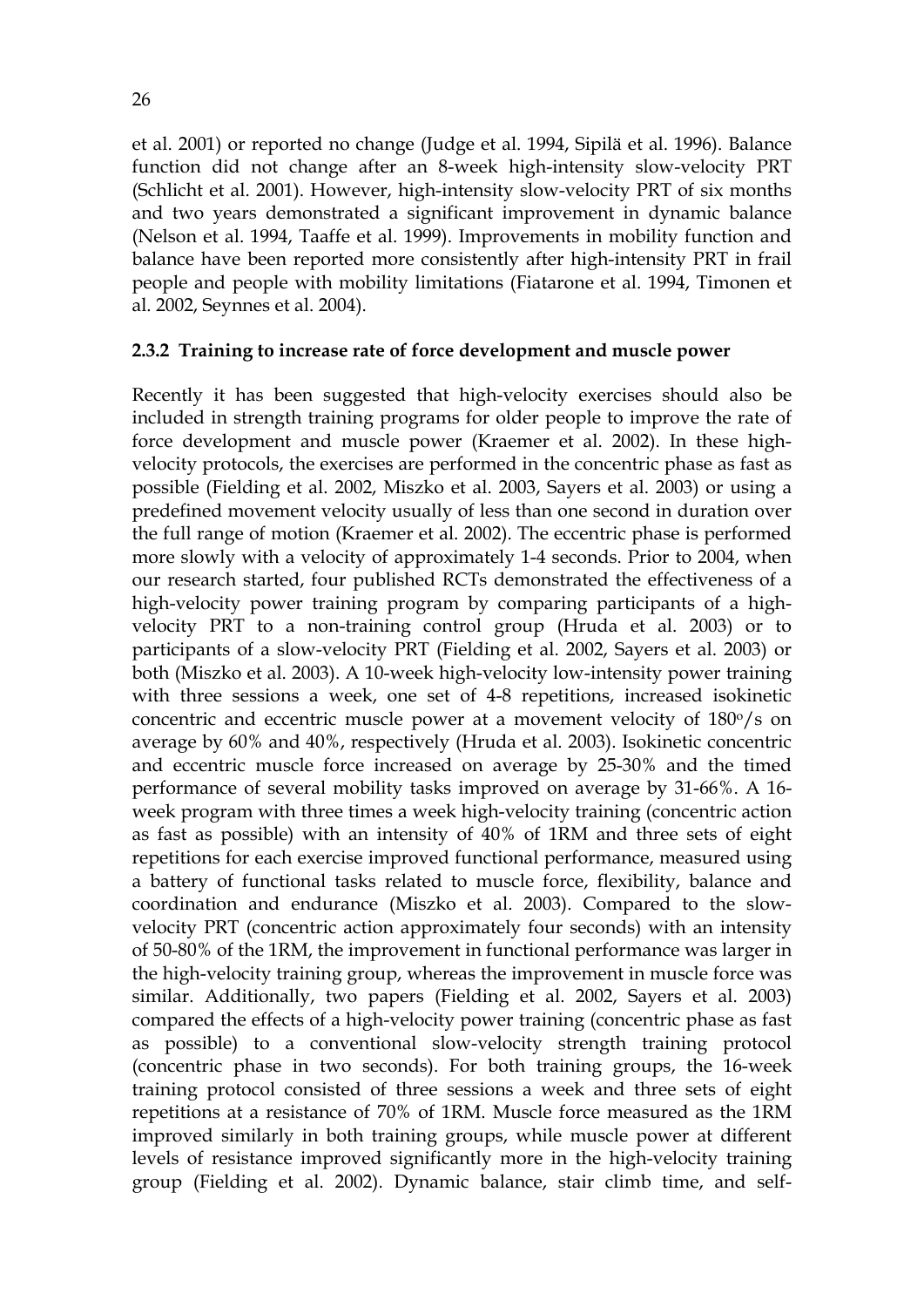reported disability improved similarly in both groups, while chair-rise time and gait velocity did not improve by either training (Sayers et al. 2003).

As the increase in power depends on maximal force as well as the velocity of movement, it may be more efficient to include both slow-velocity high-load (60-80% of 1RM) and high-velocity low-load (40-60% of the 1RM) exercises in a training program (Kraemer et al. 2002). Uncontrolled studies using this type of combined strength and power training have shown improvements in muscle force and power, and timed mobility performance (Häkkinen et al. 1998, Häkkinen et al. 2001, Newton et al. 2002).

#### **2.3.3 Training in hip fracture patients**

Diseases and injury may lead to deficits in muscle strength through posttraumatic immobilization, inflammation and pain. Especially after hip fracture, increasing muscle strength seems important considering the force deficit commonly found in this population. In general, the effects of progressive resistance training have not been studied extensively in clinical populations. It seems that progressive resistance training is feasible in clinical populations even shortly after surgery (Sullivan et al. 2001, Timonen et al. 2002, Suetta et al. 2004ab). However, conclusions about the safety of training should be made with caution, since adverse effects are poorly reported. After PRT, improvements in muscle strength, mobility and functional performance, pain and fear for falls have been found in different clinical populations, such as shortly after hospitalization (Sullivan et al. 2001, Timonen et al. 2002) and in osteoarthritis (Ettinger et al. 1997, Suetta et al. 2004ab).

 Table 1 summarizes the results of all randomized controlled trials including progressive resistance training alone (Mitchell et al. 2001, Binder et al. 2004, Mangione et al. 2005, Miller et al. 2006a) or as part of a broader rehabilitation program (Tinetti et al. 1997a, Tinetti et al. 1999, Hauer et al. 2002) after hip fracture. Only three of them were published prior to the start of our intervention in 2004. Few adverse effects have been reported due to training in patients shortly after hip fracture (Tinetti et al. 1997a, Miller et al. 2006a) or training with a longer delay after hip fracture (Hauer et al. 2002, Binder et al. 2004, Mangione et al. 2005). Thus, it seems that progressive resistance training is feasible in people with a hip fracture. However, with respect to functional improvements the study results are somewhat conflicting. In general, it seems that studies using a higher resistance and volume of training (Mitchell et al. 2001, Hauer et al. 2002, Binder et al. 2004) induced larger improvements in muscle force and power, and mobility and balance function. Additionally, larger changes in perceived difficulty in mobility and daily activities, self-rated health and disability were generally reported.

Considering the likelihood of an extremely large asymmetrical deficit in muscle force and power after hip fracture, returning symmetrical lower-limb muscle strength may be more beneficial for mobility function. However, little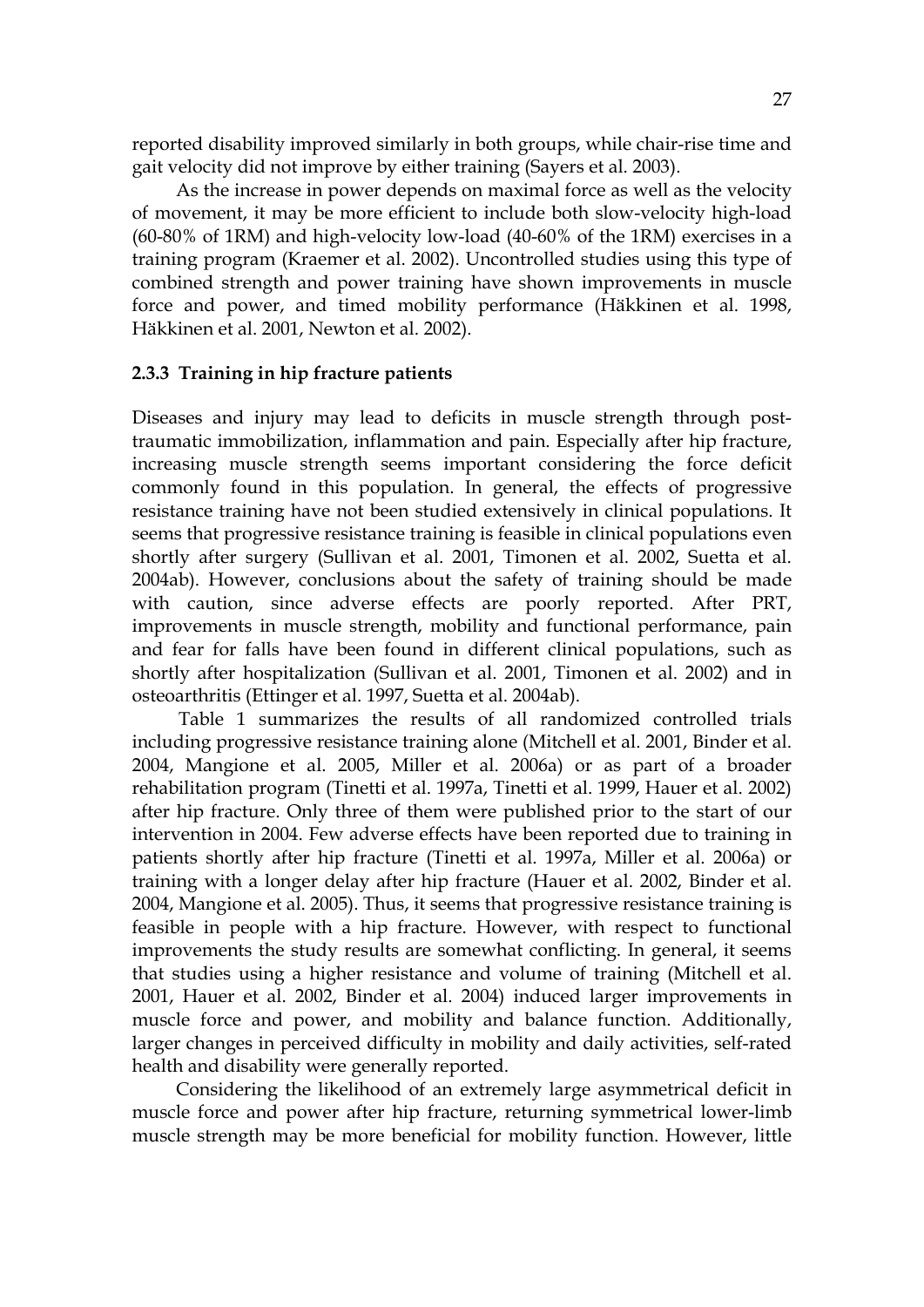|                                  | Reference Participants<br>(Mean age,<br>time since<br>fracture)                                   | Study groups (n pre-<br>trial $\rightarrow$ n post-trial $\rightarrow$ n<br>follow-up)                                 | Training frequency<br>duration<br>Sets / repetitions /<br>resistance | Training effect on muscle<br>strength and power                                                                                                                                                                                                                                                                                                                                                 | Training effect on mobility, balance<br>and self-reports                                         |
|----------------------------------|---------------------------------------------------------------------------------------------------|------------------------------------------------------------------------------------------------------------------------|----------------------------------------------------------------------|-------------------------------------------------------------------------------------------------------------------------------------------------------------------------------------------------------------------------------------------------------------------------------------------------------------------------------------------------------------------------------------------------|--------------------------------------------------------------------------------------------------|
| Tinetti et<br>al. 1997a/<br>1999 | 80 years<br>Discharge<br>from hospital<br>or subacute<br>care facility<br>(mean 12 or<br>98 days) | Multi-component physical<br>and functional therapy<br>(n=148) RT in 84% (70%)<br>completed all therapy)<br>$SR(n=156)$ | 6M<br>Therabands                                                     | Lower extremity strength # ns<br>Upper extremity strength $+$ $*$ $*$                                                                                                                                                                                                                                                                                                                           | Mobility function 0<br>Balance function 0<br>Self-rated disability 0                             |
| Mitchell<br>et al. 2001          | 80 years<br>Mean 15 days<br>post-fracture                                                         | RT, UNI<br>$n=40 \rightarrow n=30 \rightarrow n=20$<br><b>SR</b><br>$n=40 \rightarrow n=29 \rightarrow n=24$           | $2*$ week / 6W<br>$3-6/12/50-80\%$<br>1RM                            | Leg extension power Fract §<br>$RT: +154\%*(W6) +227\%*(W16)$<br>$+55\%$ (W6) + 86% (W16)<br>Leg extension power Non-fract §<br>$RT: +70\%*(W6) +96\%*(W16)$<br>C: $+19\%$ (W6) $+22\%$ (W16)                                                                                                                                                                                                   | Mobility function 0<br>Balance function $+$ * (W6, W16)<br>Self-rated physical function $+*(W6)$ |
| Hauer et<br>al. 2002             | 81 years<br>6-8 weeks<br>post-hip<br>surgery                                                      | $RT + FT$<br>$n=15 \rightarrow n=13$<br>Motor placebo activities<br>$n=13 \rightarrow n=11$                            | 3 * week / 12W<br>$2-3/10/70-90\%$<br>1RM                            | 1RM leg press Fract §<br>$RT: +122\%*(M3) +122\%*(M6)$<br>$+5\%$ (M3) $+25\%$ (M6)<br>C:<br>1RM leg press Non-fract §<br>$RT: +63\%*(M3) +60\%*(M6)$<br>$+8\%$ (M3) $+20\%$ (M6)<br>Isom leg extension force Fract §<br>$RT: +61\%*(M3) +66\%*(M6)$<br>C: $+12\%$ (M3) $+26\%$ (M6)<br>Isom leg extension force Non-<br>fract §<br>$RT: +20\%*(M3) +23\%*(M6)$<br>$-7\%$ (M3) $+0\%$ (M6)<br>C: | Mobility function $+*(M3)$<br>Balance function $+*(M3)$<br>Self-rated physical function 0        |

TABLE 1 Randomized controlled trials including supervised progressive resistance training in hip fracture patients.

(continues)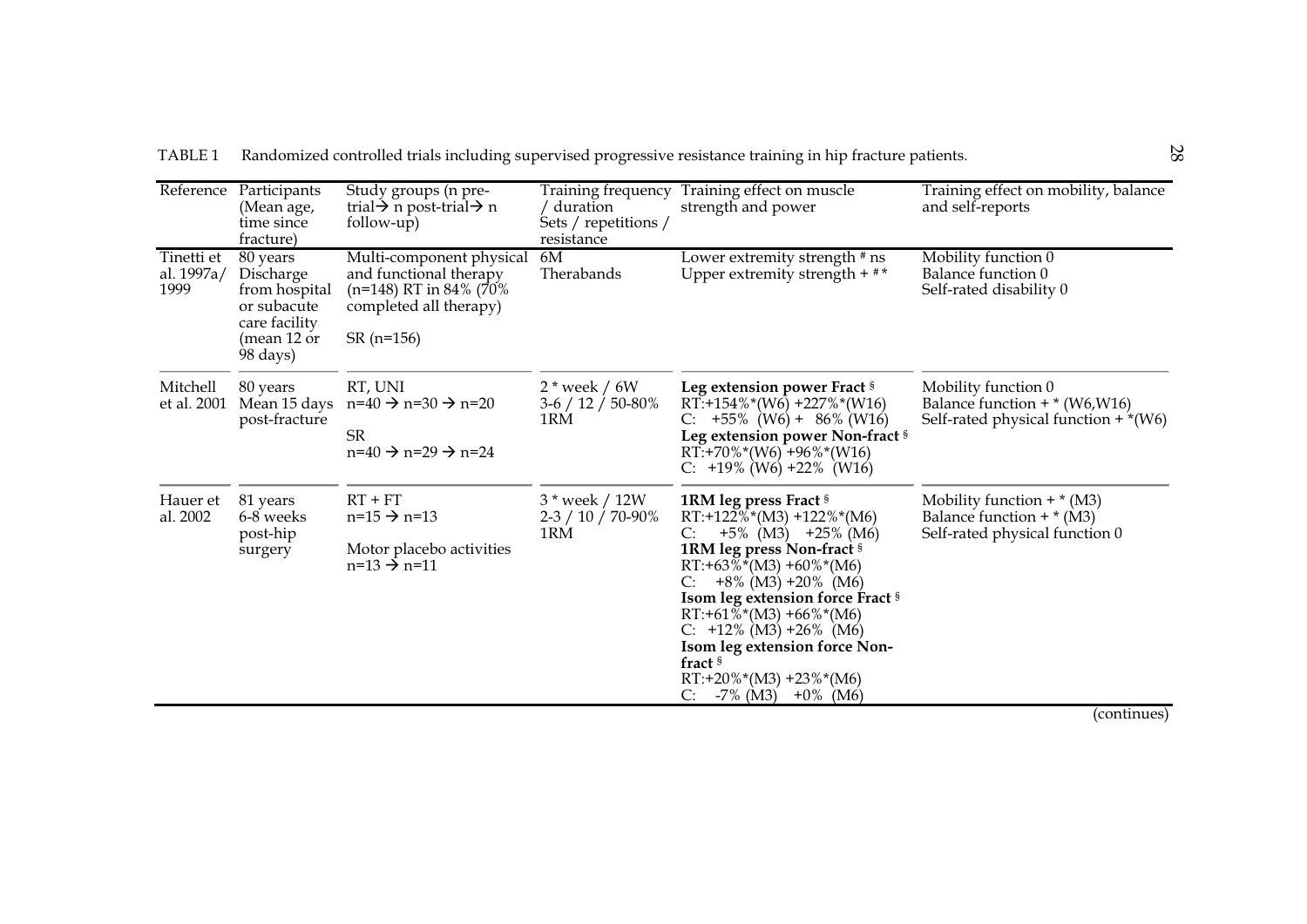| TABLE <sub>1</sub> | (continues) |  |
|--------------------|-------------|--|
|--------------------|-------------|--|

|                            | Reference Participants<br>(Mean age,<br>time since<br>fracture) | Study groups (n pre-<br>trial $\rightarrow$ n post-trial $\rightarrow$ n<br>follow-up)                                                                                               | Training frequency<br>duration<br>Sets / repetitions /<br>resistance | Training effect on muscle<br>strength and power                                                                                                                                                    | Training effect on mobility, balance<br>and self-reports                         |
|----------------------------|-----------------------------------------------------------------|--------------------------------------------------------------------------------------------------------------------------------------------------------------------------------------|----------------------------------------------------------------------|----------------------------------------------------------------------------------------------------------------------------------------------------------------------------------------------------|----------------------------------------------------------------------------------|
| Binder et<br>al. 2004      | 80 years<br>Mean 100                                            | $RT$ , BI n=46                                                                                                                                                                       | $3*$ week / $6M$<br>$M1-3: FT$                                       | <b>Isokin knee extension force 60%</b> Mobility function $+$ *<br>Fract <sup>§</sup>                                                                                                               | Balance function $+$ $*$                                                         |
|                            | days post-<br>surgery                                           | $SR$ n=44                                                                                                                                                                            | M4-6: RT                                                             | $RT: +56\%$ * C:+28%<br>1-3 / 6-12 / 65-85% Isokin knee extension force 60%<br>Non-fract $\frac{8}{3}$<br>$RT: +21\% * C: +8\%$<br><b>1RM</b> exercises (bilateral) §<br>$RT: +20-70\%*$ C: +2-10% | Self-rated physical function, and<br>health $+$ $*$<br>Self-rated disability - * |
| Mangione 79 years          | et al. 2005 7-50.5 weeks<br>post-surgery                        | RT, UNI n=17 $\rightarrow$ n=13<br>Aerobic n=13<br>Control n=11                                                                                                                      | 1-2 $*$ week / 12W<br>$3/8/8$ RM                                     | Isom leg force (summed<br>measure) §<br>$RT: +23\% * C: +6\%$                                                                                                                                      | Mobility function 0<br>Self-rated physical function 0                            |
| Miller et<br>al. 2006<br>. | 84 years<br>7 day post-<br>injury                               | RT $n=25 \rightarrow n=23$<br>Nutritional n=25 $\rightarrow$ n=23<br>Combined n=24 $\rightarrow$ n=22<br>Attention control<br>$n=26 \rightarrow n=25$<br>$\mathbf{u}$ , $\mathbf{v}$ | 3 * week / 12W<br>$2/8$ / resistance<br>band                         | <b>Isom knee extension force Fract 8 Mobility function 0</b><br>RT:+225% C:+150%<br>Isom knee extension force Non-<br>fract <sup>§</sup><br>$RT: +40\%$ C: +19%                                    |                                                                                  |

\* significant improvement compared to control group

# effect was not calculated: baseline means not reported

§ effect calculated from means reported compared to baseline values

M = month, W = week

RT= conventional resistance training, FT= functional exercises, SR = standard rehabilitation, C = control group

UNI = unilateral exercises for the lower-limbs, BI = bilateral exercises for the lower-limbs, 1RM= 1 repetition maximum

Isom = isometric, Isokin = isokinetic

Fract = fractured side, Non-fract = non-fractured side

+ improved, - decreased, 0 no change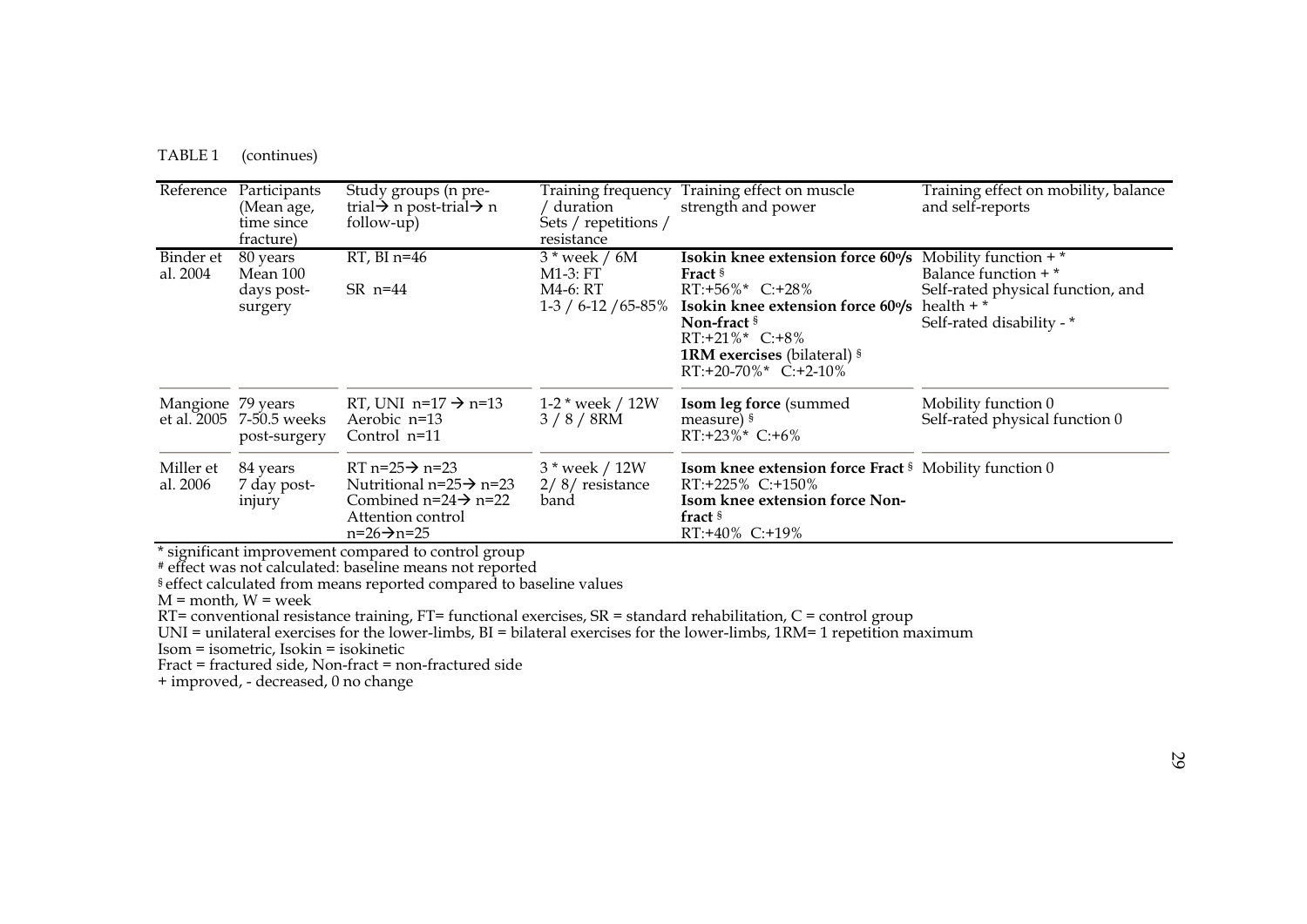attention has been paid to the asymmetrical deficit in the training or results reporting. The majority of the studies reported muscle strength of both lowerlimbs together (Tinetti et al. 1997a, Tinetti et al. 1999, Binder et al. 2004, Mangione et al. 2005, Miller et al. 2006a). In two studies, the asymmetrical deficit in leg extension power and muscle force (1RM leg press and isometric leg extension) seemed to be reduced after unilateral resistance training (Mitchell et al. 2001) or combined functional and resistance training (Hauer et al. 2002). However, the authors did not report the significance of the change.

Some studies also examined the long-term effects of training. Some weeks to several years after cessation of the training, improvements in muscle strength, and mobility and balance function may be at least partly maintained (Hauer et al. 2001, Mitchell et al. 2001, Hauer et al. 2003), although this was not found in another study (Tinetti et al. 1999).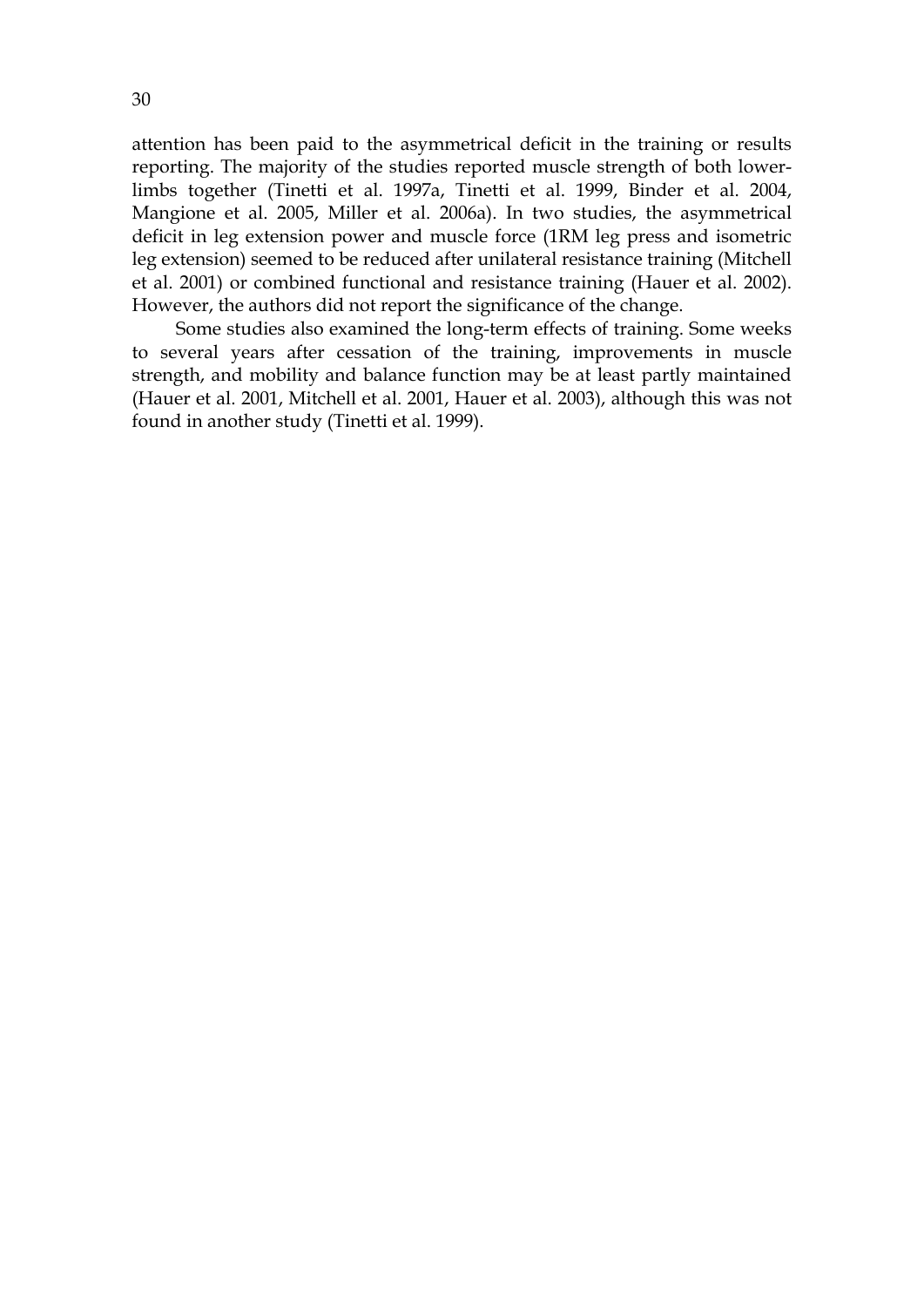# **3 PURPOSE OF THE STUDY**

The purpose of this study is to gain more insight into asymmetrical deficit in muscle strength of the lower-limbs in different populations of older people; its prevalence, potential determinants, and consequences for mobility limitation, balance and falls.

In addition, the effects of a resistance training program in a population with alleged asymmetrical deficit will be studied in a randomized controlled trial. The resistance training was specifically aiming to increase muscle force and power of both lower-limbs and to reduce the asymmetrical deficit. Our hypothesis was that increasing muscle strength reduces limitations in mobility and balance according to the theoretical model of the disablement process.

The specific research questions are:

- What is the prevalence of asymmetrical deficit in leg extension power in a population of healthy 63-75-year-old women? (I)
- Is asymmetrical leg extension power deficit associated with mobility limitation, balance (I), and injurious falls (II) in a population of healthy 63-75-year-old women?
- Is asymmetrical leg extension power deficit associated with mobility limitation in 73-96-year-old women recovering from hip fracture? (III)
- What are the determinants of asymmetrical deficit in muscle force, rate of force development and power in the lower-limbs in older men and women six months to seven years after a hip fracture? (IV)
- What are the effects of a strength-power training, specifically designed to reduce the asymmetrical deficit and to increase muscle force and power of both lower-limbs, on lower-limb muscle strength, its asymmetry, balance, mobility limitation and perceived difficulty in mobility and daily activities in men and women six months to seven years after hip fracture? (V)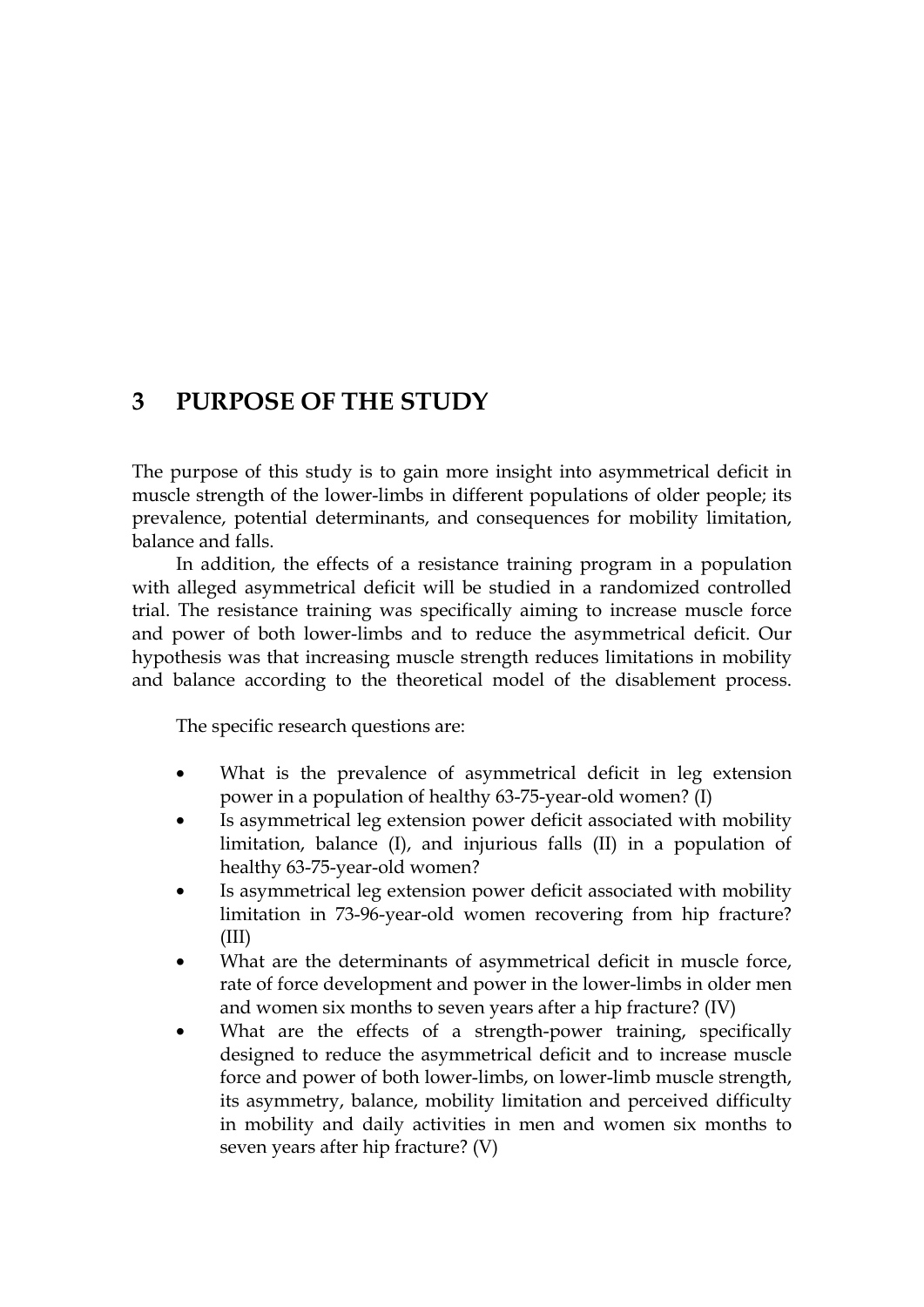# **4 METHODS**

### **4.1 Study design and participants**

For this study, data of three larger research projects were used. The Finnish Twin Study on Aging, FITSA, is an epidemiological study that follows a classical twin study design. The data were collected in Jyväskylä between September 2000 and March 2001. HIP-RECOVERY is a clinical study including women recovering from a hip fracture. The data were collected in Oxford in the UK between October 1993 and March 1995. HIP-ASYMMETRY is a study utilizing cross-sectional data and a randomized controlled trial in people with a history of hip fracture. The data were collected in Jyväskylä between August and December of the years 2004 and 2005. The study designs are summarized in Table 2.

#### **4.1.1 Finnish Twin Study on Aging (FITSA; I,II)**

The FITSA study is a study of genetic and environmental effects on the disablement process in older, 63-75-years-old, female twins. The twin study design has been described in detail by Tiainen et al. (2004). The study includes monozygotic (n= 103), and dizygotic (n= 114) twin pairs recruited from the Finnish Twin Cohort (Kaprio et al. 1978, Kaprio & Koskenvuo 2002). To be recruited for the study, both individuals in the pair had to agree to participate. Figure 1 shows the flow chart of the recruitment. Assessments were performed in a laboratory and followed by a one-year fall surveillance. In the analyses, the sample was treated as a set of individuals by taking into account the dependency between the sisters. Only participants with valid outcome measures were included in the analyses (n=403-419). Considering that this was a non-clinical population of older women that were community-dwelling, we refer to this population as healthy older women.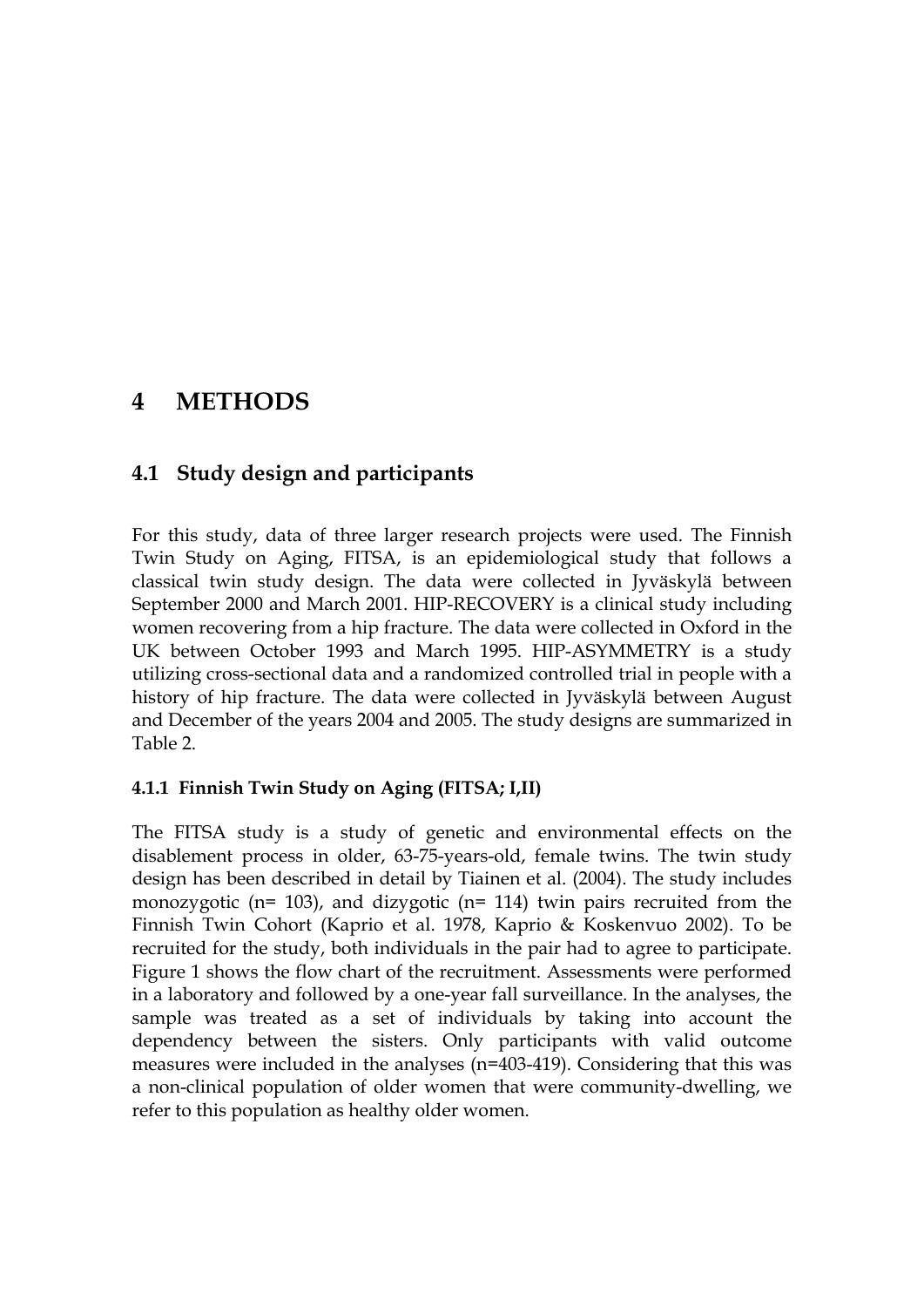#### TABLE 2 Study designs

| Paper | Study               | Design                                                     | Participants                                      | Age (mean $\pm$ SD)        | Main outcomes                                                                                                                   |
|-------|---------------------|------------------------------------------------------------|---------------------------------------------------|----------------------------|---------------------------------------------------------------------------------------------------------------------------------|
|       | <b>FITSA</b>        | Observational<br>Cross-sectional<br>(twin study)           | 419 women<br>$MZ$ n= 195<br>$DZ$ n= 224           | $63 - 75 (68.6 \pm 3.4)$   | LEP and asymmetrical deficit<br>Walking speed<br>Standing balance                                                               |
| П     | <b>FITSA</b>        | <b>Observational</b><br>One year follow-up<br>(twin study) | 403 women<br>$MZ$ n= 187<br>$DZ$ n= 216           | $63 - 75 (68.6 \pm 3.4)$   | LEP and asymmetrical deficit<br>Injurious falls                                                                                 |
| Ш     | <b>HIP-RECOVERY</b> | <b>Observational</b><br>Three months follow-up             | 43 women                                          | $73-96(82.7 \pm 5.9)$      | LEP and asymmetrical deficit<br>Walking speed<br>Stair climbing speed                                                           |
| IV    | HIP-ASYMMETRY       | <b>Observational</b><br>Cross-sectional                    | 79 participants<br>Men $n=25$<br>Women $n = 54$   | $60 - 85$ (75.3 $\pm$ 6.7) | KET, RFD <sub>200</sub> , LEP and asymmetrical deficit<br>Lower-limb pain<br>Lower-limb injury burden<br>Lower-limb muscle mass |
| V     | HIP-ASYMMETRY       | Experimental<br>Randomized controlled trial                | 46 participants<br>Men $n = 14$<br>Women $n = 32$ | $60 - 85$ (74.0 $\pm$ 6.8) | KET, LEP and asymmetrical deficit<br>Walking speed<br>Dynamic balance<br>Mobility disability                                    |

MZ= monozygotic, DZ= dizygotic

LEP= leg extension power, KET= knee extension torque, RFD $_{200}$  =rate of force development over the first 200 ms in isometric knee extension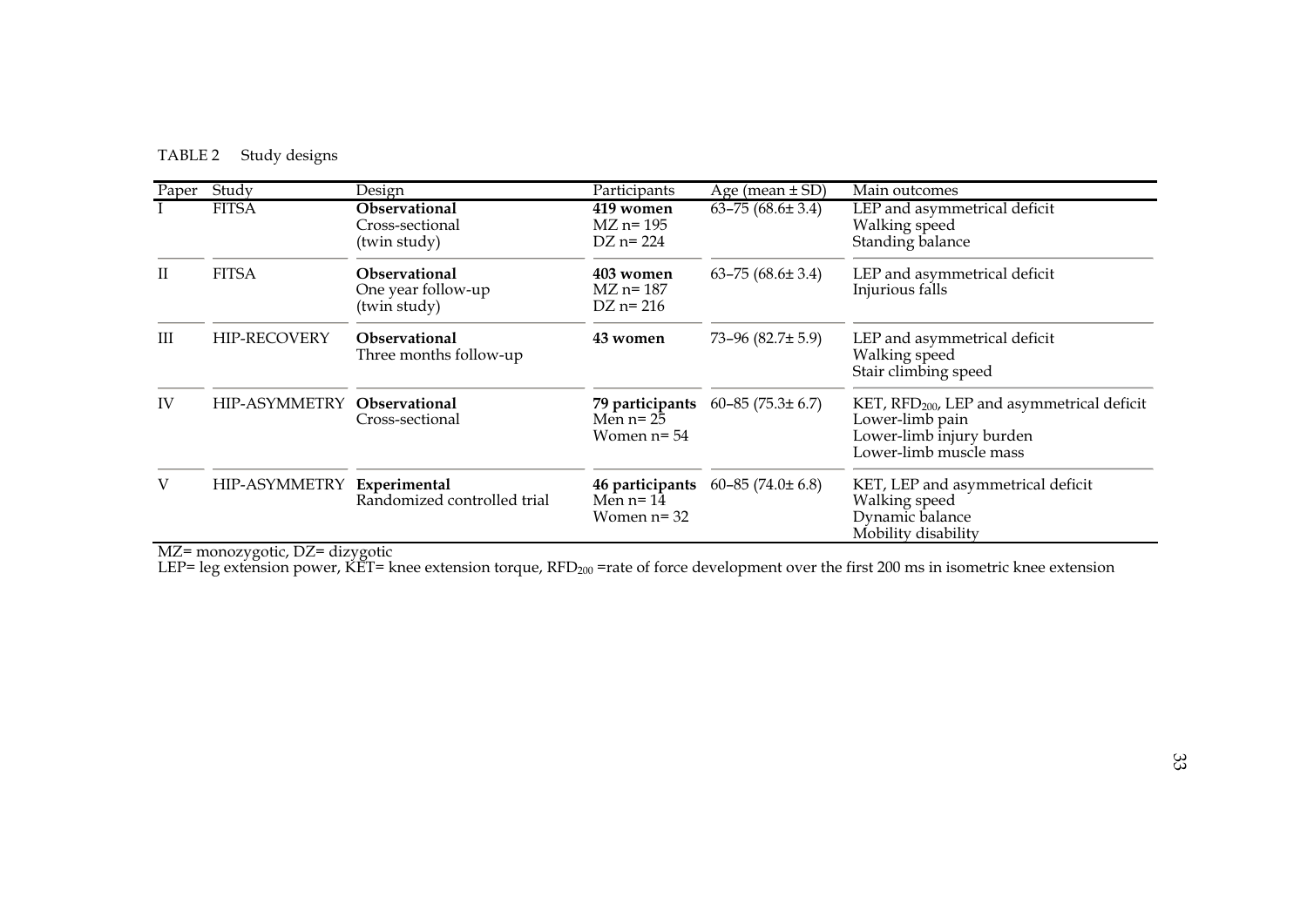| Female twin pairs of Finnish Twin Cohort born in 1924-1937 n=1260 |                           |                          |                           |                          |  |  |  |  |  |  |
|-------------------------------------------------------------------|---------------------------|--------------------------|---------------------------|--------------------------|--|--|--|--|--|--|
| Invited $n=414$                                                   |                           | $MZ$ n=178               | $DZ$ n=212                | $XZ$ n=24                |  |  |  |  |  |  |
| Refused                                                           | $n=50$ pairs $\leftarrow$ |                          | $n=51$ pairs $\leftarrow$ | $n=5$ pairs $\leftarrow$ |  |  |  |  |  |  |
| Poor Health                                                       | $n=28$ pairs $\leftarrow$ |                          | $n=52$ pairs $\leftarrow$ | $n=5$ pairs $\leftarrow$ |  |  |  |  |  |  |
| Death                                                             |                           | $n=2$ pairs $\leftarrow$ | $n=3$ pairs $\leftarrow$  | $n=1$ pairs $\leftarrow$ |  |  |  |  |  |  |
| <b>Baseline assessments <math>n=217</math></b>                    |                           | $MZ$ n=98                | DZ $n=106$                | $XZ$ n=13                |  |  |  |  |  |  |
| After zygosity assessment n=217                                   |                           | $MZ$ n=103               | $DZ$ n=114                |                          |  |  |  |  |  |  |

FIGURE 1 Flow chart of the FITSA study.  $MZ = \text{monozygotic}$  twin pair,  $DZ = \text{disygotic}$ twin pair,  $XZ =$  twin pair with uncertain zygosity

## **4.1.2 Women recovering from a hip fracture (HIP-RECOVERY; III)**

The HIP-RECOVERY study is a substudy of a larger research project on health and mobility limitation in women with recent surgical repair of a hip fracture. The study is an observational three-month follow-up study. Consecutive admissions of women with surgical fixation of a proximal femoral fracture were recruited for this study using daily admission lists of the John Radcliffe Hospital trauma service. Subjects, admitted from their own home, a relative's home or sheltered housing, were medically assessed for eligibility for the study protocol. In total, 69 women, aged 73-93 years, meeting the eligibility criteria were approached (Figure 2). Exclusion criteria were aged under 70 years, acute physical (e.g. delirium) or mental illness or distress, mental (Hodkinson mental test score of less than 7/10; Hodkinson et al. 1972) or neurological impairment (e.g. stroke or Parkinson), and taking drugs likely to affect neuromuscular function. The hospital provided standard rehabilitation for all participants comprising of inpatient routine physical therapy and pain management, and a standard exercise advice sheet on discharge. The study protocol has been described in detail by Lamb et al. (1995, 2002).

Nineteen patients with a surgical repair of a hip fracture participated in a follow-up study with baseline assessments of mobility and leg extension power on day six and seven after the surgery (week 1) and again 12 weeks later (week 13). Additionally, 24 patients, who had participated in a 6-week randomized controlled trial right after the fracture, were included in the analyses. They participated in identical assessments of mobility and LEP at week 1 and 13. In the RCT, stratified block randomization was used to assign 12 patients to neuromuscular electrical stimulation of the fractured limb (intervention) and 12 patients to placebo stimulation (control). The results of the RCT, reported by Lamb et al. (2002), suggested that the effects of 6-week neuromuscular stimulation were small and not clinically significant. Additionally, the outcome variables used in the current study were similar between the intervention and control groups and those subjects participating only in the follow-up study.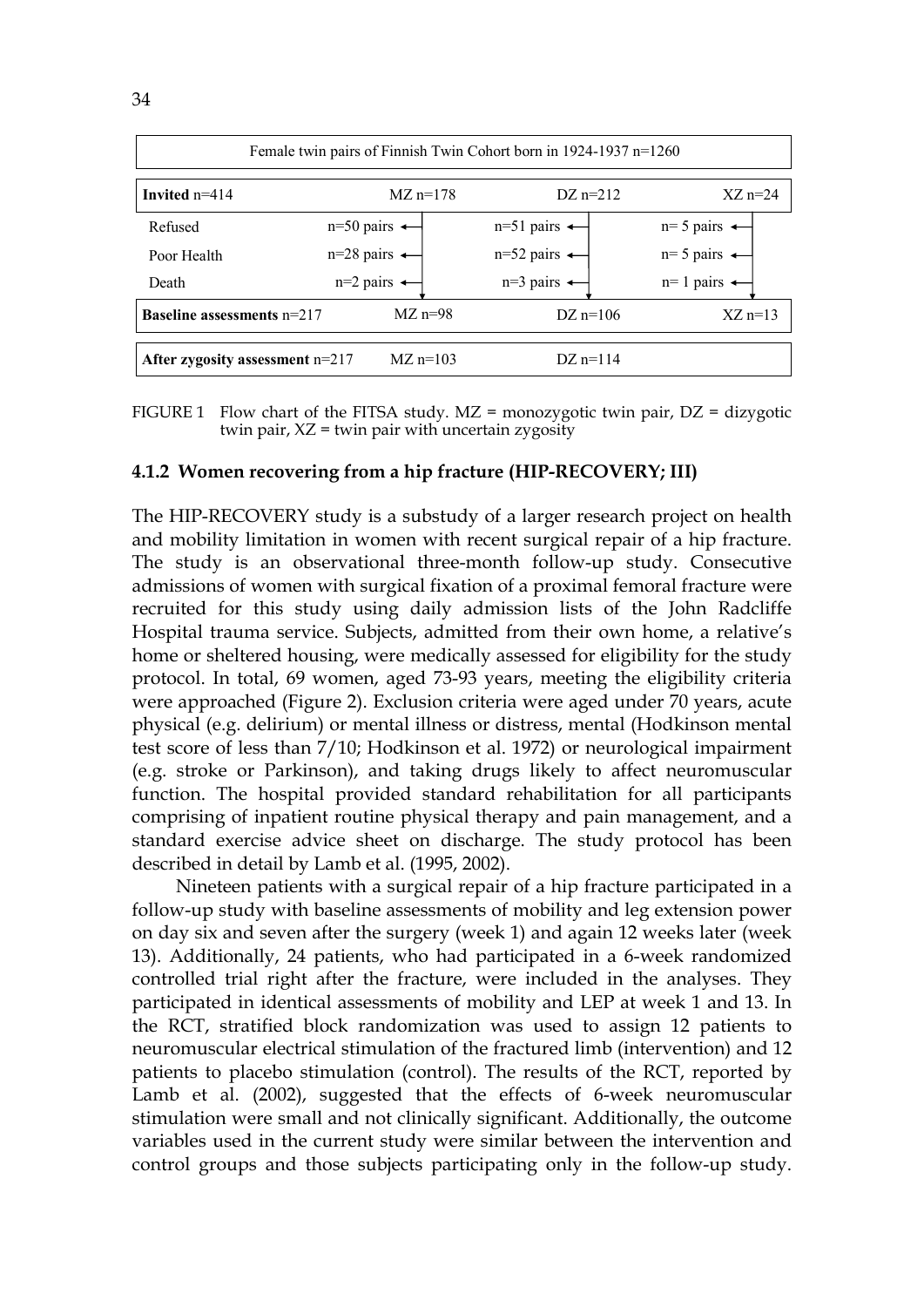| Population (consecutive hospital admissions) $n=121$ |                        |                                                |                              |  |  |  |  |  |  |  |
|------------------------------------------------------|------------------------|------------------------------------------------|------------------------------|--|--|--|--|--|--|--|
|                                                      |                        |                                                |                              |  |  |  |  |  |  |  |
| <b>Admission due to hip fracture</b>                 | $n=69$                 |                                                |                              |  |  |  |  |  |  |  |
| Excluded                                             | $n=22$ $\rightarrow$   |                                                |                              |  |  |  |  |  |  |  |
| Not interested                                       | $n=4$                  |                                                |                              |  |  |  |  |  |  |  |
| Assessments week $1 n=43$                            | Follow-up group $n=19$ | Intervention group $n=12$ Control group $n=12$ |                              |  |  |  |  |  |  |  |
|                                                      |                        |                                                | (6-week intervention period) |  |  |  |  |  |  |  |
| <b>Assessments week 13 n=43</b> Follow-up group n=19 |                        | Intervention group $n=12$ Control group $n=12$ |                              |  |  |  |  |  |  |  |

Therefore the data of the follow-up and RCT study were pooled to increase sample size to 43.

FIGURE 2 Flow chart of the HIP-RECOVERY study.

## **4.1.3 Men and women with a hip fracture history (HIP-ASYMMETRY; IV,V)**

HIP-ASYMMETRY is a research investigating health, functional capacity and rehabilitation of older men and women with a hip fracture history. Crosssectional data of all participants at baseline were utilized (IV), and the effects of a combined strength-power training aiming to reduce asymmetrical strength deficit were studied in a 12-week randomized controlled trial including all participants without contraindications for training (V; registered as ISRCTN34271567).

To avoid confounding of acute recovery effects, community-living 60-85 year-old men and women with a femoral neck or trochanteric fracture within six months to seven years prior to baseline were invited to participate in the study. In 2004 and 2005, the patient records of the Central Finland Central Hospital were used to identify all 452 patients alive with a hip fracture in the years 1998-2004 and living independently in the Central Finland Health Care District. All of them were informed about the study. Those willing to participate were interviewed over telephone (n=132). We excluded patients with neurological and progressive severe illnesses, amputation or inability to walk outdoors without another person's assistance. The flow chart of the study is displayed in Figure 3. Eventually, 54 women and 25 men participated in the baseline laboratory measurements. After clinical examination, those without physical (American College of Sports Medicine 2000) or mental (Mini-Mental State Examination score<21; Folstein et al. 1975) contraindications for participation in the strength and power training were randomized into the training (eight men, 16 women) and control group (six men, 16 women). The groups were randomized by blocks of gender and stratified by average age.

Data were collected in two phases due to the small number of eligible subjects in 2004. In 2005, in the same time of year (August-December), the study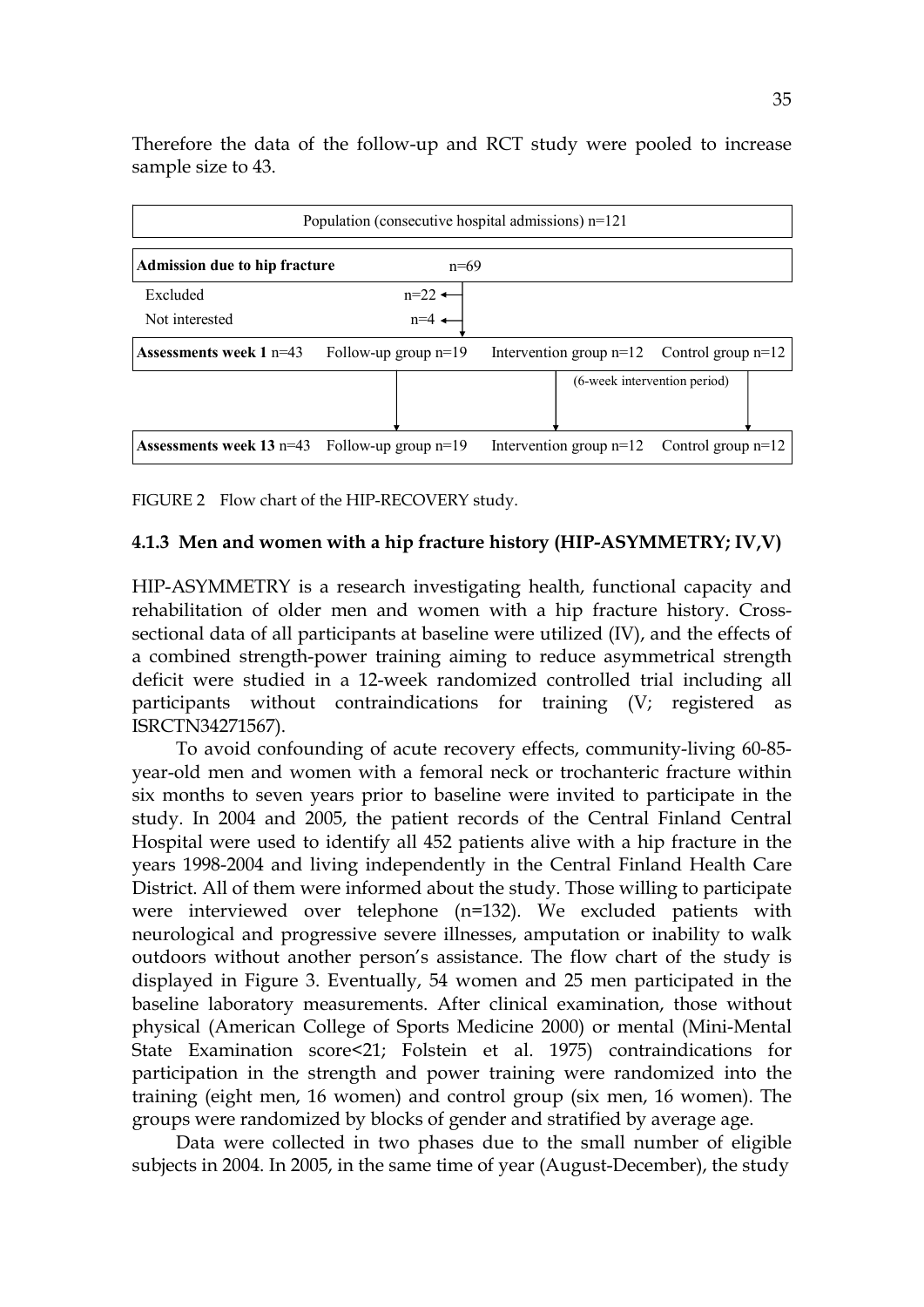| All residents of the Central Finland hospital district with a hip fracture in 1998 – 2004 |                                      |                      |  |  |  |  |  |  |  |
|-------------------------------------------------------------------------------------------|--------------------------------------|----------------------|--|--|--|--|--|--|--|
| <b>Alive</b>                                                                              | Informed n=452                       |                      |  |  |  |  |  |  |  |
| No response                                                                               | $n=259$ $\triangleleft$              |                      |  |  |  |  |  |  |  |
| Living in institution                                                                     | $n=49$ $\triangleleft$               |                      |  |  |  |  |  |  |  |
| Not-interested                                                                            | $n=12$ $\triangleleft$               |                      |  |  |  |  |  |  |  |
|                                                                                           | Interviewed $n=132$                  |                      |  |  |  |  |  |  |  |
| Unable to come to laboratory                                                              | $n=15$ $\rightarrow$                 |                      |  |  |  |  |  |  |  |
| Not eligible                                                                              | $n=38$ $\leftarrow$                  |                      |  |  |  |  |  |  |  |
| <b>Baseline assessments</b>                                                               | $n=79$                               |                      |  |  |  |  |  |  |  |
| Contraindications                                                                         | $n=33$ $\triangleleft$               |                      |  |  |  |  |  |  |  |
|                                                                                           | Randomization                        |                      |  |  |  |  |  |  |  |
| Pre-trial assessments n=46                                                                | Training group n=24                  | Control group $n=22$ |  |  |  |  |  |  |  |
| Drop-out / lost in follow-up                                                              | 12-week intervention period<br>$n=1$ | $\rightarrow$ n= 2   |  |  |  |  |  |  |  |
| Post-trial assessments n=43                                                               | Training group n=23                  | Control group $n=20$ |  |  |  |  |  |  |  |

FIGURE 3 Flow chart of the HIP-ASYMMETRY study.

was repeated using the same protocol, infrastructure and staff for the measurements and training; only the recruitment area was enlarged from the city of Jyväskylä and surrounding communities to cover the complete hospital district. The data were pooled for analysis.

## **4.2 Ethics**

The FITSA and HIP-ASYMMETRY study were approved by the Ethics Committee of Central Finland Health Care District. Before the laboratory examinations, the participants were informed about the study and written informed consent was obtained. The HIP-RECOVERY study was approved by the Central Oxford Research Ethics Committee and written informed consent was obtained from participants.

## **4.3 Measurements**

All measurement methods, their reliability and references are listed in Table 3.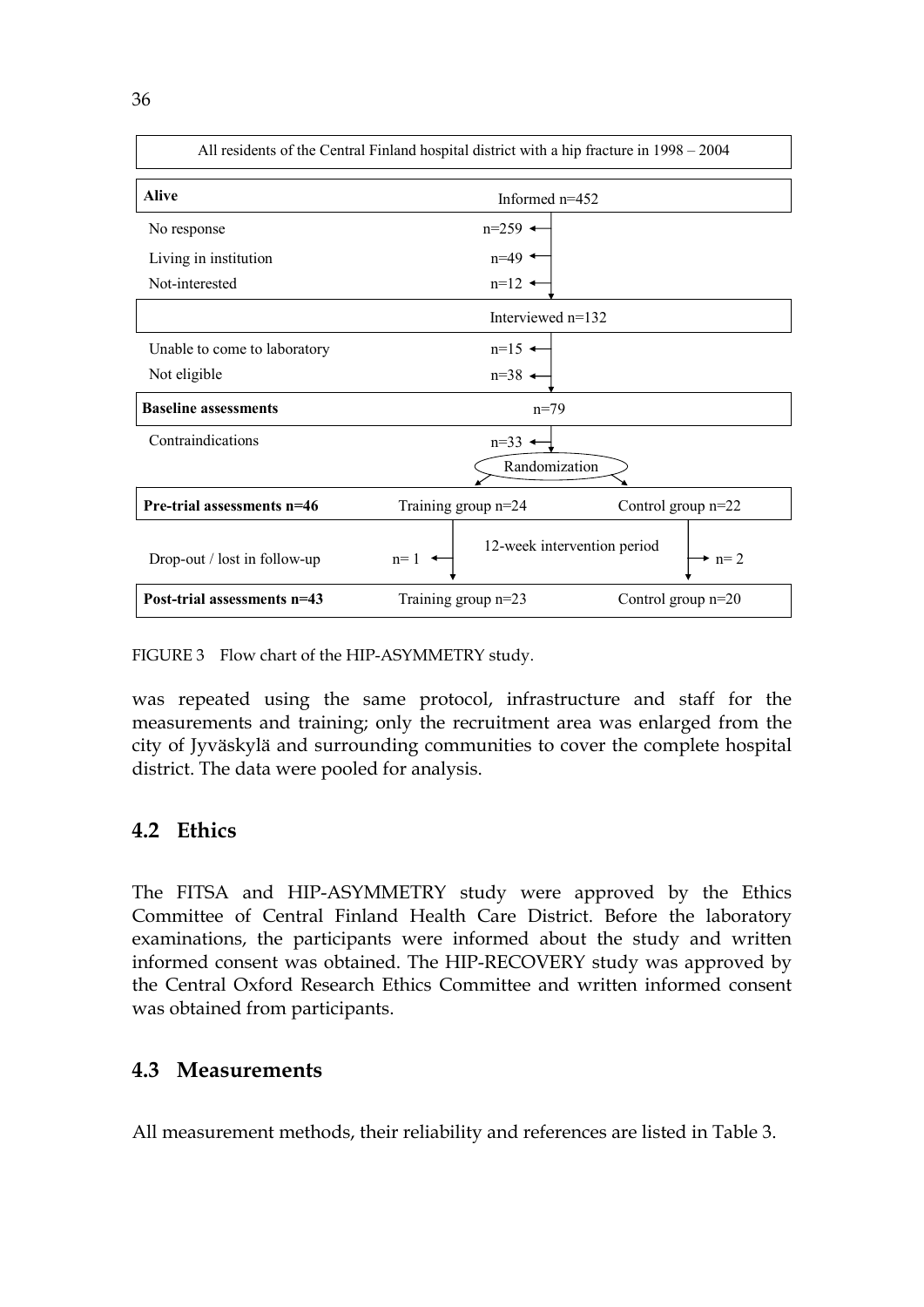#### **4.3.1 Muscle strength**

Muscle strength was assessed for both lower-limbs separately. In the FITSA study, participants were tested first on the side of the dominant hand. In the HIP-RECOVERY study, participants were first tested on the non-fractured side. In the HIP-ASYMMETRY study, alternate participants were tested first on the fractured or non-fractured side.

Maximal (peak) voluntary isometric knee extension force was assessed using an adjustable dynamometer chair (Good Strength, Metitur LTD, Palokka, Finland; IV,V). The ankle was attached to a strain-gauge system with the knee angle fixed at 60 degrees from full extension. Participants were encouraged to extend the knee as hard as possible. After two to three practice trials, measurements were performed at least three times until no further improvement occurred. Each contraction was maintained for 2-3 seconds. The inter-trial rest period was 30 seconds. The performance of highest maximal force was used for analysis. Maximal force (N) was registered and maximal knee extension torque (KET; Nm) was calculated using the formula: force in Newton\*(chair lever arm in meter\*cos 30o) (Sipilä et al. 1996; IV,V). Muscle torque is defined as the force that produces a turning, twisting or rotary moment in any plane about and an axis, such as a joint (McArdle et al. 2000). Maximal rate of force development (N/s) was recorded using the manufacturer's formula (V). In addition, the rate of force development over the first 200 ms of the contraction ( $RFD<sub>200</sub>$ ;  $Nm/s$ ) was derived from the force-time curve (IV).

 Maximal leg extension power (LEP; Watt, W) was assessed in all studies using the Nottingham power-rig (Bassey & Short 1990; I-V). The seat position was adjusted for lower-limb length. The participant was seated with the arms folded and one foot was placed on the pedal attached to a flywheel, while the other foot rested on the floor. After one to three practice trials, participants were asked to push the pedal as hard and fast as possible five to ten times, until no further improvement occurred. The inter-trial rest period was at least 30 seconds. The best performance was used for analysis. Due to pain or limitations in knee or hip joint range of motion in the sitting position suggested by the manufacturer, seven (IV) and five (V) hip fracture patients, respectively, were allowed to sit with the back leaning backwards on the backrest and one patient was seated on a cushion of seven cm height. The same position was used for both lower-limbs, and in the pre-and post-trial measurement.

In the FITSA study, participants were stratified based on the level of LEP of the stronger lower-limb and the asymmetrical LEP deficit. Participants with LEP of the stronger limb below median (97 W) were considered to have poor LEP. Participants belonging to the tertile with the largest side-to-side difference in LEP  $(\geq 17 \text{ W})$  and participants with LEP measured in one lower-limb only were considered to have an asymmetrical deficit.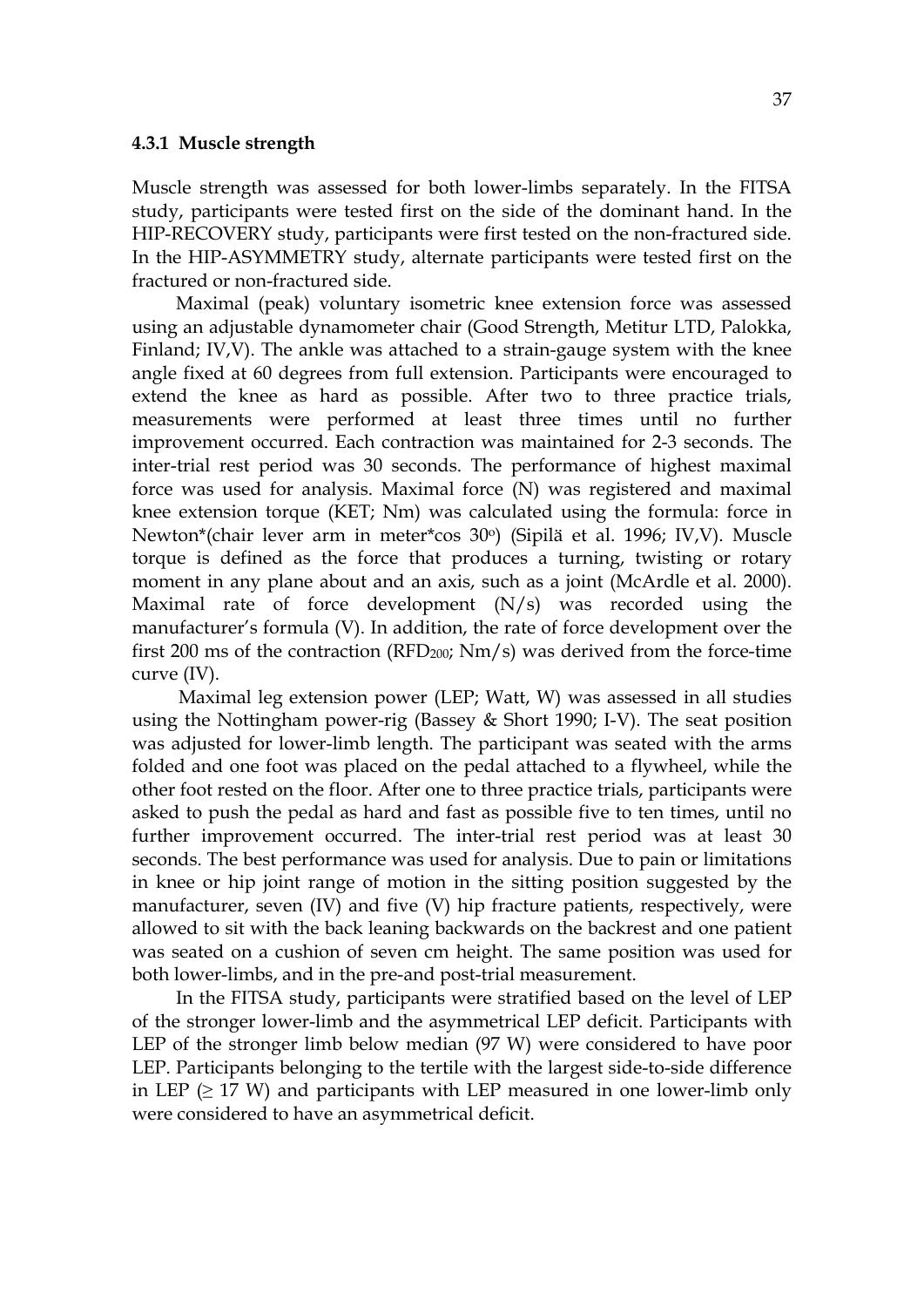TABLE 3 Measurement methods and variables used in the study, including references and test-retest reliability.

| Variables                                                       | Paper          | Method and reference              | Reliability and reference         | Specifics         |
|-----------------------------------------------------------------|----------------|-----------------------------------|-----------------------------------|-------------------|
| Muscle strength                                                 |                |                                   |                                   |                   |
| Maximal voluntary isometric KET (Nm)                            | IV,V           | Dynamometer                       | CV 6% (Sipilä et al. 1996)        | Both sides        |
| $\text{RFD}_{200}$ in isometric knee extension( $\text{Nm/s}$ ) | IV             | Dynamometer (Aagaard et al. 2002) |                                   | Both sides        |
| Maximal LEP (W)                                                 | $I - V$        | Nottingham power-rig (Bassey &    | CV 6-8% (Tiainen et al. 2005,     | Both sides        |
|                                                                 |                | Short 1990)                       | Lamb et al. 1995)                 |                   |
| Maximal voluntary isometric handgrip force (N)                  | IV, V          | Dynamometer                       | CV 6% (Rantanen et al. 1997)      | Dominant          |
| <b>Mobility limitation</b>                                      |                |                                   |                                   |                   |
| 10 meter maximal walking speed (m/s)                            | I              | Photocells                        | CV 5% (Rantanen et al. 1997)      |                   |
| 10 meter habitual walking speed (m/s)                           | IV, V          | Photocells                        | r=0.90 (Bohannon et al. 1997)     |                   |
| 10 and 50 feet habitual walking speed $(m/s)$                   | III            | Stopwatch                         | CV 10% (Lamb et al. 1995)         |                   |
| Stair climbing speed (steps/s)                                  | III            | Stopwatch                         | CV 9% (Lamb et al. 1995)          |                   |
| <b>Balance function</b>                                         |                |                                   |                                   |                   |
| 20-sec tandem stance ability (yes/no)                           | $\mathbf{I}$   | Timer                             |                                   |                   |
| Dynamic lateral balance test;                                   | $\overline{V}$ | Force plate                       | Time $r=0.81$ , distance $r=0.72$ |                   |
| time (s) and distance (cm)                                      |                |                                   | (Sihvonen et al. 2004)            |                   |
| <b>Fall surveillance</b>                                        |                |                                   |                                   |                   |
| Injurious falls (n)                                             | $\rm II$       | Fall calendar and telephone       |                                   |                   |
|                                                                 |                | interview (Tinetti et al. 1993)   |                                   |                   |
| Self-reports                                                    |                |                                   |                                   |                   |
| Perceived difficulty to walk 2 km (cat)                         | V              | Self-rated                        | r=0.82 (Laukkanen et al. 1995)    |                   |
| Perceived difficulty to perform daily activities (cat)          | V              | Self-rated                        |                                   |                   |
| Self-rated health (cat)                                         | V              | Self-rated                        |                                   |                   |
| Pain                                                            |                |                                   |                                   |                   |
| Summed lower-limb pain on 4 locations (n)                       | $\rm II$       | Self-rated                        |                                   | General           |
| Hip pain (cat)                                                  | III            | Self-rated (Keene et al. 1993)    |                                   | Fractured         |
| Pain in hip (mm)                                                | V              | Visual Analogue Scale             | r=0.95 (Pohjola 2006)             | Both sides        |
| Sum of pain in knee and hip (mm)                                | IV             | Visual Analogue Scale             |                                   | <b>Both sides</b> |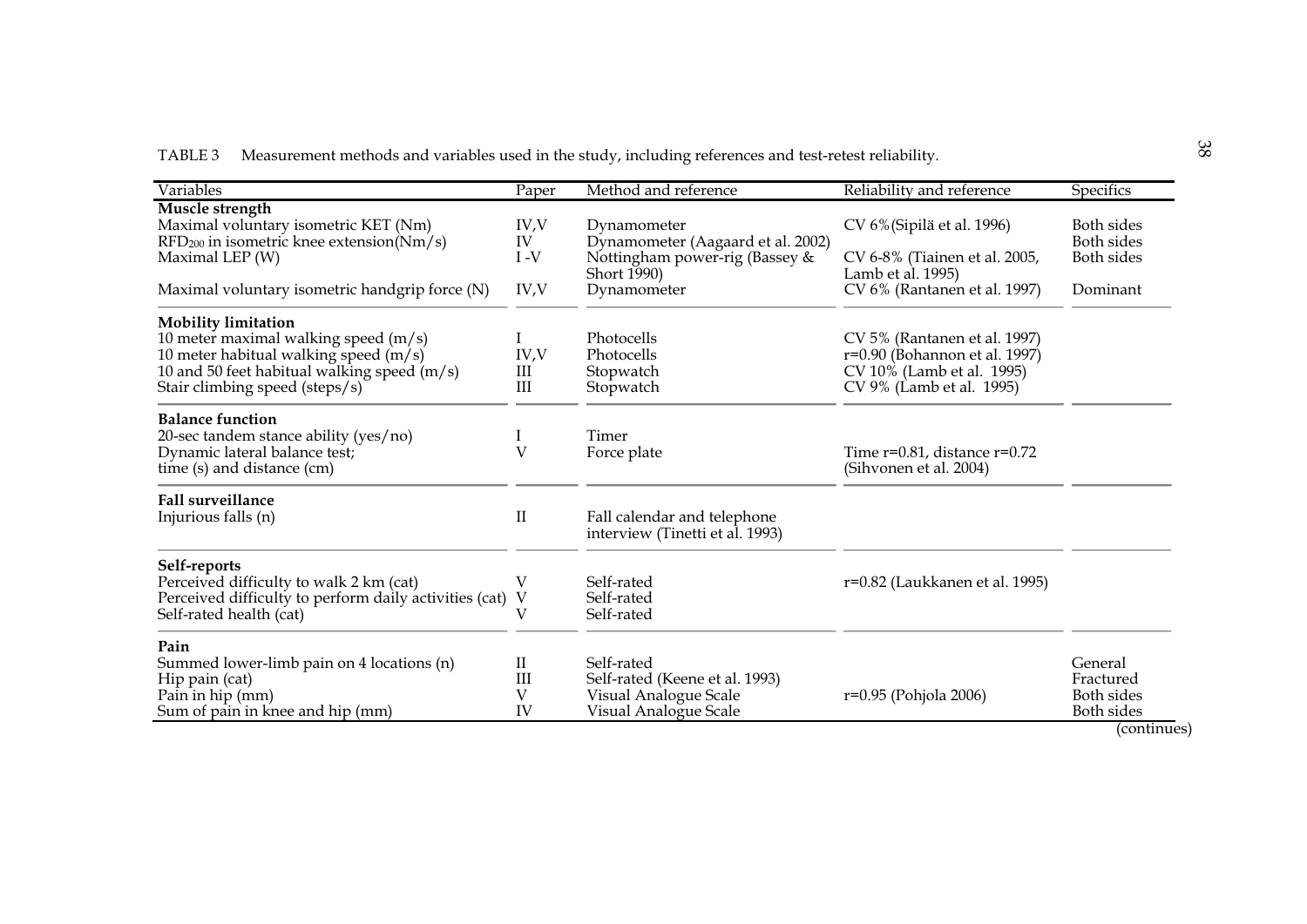## TABLE 3 (continues)

| <b>Variables</b>                      | Paper     | Method and reference                                              | Reliability and reference                          | <b>Specifics</b> |
|---------------------------------------|-----------|-------------------------------------------------------------------|----------------------------------------------------|------------------|
| Clinical examination                  |           |                                                                   |                                                    |                  |
| Chronic medical diseases (n)          | II, I     | Self-reports confirmed by physician                               |                                                    |                  |
| Chronic medical diseases (n)          | III       | Extracted from medical records                                    |                                                    |                  |
| Chronic medical diseases (n)          | IV-V      | Medical records and self-reports<br>confirmed by a physician      |                                                    |                  |
| Lower-limb injury burden (n)          | IV        | Medical records and self-reports<br>confirmed by a physician      |                                                    |                  |
| Prescription pain medication (yes/no) | IV        | Medical records and self-reports<br>confirmed by a physician      |                                                    |                  |
| Anthropometry                         |           |                                                                   |                                                    |                  |
| Body weight (kg)                      | $I - V$   | Beam scale                                                        |                                                    |                  |
| Body height (cm)                      | I,II,IV,V | Scale stadiometer                                                 |                                                    |                  |
| Lean body mass (kg)                   | I,IV      | Bioimpedance                                                      | CV <2% (Sipilä et al. 1996,<br>Völgyi et al. 2008) |                  |
| Lower-limb muscle mass (kg)           | IV        | Bioimpedance                                                      |                                                    | Both sides       |
| Physical activity                     |           |                                                                   |                                                    |                  |
| Physical activity (cat)               | I,II      | Modified from Grimby 1986                                         |                                                    |                  |
| Physical activity $(p)$               | IV, V     | Yale Physical Activity Scale; sum<br>index (DiPietro et al. 1993) |                                                    |                  |

KET = knee extension torque, RFD $_{200}$  = rate of force development in the first 200 ms of isometric knee extension, LEP = Leg extension power Cat = categorized scale,  $C\bar{V}$  = coefficient of variation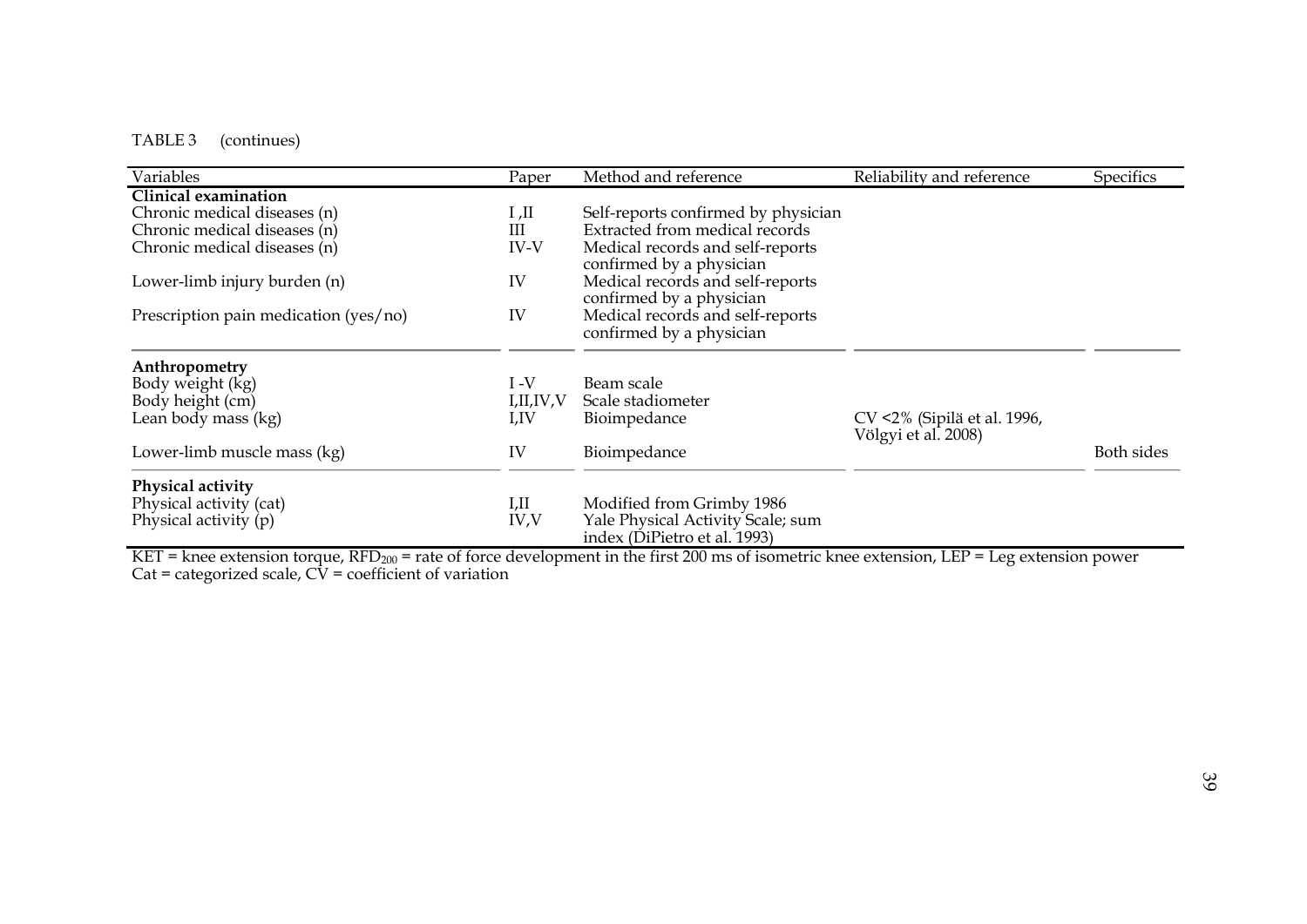#### **4.3.2 Mobility limitation**

Maximal walking speed over 10 meters was assessed in a laboratory corridor (I). The participants were allowed three meters for acceleration. Time was measured using photocells. The participants were instructed to walk as fast as possible, without compromising safety. The faster performance of two trials was recorded. The participants wore walking shoes or sneakers, the test order was the same for each participant, and the resting time between the tests was one minute. Habitual walking speed over 10 meters was assessed in a laboratory with non-slippery floor (V). The participants were allowed one trial and walked on stocking feet. The use of walking aids commonly used for walking inside was allowed. Three meters for acceleration was allowed and time was measured using photocells.

The ability and time to walk over a distance of 10 feet (3.05 meters) safely and at comfortable walking speed was assessed (III). Walking aids were permitted. The walk, timed using a handheld stopwatch, started from stationary position at the start line and ended with crossing the finish line. The fastest time of two trials was recorded. Using a similar protocol, the ability and time to walk a distance of 50 feet (15.25 meters) was assessed.

The ability and time to climb stairs was assessed on a staircase of five steps with handrails on both sides. Time was measured using a handheld stopwatch, starting from the footfall on the first step to the footfall on the top step (III).

Walking speed (m/s; I,III,V) and stair climbing speed (steps/s; III) were calculated for all participants able to complete the walking or stair climbing task without human assistance. To be able to analyze all participants in the HIP-RECOVERY study, those unable to perform the tasks without assistance were assigned a walking (10 feet  $n=3$  and 50 feet  $n=8$ ) or stair climbing ( $n=11$ ) speed of 0 m/s or 0 steps/s, respectively.

## **4.3.3 Balance**

The standing balance test was performed with the participant in stocking feet (I). During the tests, the participants were instructed to stand as still as possible in a well-balanced position. The ability to maintain balance for 20 seconds in a tandem position, one foot placed in front of the other with the feet touching, was recorded. The participants were asked to keep their arms down by their sides. Gaze was fixed at a marked point at eye level at a distance of two meters. Timing started when a balanced and safe stance had been attained. The participants were allowed one trial for each test. Correcting a disturbance in balance by moving a foot or leg, or reaching for support with hands was regarded as inability to maintain balance.

Dynamic balance was tested using the Good Balance computerized force platform system (Good Balance, Metitur LTD, Palokka, Finland) (V). Participants were asked to move their center of pressure along a track shown on a computer screen (Sihvonen et al. 2004). The test was started from a well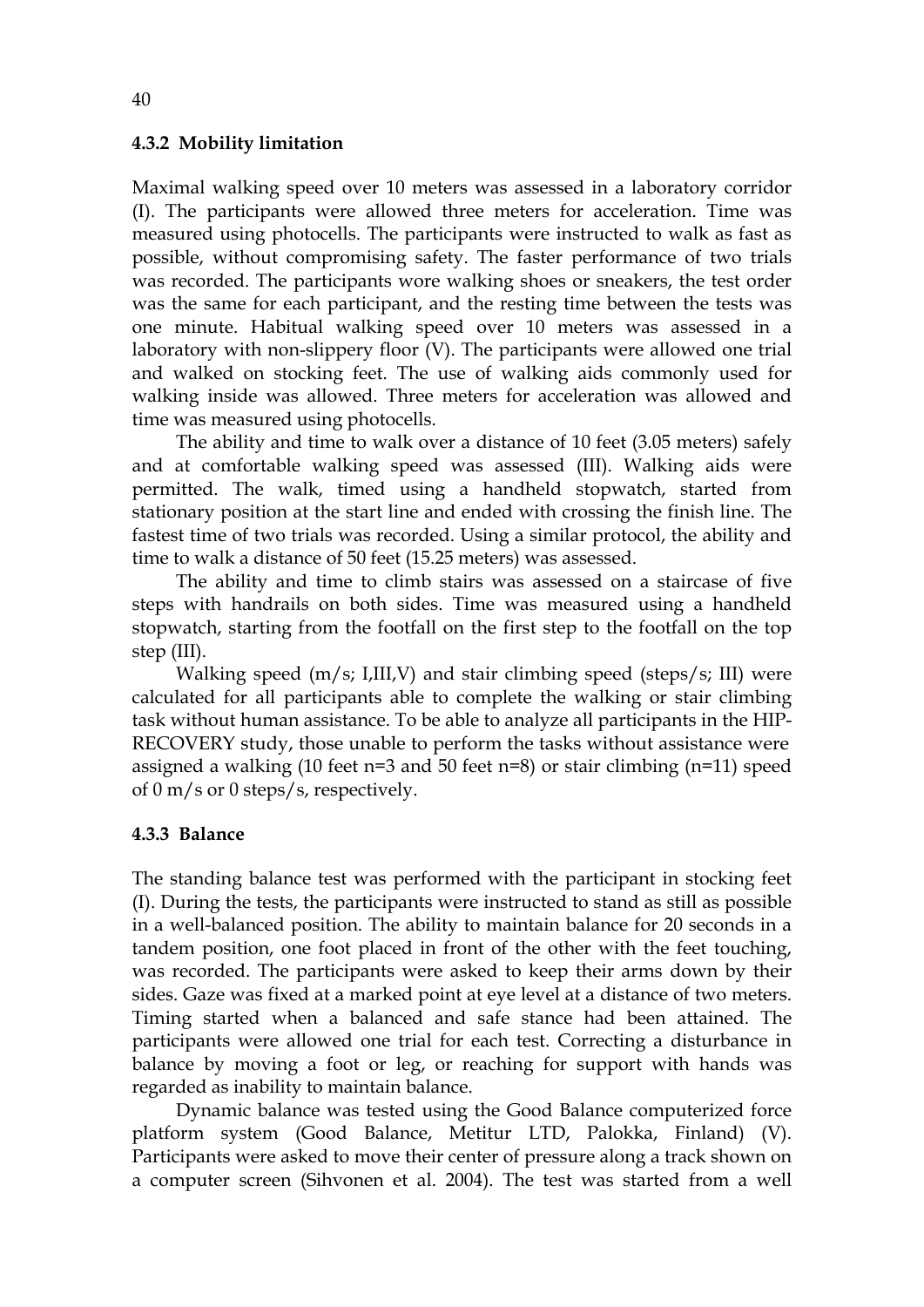balanced standing position with the center of pressure in the middle. Weight was shifted 10 times between two marks on the left and right with a nine cm distance in-between. The performance time (time used to complete the test) and the distance (the extent of the path traveled by the center of pressure during the test) were measured. After two practice trials, the best of three repetitions (shortest performance time) was chosen for analysis. The test was performed with the participant on stocking feet and the participant was allowed to sit and rest between the trials. An improvement in time (thus speed) and distance (accuracy) indicates that the participants have more confident postural control, while moving near the limits of stability (Sihvonen et al. 2004).

## **4.3.4 Perceived difficulty in mobility and daily activities**

Perceived difficulty in mobility and daily activities were assed using a questionnaire (V). Participants were asked to rate their ability to walk a distance of two kilometers: 1) no difficulty, 2) some difficulty, 3) considerable difficulty, 4) impossible without assistance of another person, 5) impossible even with assistance of another person. For the analysis, a dichotomous variable was created differentiating those with (category 2-5) and without (category 1) difficulty. Participants were also asked to rate their ability to perform daily activities according to the most appropriate category: 1) excellent, 2) good, 3) fair, or 4) poor. For the analysis, a dichotomous variable was created differentiating those rating good or excellent (category 1 and 2) and those rating it as fair or poor (category 3 and 4). In the experimental part of the HIP-ASYMMETRY study, at post-trial, participants were additionally asked to rate the change in ability to walk outdoors and ability to perform daily activities since baseline. The response categories were: 1) improved, 2) no change, 3) decreased.

## **4.3.5 Health status**

## *Self-rated health*

Self-rated health was assessed using a questionnaire (V). Participants were asked to rate their general health according to the most appropriate category: 1) excellent, 2) good, 3) fair, or 4) poor. For the analysis, a dichotomous variable was created differentiating those rating their health as good or excellent (category 1 and 2) and those rating it as fair or poor (category 3 and 4). In the experimental part of the HIP-ASYMMETRY study, at post-trial, participants were additionally asked to rate the change in general health since baseline. The response categories were: 1) improved, 2) no change, 3) decreased.

## *Diseases and injury*

In the FITSA (I,II) and HIP-ASYMMETRY (IV,V) study, a thorough clinical examination was performed. Information on the presence of chronic conditions and use of medication were collected using a standardized questionnaire and confirmed by a physician in the clinical examination. In the HIP-ASYMMETRY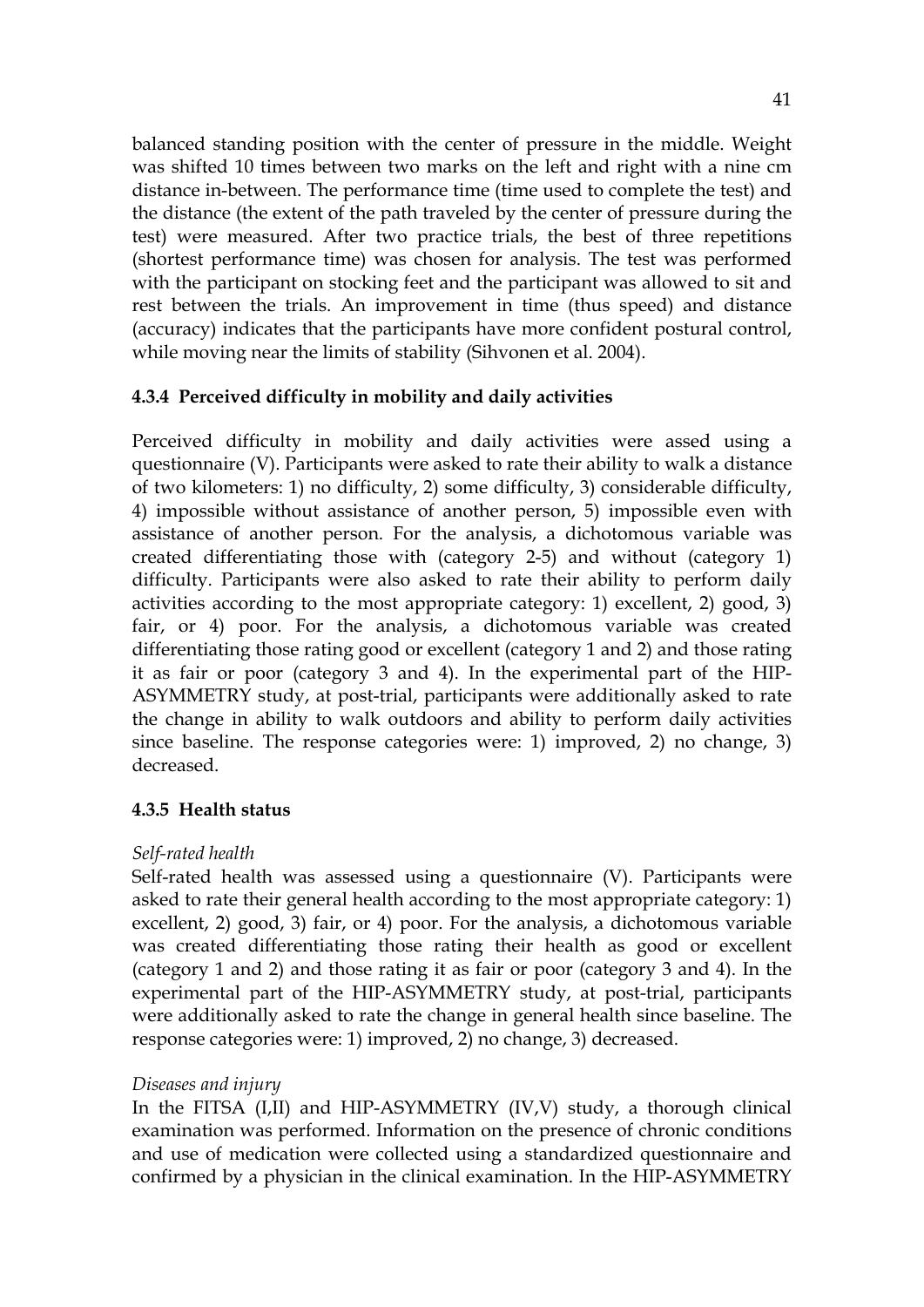study, the medications were transcribed from current prescriptions, and diagnoses were collected from medical records and radiological films. In the FITSA and HIP-ASYMMETRY study, chronic diseases present for at least three months, included cardiovascular diseases (such as ischemic heart disease and hypertension), respiratory diseases (such as asthma and bronchitis), neurological diseases (such as epilepsy and cerebrovascular dysfunction), musculoskeletal diseases (such as knee, hip and foot osteoarthritis), rheumatic diseases, hormonal diseases (such as diabetes and thyroid gland dysfunction), liver or kidney diseases, and cancer. The number of chronic diseases was calculated as a measure of co-morbidity. In the HIP-ASYMMETRY study, the physician confirmed the presence of medical conditions affecting the lowerlimbs. The sum of the number of joints affected by osteoarthritis and the number of fractures in the lower-limbs was calculated for each limb as a measure for lower-limb disease and injury burden. The hip fracture was included in the calculation. The use of pain medication prescribed by a physician was registered as a dichotomous variable (yes/no; IV).

In the HIP-RECOVERY study, previous or present history of chronic conditions was confirmed from the medical records. Comorbidity was assessed using a checklist (Buchner et al. 1993) including the items myocardial infarction, angina, cancer, diabetes, past fractures, arthritis hypertension, urinary incontinence, cataracts, and hearing impairment.

## *Hip fracture status*

In the studies including hip fracture patients, the cause of the hip fracture, the fracture pattern, and type of surgical fixation were confirmed from the medical records and radiological films (III-V). In the HIP-RECOVERY study, twentytwo participants (51%) had suffered an intra-capsular fracture that was fixed using hemiarthroplasty (77%) or osteosynthesis (23%). All extra-capsular fractures (n=21) were fixed with osteosynthesis. In the HIP-ASYMMETRY study, the hip fracture was surgically fixed with osteosynthesis in 37 patients (47%) and with arthroplasty in 42 patients (53%). Additionally, in the HIP-ASYMMETRY study, the number of days between the date of hip fracture and 1st August of the year of measurements (2004 or 2005) was calculated and used as the variable for time elapsed since hip fracture. All data were collected within 2-5 weeks from this date.

## *Pain*

In the FITSA study, self-reported presence of pain in the hip, knee, ankle and foot on most days for at least one month during the preceding year was measured with a yes (score 1) or no (score 0) question. A sum index of pain, ranging from 0 to 4, was created as a measure of wide spread pain in the lower extremities.

In the HIP-RECOVERY study, post-operative pain in the fractured hip was assessed using a method developed by Keene et al. (1993). The presence and intensity of pain at rest and on walking was assessed by interview prior to the measurements. Participants were asked to select one category, which best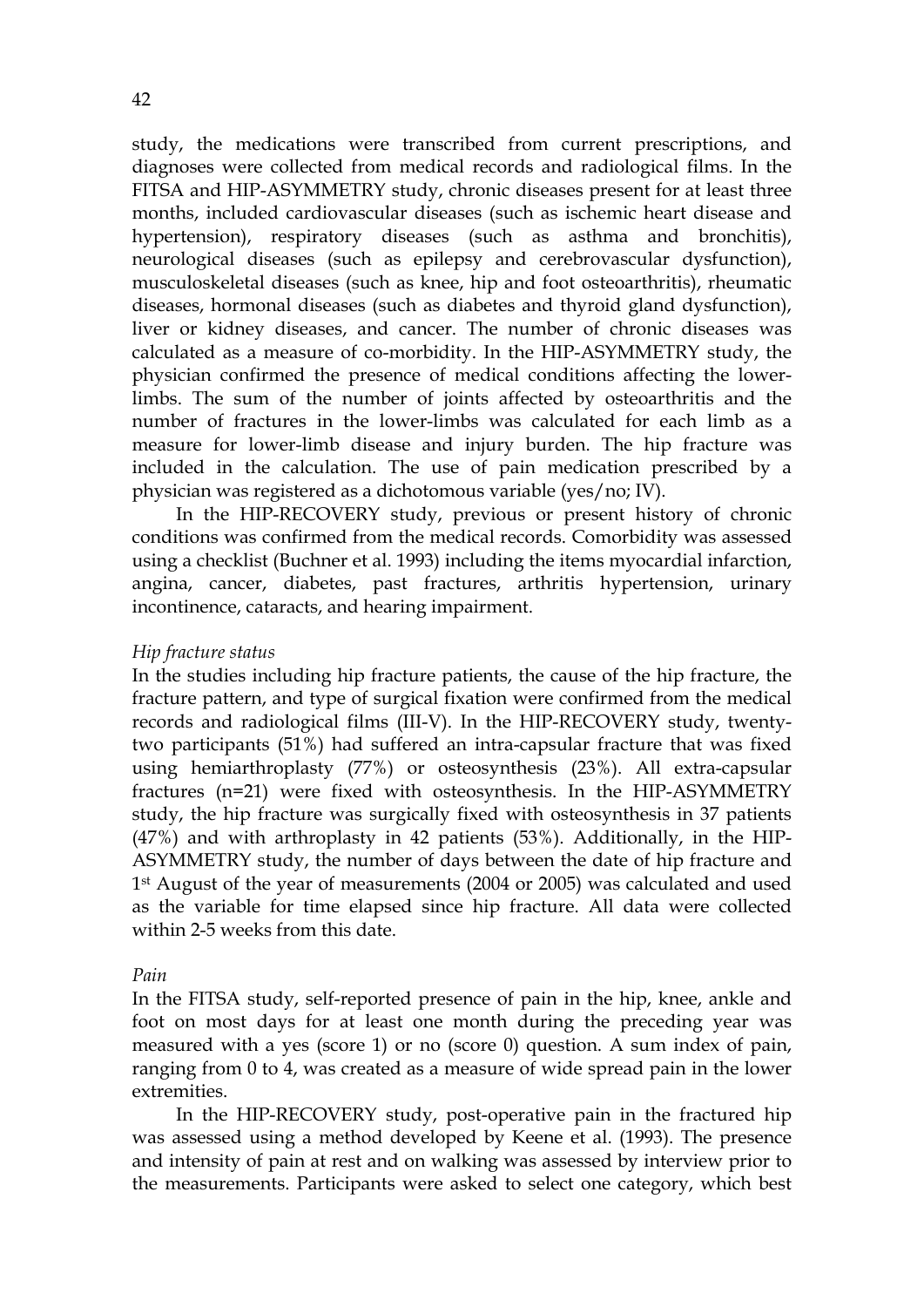described their pain over the last 24-hours: 1) no pain, 2) occasional or slight pain, 3) pain on initiation of activity, 4) pain with activity, not at rest, 5) constant, yet bearable pain, and 6) constant, unbearable pain. For the analyses, the hip pain measure was dichotomized as follows: categories 1-3 versus categories 4-6.

In the HIP-ASYMMETRY study, participants were asked by means of a questionnaire to indicate the level of pain in the hip and knee on the left and right side during the last week using a visual analogue scale (range 0-100 mm). Hip pain (V) or the sum of hip and knee pain (IV) of each lower-limb was used for analyses.

## *Contraindications for safe participation*

Potential contraindications for participation in the strength-power training (V) were evaluated according to the criteria for exercise participation by the American College of Sports Medicine (2000). In addition to these contraindications, acute conditions such as inflammation were evaluated to ascertain safe participation in the laboratory measurements (I-V). Contraindications for measurements of muscle force and power were checked for each lower-limb separately. Factors, such as pain (painful arthritis), limitations in joint range of motion (endoprostheses) or inability to perform satisfactory performance measurements were considered as exclusion criteria.

## **4.3.6 Background information**

## *Anthropometry*

Body weight (I-V) and height (I,II,IV,V) were measured in the laboratory or at the hospital. Lean body mass and total body fat were assessed using bioelectrical impedance (Spectrum II, RJL Systems, Detroit, MI, U.S.A) using the manufacturer's equation (I,II). In the HIP-ASYMMETRY study, lean body mass and the muscle mass in each lower-limb were estimated using bioelectrical impedance (BC-418, TANITA Corporation, Tokyo, Japan) (IV).

## *Handgrip force*

Maximal voluntary isometric handgrip force of the dominant hand was assessed using an adjustable dynamometer chair (Good Strength, Metitur LTD, Palokka, Finland) and used as an indicator for general force (Rantanen et al. 1999a, Rantanen et al. 2003; IV,V). In the assessment, the dynamometer was fixed to the arm of the chair with the elbow flexed in an angle of 90 degrees. Participants were encouraged to squeeze the handle as hard as possible. The testing protocol was the same as for the isometric knee extension force assessment.

## *Physical activity*

The present status of physical activity was assessed using a self-report scale by Grimby et al. (1986) with slight modifications (I,II). The highest category of the initial scale was divided into two categories separating those participating in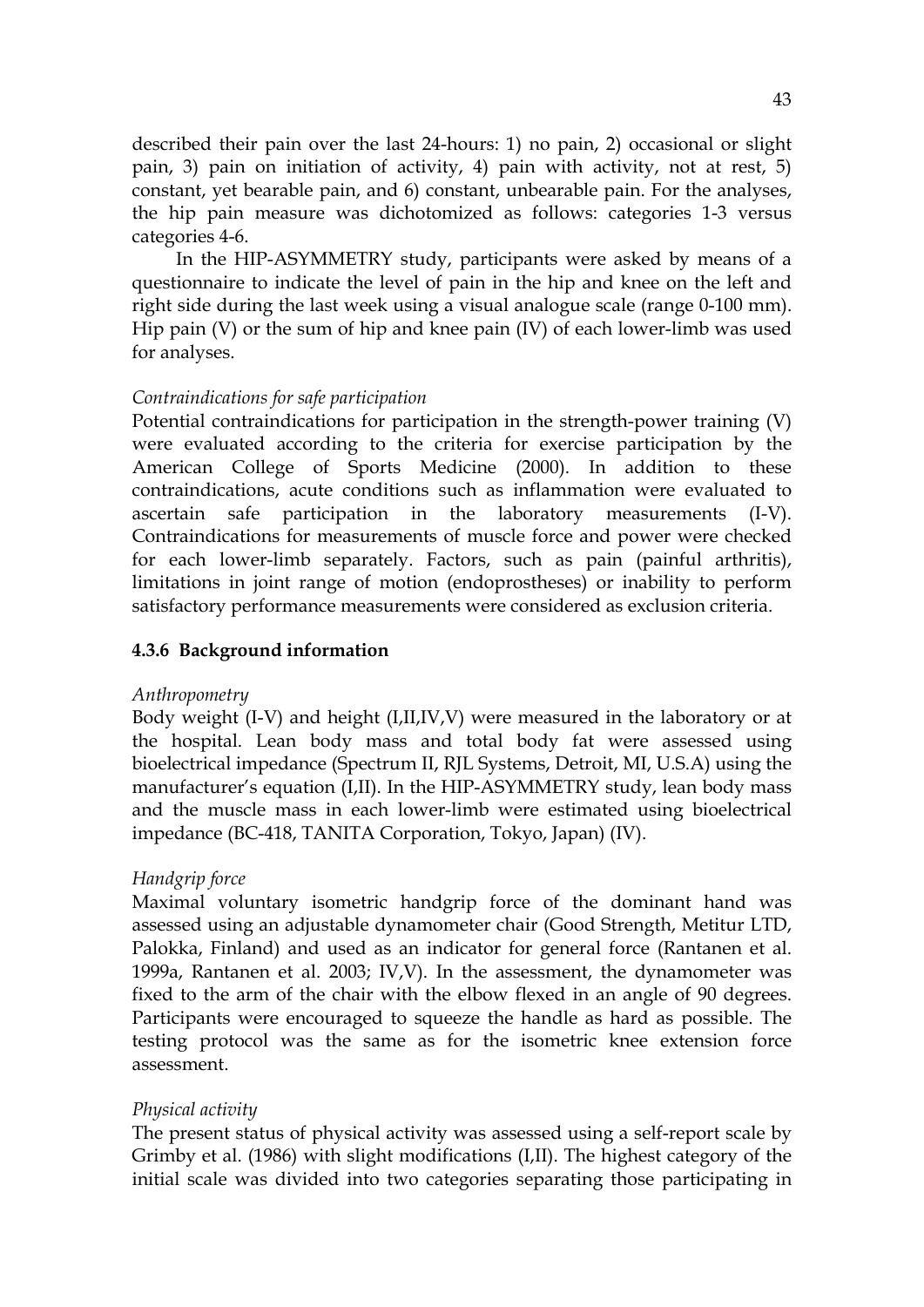regular exercise fitness activities from those active in competitive sports. The 7 point scale ranged from one (hardly any activity) to seven (participation in competitive sports). Participants were considered sedentary if they reported no other activity than light walking once or twice a week.

In the HIP-ASYMMETRY study, the level of physical activity was assessed by interview using the YALE physical activity questionnaire (DiPietro et al. 1993). The questionnaire includes a physical activity dimension sum index, which is the summation of five weighted subindices. Participants were asked how many times they performed vigorous physical activity (weight 5) and leisure walking (weight 4) during the past month and the duration of each physical activity session. The frequency, duration score, and the weight of the respective activity were multiplied. Additionally, participants were asked to estimate the duration of the time spent moving around (weight 3), standing (weight 2) and sitting (weight 1) on an average day in the past month. The duration scores were multiplied by the weight of each subindex.

## **4.3.7 Fall surveillance**

Data on falls and related injuries were collected prospectively for 1-year using monthly fall calendars and telephone follow-up (II; Tinetti et al. 1993). A fall was defined as unintentionally coming to rest on the ground, floor, or other lower level, other than as the consequence of sudden onset of acute illness or overwhelming external force (Kellogg International Work Group 1987). Falls resulting in fracture, bruise, laceration or pain were considered injurious. Two dichotomous variables were created: 'at least one injurious fall' versus 'no injurious falls' and 'recurrent (two or more) injurious falls' versus 'one or no injurious fall'.

## **4.3.8 Asymmetrical measures**

## *Asymmetrical deficit in muscle strength*

In the healthy older women (I,II), the relative LEP difference between the stronger and weaker lower-limb was calculated according to Formula 1 and used as measure for asymmetrical deficit. The value 0% represents equal LEP in both lower-limbs, thus no asymmetrical deficit.

FORMULA 1: 
$$
\frac{|Weak - Strong|}{Strong} \times 100\%
$$

In studies III and IV asymmetrical deficit in the different muscle strength measures (KET, RFD and LEP) was calculated according to Formula 2. The value 50% represents equal strength in both lower-limbs, indicating no asymmetrical deficit. Values lower than 50% indicate poorer strength on the fractured side. This formula was used as it creates a situation in which strength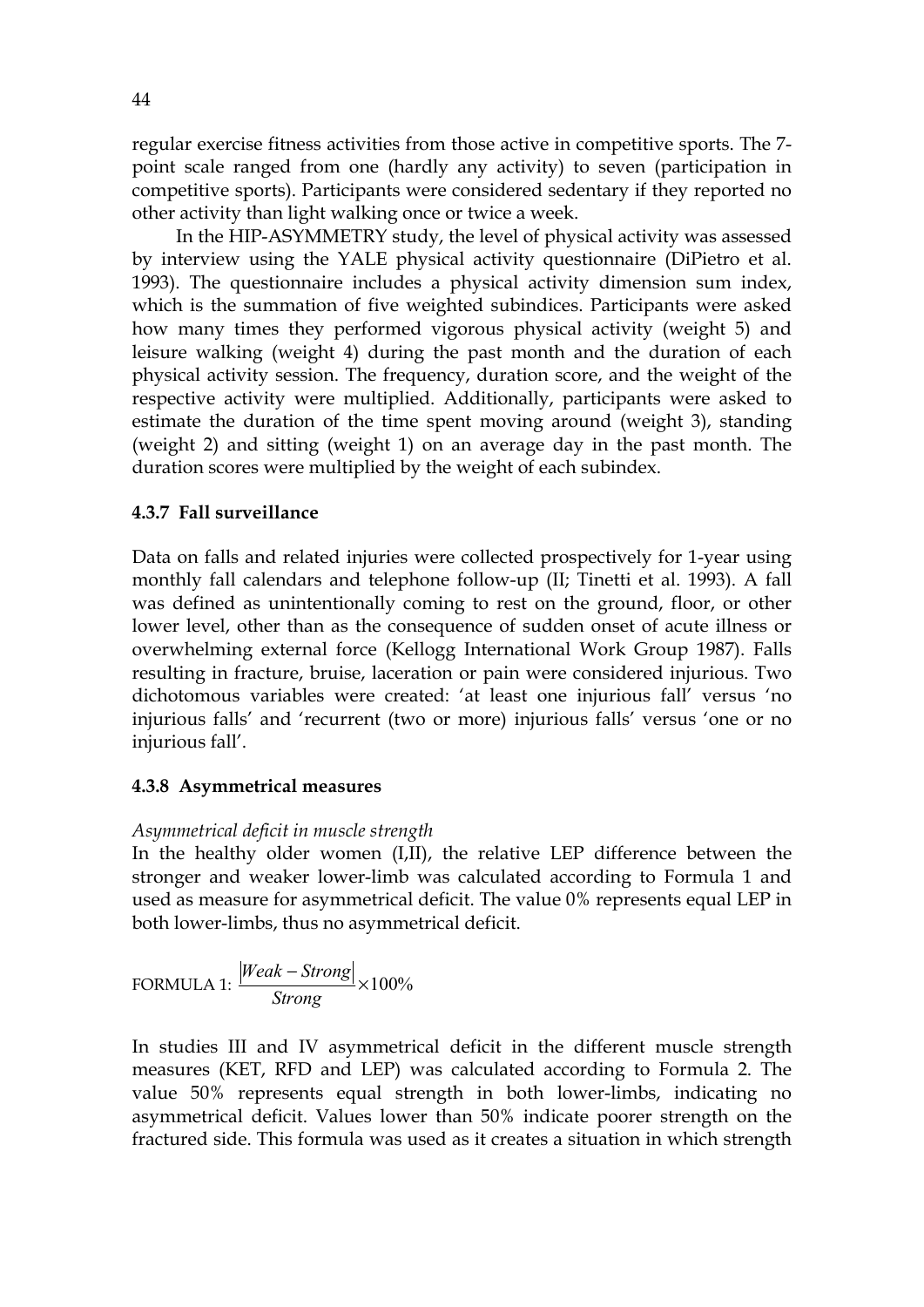deficits are distributed equally around the value of 50% irrespective of whether the deficit is present on the fractured or non-fractured side.

FORMULA 2: 
$$
\frac{Fractured}{Fractured + Nonfractured} \times 100\%
$$

Participants in the HIP-ASYMMETRY study were stratified based on baseline asymmetrical deficit in KET, RFD and LEP (IV). Participants with a consistent deficit in muscle strength of the fractured limb (asymmetrical deficit <50% for all measures) were compared to participants with either no asymmetrical deficit or a deficit in the non-fractured lower-limb for at least one of the muscle strength measures. In those with strength measures in one leg only (n=1 for KET and RFD, and n=4 for LEP, respectively); the leg not measured due to pain or limitation in range of motion was considered to be the weaker leg.

In the experimental part of the HIP-ASYMMETRY study, the asymmetrical deficit was calculated according to Formula 3 to bring about an equal distribution of strength deficits. The value 50% represents equal muscle strength in both lower-limbs, indicating no asymmetrical deficit. Values lower than 50% indicate poorer strength in the weaker limb as defined for training (WEAKleg; see paragraph 4.4.1).

FORMULA 3: 
$$
\frac{WEAKleg}{WEAKleg + Stronger} \times 100\%
$$

For this summary, the asymmetrical LEP deficit of the FITSA study participants was additionally calculated according to Formula 4 to obtain similar values for comparison with the other studies. All values were 50% (equal muscle strength in both lower-limbs) or below.

FORMULA 4: 
$$
\frac{Weather}{Weather + Stronger} \times 100\%
$$

#### *Other asymmetrical measures*

In the HIP-ASYMMETRY study (IV), the side-to-side differences in lower-limb pain (summed hip and knee pain score), lower-limb disease and injury burden (osteoarthritis and fracture) and lower-limb muscle mass were calculated as asymmetrical measures, in a way that the correlations between the asymmetrical deficit in muscle strength and the other asymmetrical measures were expected to be positive if our hypothesis were true. According to our hypothesis, more intense lower-limb pain, higher lower-limb disease and injury burden and lower lower-limb muscle mass will occur on the same side as the asymmetrical deficit in muscle strength. The asymmetrical lower-limb disease and injury burden and asymmetrical lower-limb pain were calculated according to Formula 5. Asymmetrical lower-limb muscle mass was calculated according to Formula 6.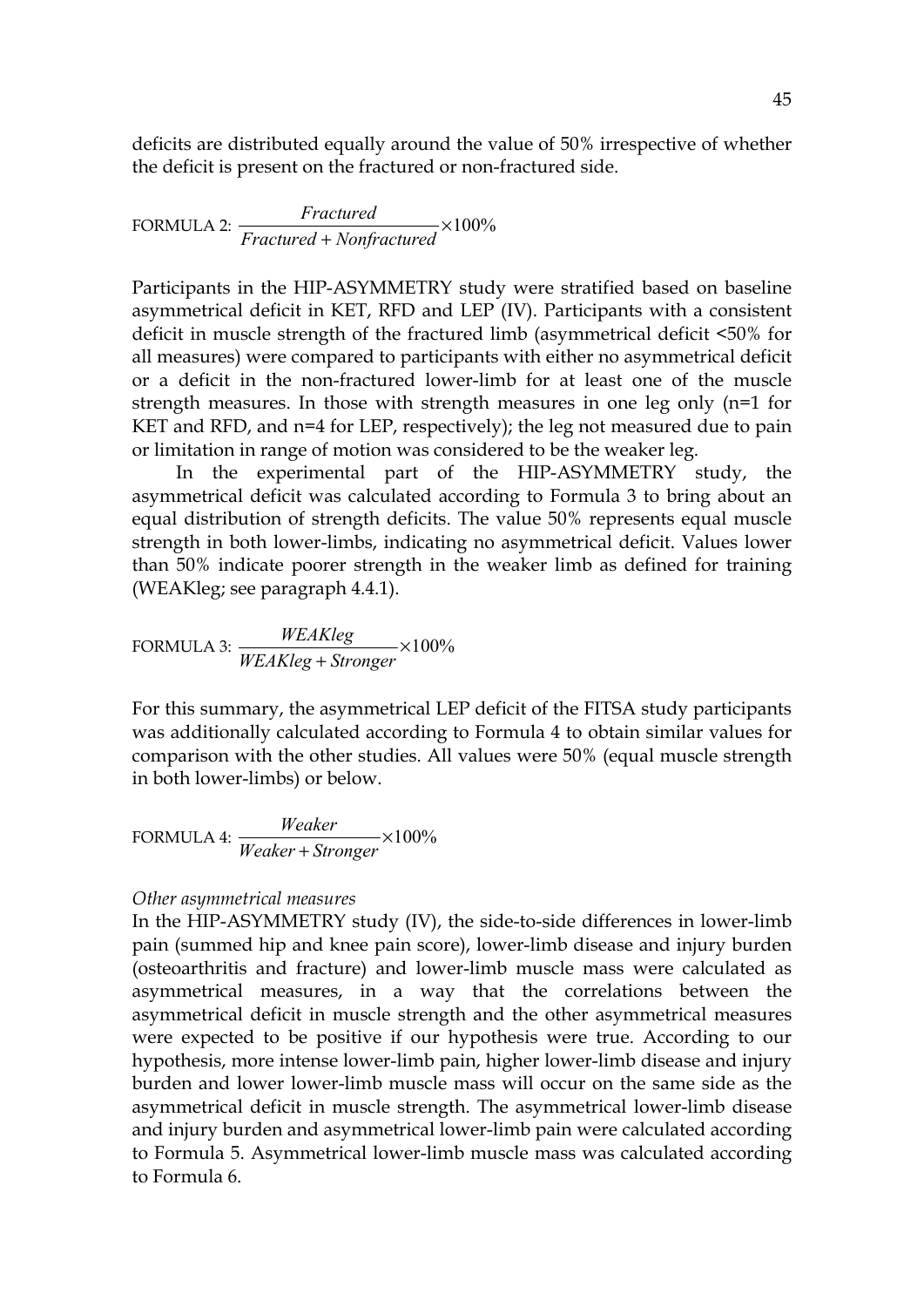FORMULA 5: *Nonfractured* − *Fractured*

FORMULA 6: *Fractured* − *Nonfractured*

# **4.4 Strength - power training (V)**

In the HIP-ASYMMETRY study, participants without contraindications for the strength-power training participated in the RCT of PRT. The aim of the training was to reduce asymmetrical deficit and to increase force and power of the lowerlimb muscles. A 12-week individually tailored training program was organized twice a week (1-1.5 h) in a senior gym for participants of the training group. The training sessions were supervised by an experienced physiotherapist. The training compliance was calculated according to Formula 7.

FORMULA 7: ×100% *SessionsOffered SessionsAttended*

Power calculations performed in advance, indicated that a minimum of 30 subjects should be included in both study groups to detect significant changes in the main outcome measures (muscle force, power, balance) at  $\alpha$ =0.05 and  $\beta$ =0.20 (power 80%). Despite the intensive recruitment, our design was slightly underpowered with 22-24 persons per group.

## **4.4.1 Weaker lower-limb for training**

As the purpose of the training was to reduce asymmetrical strength deficit, WEAKleg was defined based on maximal knee extension force, maximal rate of force production, and maximal LEP for each participant in the training and control group. WEAKleg was defined as the lower-limb that had lower values in at least two of the measures. A side-to-side difference larger than 5% in the lower-limbs ((│difference between lower-limbs│/best result)\*100%) was considered meaningful. In participants measured in one lower-limb only due to pain, the limb not measured was considered to be WEAKleg. In participants of the training group with conflicting or unclear results for WEAKleg, the 1 repetition maximum (1RM) of the unilateral leg press exercise, estimated during the first training sessions, was used to ascertain the choice. The 1RM was estimated from a 3-6RM test using a conversion table (McDonagh & Davies 1984) for the leg press, knee flexion, and hip abduction and adduction exercises trained with pneumatic resistance equipment (Ab HUR Oy, Kokkola, Finland).

## **4.4.2 Strength-power training**

Each training session included both strength and power exercises and started with a 10-minute warming-up sitting on a chair. Pneumatic resistance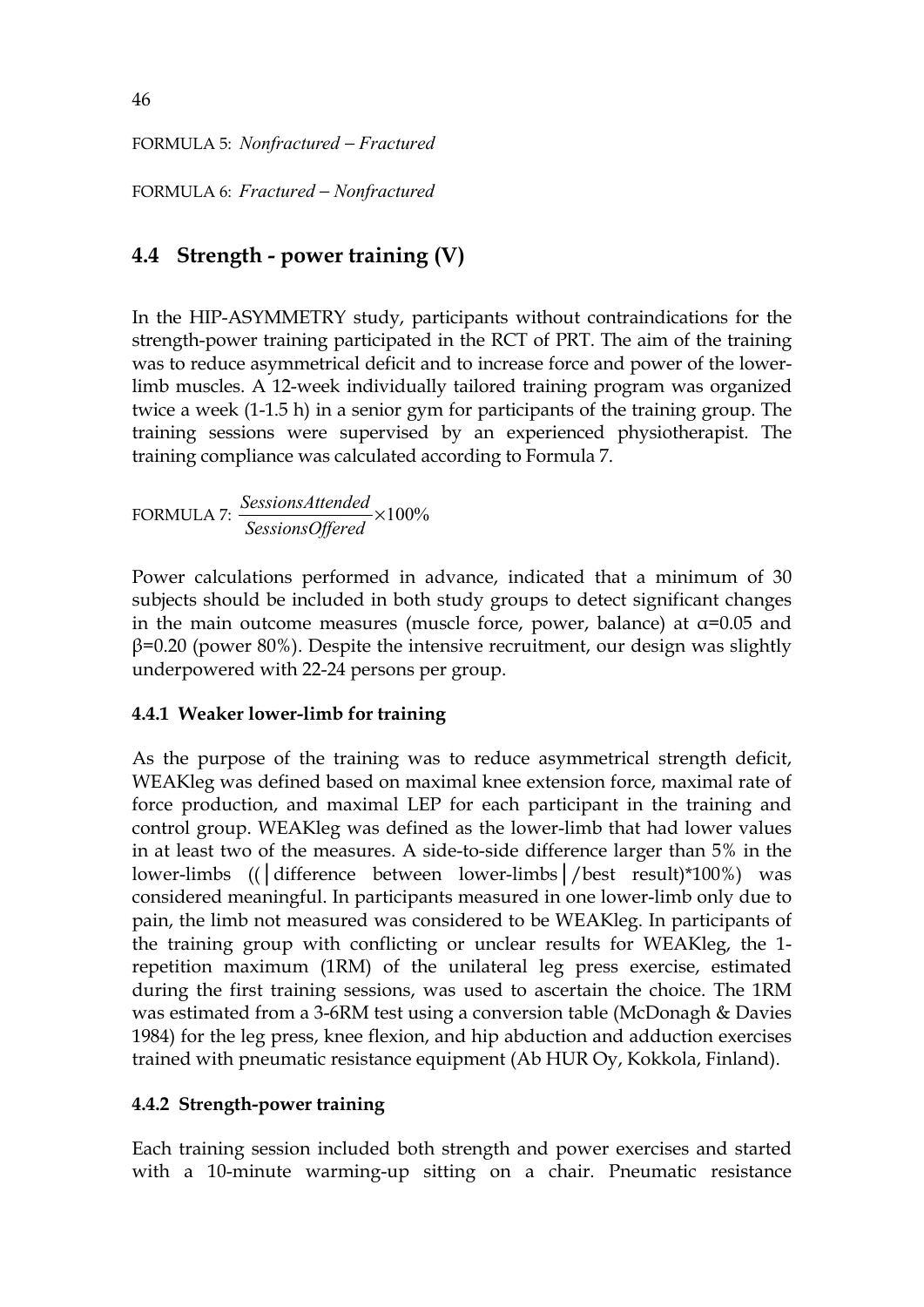equipment was used for the leg press, knee flexion, hip abduction and adduction exercises. Exercises were performed with as large a range of motion (ROM) as possible with pain-free performance. The training equipment allowed for limiting the ROM individually for each lower-limb. The ankle plantarflexion exercises, rising to the toes and returning the heel onto the ground, were performed with a weighted vest in front of a mirror while holding a handrail. WEAKleg was trained first in every exercise, and more sets and repetitions and/or a higher resistance were used.

The first two training sessions were used to familiarize the participants with the facility, equipment and staff. The exercises were performed with very low loads and correct movement technique was assured. In the following sessions, the 1RM was estimated (see paragraph 4.4.1). The assessment, one exercise at a time, was repeated during the weeks six, seven and eight. Throughout the training period, the intensity was increased progressively when tolerated. The intensity was based on the latest 1RM estimation and adjusted individually.

In week seven, isometric force and LEP measurements were repeated for the training group to check whether the asymmetrical deficit still existed. If reversion of the power ( $n= 6$ ) or force ( $n= 2$ ) deficit or both ( $n= 1$ ) had occurred, from week nine onwards, these participants trained the power and/or strength exercises similarly for both lower-limbs according to protocol of WEAKleg (more intensive protocol). One participant had no deficit at baseline and therefore trained both lower-limbs similarly, according the protocol of WEAKleg for the whole period.

A physician was consulted for all pain and other medical symptoms emerging during the training period. This was done to ascertain which of the symptoms were likely to be related to the training and whether they affected the training.

#### *Power training*

The power exercises, leg press and ankle plantarflexion, aiming to increase muscle power and movement velocity were performed early in the training session in sets of 12 repetitions. Relatively low resistance was used and the concentric phase of the contraction was performed as fast as possible. The leg press exercise for WEAKleg consisted of 3-4 sets and for the stronger lowerlimb of 2-3 sets with a resistance of 40-50% of 1RM. The ankle plantarflexion exercise was performed standing on both legs, for safety reasons, in 2-3 sets using a weighted vest with 0-10% of body weight.

#### *Strength training*

The strength exercises aiming to increase muscle force were performed at a slower pace, with fewer repetitions (WEAKleg: 2-3 sets of 8 repetitions; and stronger lower-limb: 1-2 sets of 10 repetitions), and higher resistance. Leg press, knee flexion and hip abduction and adduction exercises were performed with a resistance of 60-80% of 1RM for WEAKleg and 50-70% of 1RM for the stronger lower-limb. From week eight onwards, the leg press strength exercise was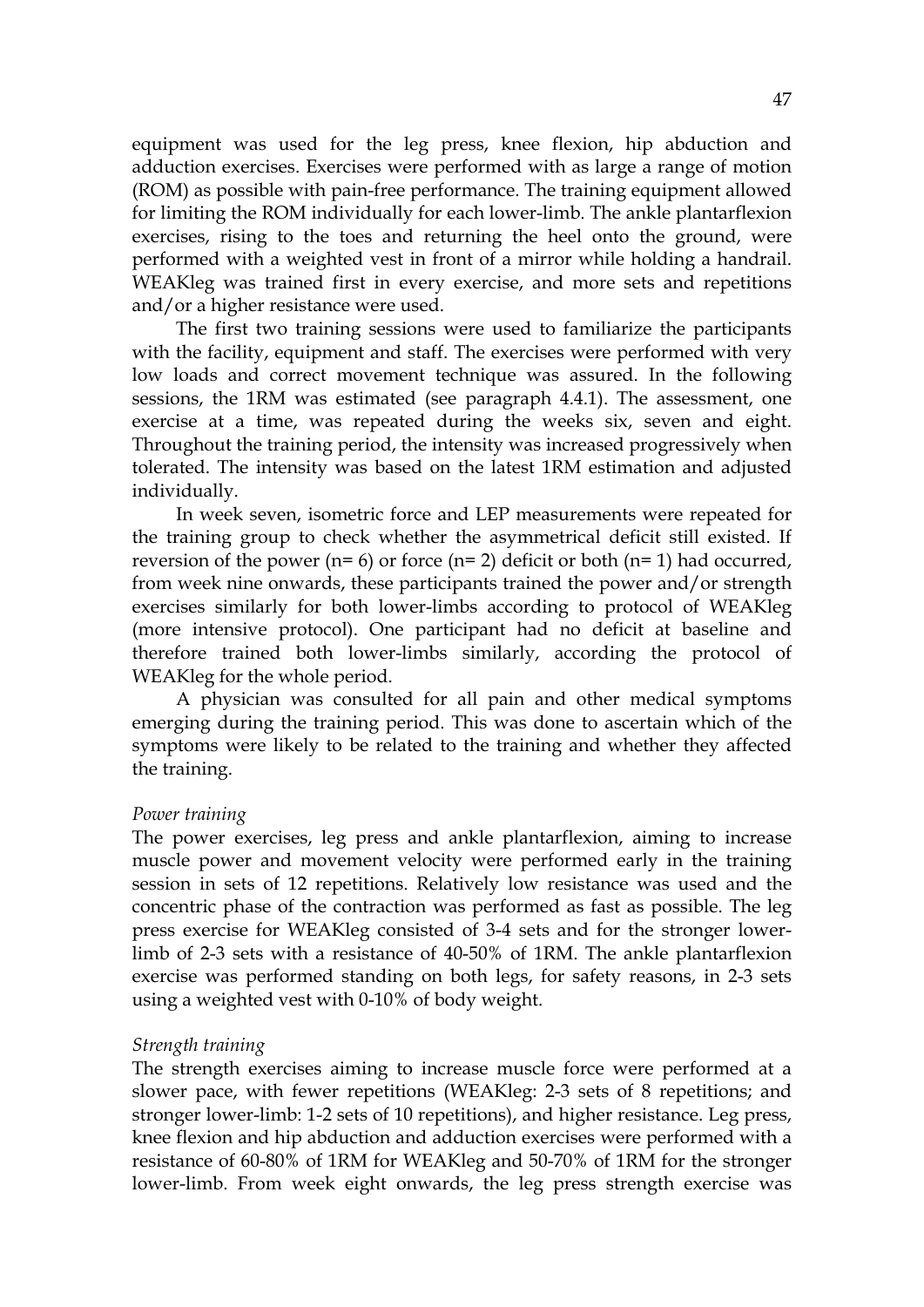performed only once a week due to time restrictions. The ankle plantarflexion strength exercise was performed standing on one leg with 0-15% of bodyweight, if necessary the other foot was allowed to touch the floor for balance.

## **4.4.3 Control group**

The control group did not receive any intervention. Participants were encouraged to continue their lives as usual and maintain their lifestyle habits during the 12-week trial.

## **4.5 Statistical analyses**

For each participant, the absolute change in the LEP and mobility measures over time was calculated according to Formula 8 (III).

FORMULA 8: *Week13* −*Week1*

The relative change in KET, LEP, mobility and balance measures between the pre- and post-trial measurements was calculated according to Formula 9 and for the asymmetrical deficit the change in time was calculated according to Formula 10 (V).

FORMULA 9: 
$$
\frac{Post - Pre}{Pre} \times 100\%
$$

FORMULA 10: *Post* − *Pre*

In the FITSA study, group specific marginal means and 95% confidence intervals (95%CI) of each continuous variable were calculated with general linear univariate analyses of variance with the twin pair variable as a random effects factor to adjust for the dependency between the sisters. The adjusted values were saved and used for further analysis. Categorical variables were entered in the analyses without adjustment. Analyses were performed including and excluding those with only one lower-limb measured for LEP. Since the results were similar, only the analyses including all participants are reported.

In the HIP-RECOVERY study, analyses were performed including and excluding those unable to perform the mobility tasks without assistance of another person. Since the results were similar, only the analyses including all participants are reported.

In the HIP-ASYMMETRY study, statistical tests were first performed separately for men and women. Since the results were similar, the data were pooled to obtain larger sample size. Participants with missing variables in the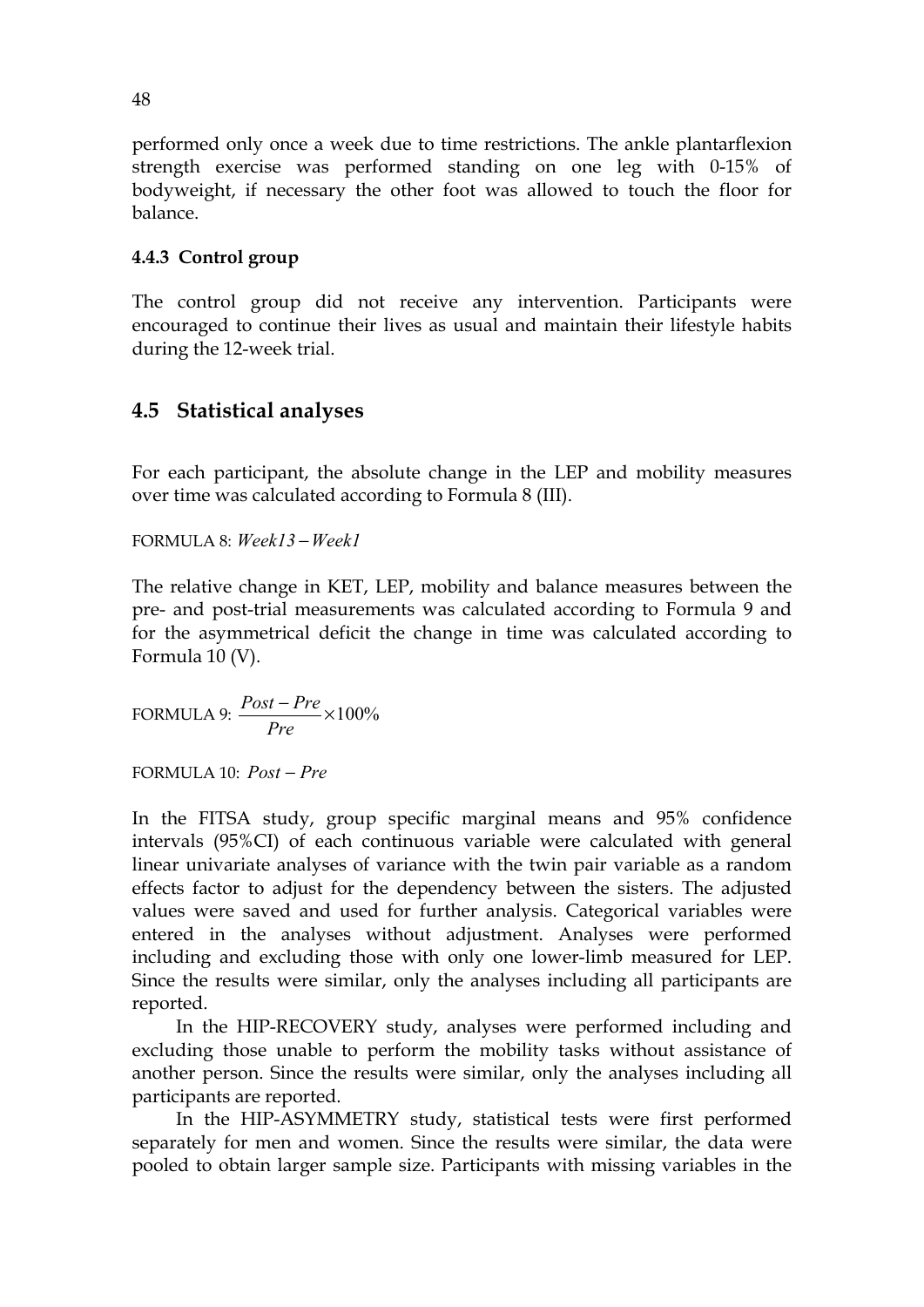muscle force and power tests or bioelectrical impedance measurements were dropped from the respective analysis only. For the RCT, all reported results were derived from intention-to-treat analysis. Exclusion of those with poor compliance did not materially change the results.

In all studies, SPSS software was used for analysis and statistical significance was set at p<0.05. Normality of data was tested using Kolmogorov-Smirnov tests. Differences between the lower-limbs were tested with paired sample T-tests or Wilcox P tests. Group differences in normally distributed variables were tested with independent T-tests or analyses of variance (ANOVA). Mann-Whitney U tests were used for non-parametric variables, and Kruskal-Wallis or  $\chi^2$ -tests for categorical variables. Due to slight distortion of the distribution of pain in the non-fractured limb in study IV, pain was tested using parametric and non-parametric tests.

Associations between walking velocity and the LEP measures were analyzed with partial correlation and the group differences were analyzed using a general linear multivariate analysis (two-way ANOVA) (I). The tandem stance ability was analyzed with a general linear univariate analysis to compare the muscle power measures among those able and unable to maintain tandem stance (I). Logistic regression was used to assess the risk of inability to maintain tandem stance (I) and to asses the risk for injurious falls (II). The analyses were adjusted for age, body weight, and body height (I,II). Additionally, in study II, the analyses were adjusted for the number of diseases, the level of physical activity, and lower-limb pain.

Multiple linear regression analysis was used to test whether LEP and asymmetrical LEP deficit were associated with 10 and 50 feet walking and stair climbing speed (III). To identify the combined effects of LEP and asymmetrical deficit, it was therefore decided to use LEP of the non-fractured limb as measure for general LEP in the regression models. Additionally, LEP of the fractured limb was entered as determinant in separate models. Cross-sectional models at week 1 (Model 1-2) and 13 (Model 3-4) as well as longitudinal models (Model 5-6) were constructed to predict walking and stair climbing speed. The longitudinal models were adjusted for baseline walking (Models a-b) or stair climbing (Models c) speed, respectively. Finally, the change in time in LEP of the fractured limb (Model 7), LEP of the non-fractured limb (Model 8) and the asymmetrical LEP deficit (Model 9) were entered separately into regression models and related to the change in walking or stair climbing speed over time. To account for the dependency of change from the baseline level, these models were adjusted for baseline LEP of the fractured or non-fractured lower-limb, respectively, baseline asymmetrical LEP deficit and baseline mobility. In addition, all models were adjusted only for potential confounding variables (age, body weight, pain, and treatment) that had a significant correlation with the LEP or mobility measures in univariate analysis.

Multiple linear regression analysis was used to predict the level of asymmetrical deficit in KET,  $RFD_{200}$  or LEP, respectively (IV). The asymmetrical lower-limb pain, lower-limb disease and injury burden, and lower-limb muscle mass variables were entered as predictors in the models. Only the final models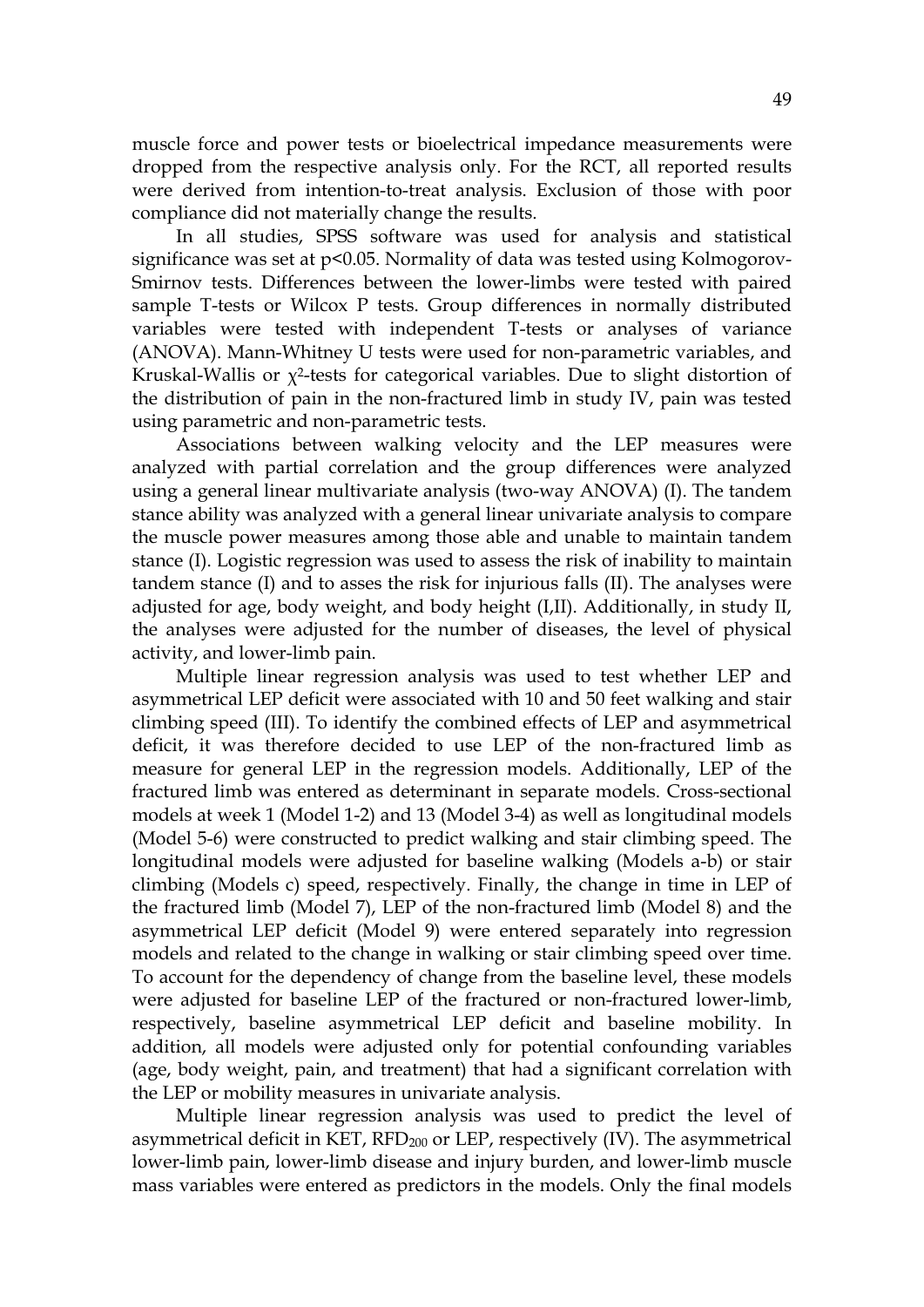including significant determinants are shown. Additionally, the models were adjusted for potential confounders (age, gender, time since fracture, type of fixation of the hip fracture, and prescribed pain medication) one at a time as the sample size did not allow for simultaneous inclusion.

In the experimental study (V), the analyses were adjusted for the year of participation as a precaution to account for potential effects of factors such as group dynamics. Training effects were analyzed as group-time interaction (IA) derived from repeated measures ANOVA. Additionally, the difference between the mean (and 95%CI) relative change in the training and control group (effect) was calculated. The perceived change in mobility and daily activities, and the perceived change in self-rated health from pre- to post-trial were tested using cross-tables with McNemar tests (within-group change) and  $\chi^2$ -tests (group difference).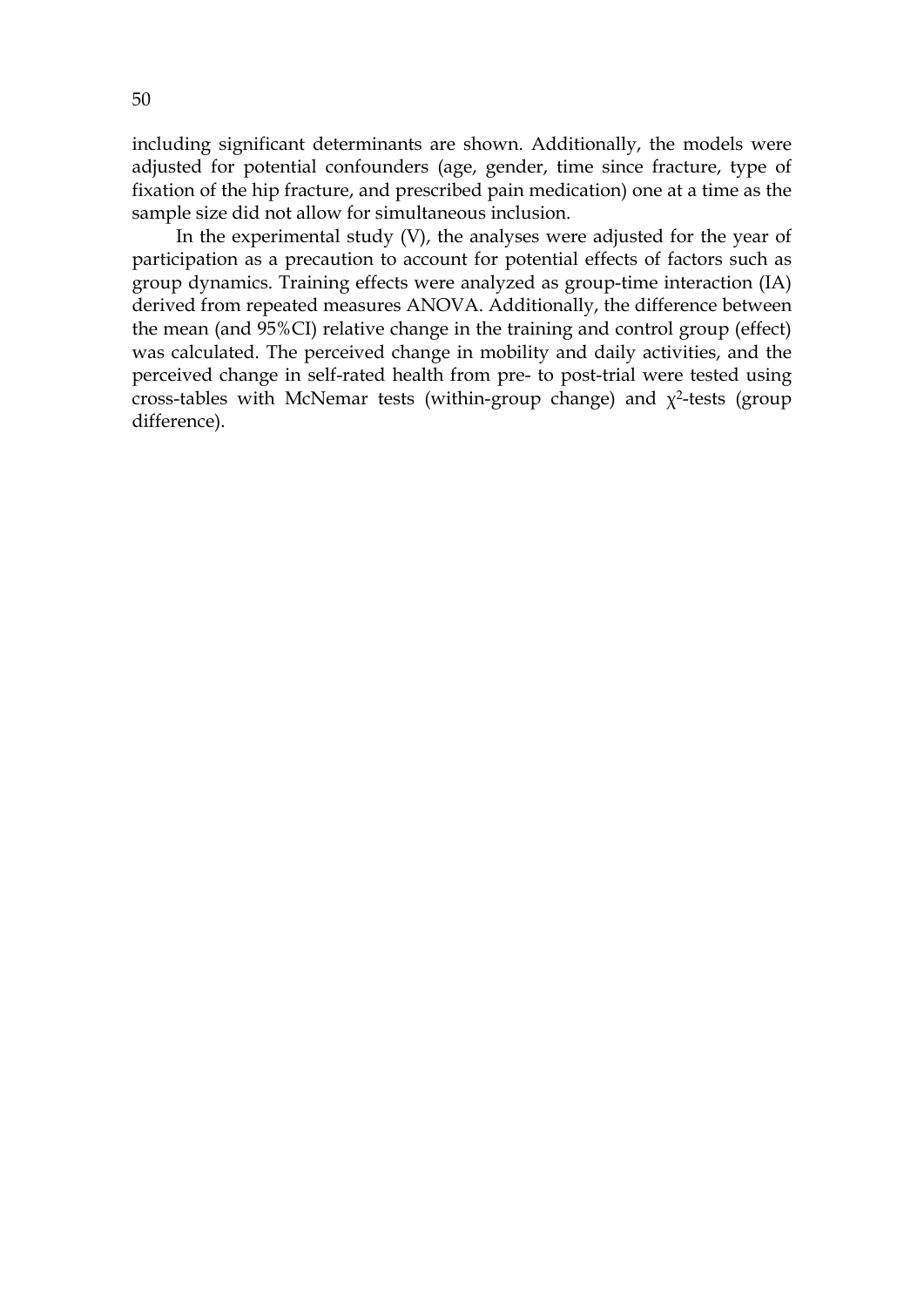# **5 RESULTS**

## **5.1 Sample characteristics**

Table 4 shows characteristics of the women in all three samples. In FITSA (I,II), the women were on average  $68.6 \pm 3.4$  year-old, and they had on average 2.4  $\pm$ 1.1 chronic diseases. The participants were stratified based on LEP of the stronger lower-limb and the asymmetrical deficit. Table 5 shows that participants with higher LEP were somewhat younger than those with poor LEP. Additionally, their body weight and lean body mass were higher and they were taller compared to those with poor LEP. A higher proportion of the women in the groups with poor LEP reported no more than light walking once or twice a week as physical activity (sedentary; 31-41%) compared to those in the group with higher LEP (18-21%; p<0.001). There was no difference in physical activity level in the groups with and without asymmetrical deficit (p=0.931). The prevalence of pain in the lower-limbs was similar over the groups  $(29-39\%)$ ; p=0.600 for LEP of the stronger limb and p=0.237 for asymmetrical deficit). The prevalence of any disease or category of diseases did not differ among the participants.

TABLE 4 Participant characteristics of the women in all samples; women one week after hip fracture surgery (HIP-RECOVERY; III), women ½-7 years after hip fracture  $(HIP-ASYMMETRY; IV)$ , and healthy older women (FITSA; I,II).

|                         | HIP-RECOVERY |                 |    | <b>HIP-ASYMMETRY</b><br>(Women) | <b>FITSA</b> |                 |
|-------------------------|--------------|-----------------|----|---------------------------------|--------------|-----------------|
|                         | n            | Mean $\pm$ SD   | n  | Mean $\pm$ SD                   | n            | $Mean \pm SD$   |
| Age (yr)                | 43           | $82.7 \pm 5.9$  | 54 | $76.0 \pm 6.2$                  | 419          | $68.6 \pm 3.4$  |
| Body weight (kg)        | 43           | $59.9 \pm 12.2$ | 54 | $68.0 \pm 11.2$                 | 419          | $70.0 \pm 10.4$ |
| Body height (cm)        |              |                 | 54 | $159.0 \pm 5.8$                 | 419          | $158.6 \pm 5.7$ |
| Lean body mass (kg)     |              |                 | 48 | $42.9 \pm 4.4$                  | 418          | $46.0 \pm 4.1$  |
| Chronic diseases (n)    | 43           | $(0-4)^*$       | 53 | $3.5 \pm 1.9$                   | 418          | $2.4 \pm 1.1$   |
| Time since fracture (d) | 43           |                 | 54 | $1485 \pm 659$                  |              |                 |
|                         |              |                 |    |                                 |              |                 |

\* Median (range)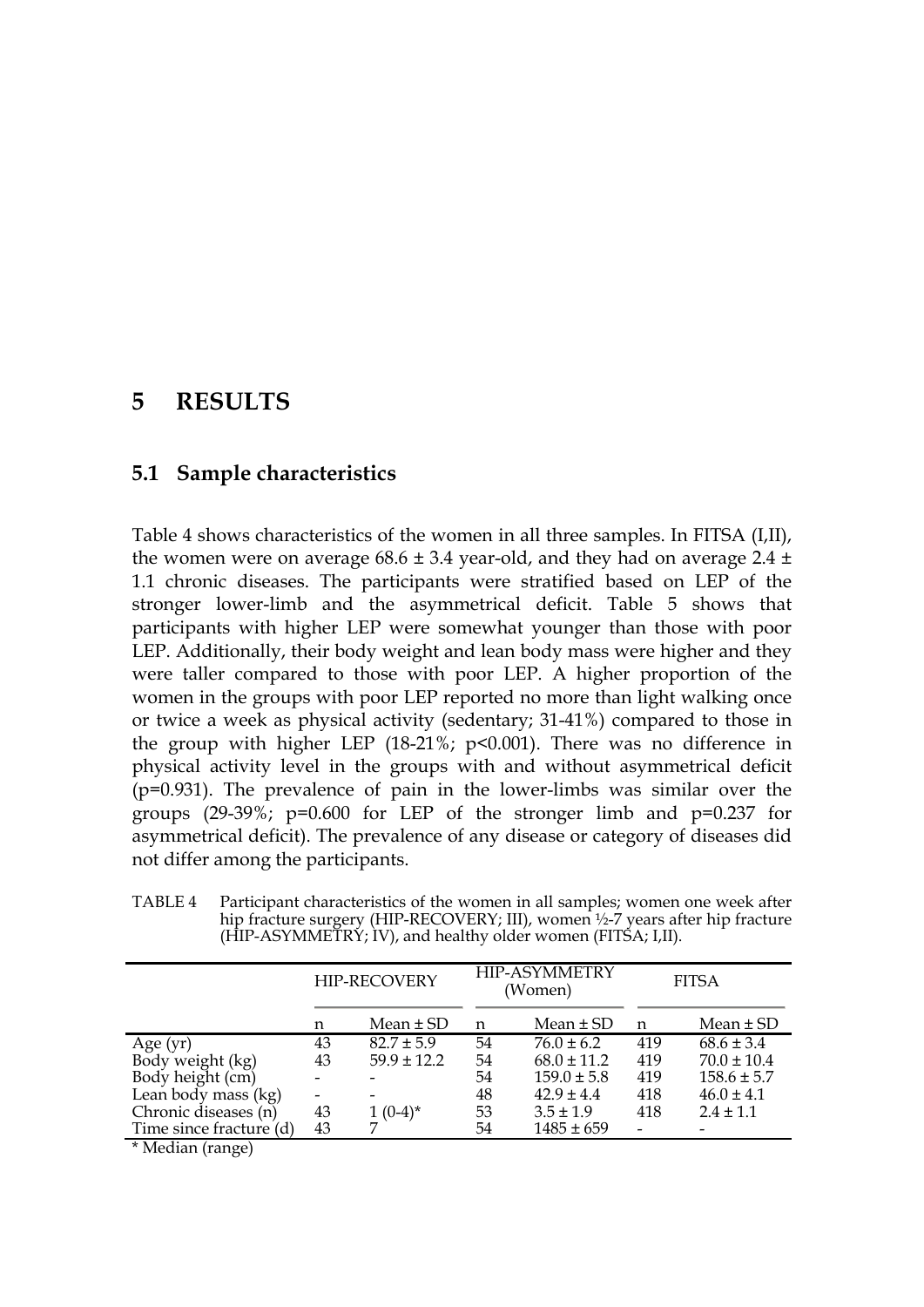TABLE 5 Characteristics of the healthy older women (FITSA; I,II) stratified based on leg extension power (LEP) and the asymmetrical (Asym) deficit. Poor LEP was defined as LEP of the stronger lower-limb below median (high LEP: above median), and asymmetrical deficit as the tertile of the highest absolute side-to-side LEP difference and those with LEP measured on one side only (without asymmetrical deficit: two tertiles of smaller LEP difference).

|                      |                          |             | Poor LEP |                                       |      |                          | High LEP |                               |       |         |       |
|----------------------|--------------------------|-------------|----------|---------------------------------------|------|--------------------------|----------|-------------------------------|-------|---------|-------|
|                      | Asym Deficit<br>$(n=73)$ |             |          | Without Asym Deficit<br>$(n=133-134)$ |      | Asym Deficit<br>$(n=96)$ |          | Without Asym Defit<br>(n=116) |       |         | 3     |
|                      | Mean                     | 95% CI      | Mean     | 95% CI                                | Mean | 95% CI                   | Mean     | 95% CI                        |       |         | n     |
| Age (yr)             | 68.8                     | 68.0-69.7   | 69.3     | 68.7-69.9                             | 68.0 | 67.3-68.7                | 68.0     | 67.5-68.6                     | 0.281 | < 0.001 | 0.004 |
| Body Weight (kg)     | 68.5                     | 66.5-70.5   | 67.8     | 66.2-69.3                             | 71.9 | 70.2-73.7                | 71.7     | 70.0-73.3                     | 0.993 | 0.018   | 0.091 |
| Body Height (m)      | 1.58                     | 1.57-1.59   | 1.57     | 1.57-1.58                             | 1.60 | 1.59-1.61                | 160      | 1.60-161                      | 0.298 | 0.007   | 0.047 |
| Lean body mass (kg)  | 44.8                     | 43.9-45.6   | 44.4     | 43.7-45.0                             | 47.5 | 46.8-48.2                | 47.5     | 46.8-48.2                     | 0.697 | < 0.001 | 0.001 |
| Chronic Diseases (n) | 2.4                      | $2.2 - 2.7$ | 2.5      | $2.3 - 2.7$                           | 2.4  | $2.2 - 2.6$              | 2.2      | $2.1 - 2.4$                   | 0.164 | 0.588   | 0.295 |

1 test of difference between those with and without asymmetrical deficit

2 test of difference between those with poor and high LEP

3 test of difference between all 4 groups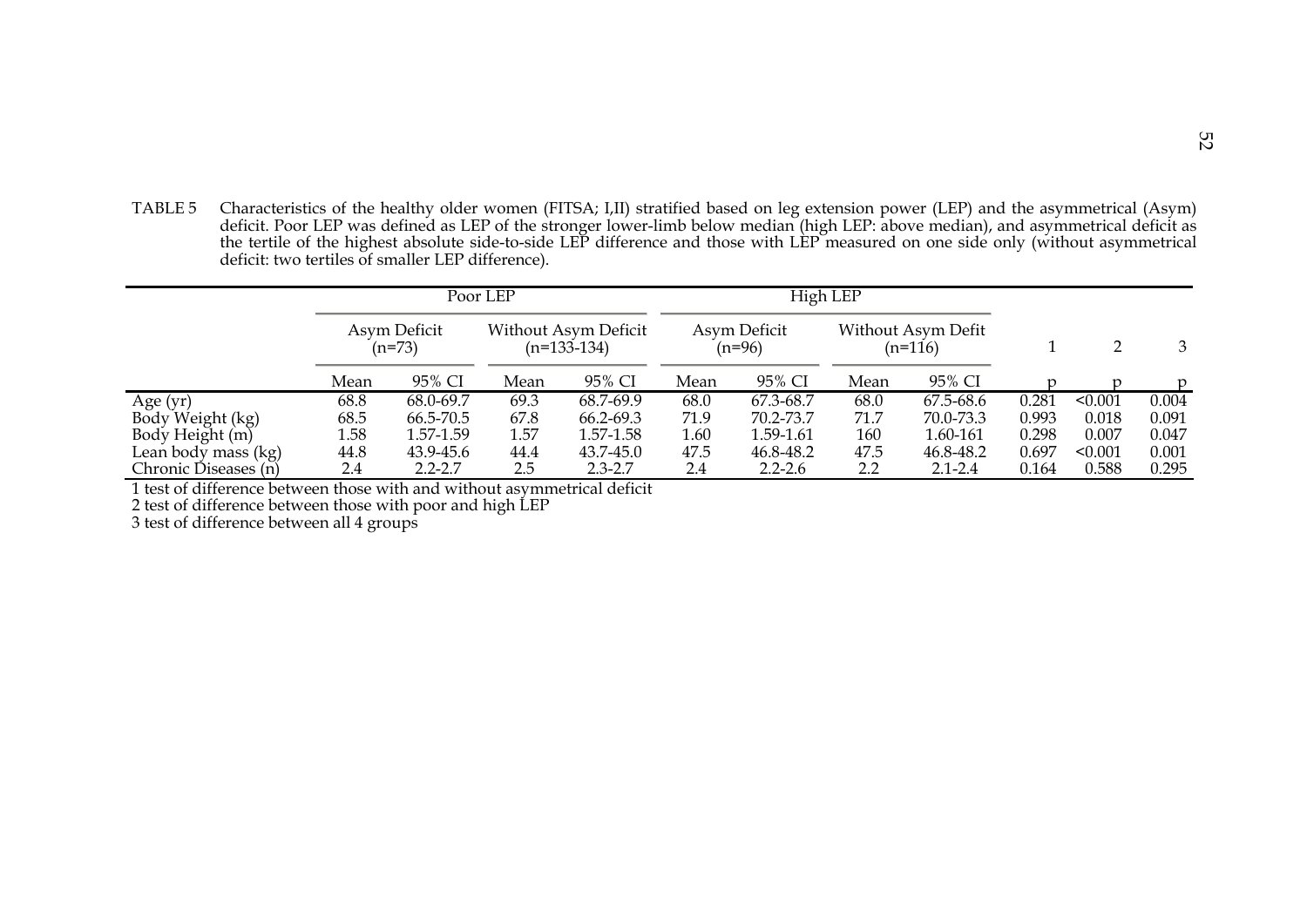In the HIP-RECOVERY study (III), the participants were on average  $82.7 \pm 5.9$ year-old and had a median of 1 chronic disease with a range from 0 to 4 (Table 4). At one week after surgical repair of the hip fracture, 12% of the participants experienced no pain, 40% occasional or slight pain, 23% pain on initiation of activity, 14% pain with activity, 7% constant yet bearable pain and 5% constant unbearable pain in the fractured hip. At week 13, 31% of the women reported no pain, 57% occasional or slight pain, and 12% pain on initiation of activity.

For comparison with the first two data sets, the characteristics of the HIP-ASYMMETRY study at baseline are reported first for the women only (Table 4). The women were on average  $76.0 \pm 6.2$  year-old, and they had on average  $3.5 \pm$ 1.9 chronic diseases. On average over 4 years had passed since the hip fracture. Table 6 displays the characteristics of the pooled sample of the men and women in the study (IV). They were on average  $75.3 \pm 6.7$  year-old and on average over 4 years had passed since the hip fracture. Twenty-two patients (28%) used pain medication prescribed by a physician.

Additionally, participants of the HIP-ASYMMETRY study without contraindications for the training participated in the randomized controlled trail (V). Table 6 shows that the physical characteristics at baseline were not different for the training and control group. Participants were on average 73.8 year-old and on average over 4 years had elapsed since the hip fracture. In 83% of the participants the fractured limb was WEAKleg. In the training and control group, the level of pain in the hip of WEAKleg  $(34.8 \pm 6.9 \text{ mm}$  and  $39.6 \pm 7.1$ mm, respectively) was significantly (p<0.009) higher than in the stronger lowerlimb  $(5.0 \pm 3.7 \text{ mm}$  and  $15.2 \pm 5.7 \text{ mm}$ , respectively) at baseline. However, the intensity of the pain in the hip in WEAKleg (p=0.632) and the stronger limb (p=0.131) was not significantly different between the two groups.

## **5.2 Leg extension power, asymmetrical deficit and mobility**

#### *LEP*

Figure 4 displays LEP of the women in the three study projects. In the healthy women (I,II), mean LEP in the weaker lower-limb was  $86.3 \pm 28.1$  W and that in the stronger lower-limb 100.2  $\pm$  30.3 W (p<0.001). The relative LEP difference between the stronger and weaker lower-limb was on average  $15 \pm 9\%$ . The asymmetrical LEP deficit, calculated for this summary as the ratio of LEP of the weaker lower-limb to the sum of LEP in both lower-limbs, was on average 43.6  $\pm 8.1\%$  (range 29.6 – 50.0%).

In the HIP-RECOVERY study (III), mean LEP of the fractured limb was 22.2  $\pm$  15.5 W and LEP of the non-fractured lower-limb was 52.5  $\pm$  24.3 W one week after hip fracture surgery (Figure 4; p<0.001). The asymmetrical deficit ranged between 9 and 57%, being on average  $28.5 \pm 10.2$ %. Twelve weeks later, LEP of the fractured limb had on average doubled  $(44.1 \pm 21.4 \text{ W}; \text{p}$ <0.001), while LEP of the non-fractured limb had increased by  $30\%$  (65.5  $\pm$  28.7 W;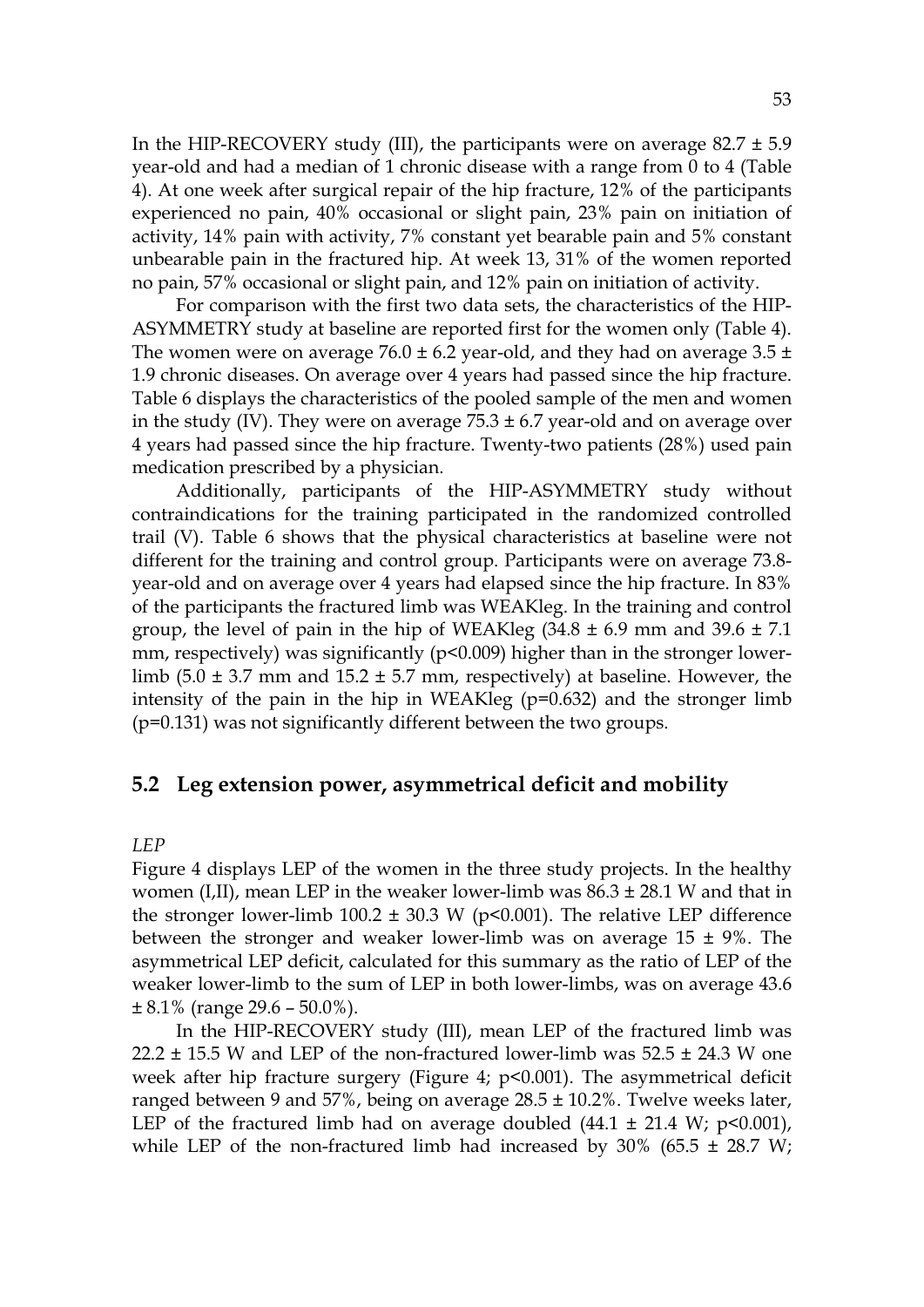TABLE 6 Baseline physical characteristics of the men and women ½-7 years after hip fracture (IV). Group differences between those with (asymmetrical deficit for all strength measures <50%) and without a consistent strength deficit on the fractured side (IV), and between those in the training and control group of the randomized controlled trial (V) were tested with independent T-tests.

|                             | IV                            | IV                                              |                                                    |                     |                                             |                                            |           |
|-----------------------------|-------------------------------|-------------------------------------------------|----------------------------------------------------|---------------------|---------------------------------------------|--------------------------------------------|-----------|
|                             | All $(n=79)$<br>$Mean \pm SD$ | Consistent deficit<br>$(n=37)$<br>Mean $\pm$ SD | No consistent<br>deficit $(n=35)$<br>Mean $\pm$ SD | T-Test <sup>#</sup> | Training group<br>$(n=24)$<br>Mean $\pm$ SD | Control group<br>$(n=22)$<br>Mean $\pm$ SD | $T-Test§$ |
| Age $(yr)$                  | $75.3 \pm 6.7$                | $73.7 \pm 7.8$                                  | $76.5 \pm 5.4$                                     | 0.075               | $73.8 \pm 6.6$                              | $74.1 \pm 7.2$                             | 0.882     |
| Time since hip fracture (d) | $1544 \pm 740$                | $1556 \pm 812$                                  | $1607 \pm 693$                                     | 0.778               | $1587.7 \pm 736.2$                          | $1551.0 \pm 857.2$                         | 0.877     |
| Body weight (kg)            | $71.1 \pm 12.2$               | $73.6 \pm 12.4$                                 | $69.2 \pm 12.4$                                    | 0.140               | $71.1 \pm 11.0$                             | $72.5 \pm 12.0$                            | 0.671     |
| Body height (m)             | $163.3 \pm 9.0$               | $165.3 \pm 9.7$                                 | $161.5 \pm 7.1$                                    | 0.062               | $1.72 \pm 0.1$                              | $1.77 \pm 0.1$                             | 0.223     |
| Lean body mass (kg)         | $47.7 \pm 9.2$                | $49.3 \pm 10.2$                                 | $46.1 \pm 8.0$                                     | 0.174               |                                             |                                            |           |
| Chronic diseases (n)        | $3.2 \pm 2.0$                 | $3.0 \pm 2.0$                                   | $3.3 \pm 1.9$                                      | 0.584               | $2.8 \pm 1.4$                               | $2.3 \pm 1.4$                              | 0.180     |
| Physical activity $*(p)$    | $36.8 \pm 20.0$               | $40.22 \pm 20.6$                                | $33.80 \pm 18.1$                                   | 0.165               | $41.1 \pm 20.1$                             | $44.0 \pm 20.2$                            | 0.632     |
| Handgrip strength $(N)$     | $229.2 \pm 91.3$              | $250.2 \pm 102.6$                               | $207.9 \pm 76.3$                                   | 0.055               | $245.5 \pm 81.3$                            | $251.0 \pm 96.0$                           | 0.835     |

\* Sum index of the YALE physical activity questionnaire

# difference between the groups with and without a consistent deficit

§ difference between the training and control group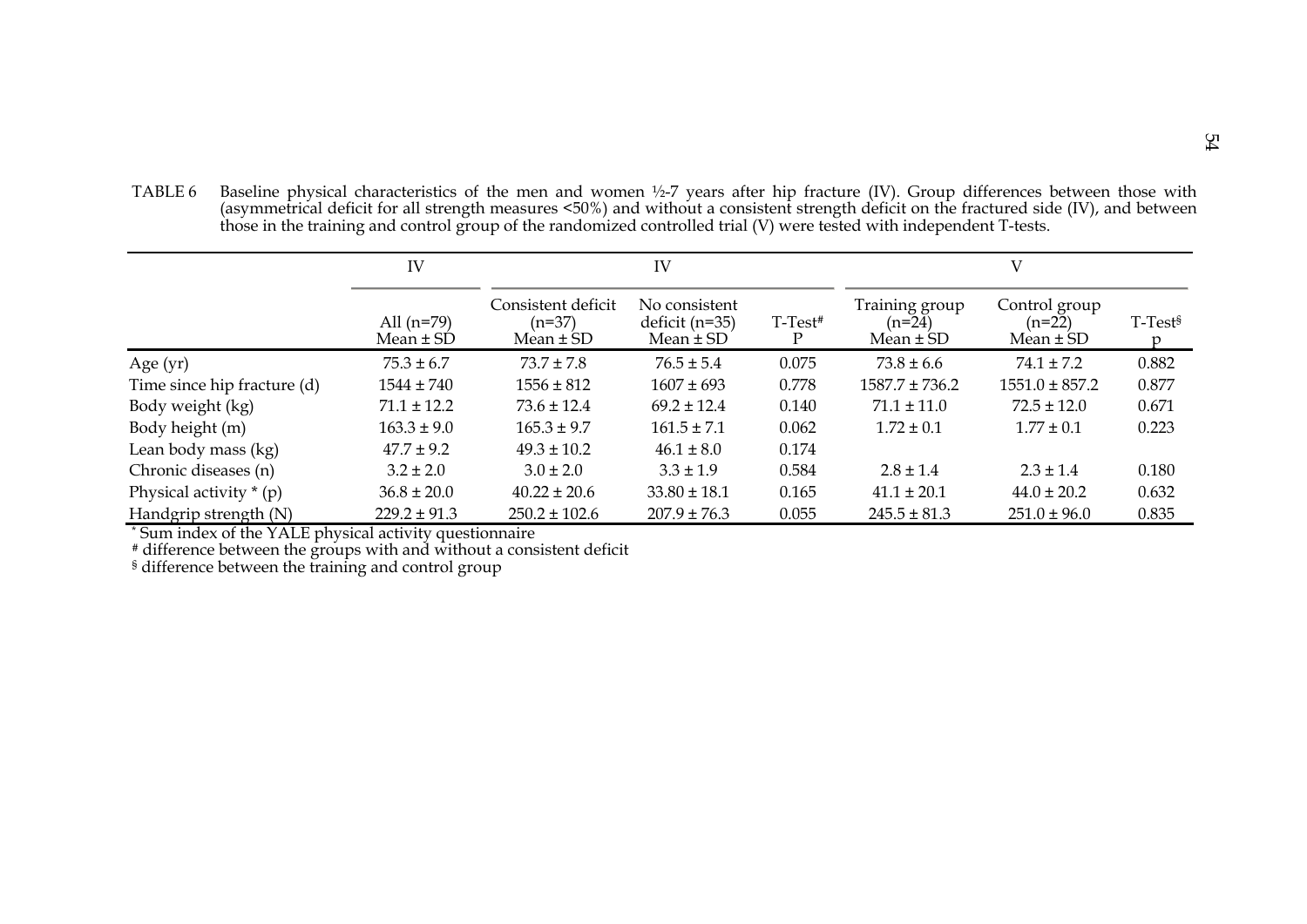

FIGURE 4 Mean (± standard deviation) leg extension power (LEP) of the lower-limbs in the women of all samples; women one (W1) and 13 weeks (W13) after hip fracture surgery (HIP-REC; III), women ½-7 years after hip fracture (HIP-ASYM; IV), and healthy older women (FITSA; I).

p<0.001). However, LEP of the fractured limb remained significantly impaired in comparison to the non-fractured limb (p=0.001). At week 13, asymmetrical deficit had reduced, to an average of  $40.4 \pm 8.6\%$  (range 15.0–59.7%).

In women of the HIP-ASYMMETRY study, on average four years after hip fracture, LEP was on average  $64.6 \pm 31.7$  W in the fractured limb and  $76.1 \pm 36.0$ W in the non-fractured lower-limb (p<0.001; Figure 4). The asymmetrical deficit ranged between 32.3 and 53.6%, and was on average  $45.7 \pm 5.1$ %. In the pooled sample of men and women, LEP was on average  $84.2 \pm 44.3$  W in the fractured limb and 101.4  $\pm$  54.4 W in the non-fractured limb (p<0.001; IV). The asymmetrical deficit was on average  $45.4 \pm 5.5$ %, with a range from 32.3 to 62.0%.

#### *Walking speed*

Figure 5 displays the mean walking velocity in the women of the three study projects. Mean maximal walking speed over 10 meters was  $1.7 \pm 0.3$  m/s in the healthy older women (I). In the HIP-RECOVERY study (III), habitual walking speed was on average  $0.18 \pm 0.12$  m/s over 10 and 50 feet one week after hip fracture surgery. However, three women (7%) were unable to perform the 10 feet, and eight women (19%) the 50 feet walking test without assistance of the measurer. Including these participants, average walking speed, was  $0.16 \pm 0.12$  $m/s$  over 10 feet and  $0.15 \pm 0.13$  m/s over 50 feet. At week 13, all participants were able to perform the walking tests. Average walking speed had improved significantly compared to week 1 (p<0.001) and was  $0.57 \pm 0.29$  m/s and  $0.58 \pm 0.29$ 0.30 m/s over 10 and 50 feet, respectively. In the women of the HIP-ASYMMETRY study, average habitual walking speed over 10 meters was  $0.9 \pm$ 0.2 m/s. In the pooled sample, walking speed was on average  $1.0 \pm 0.3$  m/s.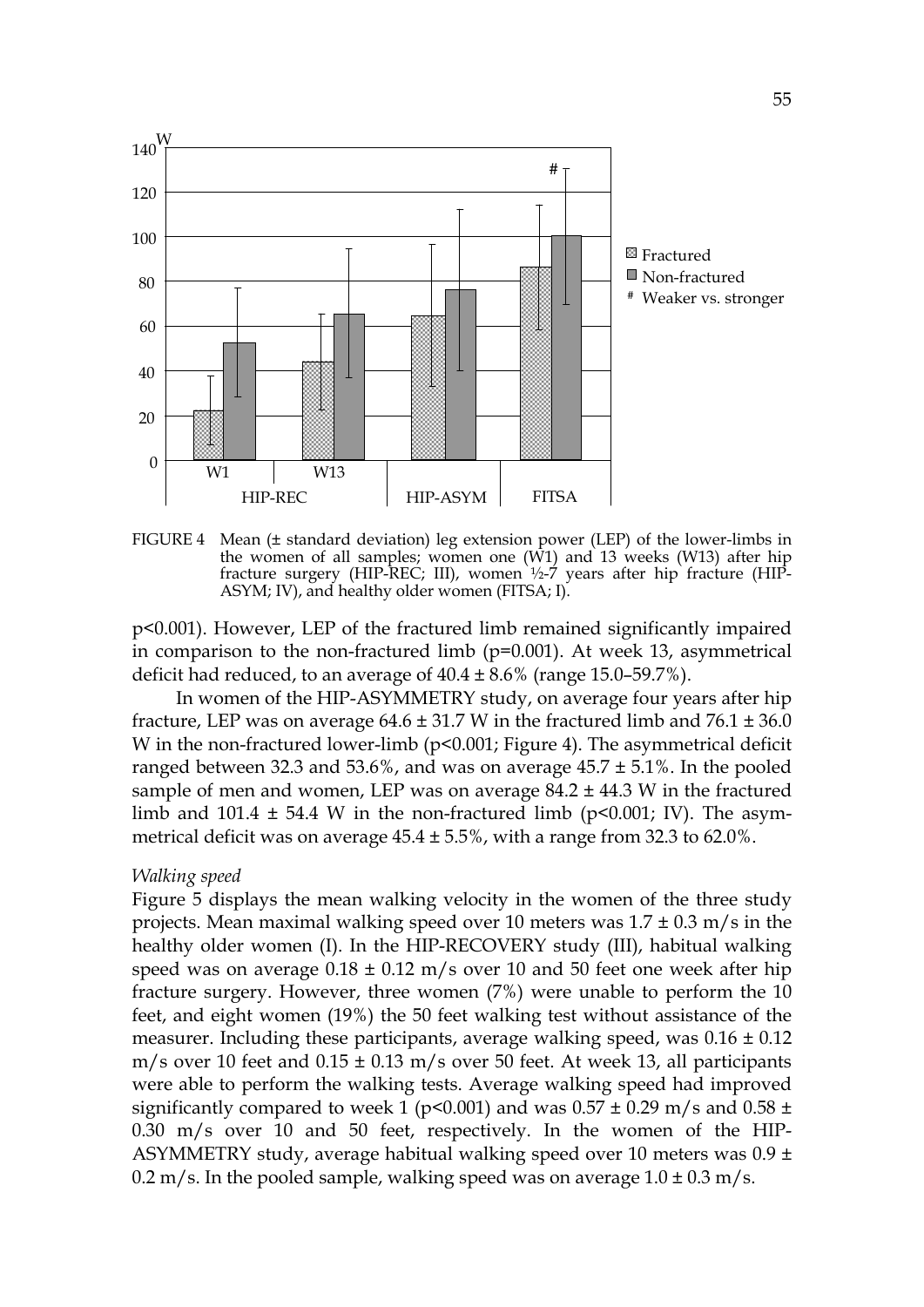

FIGURE 5 Mean (± standard deviation) walking speed over 10 feet and 10 meters, respectively, in the women of all samples; women one (W1) and 13 weeks (W13) after hip surgery (H-REC; III), women ½-7 years after hip fracture (H-ASYM; IV), and healthy older women stratified based on leg extension power (LEP) and the asymmetrical deficit (FITSA; I). Poor LEP (We) was defined as LEP of the stronger lower-limb below median (high LEP (Str) above median), and asymmetrical deficit (As) as the tertile of the highest absolute side-to-side LEP difference and those with LEP measured on one side only (without asymmetrical deficit (No): two tertiles of smaller LEP difference).

#### *Stair climbing*

Of the women recovering from hip fracture (III), 11 women (26%) were unable to perform the stair climbing test without assistance of the measurer one week after surgery. The mean stair climbing speed was excluding those unable to perform the task  $0.49 \pm 0.32$  steps/s and including all participants  $0.36 \pm 0.35$ steps/s. At week 13, all participants were able to perform the stair climbing test and the average stair climbing speed  $(1.06 \pm 0.58 \text{ step/s})$  had improved significantly compared to week 1 ( $p$ <0.001).

## **5.3 Leg extension power, asymmetrical deficit, and its associations with mobility, balance and falls**

#### **5.3.1 Healthy older women (I, II)**

#### *Walking speed (I)*

Higher LEP in the stronger and weaker lower-limb were associated with higher maximal walking speed ( $r=0.45$  p<0.001 and  $r=0.48$  p<0.001, respectively) after adjustment for age, body height and body weight. Additionally, larger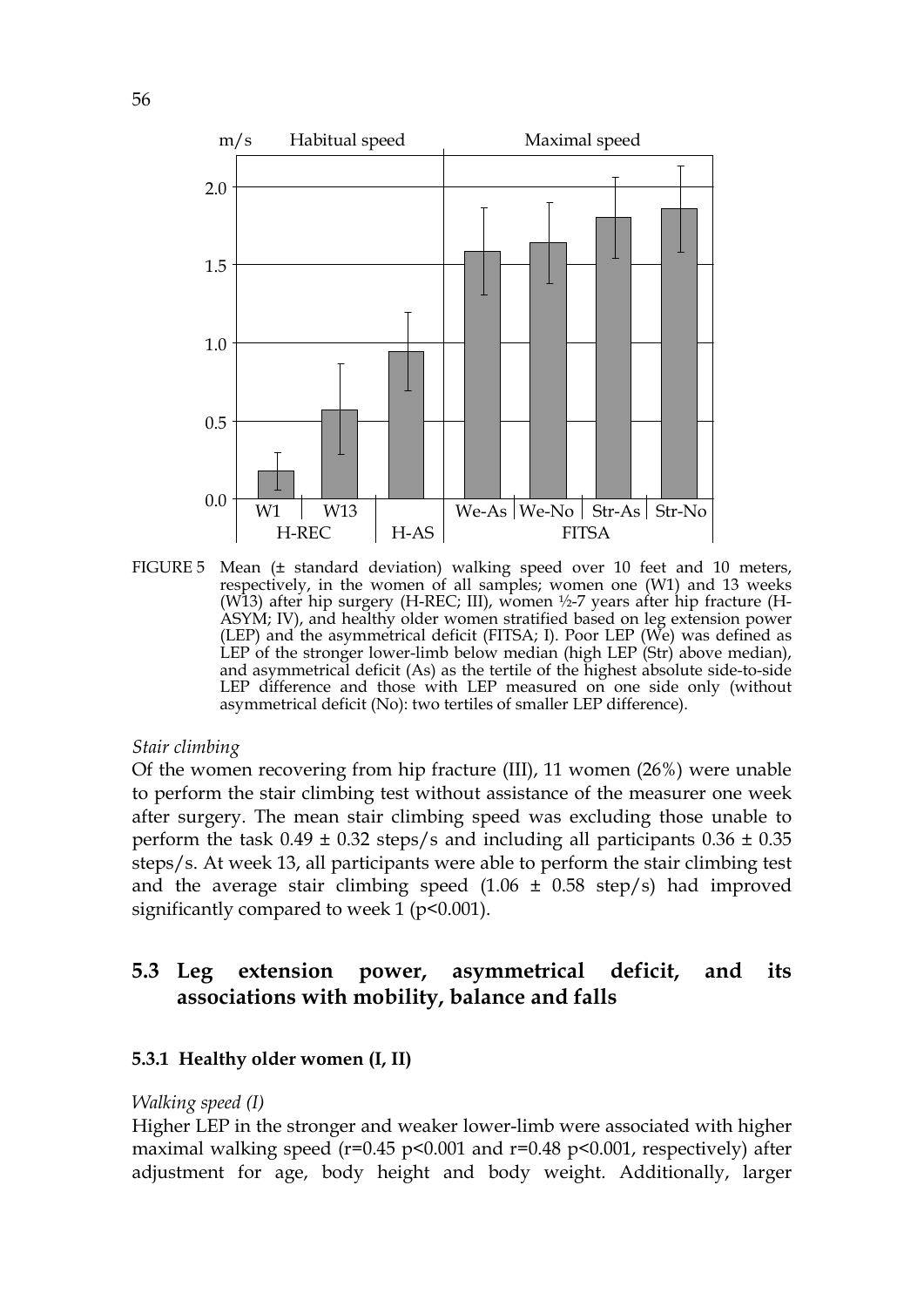asymmetrical LEP deficit was associated with slower walking speed  $(r= -0.23,$ p<0.001).

Figure 5 shows the mean maximal walking speed in the groups based on LEP of the stronger lower-limb and the asymmetrical deficit. Walking speed was highest among those with high LEP and without asymmetrical LEP deficit, and decreased with decreasing LEP and increasing asymmetrical LEP deficit. Multivariate analysis showed that, after adjustment for age, body height and body weight, the variables of LEP of the stronger limb (p<0.001) and the asymmetrical LEP deficit (p=0.027) were independent predictors of walking speed without an interaction effect (p=0.573).

#### *Standing balance (I)*

Fifty participants (12% of the sample) were unable to maintain tandem stance for 20 seconds. After adjustment for age, body height and body weight, those unable to maintain tandem stance had poorer LEP in the stronger (88.5 W, 95%CI 82.0 – 95.0 W) and weaker (72.9 W, 66.4 – 79.4 W) lower-limb than those who were able (103.7 W, 101.0 – 106.4 W, p<0.001; and 89.4 W, 86.6 – 92.2 W, p<0.001; respectively). Additionally, those unable to maintain balance had a larger asymmetrical LEP deficit (18.8%, 15.7 – 21.9%) than those able (14.0%, 12.7 – 15.4%). Of those with poor LEP, 69% with asymmetrical deficit was able to maintain tandem stance for 20 seconds compared to 82% of those without asymmetrical deficit. Of those with high LEP, 90% with asymmetrical deficit and 92% of those without asymmetrical deficit were able to maintain tandem stance. Logistic regression analysis revealed that for participants with poor LEP, the risk for inability to maintain tandem stance was nearly 6-fold greater in those with asymmetrical LEP deficit and nearly 3–fold greater in those without asymmetrical LEP deficit compared to the risk among those with high LEP and without asymmetrical LEP deficit (reference group; Figure 6). Among those with high LEP, asymmetrical LEP deficit was not associated with an increased risk.



FIGURE 6 Odds ratio for not being able to maintain balance in a tandem stance position for 20 seconds in healthy older women stratified based on leg extension power (LEP) and the asymmetrical deficit (I). Poor LEP was defined as LEP of the stronger lower-limb below median (high LEP: above median), and asymmetrical (asym.) deficit as the tertile of the highest absolute side-to-side LEP difference and those with LEP measured on one side only (without asymmetrical deficit: two tertiles of smaller LEP difference).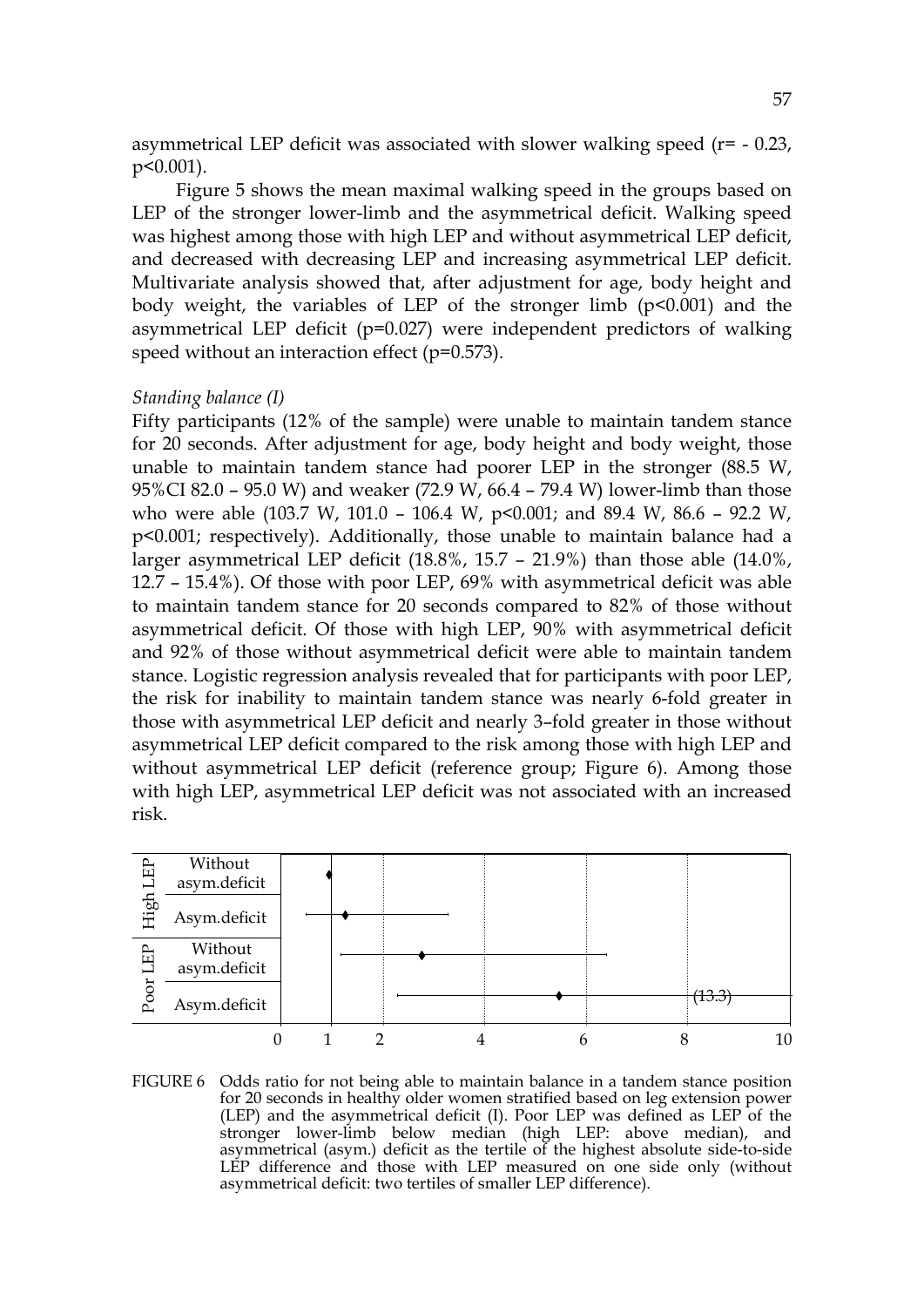## *Injurious falls (II)*

During the one-year follow-up, 111 participants reported in total 171 injurious falls. Of those with asymmetrical LEP deficit, 22% reported a single injurious fall and 12% recurrent injurious falls. For those without asymmetrical LEP deficit, the corresponding figures were 18% and 5%, respectively. The relative risk for at least 1 injurious fall was 1.7 and for recurrent injurious falls 2.4 among those with asymmetrical LEP deficit compared to those without (Figure 7). Adjusting for potential confounders did not materially change the estimates.



FIGURE 7 Odds ratio for the incidence of at least one injurious fall  $(≥ 1)$  or recurrent injurious falls (≥ 2) in the 1-year follow-up in healthy older women with asymmetrical leg extension power (LEP) deficit in reference to those without. Asymmetrical LEP deficit was defined as the tertile of largest side-to-side difference and those able to perform LEP testing in one leg only (without: two tertiles of smaller side-to-side difference). Crude and adjusted (age, body weight and height, number of diseases, physical activity and lower extremity pain) analyses are shown (II).

## **5.3.2 Women recovering from a hip fracture (III)**

## *Mobility*

Cross-sectional linear regression analyses showed that at week 1 and 13 after hip fracture surgery, poorer LEP of the fractured and non-fractured lower-limb correlated with slower 10 and 50 feet walking and stair climbing speed (Table 7). Additionally, larger asymmetrical deficit was associated with slower stair climbing speed (Models 2c and 4c). In the longitudinal analysis, baseline LEP of the non-fractured limb also predicted mobility function 3 months later, while the asymmetrical deficit in these models and LEP of the fractured limb did not (Table 8). Adjustment for potential confounders (age, body weight, and pain in model 1,2 and 5, age and pain in model 3, and age and body weight in model 4 and 6) did not materially change the estimates (data not shown).

The increase in LEP of the fractured limb was associated with the increase in walking and stair climbing speed (Models 7; Table 9). The increase in LEP of the non-fractured limb was not associated with the increase in any mobility task (Models 8). The decrease in asymmetrical LEP deficit was associated with the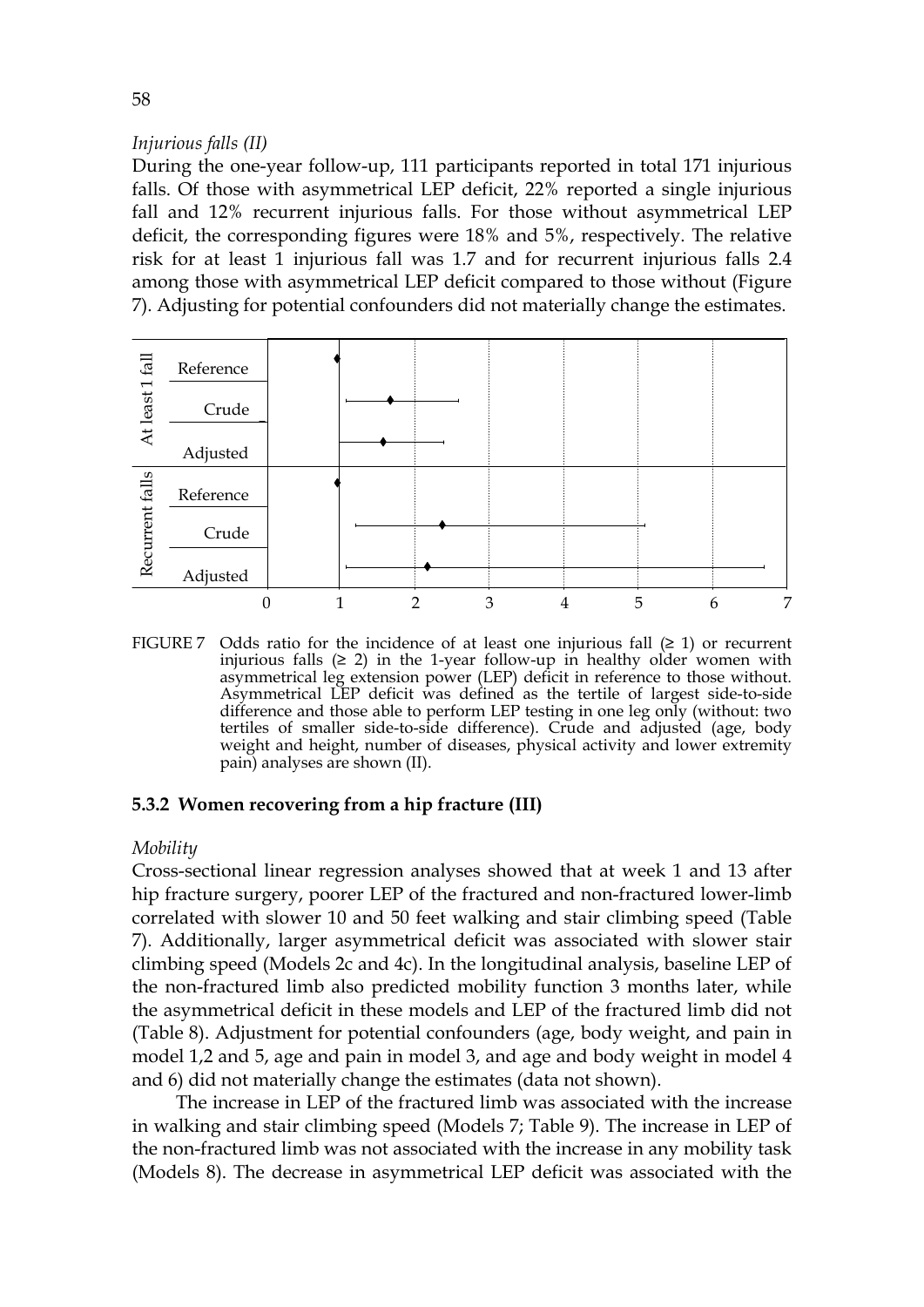TABLE 7 Cross-sectional multiple linear regression models predicting walking speed (m/s) over 10 (a) and 50 (b) feet or stair climbing speed (c; steps/s) at week 1 and 13 after hip fracture surgery (III). Leg extension power (LEP) of the fractured limb (model 1 and 3) or the combination of LEP of the non-fractured lower-limb and asymmetrical (asym) LEP deficit (model 2 and 4) were entered into the models as determinants.

|    |                                                                                                   |       |            |                | Week 1  |                |                                           | Week 13        |       |                    |       |                     |                                                         |
|----|---------------------------------------------------------------------------------------------------|-------|------------|----------------|---------|----------------|-------------------------------------------|----------------|-------|--------------------|-------|---------------------|---------------------------------------------------------|
|    |                                                                                                   |       | Model 1    |                | Model 2 |                | Model 3                                   |                |       | Model 4            |       |                     |                                                         |
|    |                                                                                                   | $R^2$ |            |                | $R^2$   |                |                                           | R <sup>2</sup> |       |                    | $R^2$ |                     |                                                         |
| a) | 10 feet walking speed<br>LEP fractured limb<br>LEP non-fractured limb<br>Asymmetrical LEP deficit | 0.237 | 0.487<br>- | 0.001<br>0.001 | 0.331   | 0.531<br>0.232 | < 0.001<br>< 0.001<br>0.080               | 0.258          | 0.508 | 0.001<br>0.001     | 0.346 | 0.616<br>0.140      | < 0.001<br>< 0.001<br>0.304                             |
| b) | 50 feet walking speed<br>LEP fractured limb<br>LEP non-fractured limb<br>Asymmetrical LEP deficit | 0.244 | 0.494      | 0.001<br>0.001 | 0.330   | 0.525<br>0.346 | < 0.001<br>< 0.001<br>0.064               | 0.272          | 0.522 | < 0.001<br>< 0.001 | 0.303 | 0.560<br>0.098      | 0.001<br>< 0.001<br>0.470                               |
| C) | Stair climbing speed<br>LEP fractured limb<br>LEP non-fractured limb<br>Asymmetrical LEP deficit  | 0.210 | 0.458<br>- | 0.002<br>0.002 | 0.234   | 0.349<br>0.343 | 0.005<br>$\overline{a}$<br>0.016<br>0.018 | 0.377          | 0.614 | < 0.001<br>< 0.001 | 0.387 | -<br>0.615<br>0.402 | < 0.001<br>$\overline{\phantom{0}}$<br>< 0.001<br>0.004 |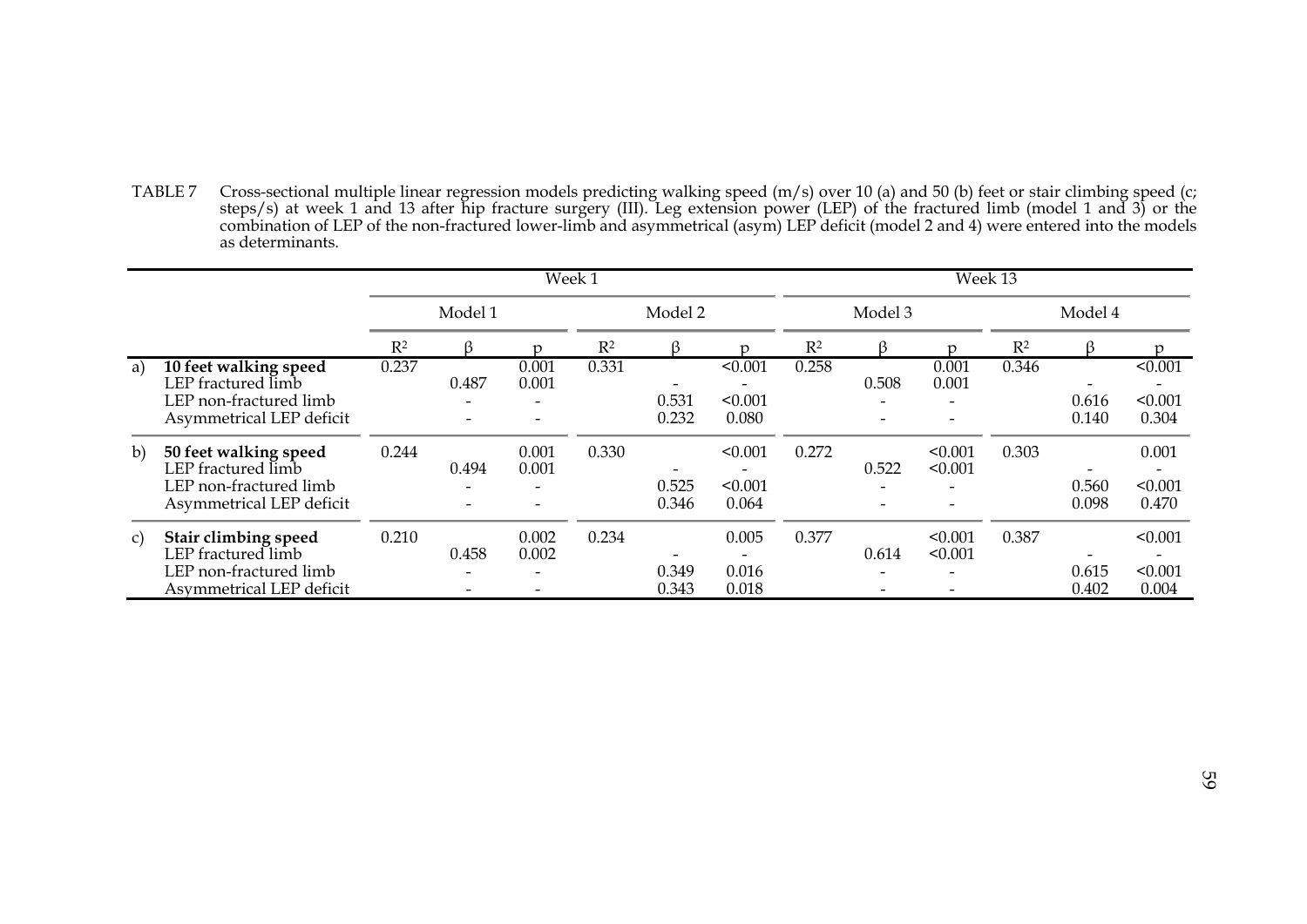TABLE 8 Longitudinal multiple linear regression models predicting walking speed (m/s) over 10 (a) and 50 (b) feet or stair climbing speed (c; steps/s) at week 13 after hip fracture surgery (W13; III). Baseline (W1) leg extension power (LEP) of the fractured limb (model 5) or the combination of LEP of the non-fractured lower-limb and asymmetrical LEP deficit (model 6) were entered into the models as determinants. Additionally, the models were adjusted for baseline mobility.

|    |                                                                                                                                            |       | Model 5        |                         |       | Model 6                    |                                    |
|----|--------------------------------------------------------------------------------------------------------------------------------------------|-------|----------------|-------------------------|-------|----------------------------|------------------------------------|
|    |                                                                                                                                            | $R^2$ | ß              | n                       | $R^2$ | ß                          | r                                  |
| a) | 10 feet walking speed W13<br>LEP fractured limb W1<br>LEP non-fractured limb W1<br>Asymmetrical LEP deficit W1<br>10 feet walking speed W1 | 0.263 | 0.256<br>0.337 | 0.002<br>0.107<br>0.036 | 0.356 | 0.448<br>0.020<br>0.221    | 0.001<br>0.006<br>0.881<br>0.166   |
| b) | 50 feet walking speed W13<br>LEP fractured limb W1<br>LEP non-fractured limb W1<br>Asymmetrical LEP deficit W1<br>50 feet walking speed W1 | 0.283 | 0.142<br>0.447 | 0.001<br>0.361<br>0.006 | 0.372 | 0.365<br>$-0.048$<br>0.339 | < 0.001<br>0.020<br>0.717<br>0.035 |
| C) | Stair climbing speed W13<br>LEP fractured limb W1<br>LEP non-fractured limb W1<br>Asymmetrical LEP deficit W1<br>stair climbing speed W1   | 0.254 | 0.267<br>0.322 | 0.003<br>0.090<br>0.042 | 0.311 | 0.354<br>$-0.024$<br>0.332 | 0.002<br>0.018<br>0.866<br>0.035   |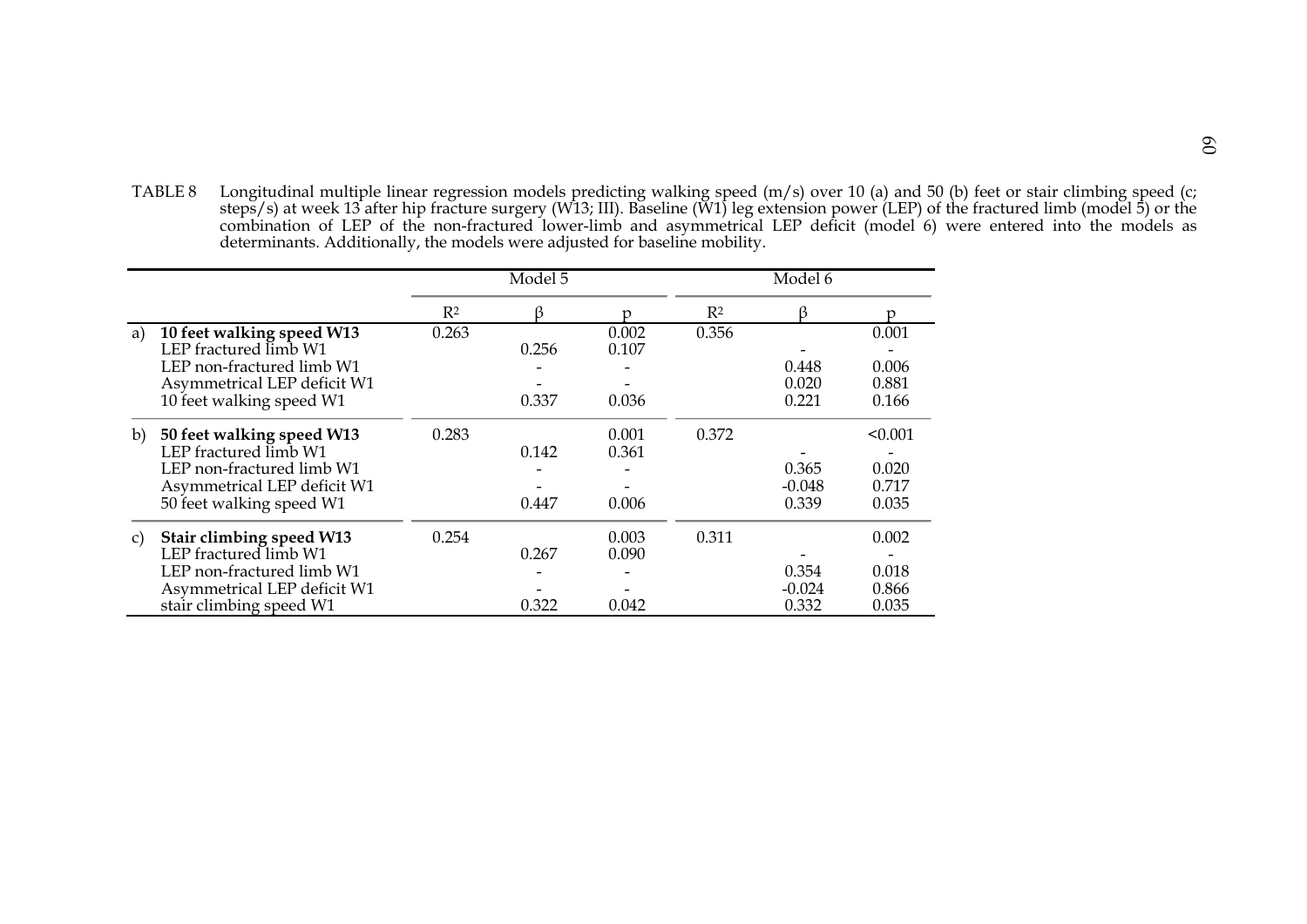TABLE 9 Multiple linear regression models predicting the change (∆) in walking speed (m/s) over 10 (a) and 50 (b) feet or stair climbing speed (c; steps/s) between week 1 and 13 after hip fracture surgery. The change in leg extension power (LEP) of the fractured (model 7) and non-fractured (model 8) lower-limb, and the change in asymmetrical LEP deficit (model 9) were entered as determinants into the models. Additionally, the models were adjusted for the respective baseline (W1) LEP and mobility measures (III.)

|    |                                 |       | Model 7  |       |                | Model 8  |               |       | Model 9  |                |
|----|---------------------------------|-------|----------|-------|----------------|----------|---------------|-------|----------|----------------|
|    |                                 | $R^2$ | ß        | n     | R <sup>2</sup> | ß        | <sub>17</sub> | $R^2$ | ß        | $\mathfrak{v}$ |
| a) | $\Delta$ 10 feet walking speed  | 0.172 |          | 0.059 | 0.213          |          | 0.054         | 0.188 |          | 0.087          |
|    | $\triangle$ LEP fractured limb  |       | 0.475    | 0.001 |                |          |               |       |          |                |
|    | $\Delta$ LEP non-fractured limb |       |          |       |                | 0.177    | 0.238         |       |          |                |
|    | $\Delta$ Asymmetrical deficit   |       |          |       |                |          |               |       | 0.105    | 0.623          |
|    | LEP fractured limb W1           |       | 0.336    | 0.030 |                |          |               |       |          |                |
|    | LEP non-fractured limb W1       |       |          |       |                | 0.534    | 0.004         |       | 0.512    | 0.006          |
|    | Asymmetrical LEP deficit W1     |       |          |       |                | 0.014    | 0.927         |       | 0.094    | 0.656          |
|    | 10 feet walking speed W1        |       | $-0.355$ | 0.022 |                | $-0.275$ | 0.134         |       | $-0.221$ | 0.229          |
| b) | $\Delta$ 50 feet walking speed  | 0.182 |          | 0.047 | 0.188          |          | 0.087         | 0.160 |          | 0.148          |
|    | $\triangle$ LEP fractured limb  |       | 0.393    | 0.010 |                |          |               |       |          |                |
|    | $\Delta$ LEP non-fractured limb |       |          |       |                | 0.177    | 0.238         |       |          |                |
|    | $\Delta$ Asymmetrical deficit   |       |          |       |                |          |               |       | 0.138    | 0.522          |
|    | LEP fractured limb W1           |       | 0.207    | 0.224 |                |          |               |       |          |                |
|    | LEP non-fractured limb W1       |       |          |       |                | 0.534    | 0.004         |       | 0.444    | 0.018          |
|    | Asymmetrical LEP deficit W1     |       |          |       |                | 0.014    | 0.927         |       | 0.042    | 0.847          |
|    | 50 feet walking speed W1        |       | $-0.033$ | 0.845 |                | $-0.275$ | 0.134         |       | $-0.114$ | 0.534          |
| c) | $\Delta$ Stair climbing speed   | 0.322 |          | 0.002 | 0.192          |          | 0.082         | 0.373 |          | 0.001          |
|    | $\Delta$ LEP fractured limb     |       | 0.475    | 0.001 |                |          |               |       |          |                |
|    | $\Delta$ LEP non-fractured limb |       |          |       |                | 0.157    | 0.297         |       |          |                |
|    | $\Delta$ Asymmetrical deficit   |       |          |       |                |          |               |       | 0.519    | 0.015          |
|    | LEP fractured limb W1           |       | 0.336    | 0.030 |                |          |               |       |          |                |
|    | LEP non-fractured limb W1       |       |          |       |                | 0.403    | 0.015         |       | 0.454    | 0.008          |
|    | Asymmetrical LEP deficit W1     |       |          |       |                | $-0.035$ | 0.826         |       | 0.335    | 0.116          |
|    | Stair climbing speed W1         |       | $-0.355$ | 0.022 |                | $-0.323$ | 0.062         |       | $-0.327$ | 0.050          |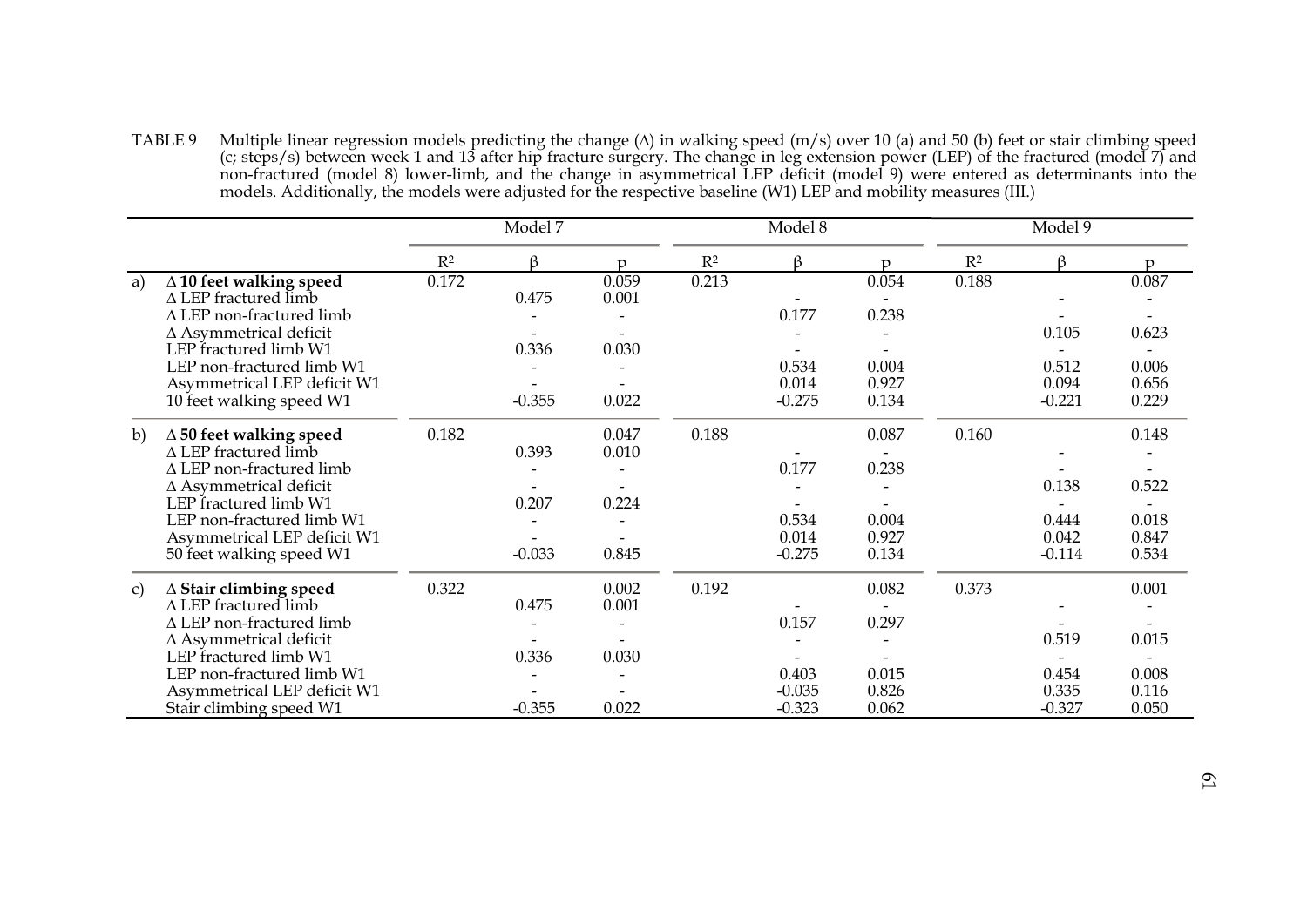increase in stair climbing speed only (model 9c). Since age, body weight and pain were not significantly correlated with the changes in time; further adjustment of the models was not performed.



FIGURE 8 Mean (± standard deviation) asymmetrical deficit in isometric knee extension torque (KET), rate of force development (RFD) over the first 200 ms, and leg extension power (LEP). The boxes on the base of the bars representing the fractured and non-fractured lower-limb show the absolute values of the respective strength measures (IV).

## **5.4 Asymmetrical deficit and its determinants in older men and women with a hip fracture history (IV)**

In participants of the HIP-ASYMMETRY study the fractured limb was on average significantly weaker than the non-fractured lower-limb (Figure 8). Additionally, the fractured limb was on average more painful than the nonfractured limb (62.6  $\pm$  58.5 mm vs. 30.9  $\pm$  44.8 mm, respectively; p<0.001). The overall disease and injury burden was significantly larger in the fractured than in the non-fractured limb (median 1, range 1-2 vs. 0, 0-2, respectively; p<0.001). No difference was observed in the muscle mass of both lower-limbs  $(7.4 \pm 1.4,$ and  $7.4 \pm 1.4$ , respectively; p=0.575).

Of the participants, 47% had a consistent strength deficit on the fractured side. Participants with a consistent deficit on the fractured side tended to be older, and taller, and they tended to have higher handgrip force than those without a consistent deficit on the fractured side (Table 6). The type of fixation of the fracture was not different between the groups. For the fractured limb, lower-limb muscle strength and mass were similar in those with and without a consistent strength deficit on the fractured side (Figure 9). However, for the non-fractured limb KET and RFD200 were significantly lower and muscle mass tended to be smaller in the group without a consistent strength deficit on the fractured side. For LEP, the group difference for the non- fractured limb was not significant. Lower-limb pain in the fractured and non-fractured limb was similar in both groups. The disease and injury burden of the fractured limb (median 1, range 1-2 injuries, including the hip fracture) was similar in both groups (p=0.661). The disease and injury burden in the non-fractured limb was significantly higher (Mann-Whitney U  $p=0.015$ ) in those without (0, 0-2 injuries) than in those with (0, 0-1 injuries) a consistent strength deficit on the fractured side.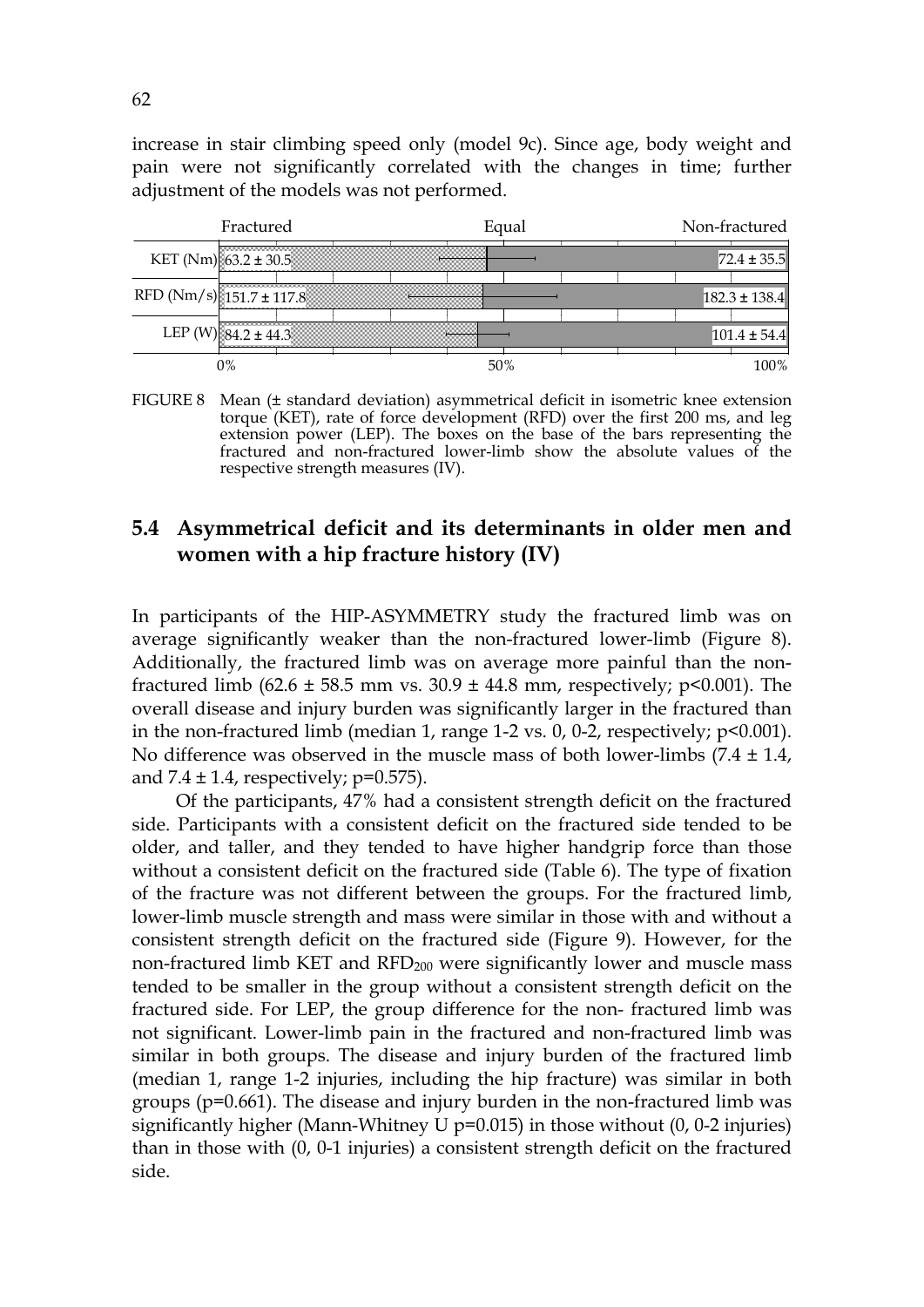

FIGURE 9 Mean (± standard deviation) characteristics of the lower-limbs in participants with a consistent strength deficit on the fractured side (all measures of asymmetrical deficit <50%) present or absent (IV). Group differences (independent T-test) are indicated with horizontal lines. For knee extension torque (a), rate of force development over the first 200 ms (b), and leg extension power (c) the mean (± standard deviation) asymmetrical deficits are noted on the base of the bars. For lower-limb muscle mass (d) and lower-limb pain (e) the mean asymmetrical measures are noted similarly.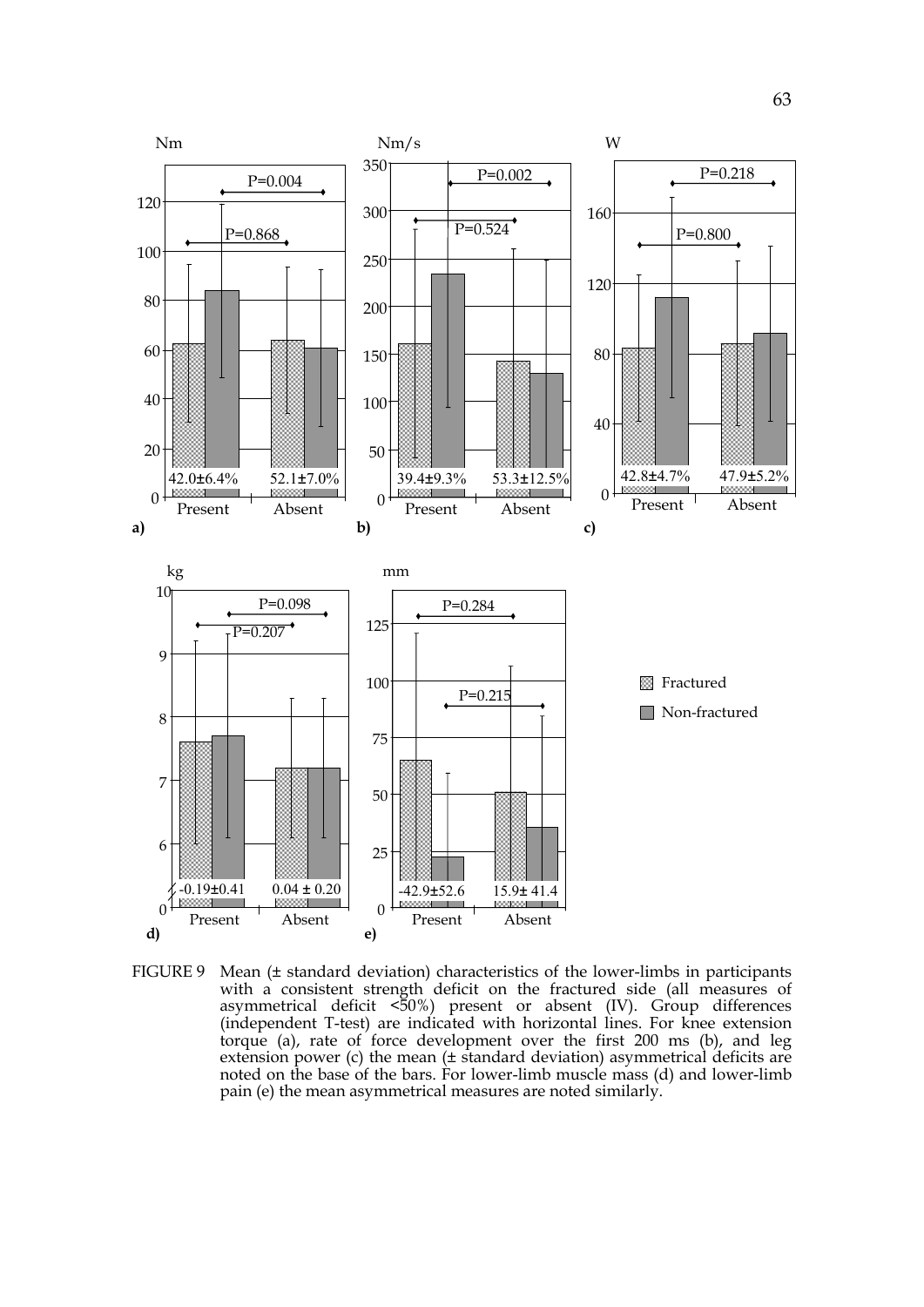Regression analyses revealed that the asymmetrical measures of lower-limb pain, lower-limb disease and injury burden, and lower-limb muscle mass correlated significantly with the asymmetrical deficit in KET and  $\text{RFD}_{200}$  (Table 10). A smaller strength deficit on the fractured side was associated with more intense pain and higher disease and injury burden affecting the non-fractured limb relative to the fractured limb. Additionally, a smaller strength deficit on the fractured side was associated with lower muscle mass on the non-fractured side relative to the fractured side. The linear regression models explained 43% and  $36\%$  of the variation of the asymmetrical deficit in KET and RFD<sub>200</sub>, respectively.

Asymmetrical LEP deficit was only related to the asymmetrical measure of lower-limb pain. A smaller deficit on the fractured side was associated with more intense pain in the non-fractured limb relative to the fractured limb. The regression model explained 11% of the variation in asymmetrical LEP deficit. Inclusion of potential confounding variables of age, gender, time since fracture, type of surgical fixation, and prescribed pain medication one at a time did not materially change the estimates.

TABLE 10 Crude multiple linear regression models predicting asymmetrical deficit in isometric knee extension torque (KET;  $N=64$ ), in rate of force development over the first 200ms of isometric knee extension ( $RFD<sub>200</sub>$ ;  $N=64$ ), and in leg extension power (LEP; N=57) (IV). The final models are shown including only significant determinants; the asymmetrical measures of lower-limb pain, lower-limb disease and injury burden and/or lower-limb muscle mass.

|    |                                         | $R^2$ |         |         |
|----|-----------------------------------------|-------|---------|---------|
| a) | Asymmetrical KET deficit                | 0.429 |         | < 0.001 |
|    | Asymmetrical lower-limb pain            |       | 0.284   | 0.007   |
|    | Asymmetrical lower-limb injury burden   |       | 0.408   | < 0.001 |
|    | Asymmetrical lower-limb muscle mass     |       | 0.380   | < 0.001 |
| b) | Asymmetrical RFD <sub>200</sub> deficit | 0.362 |         | < 0.001 |
|    | Asymmetrical lower-limb pain            |       | 0.259   | 0.019   |
|    | Asymmetrical lower-limb injury burden   |       | 0.383   | 0.001   |
|    | Asymmetrical lower-limb muscle mass     |       | 0.343   | 0.002   |
|    | Asymmetrical LEP deficit                | 0.112 |         | 0.009   |
|    | Asymmetrical lower-limb pain            | 0.334 | (1.009) | 0.044   |

## **5.5 Effects of resistance training in older men and women of the HIP-ASYMMETRY study (V)**

Forty-six participants of the HIP-ASYMMETRY study without contraindications for the strength-power training participated in the RCT. During the training period, short-term adjustments for load or training frequency were made in 6 participants after consultation of the physician, in two cases musculoskeletal problems and in one case chest pain were likely to be related to the training. Additionally, one participant developed prolonged radicular pain in the lower-limb after the training period. In two participants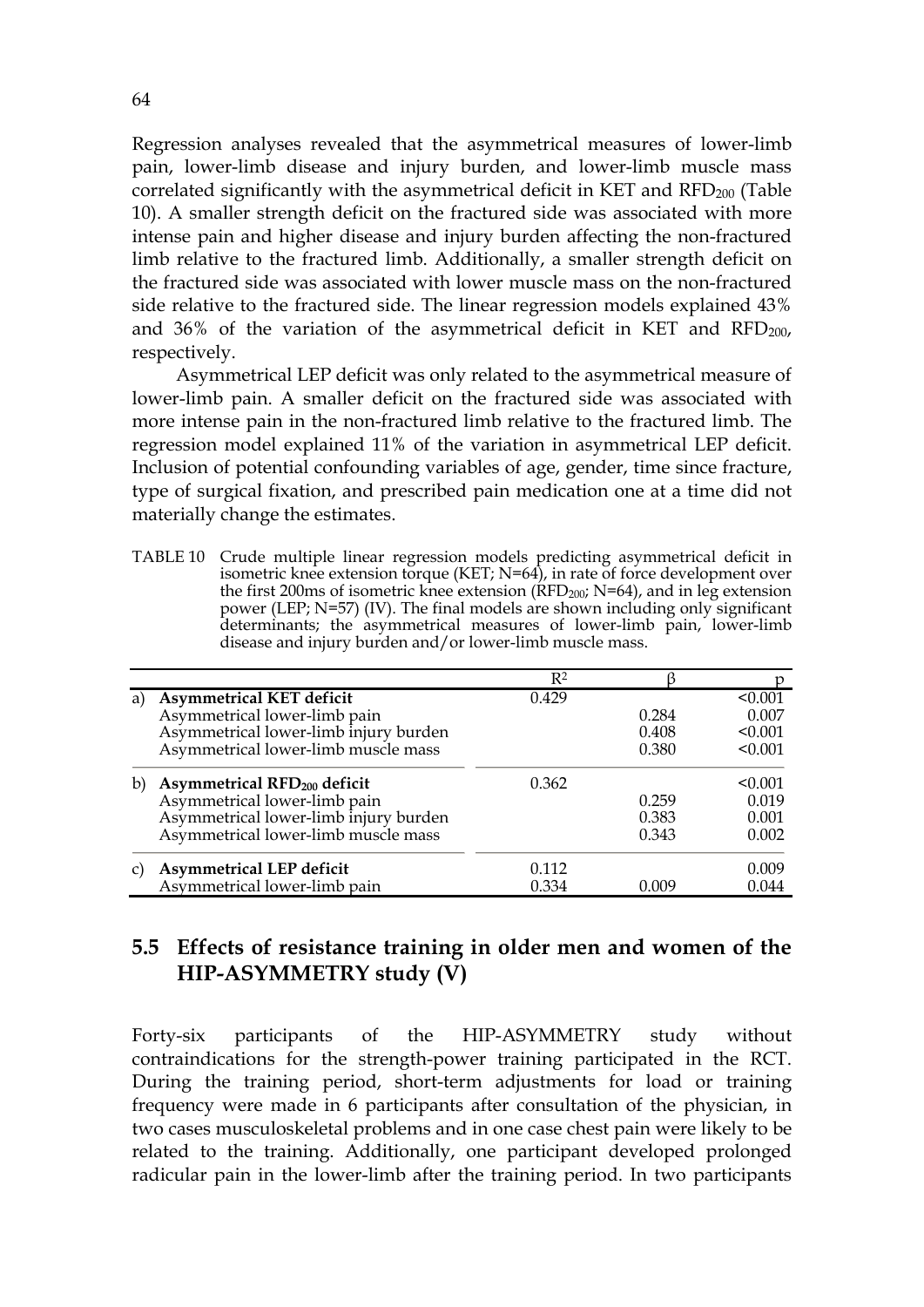poor compliance to the training was caused by health-related problems that were present before the start of the trial, and in one participant due to an unrelated wrist fracture. The training compliance was excellent, being on average  $91 \pm 15$ %. Without the three participants with rather poor compliance (48-72%), the training compliance was on average  $97 \pm 3\%$ .

Sixty-one percent of the participants had a clear and consistent deficit in all laboratory force and power tests. In 83% of the participants the fractured limb was WEAKleg. At baseline, WEAKleg had on average significantly poorer KET and LEP than the stronger lower-limb in both groups (p<0.004; Figure 10).



FIGURE 10 Mean (± standard deviation) knee extension torque (a) and leg extension power (b) in the training and control group at baseline (V). WEAKleg was defined as the weaker lower-limb for training based on a side-to-side difference larger than 5% in two out of three baseline strength measures (see paragraph 4.4.1). Group differences (independent T-tests) are indicated with horizontal lines.

#### **5.5.1 Lower-limb muscle strength and asymmetrical deficit**

At baseline, there were no significant differences between the training and control group in mean KET and LEP (Figure 10) or the asymmetrical KET  $(p=0.959)$  and LEP  $(p=0.672)$  deficit (Figure 11). In the training group, WEAKleg provided on average 46% (95%CI: 43 - 48%) of the sum of KET of both lowerlimbs. In the control group, the asymmetrical KET deficit was on average 44% (41 - 47%). The LEP deficit was on average 45% (43 - 47%) and 45% (42 - 47%) in the training and control group, respectively.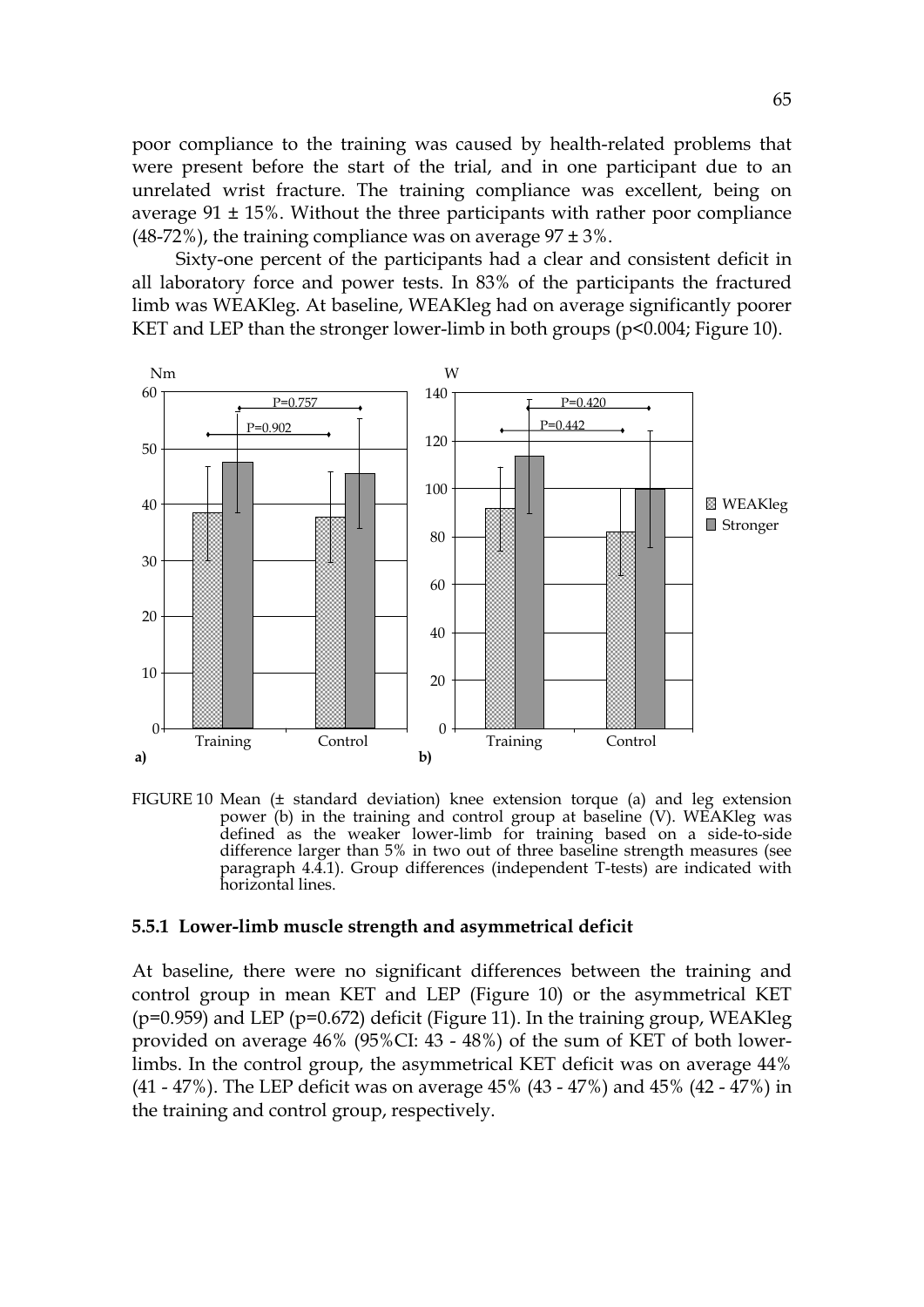

FIGURE 11 Mean (± standard deviation) asymmetrical deficit in isometric knee extension torque (KET; a) and leg extension power (LEP; b) in the training and control group at pre- and post-trial (V). WEAKleg was defined as the weaker lowerlimb for training based on a side-to-side difference larger than 5% in two out of three baseline strength measures (see paragraph 4.4.1).

Figure 12 shows forest plots of the effects of the training. KET increased in the training group compared to the control group for both the WEAKleg and the stronger lower-limb (IA p=0.021 and p=0.004, respectively). However, the training had no effect on the asymmetrical KET deficit. The mean improvement in LEP of the WEAKleg tended to be greater in the training group compared to the control group (IA p=0.071), whereas no training effect was observed for LEP of the stronger lower-limb (IA p=0.987). The mean reduction in asymmetrical LEP deficit was significantly greater in the training group compared to the control group (IA  $p = 0.010$ ).

## **5.5.2 Limitations in mobility and balance**

At baseline, habitual walking speed was similar in the training (1.1, 95%CI: 1.0-  $1.2 \text{ m/s}$  and control  $(1.1, 0.9-1.2 \text{ m/s})$  group (p=0.385). The time and distance in the dynamic balance test did not differ between the training (12.0, 10.4-13.6 s; and 182.0, 168-196 cm, respectively) and control (10.7, 9.0-12.4 s; and 177.0, 162- 192 cm, respectively) group (p>0.270). No training effect was observed in walking speed ( $p=0.997$ ) or dynamic balance (distance  $p=0.996$  and time p=0.516; Figure 12).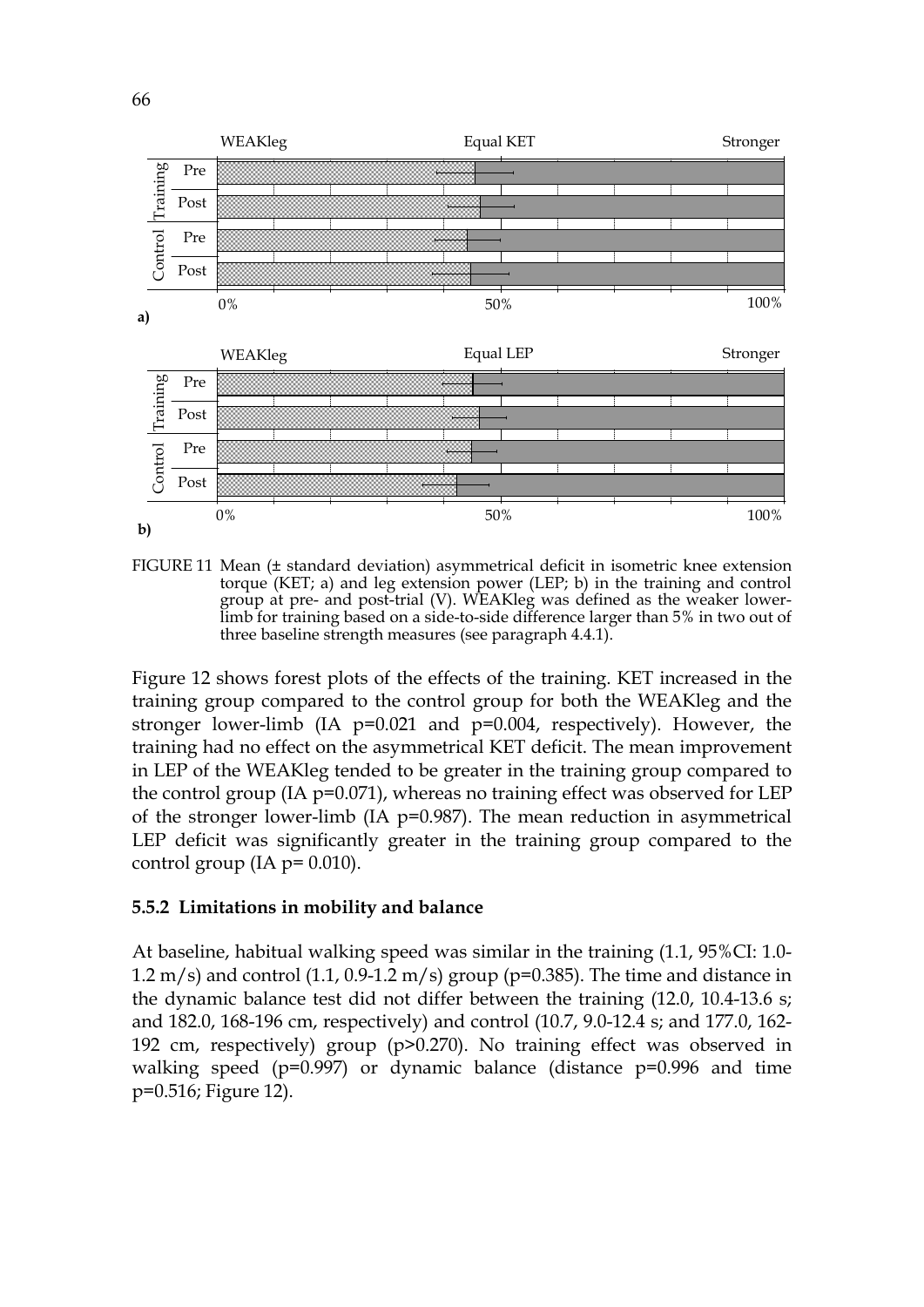

FIGURE 12 The effect of training for isometric knee extension torque (KET) and leg extension power (LEP) of the lower-limbs, the asymmetrical deficit, walking speed, and distance and time in the dynamic balance test (V). The training effect was calculated as the mean difference in percentage of change  $(95\%$ confidence interval) between the training and control group. WEAKleg was defined as the weaker lower-limb for training based on a side-to-side difference larger than 5% in two out of three baseline strength measures (see paragraph 4.4.1).

#### **5.5.3 Perceived difficulty in outdoor mobility**

The number of participants having difficulties in walking two kilometers decreased after training (McNemar p=0.063; Table 11). In addition, an improvement in outdoor mobility was reported by ten and a decrease by two participants of the training group, respectively ( $\chi^2$  p=0.016; Figure 13).

## **5.5.4 Self-rated health and perceived difficulty in daily activities**

The number of participants rating fair or poor health decreased after training (McNemar p=0.031; Table 11). An improvement in self-rated health was reported by 12 and a decrease by two participants of the training group, respectively ( $x^2$  p=0.001; Figure 13). The number of participants rating fair or poor ability to perform daily activities was small at baseline and therefore remained relatively stable (Table 11). However, an improvement in ability to perform daily activities was reported by eight participants of the training group, a decrease was reported by one participant ( $\chi^2$  p=0.047; Figure 13).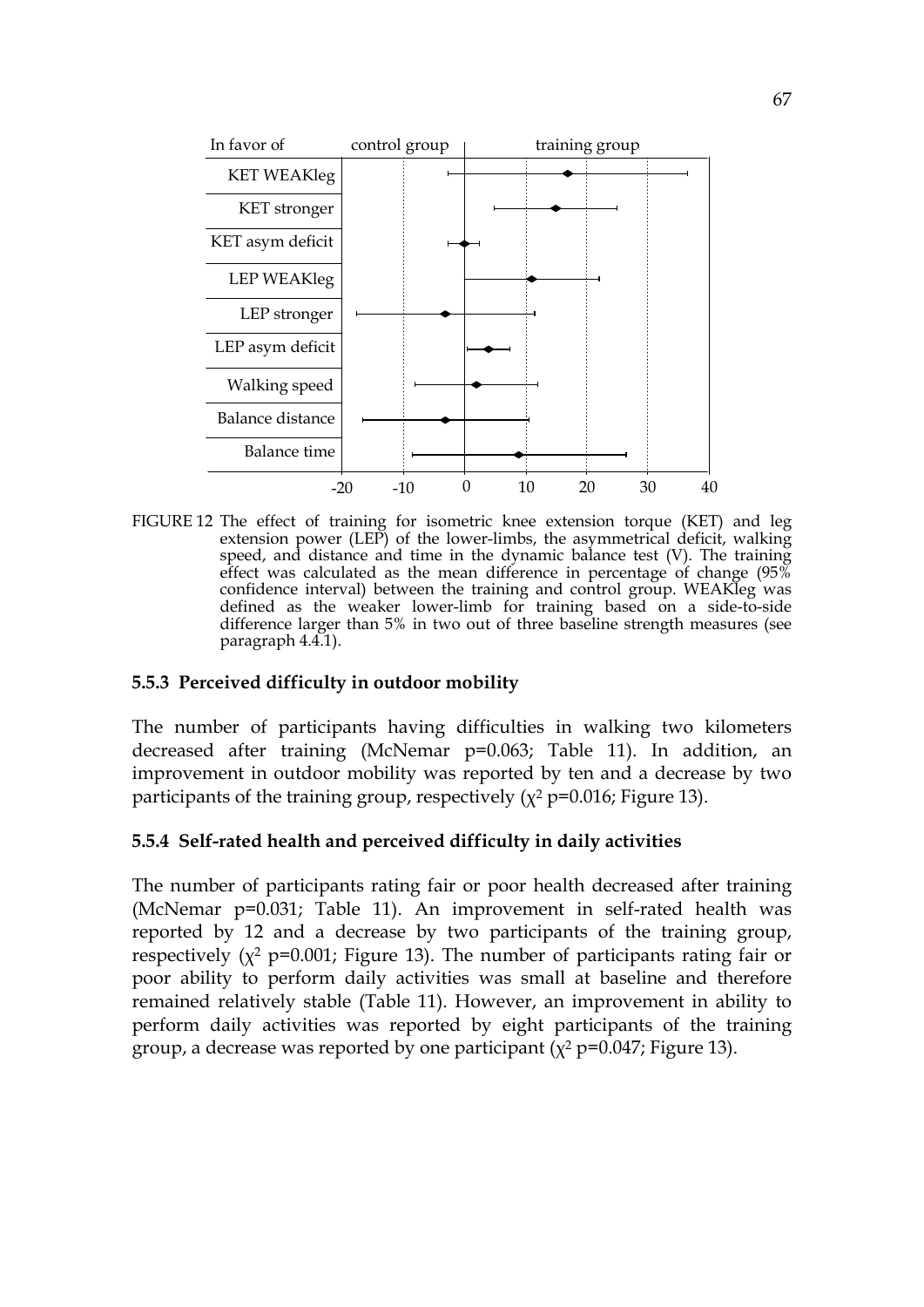|    |                                     | Training             |                       |         | Control              |                       |              | <b>Baseline</b><br>difference |
|----|-------------------------------------|----------------------|-----------------------|---------|----------------------|-----------------------|--------------|-------------------------------|
|    |                                     | Pre-trial<br>$n$ (%) | Post-trial<br>$n$ (%) | McNemar | Pre-trial<br>$n$ (%) | Post-trial<br>$n$ (%) | McNemar<br>n | $\chi^2$<br>$\mathbf{D}$      |
| a) | Ability to walk 2km                 |                      |                       | 0.063   |                      |                       | 1.000        | 1.000                         |
|    | Without difficulty                  | 8(35%)               | 13 (57 %)             |         | 7(35%)               | 8(40%                 |              |                               |
|    | <b>Difficulties</b>                 | 15(65%)              | 10(43%)               |         | 13(65%)              | 12(60%)               |              |                               |
| C) | Ability to perform daily activities |                      |                       | 0.500   |                      |                       | 1.000        | 0.605                         |
|    | Good or excellent                   | 20 (87%)             | 22 (96%)              |         | 17 (81%)             | 18 (86%)              |              |                               |
|    | Fair or poor                        | 3(13%)               | 1(4%)                 |         | 4(19%)               | 3(14%)                |              |                               |
| b) | Self-rated health                   |                      |                       | 0.031   |                      |                       | 1.000        | 0.586                         |
|    | Good or excellent                   | 14 (64%)             | 20 (91%)              |         | 16 (76%)             | 16 (76%)              |              |                               |
|    | Fair or poor                        | 8(36%)               | 2(9%)                 |         | 5(24%)               | 5(24%)                |              |                               |

TABLE 11 Perceived difficulty in outdoor mobility and daily activities, and self-rated health in the training and control group at pre- and posttrial. The within-group changes were tested with McNemar tests and the group differences at baseline with  $\chi^2$  tests (V)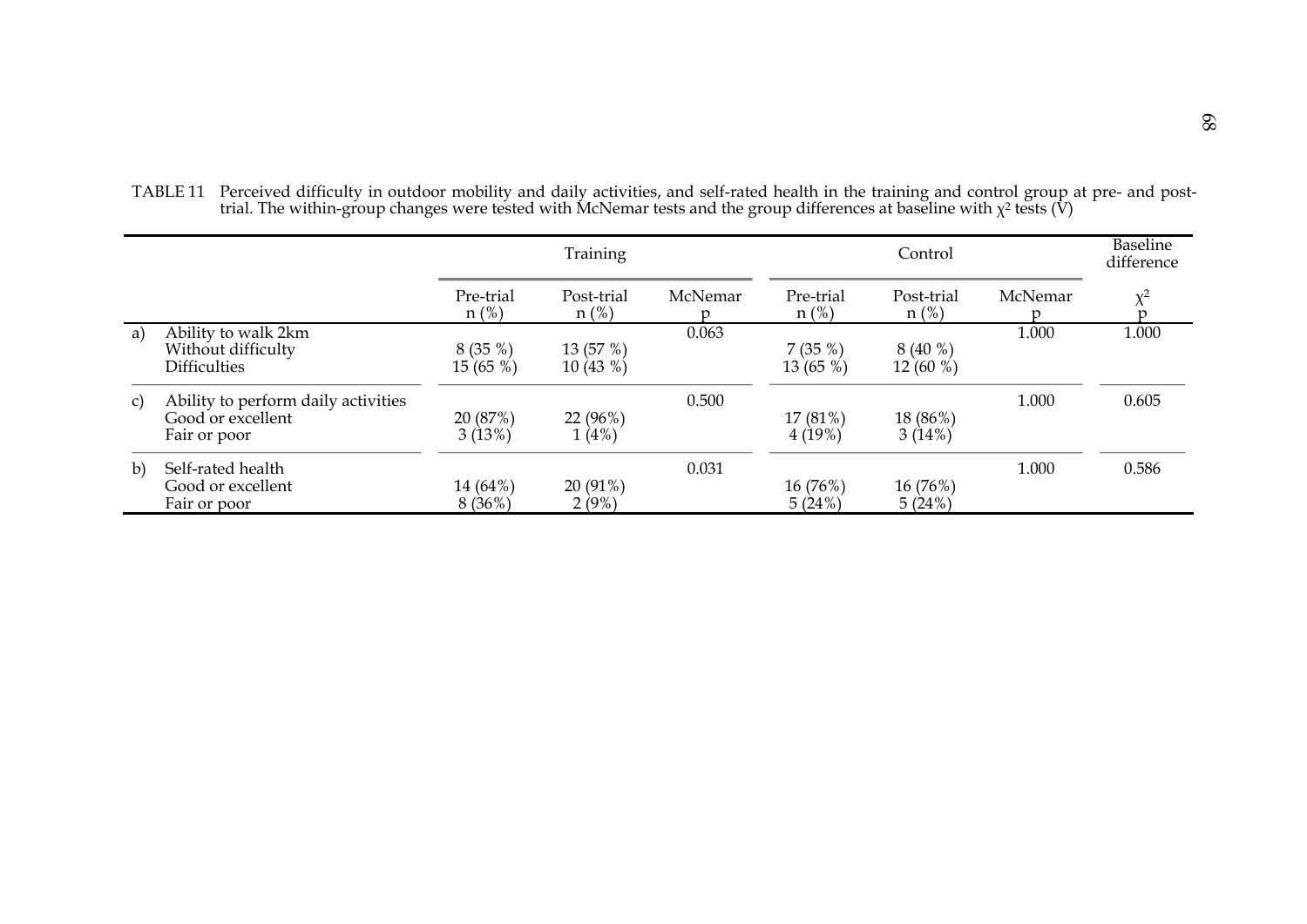

FIGURE 13 Perceived changes between pre- and post-trial in outdoor mobility, and selfrated health and daily activities in the training and control group. The difference between the groups was tested with  $\chi^2$  tests (V).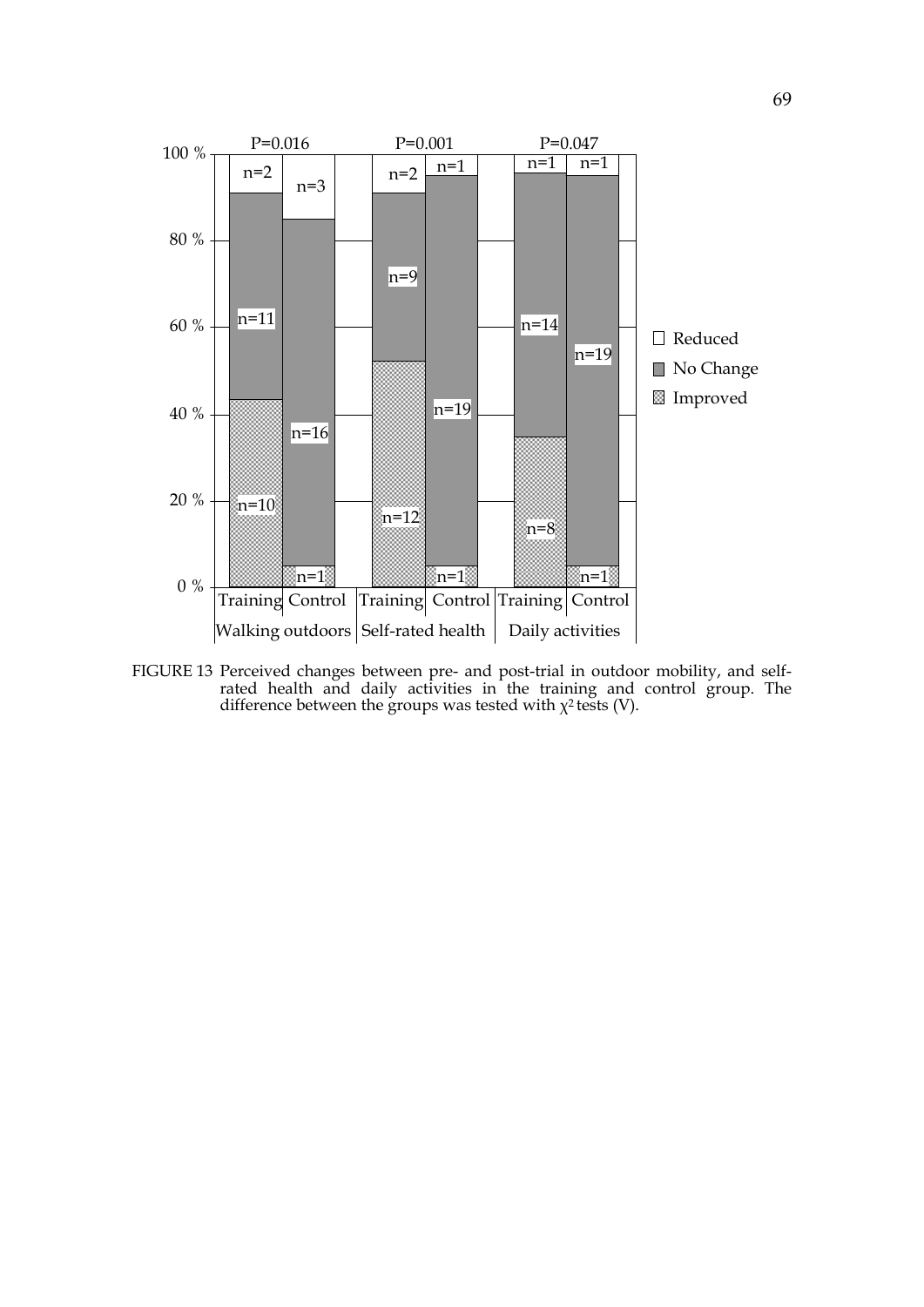## **6 DISCUSSION**

The aim of this study was to gain insight in asymmetrical lower-limb muscle strength deficit, which is the side-to-side strength difference in the lower-limbs, in healthy older women and in older people with a hip fracture. Its prevalence, potential determinants, and consequences for mobility, balance, and injurious falls were studied. Additionally, the effects of a progressive resistance training program, specifically aiming to reduce asymmetrical deficit in a high-risk population were investigated.

Considerable asymmetrical muscle strength deficit existed in healthy older women as well as patients with a hip fracture. In addition to poor power, asymmetrical deficit compromises mobility and balance function, especially in the more challenging mobility tasks. Improved muscle power of the fractured limb during the first three months after hip fracture correlated with improved mobility function. On average four years after fracture, half of the people had a consistent strength deficit on the fractured side, while the other half had no consistent asymmetrical deficit or a strength deficit on the non-fractured side. Pain, and disease and injury burden affecting the non-fractured limb reduced the strength deficit on the fractured side, resulting in poor strength in both lower-limbs. The strength-power training was feasible in people with a hip fracture history and improved muscle force and power, especially in the weaker lower-limb. The asymmetrical LEP deficit reduced significantly by the training. The training effects on asymmetrical KET deficit and balance were nonsignificant but positive. Walking speed was not affected, but perceived difficulty in outdoor mobility decreased after training.

## **6.1 Asymmetrical muscle strength deficit in the lower-limbs and its determinants**

Leg extension power was measured in a population of healthy older women. Considerable asymmetrical deficit in leg extension power existed, as the power of the weaker lower-limb was on average 15% lower than that of the stronger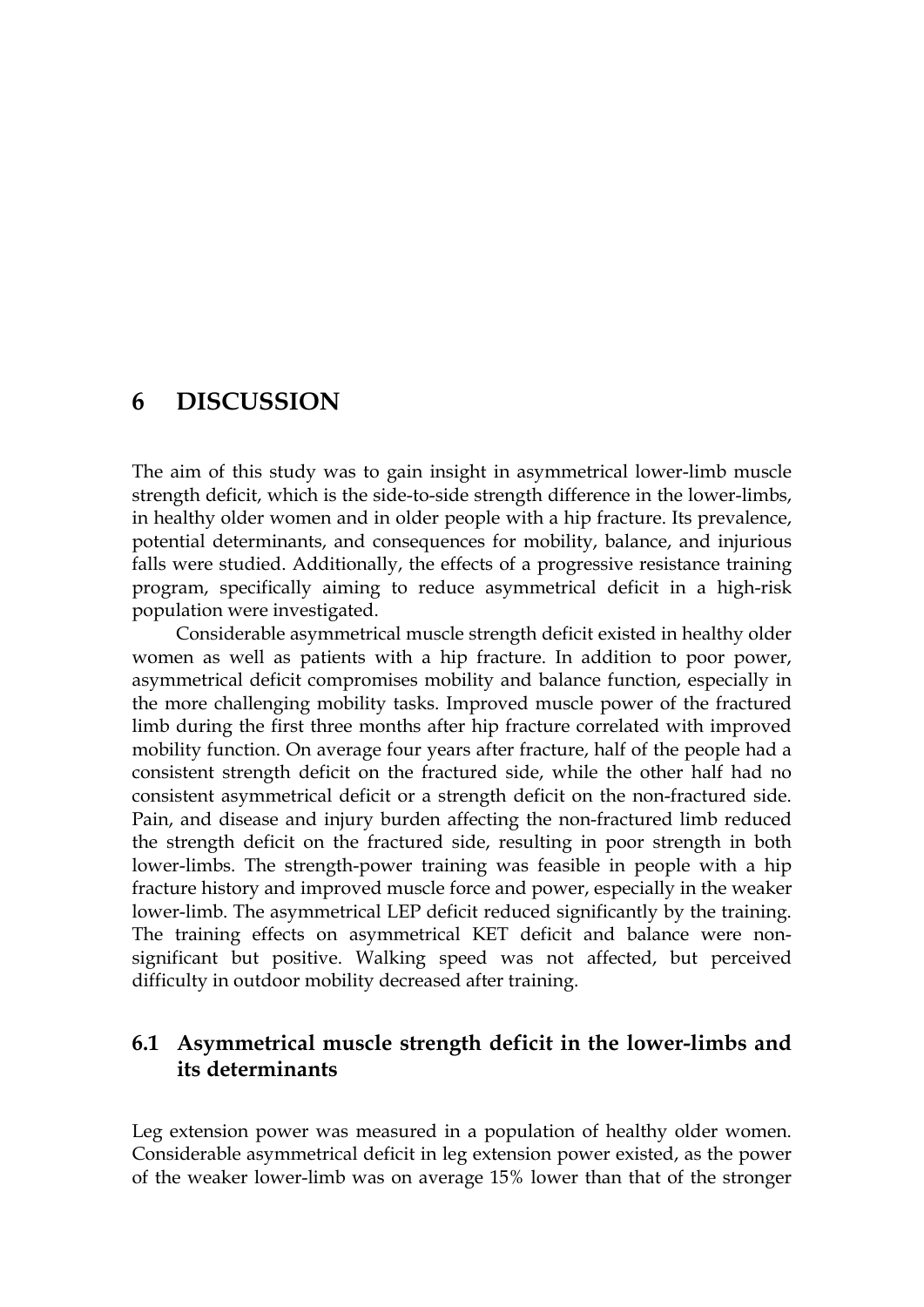lower-limb. In two selected samples of relatively healthy older people with a mean age of 75 and 76 years, respectively, the asymmetrical LEP deficit was on average 5% (Skelton et al. 2002) and 14% (Perry et al. 2007). Additionally, the asymmetrical deficit in isometric knee extension force was on average about 10% (Skelton et al. 2002) and 13% (Perry et al. 2007) in older people. Perry et al. (2007) reported that in younger people the asymmetrical deficit in LEP (10%) was significantly smaller and the asymmetrical deficit in knee extension force (10%) tended to be smaller than in the older people, respectively. The average difference between the dominant and non-dominant lower-limb in isometric knee extension force in a sample of healthy community-dwelling women with a large age range (20-89 years) was on average 5% (Hunter et al. 2000). However, asymmetrical strength deficits may not follow the dominance pattern of the lower-limbs (Skelton et al. 2002).

In our study, muscle power in the non-fractured limb in women one week after surgical repair of hip fracture (HIP-RECOVERY) was about half of the healthy older women (FITSA). The fact that hip fracture patients were older can not entirely explain this difference. It appears that they had low strength even for women of their age (Skelton 1994) and they also had an extremely large asymmetrical deficit, as LEP in the fractured limb was less than half of that in the non-fractured limb. The asymmetrical deficit reduced in the following three months, but remained significant. In the HIP-ASYMMETRY study, among men and women six months to seven years after hip fracture, the fractured limb was still weaker than the non-fractured limb. Asymmetrical deficit was observed in all measures of muscle strength; isometric KET, RFD<sub>200</sub>, and LEP. Previous studies have shown marked deficits in isometric and isokinetic muscle force in the fractured limb few weeks (Madsen et al. 1995) and six to 36 months after hip fracture (Madsen et al. 2000). Compared to healthy matched controls, isometric muscle force of hip fracture patients was generally poorer and more asymmetrical (Sherrington et al. 1998). In our study, the asymmetrical deficit in LEP was slightly larger than the asymmetrical deficit in  $RFD_{200}$  and KET. Potentially, dynamic actions, especially when performed with high velocity, may be more affected by injuries such as hip fracture. Dynamic muscle actions or velocity-related characteristics of muscle contractions were more impaired in people with symptomatic osteoarthritis (Suetta et al. 2007) and in people shortly after hip fracture (Madsen et al. 1995) compared to other strength measures. The fact that the impairments in dynamic actions and explosive contraction velocity exceed the loss in isometric force with age (Bassey & Short 1990, Thelen et al. 1996, Izquierdo et al. 1999, Macaluso et al. 2003, Lanza et al. 2003, Dean et al. 2004, Petrella et al. 2005) also supports the suggestion that power is more sensitive to change.

Six months to seven years after hip fracture half of the men and women had a consistent deficit on the fractured side over all measures of muscle strength in our study. Among the other half, the asymmetrical deficit was not consistent or the strength deficit was on the non-fractured side. The strength measures of the fractured limb were similar in those with and without a consistent deficit on the fractured side. However, those hip fracture patients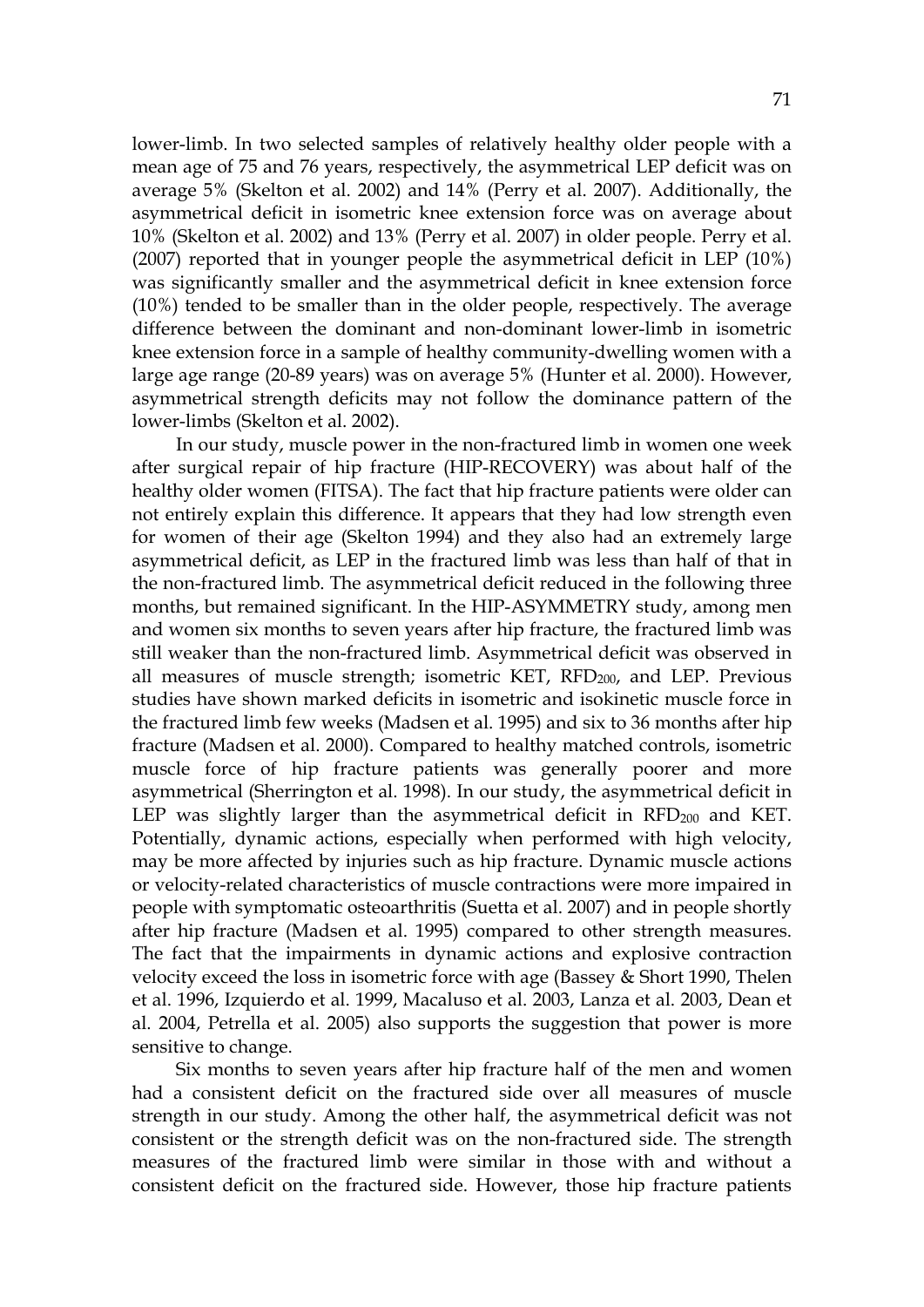with a consistent deficit on the fractured side had higher muscle strength in the non-fractured limb than those without a consistent deficit. The results suggest that symmetrical lower-limb muscle strength was not a sign of better recovery, but rather of poor strength in both lower-limbs.

In accordance with other studies (Herrick et al. 2004, Williams et al. 2006, Dasch et al. 2008) pain was present in a large proportion of the people with a hip fracture history. Previously, pain has been suggested to reduce muscle strength in general (Lamb et al. 2000, Steultjens et al. 2002, Al Snih et al. 2005, Onder et al. 2006) and on the painful side in particular (Steultjens et al. 2001, Wilgen et al. 2003). More severe pain correlated with a more asymmetrical knee extension force ratio of the operated and non-operated lower-limb four years after meniscectomy (Ericsson et al. 2006). In our study of men and women four years after hip fracture, a strength (KET, RFD<sub>200</sub>, and LEP) deficit was associated with more intense pain in the weaker lower-limb. In addition, a deficit in KET and  $RFD<sub>200</sub>$  was independently associated with higher disease and injury burden in the weaker lower-limb. The disease and injury burden was based on the presence of osteoarthritis and fractures. Previous studies have found that both of these conditions correlate with muscle weakness. Impairments in isometric (Madsen et al. 1995, Robertson et al. 1998, Sherrington et al. 1998, Sicard-Rosenbaum et al. 2002, Mizner et al. 2003, Mizner et al. 2005b, Gapeyeva et al. 2007, Suetta et al. 2007) and isokinetic (Madsen et al. 1995, Madsen et al. 2000, Ericsson et al. 2006) muscle force, rate of force development (Gapeyeva et al. 2007, Suetta et al. 2007) and LEP (Robertson et al. 1998) have been reported. Potentially, inflammation (Hedström et al. 2006, Miller et al. 2006b, Paddon-Jones et al. 2006) and neural inhibition (Hurley et al. 1997, O'Reilly et al. 1998, Mizner et al. 2003, Stevens et al. 2003, Mizner et al. 2005b) may play a role in the pathway leading to pain, and disease and injury burden and subsequent muscle strength reduction. Although pain, and disease and injury burden in the fractured limb may increase the strength deficit, the results of our study suggest that a smaller deficit on the fractured side may be the result of more intense pain, and higher disease and injury burden affecting the non-fractured limb. Considering that pain in this study was not directly related to the hip fracture, the associations found in our study may apply for other populations of frail older people with comorbidity in the lower-limbs.

A decrease in muscle strength may be caused by neural and muscular factors (Lamoureux et al. 2001). Usually, it is considered that changes in muscle mass need a longer time than changes in neural activation. In our study, the asymmetrical muscle mass deficit correlated with the asymmetrical deficit in KET and RFD<sub>200</sub>, suggesting that long-term changes had taken place. This is in accordance with other studies in clinical populations in which the strength deficit in the affected lower-limb was at least partly related to a reduction in muscle mass in the weaker lower-limb (Rutherford et al. 1990, Mizner et al. 2005b, Suetta et al. 2007). Long-term disuse (Berg et al. 1997, D'Antona et al. 2003) and avoidance behavior due to fear for falls (Petrella et al. 2000, Delbaere et al. 2004) or pain (Vlaeyen et al. 2000), and neural inhibition due to pain (Hurley et al. 1997, O'Reilly et al. 1998, Mizner et al. 2003, Stevens et al. 2003,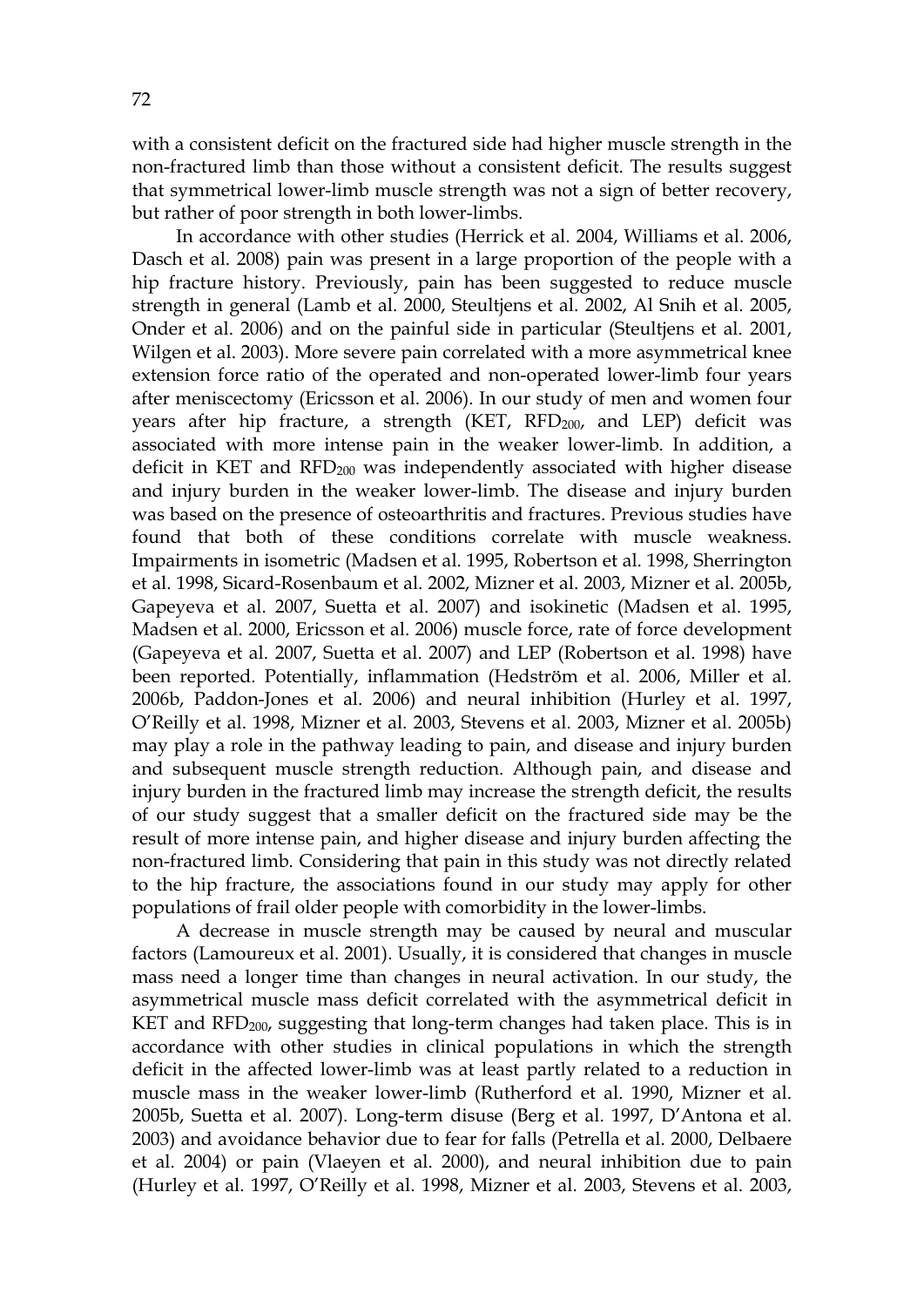Mizner et al. 2005b) may be involved in the muscle mass reduction. It is logical to suggest that decreased lower-limb muscle mass may mediate the association of lower-limb pain or lower-limb disease and injury burden and lower-limb muscle strength deficit. However, our study shows that lower-limb pain, and lower-limb disease and injury burden also have an effect on the strength deficit independent of muscle mass.

## **6.2 Consequences of asymmetrical deficit for mobility and balance function**

The results of our study indicate that relative weakness of one lower-limb may limit mobility function and decreases the ability to maintain postural stability and counterbalance a significant disturbance in posture. In healthy older women, a large asymmetrical LEP deficit, particularly when accompanied with poor power, was associated with slower walking speed and poorer standing balance. Such limitations in mobility (Laukkanen et al. 1995, Guralnik et al. 2000, Shinkai et al. 2000, Cesari et al. 2005) and balance (Shinkai et al. 2000, Rantanen et al. 2001, Stel et al. 2003) predict future falls, disability, functional dependence and mortality. Additionally, in our study asymmetrical LEP deficit was an independent and strong risk factor for injurious falls in healthy older women. The risk for recurrent injurious falls in the one-year follow-up period was 2.4 times higher in those with asymmetrical deficit compared to those without. Recurrent falls may eventually lead to serious injury that increases the costs for care substantially (Nurmi et al. 2002, Scuffham et al. 2003). For example, the costs for care in the first year after hip fracture were about three times higher than in age and residence matched people without hip fracture from the same neighborhood, and a large part of the costs occurred during the first three months after hospital discharge (Haentjens et al. 2001).

According to my knowledge, only two case-control studies investigating the association of asymmetrical deficit in muscle force and power with falls in relatively healthy older people have been published. Skelton et al. (2002) showed that older women with a history of frequent falls (three or more in the past year) had a larger asymmetrical deficit in leg extension power (16%) than non-falling matched controls (5%). The asymmetrical deficit in isometric knee extension strength tended to be greater in the fallers (17% vs. 10%). In a recent study by Perry et al. (2007), the asymmetrical deficit in LEP was markedly, but not significantly, larger in a group of fallers (one or more falls in the past year; 17%) than in the matched controls (13%). The fallers had large variability in asymmetrical deficit, and a smaller proportion of the fallers had a difference between the lower-limbs of less than 10% compared to the non-falling controls. For isometric dorsiflexion force, the fallers had a significantly larger asymmetrical deficit (26%) than the non-falling older people (17%). Ankle plantar- and dorsiflexor muscles have an important role in restoring balance after a disturbance in posture (Thelen et al. 1996, Suzuki et al. 2001).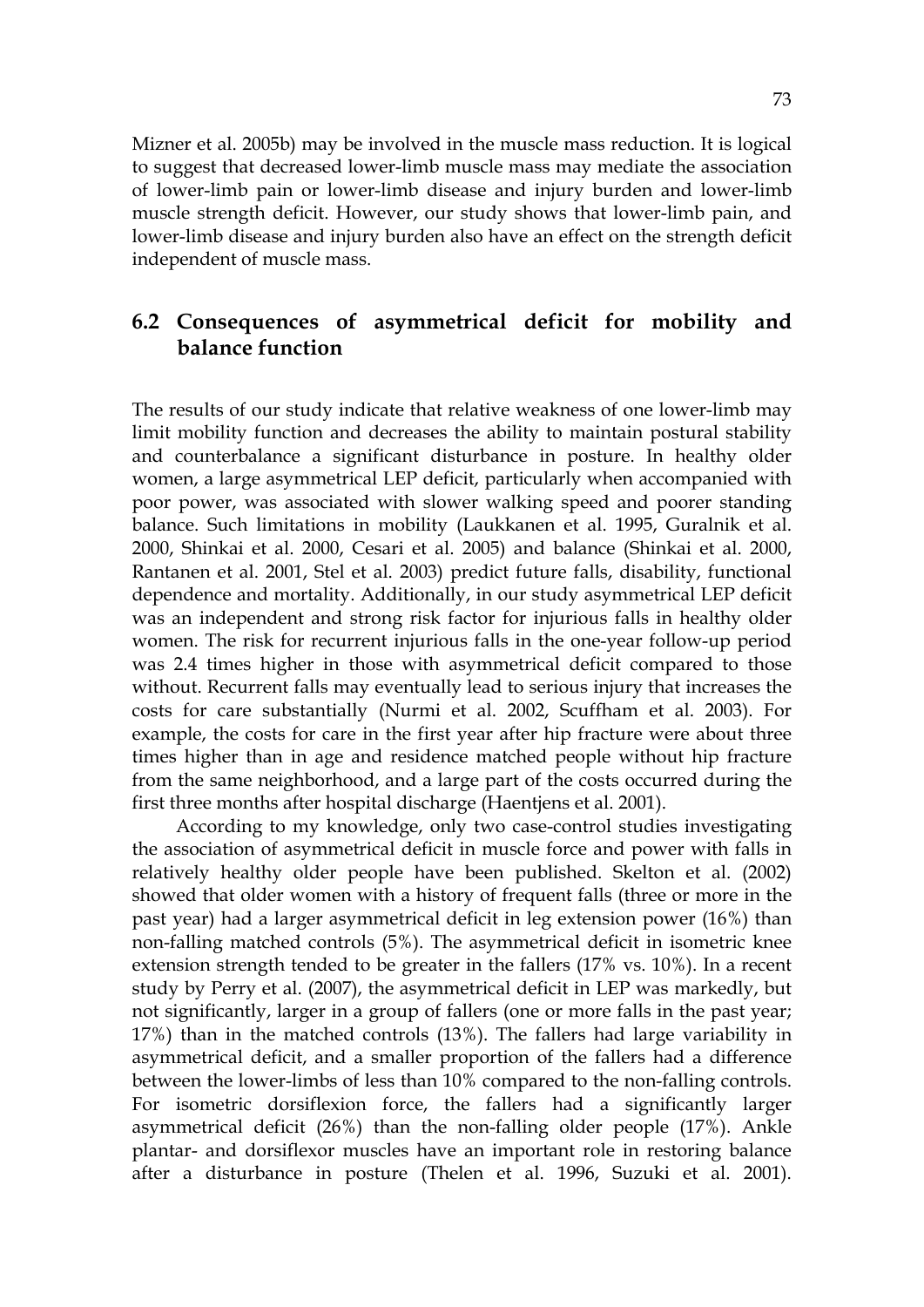Interestingly, a study by Cawthon et al. (abstract 2007) using the same design as our study suggests that a large asymmetrical deficit in LEP of the right and left lower-limb was a significant risk factor for frequent falls, non-spine fractures, and especially hip fractures in a large sample of older men. Together these studies suggest that asymmetrical LEP deficit is a risk factor for falls, especially for frequent and injurious falls.

Muscle force and power are indicators of health and physical function (Rantanen et al. 1999a, Rantanen et al. 1999b, Herman et al. 2005, Portegijs et al. 2007). After a hip fracture, LEP in the non-fractured lower-limb is likely to be a marker of pre-injury health status. LEP of the fractured limb is dependent on the pre-injury health status, but it is impaired due to the trauma and surgery. The asymmetrical deficit is therefore likely to reflect the effects of the injury and surgery, especially when measured shortly after the trauma. Therefore it is not surprising that higher LEP of non-fractured limb measured one week after hip fracture surgery was a significant predictor of better mobility function three months later. This is in line with previous studies, which have found that preinjury mobility and health status are strong determinants of recovery after fracture (Roche et al. 2005, Hawkes et al. 2006).

Mizner et al. (2005a) showed that three months after knee arthroplasty due to osteoarthritis, isometric knee extension force of the non-affected lower-limb correlated more strongly with mobility function, such as sit-to-stand and stair climbing. A potential explanation may be that people rely more on the nonaffected lower-limb. This was shown in people with ACL injury who produced higher power in stationary cycling with the non-affected lower-limb than their matched controls in either lower-limb (Hunt et al. 2004). Reliance on the nonaffected side may compromise the ability to restore lower-limb muscle strength on the affected side (Hunt et al. 2004). It may, however, also be a mechanism to compensate for the deficit in the affected lower-limb. In our cross-sectional analyses at week 1 and 13 after hip fracture, poorer LEP of the fractured and non-fractured limb were determinants of poorer mobility function, and a larger asymmetrical LEP deficit was a determinant of slower stair climbing speed, but not of walking speed. Nadeau et al. (2003) previously showed that stair climbing puts a higher demand on unilateral function than level walking. Two recent studies support our findings that asymmetry in walking was found especially in the more demanding motor tasks, such as stair walking, rather than in level walking in older people with asymptomatic knee osteoarthritis (Liikavainio et al. 2007) and middle-aged people 16 years after ACL injury (Porat et al. 2006). Thus the importance of asymmetrical deficit may be task specific.

In our study, during the first three months of recovery from hip fracture, LEP of the fractured limb increased more than the LEP of the non-fractured limb, most probably due to spontaneous recovery. The increase in LEP of the fractured limb between week 1 and 13 was associated with the improvement in all mobility tasks. Although the asymmetrical deficit did not disappear fully, the decrease in asymmetrical deficit contributed significantly to the improvement in stair climbing speed over time. The increase in LEP of the non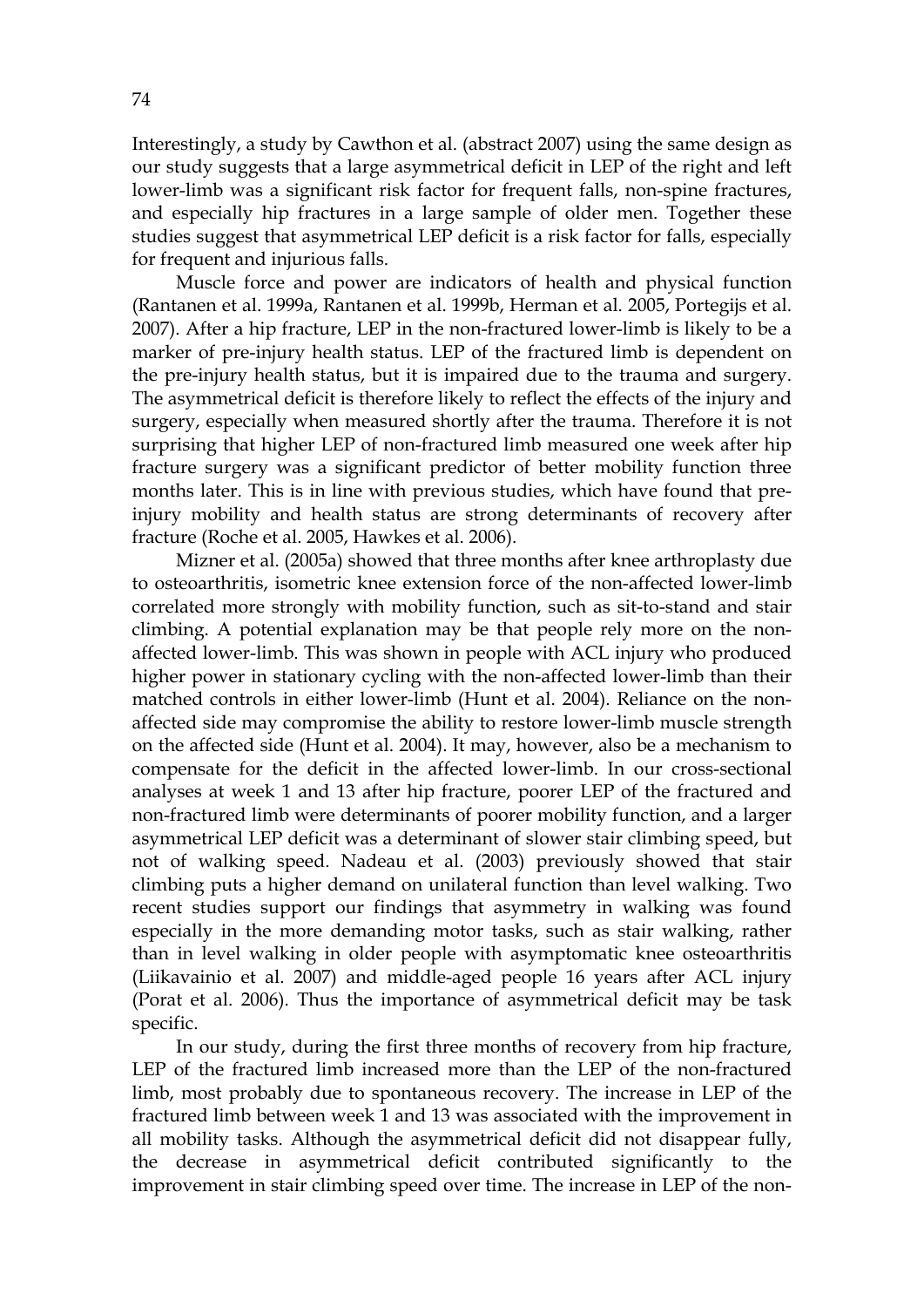fractured limb, however, was not associated with improved walking or stair climbing speed. Other studies in clinical populations have shown that isometric and isokinetic muscle force in the lower-limb affected by hip fracture (Madsen et al. 2000) or ACL injury (Seto et al. 1988) was a better predictor of mobility function than muscle force of the non-affected lower-limb on average 1½ to 5 years after injury. Our results stress the importance of increasing muscle power of the fractured limb after hip fracture to prevent mobility limitation, especially in mobility tasks that require unilateral force production.

## **6.3 Resistance training effects in older people with lower-limb injury**

Our study shows that intensive progressive resistance training, specifically aiming to reduce the asymmetrical strength deficit, is feasible for people six months to seven years after hip fracture as they were able to perform the training protocol with high compliance. Our combined PRT program including high-intensity slow-velocity and low-intensity high-velocity exercises increased muscle force and power. Previous studies have demonstrated that progressive high-intensity resistance training with slow-velocity (Fiatarone et al. 1994, Judge et al. 1994, Sipilä, et al. 1996) or high-velocity (Vos et al. 2005, Caserotti et al. 2008) exercises increases muscle force in older adults. Muscle power increases also by low-intensity high-velocity PRT (Miszko et al. 2003, Vos et al. 2005).

Training programs often do not taken into account asymmetrical strength deficits even in populations where asymmetrical deficit is likely, such as in unilateral osteoarthritis and after hip fracture. One earlier study in patients recovering from unilateral replacement surgery for hip osteoarthritis showed that asymmetrical deficit in strength reverts only with additional unilateral strength training incorporated in the standard rehabilitation protocol (Suetta et al. 2004ab). However, training one lower-limb only is impossible on the longterm. Increasing muscle strength in both lower-limbs, while reducing the asymmetrical deficit, may be more effective. In two earlier studies in people after hip fracture, muscle strength and functional performance improved and the asymmetrical deficit decreased after unilateral training of both lower-limbs (Mitchell et al. 2001) or combined progressive resistance and functional training (Hauer et al. 2002). However, the authors did not report the statistical significance of the reductions in asymmetrical deficit. In an uncontrolled study, Host et al. (2007) reported that the asymmetrical deficit in muscle force was no longer significant after six months of bilateral resistance training. As the intervention started on average three months after the hip fracture (Binder et al. 2004, Host et al. 2007), spontaneous recovery of the fractured limb may have played a role in the increase in muscle force. It has been reported that the largest recovery in function occurs between two to six months after hip fracture with slower recovery in functions involving the lower extremities (Magaziner et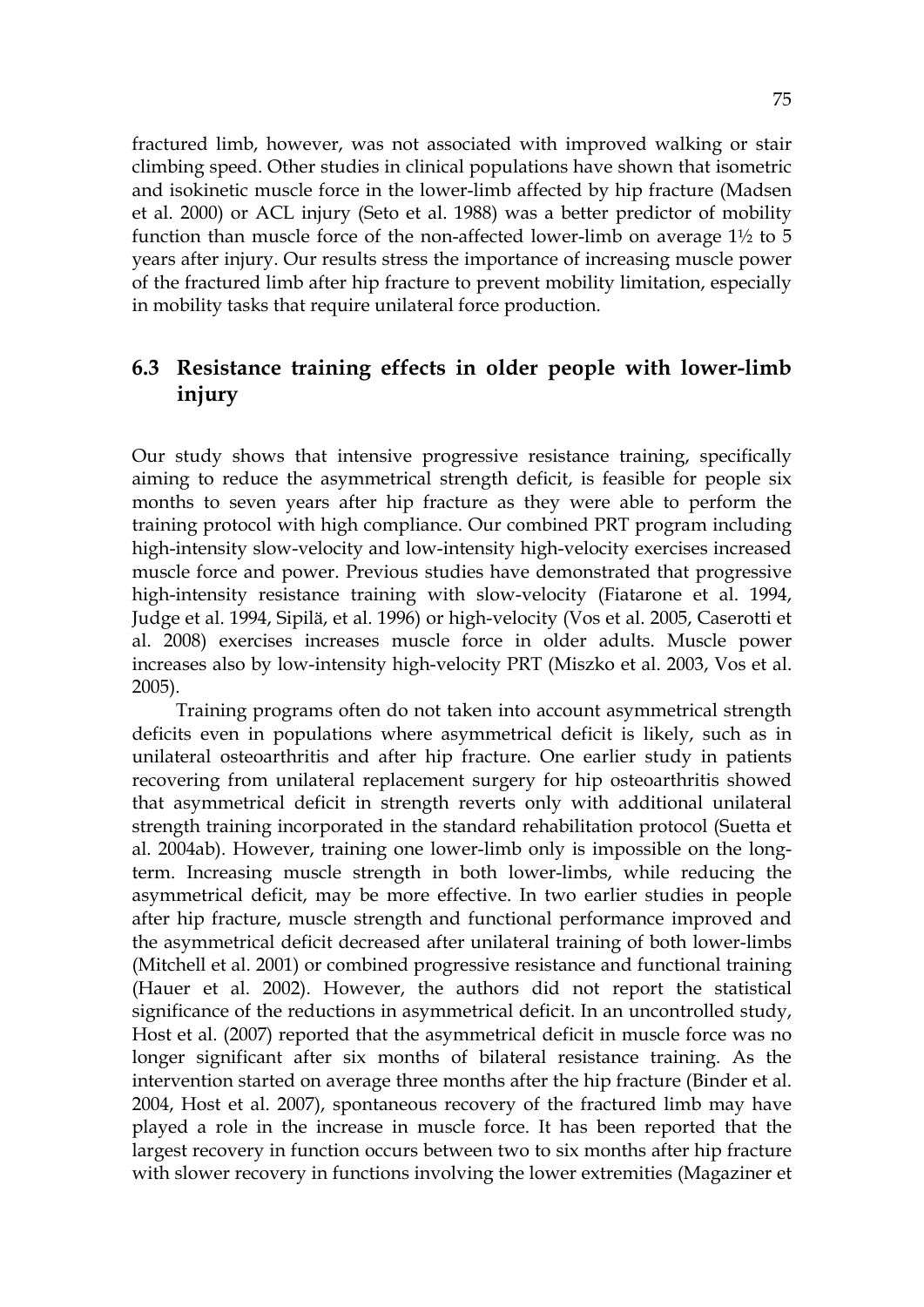al. 2000). In our randomized controlled trial, the asymmetrical LEP deficit decreased significantly by training, but no treatment effect was observed on KET. A larger distinction in training loads for the stronger and weaker lowerlimb may be needed to reduce the asymmetrical deficit in KET. It should also be considered that in the weaker and more painful lower-limb, maximal strength is likely to be underestimated (O'Reilly et al. 1998, Lamb et al. 2000, Onder et al. 2006), resulting in relatively lower training resistance than intended for the weaker lower-limb especially. Nevertheless, muscle strength and power of the lower-limbs, especially the weaker limb increased significantly.

According to the disablement process, improvements in muscle strength may reduce limitations in mobility and balance. Considering that an asymmetrical muscle strength deficit may complicate the transfer of weight from one lower-limb to the other, which is important in e.g. walking, a reduction in the asymmetrical deficit may also reduce limitations in mobility and lateral balance. Previous studies have shown that progressive resistance training seems to improve mobility and balance function, especially in more frail people or people with mobility limitations (Fiatarone et al. 1994, Timonen et al. 2002, Seynnes et al. 2004). High-velocity PRT may improve mobility and balance function more than traditional slow-velocity exercises (Miszko et al. 2003, Bottaro et al. 2007), although not consistently reported (Sayers et al. 2003). The optimal resistance is not yet known, however, lower resistance may be more beneficial for improving balance function (Orr et al. 2006). In our study, mobility and balance were not materially affected by training. Despite the hip fracture history, our participants were in relatively good health and were well functioning. Considering that the relationship between muscle strength and mobility is not linear (Ferrucci et al. 1997, Rantanen et al. 1997b, Rantanen et al. 1998a, Bean et al. 2003), improvements in muscle strength do not necessarily transfer to mobility function. Additionally, other factors than muscle strength such as poor balance (Rantanen et al. 2001), fear for falling (Jarnlo et al. 1991b, Petrella et al. 2000, Delbaere et al. 2004) and pain (Lamb et al. 1995, Lamb et al. 2000, Onder et al. 2006) may play an important role in walking, especially.

Poor lateral control of balance is a predictor for falls to the side, which may cause hip fracture (Greenspan et al. 1994, Wei et al. 2001, Kannus et al. 2006a). The non-significant improvement (9%) in time of the test assessing lateral balance in the training group may be functionally relevant in reducing the risk for falls. Hip abductor and adductor muscles, which were trained in this study, play an important role in lateral balance control. Potentially, the improvement in lateral balance may indirectly indicate an increase in muscle strength of the hip abductor and adductor muscles, which were not measured directly. However, potentially adaptation of the distance between the feet (width of the base of support) may have partly masked changes in balance function, as the width was not standardized. Increased confidence may prompt a position with a smaller base of support, generating more challenges for balance control.

In this study, the training reduced the proportion of people reporting perceived difficulties in walking two kilometers. In addition, nearly half of the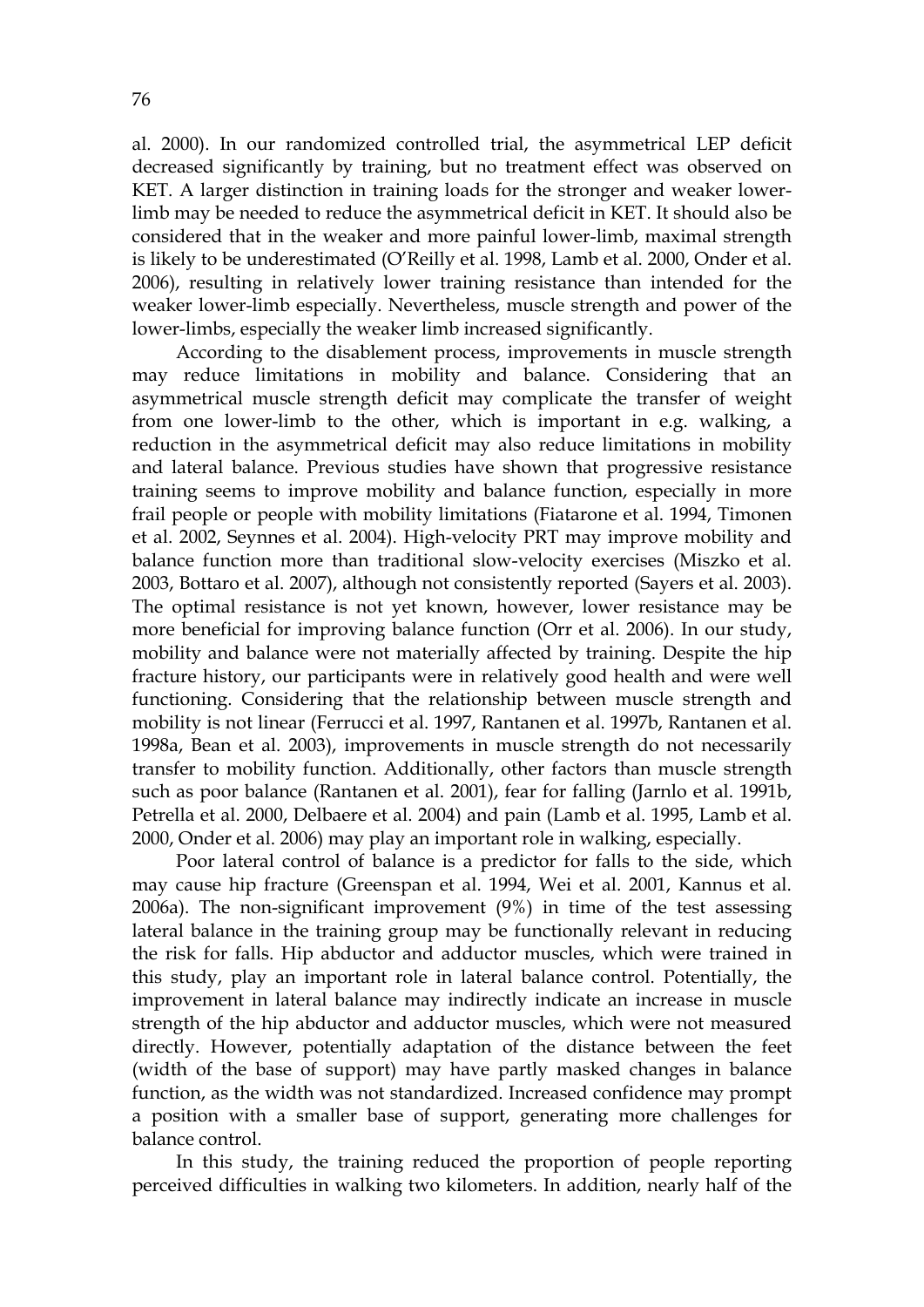training group perceived an improvement in outdoor mobility and ability to perform daily activities. Also in other studies including mobility-limited or frail older people similar improvements have been reported after training. Reductions in perceived difficulty in daily activities have been reported after slow-velocity training with low- (Meuleman et al. 2000, Seynnes et al. 2004) or high- (Mitchell et al. 2001, Sayers et al. 2003, Binder et al. 2004, Seynnes et al. 2004) intensity, and after high-velocity training with high-intensity (Sayers et al. 2003). Reduced disability, including measures of mobility function and daily activities, was observed after low-intensity slow-velocity training (Ettinger et al. 1997, Jette et al. 1999). In accordance with Binder et al. (2004) we also observed an improvement in self-rated health. Self-rated health was assessed with a 1 item scale, which is considered to be a relatively stable measure that takes into account different health-related aspects such as age (Leinonen et al. 1998, Jylhä et al. 2001). Self-rated health and perceived difficulty in mobility and daily activities are determinants of quality of life and predictors of disability, loss of independence and death (Laukkanen et al. 1995, Langlois et al. 1996, Hirvensalo et al. 2000, Fried et al. 2001, Gill et al. 2006). Therefore the improvement we observed after the training may be considered clinically relevant for community-dwelling people. Considering that these self-reported measures are placed within the contextual environment in which a person lives, participants may have considered a two-kilometer distance to include slopes, which is more challenging than level walking such as in the laboratory test.

Considering that training-induced changes are task specific, functional and weight-bearing exercises that challenge balance may be more effective to improve mobility and balance function than resistance training alone. Based on the RCTs in hip fracture patients listed in table 1, there is no clear evidence of an additional benefit of combining functional exercises and resistance training for hip fracture patients, as the combined training programs rendered conflicting results with respect to improvements in muscle strength and mobility function (Tinetti et al. 1997a, Tinetti et al. 1999, Hauer et al. 2002). However, a relatively intensive weight-bearing functional training program, including a variety of weight-bearing exercises such as step-ups, in people on average five to seven months after hip fracture may also improve muscle force in the affected lower-limb and mobility function such as walking speed and chair-rise (Sherrington et al. 1997, Sherrington et al. 2004). In healthy older people, Vreede et al. (2005) showed that a 12-week weighted functional training improved physical function, including muscle strength and balance measurements. Additionally, functional training performed according to a lowintensity high-velocity training protocol improved muscle power and several mobility test results more than a low-resistance slow-velocity seated resistance training in frail older women (Bean et al. 2004).

Intensive training, especially in clinical populations, requires careful supervision and individualized protocols. Participation in exercise programs should be preceded by medical screening for contraindications (American College of Sports Medicine 2000). Pain and medical conditions in the lowerlimbs make it necessary to adjust the training resistance individually. The ROM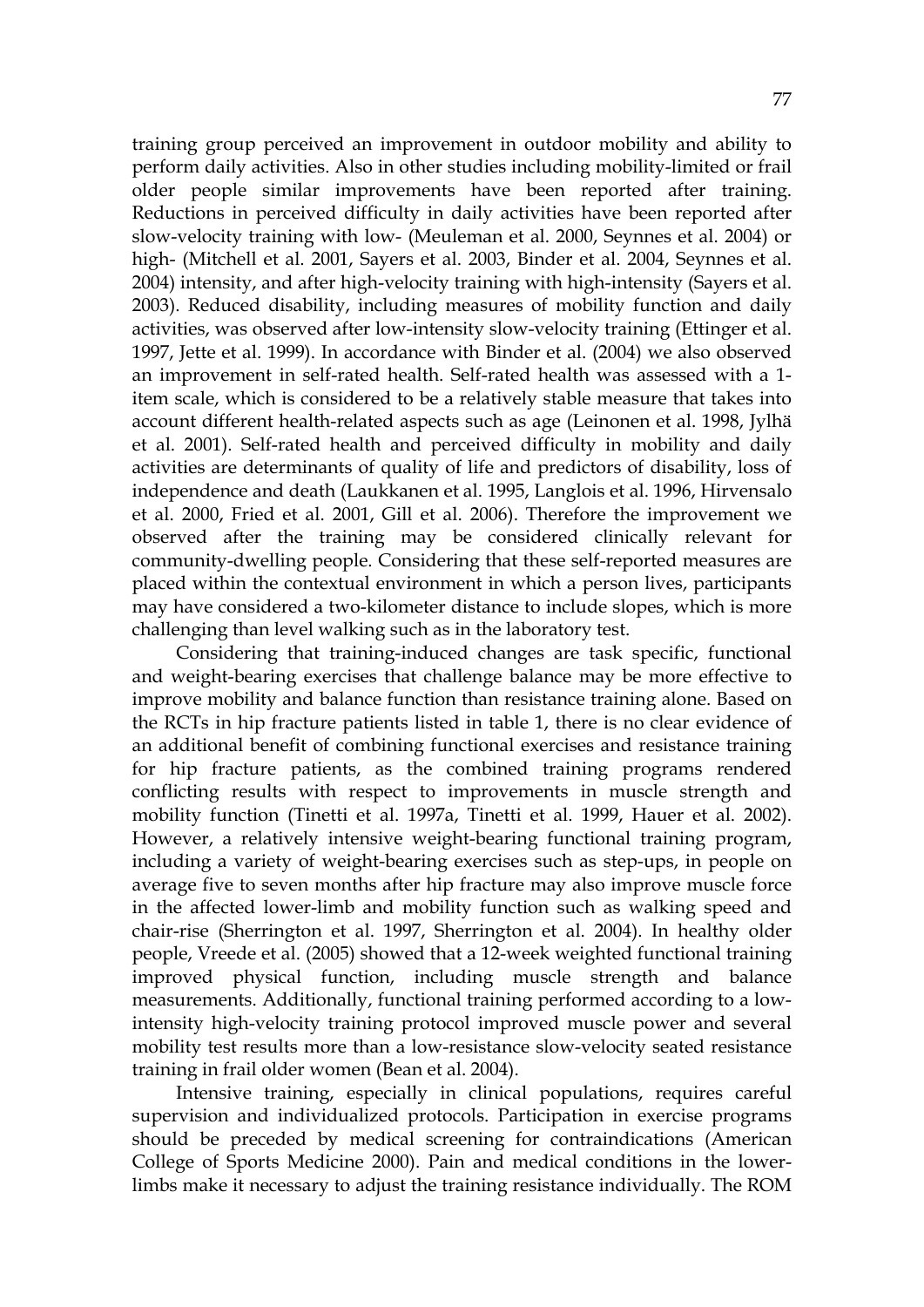of the knee and hip joints may be limited, especially in people with joint replacements, knee osteoarthritis or hip fracture. Resistance training in a sitting position is safe to perform in older people with balance impairments, such as hip fracture patients (Jarnlo et al. 1991a, Sherrington et al. 1998). Acknowledging theses issues, resistance training is generally well tolerated and feasible for people with a history of hip fracture (Tinetti et al. 1997a, Hauer et al. 2002, Binder et al. 2004, Mangione et al. 2005, Miller et al. 2006a). However, people may be more responsive in the rehabilitation phase shortly after major injury, when the asymmetrical deficit is likely to be large.

#### **6.4 Methodological considerations**

This study is based on a randomized controlled trial specifically aiming to study the effects of rehabilitation on muscle strength, asymmetrical deficit, and mobility and balance function. In addition, data of two pre-existing studies were used. LEP was measured in all studies according to the same protocol. Therefore the results from the different studies complement each other. The FITSA study is population-based and the sample is thus representative of older women between 63- to 75-years of age. Data on falls were collected prospectively, so that a temporal order between asymmetrical LEP deficit and injurious falls was established, supporting a causal relationship. The HIP-RECOVERY study was an observational study with a longitudinal design. Therefore the effect of asymmetrical deficit and its change in the recovery process during the first months after hip fracture were established. The HIP-ASYMMETRY study consisted of a well defined population of people with a history of hip fracture.

In previous studies, asymmetrical strength deficit after an injury such as hip fracture was most often calculated as the ratio of the side-to-side difference divided by the strength of the non-fractured lower-limb (similar to formula 1) or the ratio of the fractured and non-fractured lower-limb. However, in our study (HIP-RECOVERY and HIP-ASYMMETRY) these formulas were less useful than the formula we used (formula 2), which equally distributes the sideto-side strength difference around the value of 50%, representing equal strength in both legs, irrespective of whether the strength deficit occurs on the fractured or non-fractured side. The values of asymmetrical deficit obtained using this formula are, however, closer to the value of equal strength in the lower-limbs compared to the values obtained with the previously used formulas. The results of the FITSA study show that the mean relative difference of 15% obtained using formula 1 corresponds with a mean deficit of 6% from the value of equal strength in both legs obtained using formula 4 (50 - 44%).

The FITSA and HIP-RECOVERY study consisted of older women only and in the HIP-ASYMMETRY study the majority of the participants were women. The association between muscle strength and mobility function is similar in men and women. For example, the strength requirements for mounting a step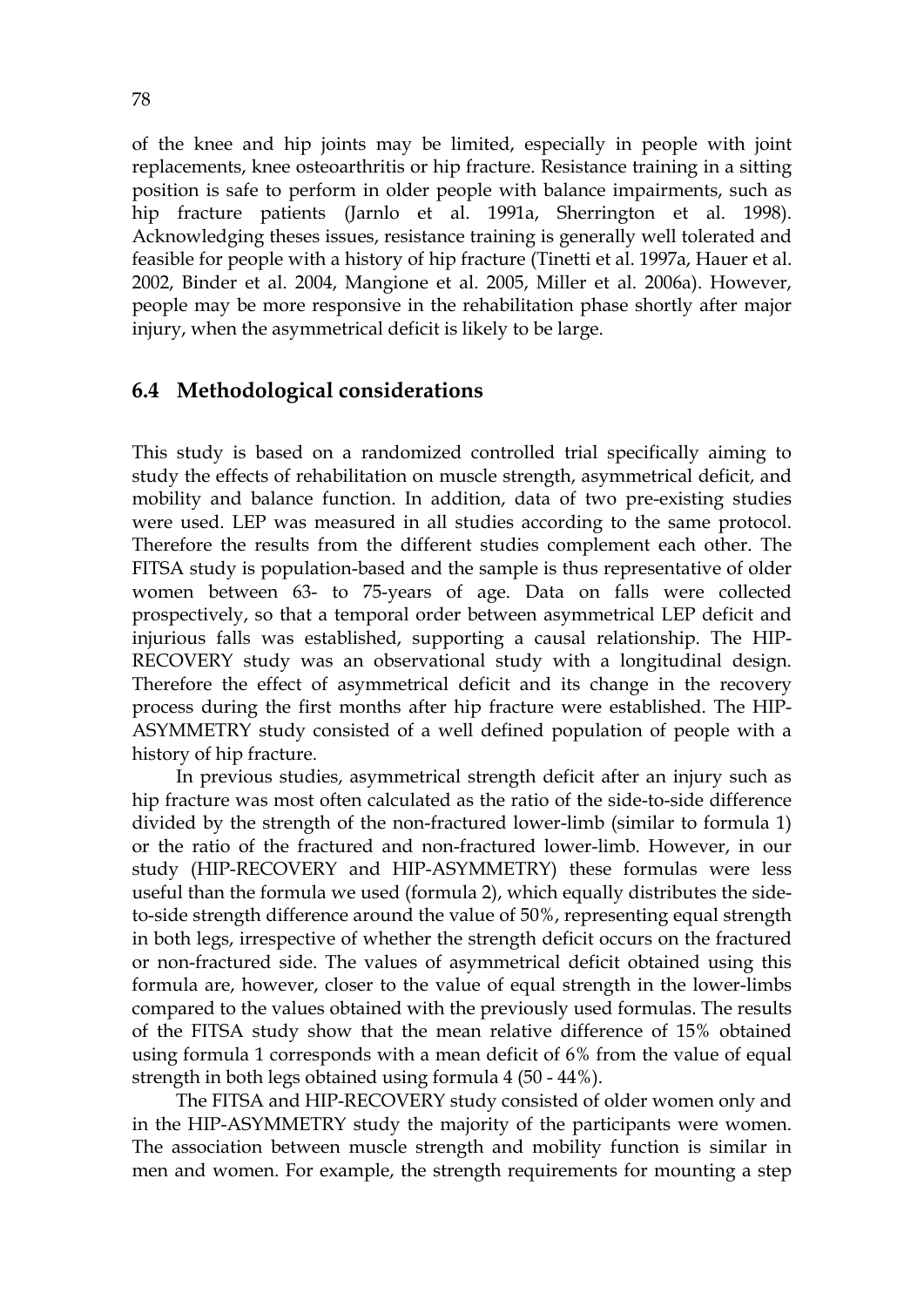are similar in men and women (Rantanen et al. 1996). Therefore it is not likely that the association between asymmetrical strength deficit and mobility function is different in men and women. However, women generally have poorer levels of muscle strength (Rantanen et al. 1996, Petrella et al. 2005, Sayers et al. 2005) and therefore they are at higher risk for mobility limitation (Rantanen et al. 1996, Sainio et al. 2006). Functional consequences due to asymmetrical power deficit may therefore also be more prevalent in women. The distribution of men and women in the HIP-ASYMMETRY study was in accordance with previous studies in older hip fracture patients (Kannus et al. 1999, Roche et al. 2005, Hawkes et al. 2006, Kannus et al. 2006b). Women are more prone to falls and fractures, and they have a lower mortality rate in general and after hip fracture than men.

In FITSA, the women included were mobile and healthy. To be recruited for the study, the participants had to be able to travel independently to the research laboratory from their town of residence. Despite the hip fracture, the men and women in the HIP-ASYMMETRY study were also relatively healthy and well-functioning due to our inclusion criteria (maximum age 85, community-dwelling and able to walk outdoors independently). In the FITSA and HIP-ASYMMETRY study, people with poor mobility and possibly related impairments were more likely to drop out, which, at least to some extent, reduced the variance in muscle power, walking velocity and standing balance. Selective exclusion of persons with more medical problems, limitations in joint range of motion and pain during the leg extension power assessment especially is likely to have weakened the relationships. However, persons were only excluded from the analyses including the respective measure.

The study population of women with a recent hip fracture was recruited using admission lists of a hospital serving a regional function. The study population consisted of rather frail women. One week after hip fracture surgery, part of the women were unable to walk 10 or 50 feet or climb stairs without assistance of another person and they were assigned a walking or stair climbing speed of 0 m/s and 0 steps/s, respectively. Although the change in speed over time may have been overestimated, the overestimation is likely to be marginal, as the performance of other participants was only marginally better at baseline.

In the HIP-ASYMMETRY study, lower-limb pain, and lower-limb disease and injury burden were determinants of asymmetrical lower-limb muscle strength deficit. Unfortunately, we were unable to study whether the severity of the osteoarthritis and fractures affecting the lower-limbs affected the extent of the muscle strength deficit.

Measuring maximal performance in clinical populations is rather challenging, due to their pain and fear for pain. Therefore, maximal muscle force and power may have been underestimated in the studies with hip fracture patients. The training resistance of the weaker lower-limb especially may have been lower than intended in the experimental study. Also the training effect on force and power may have been underestimated. We used standardized dynamometers for the strength assessments rather than 1RM of training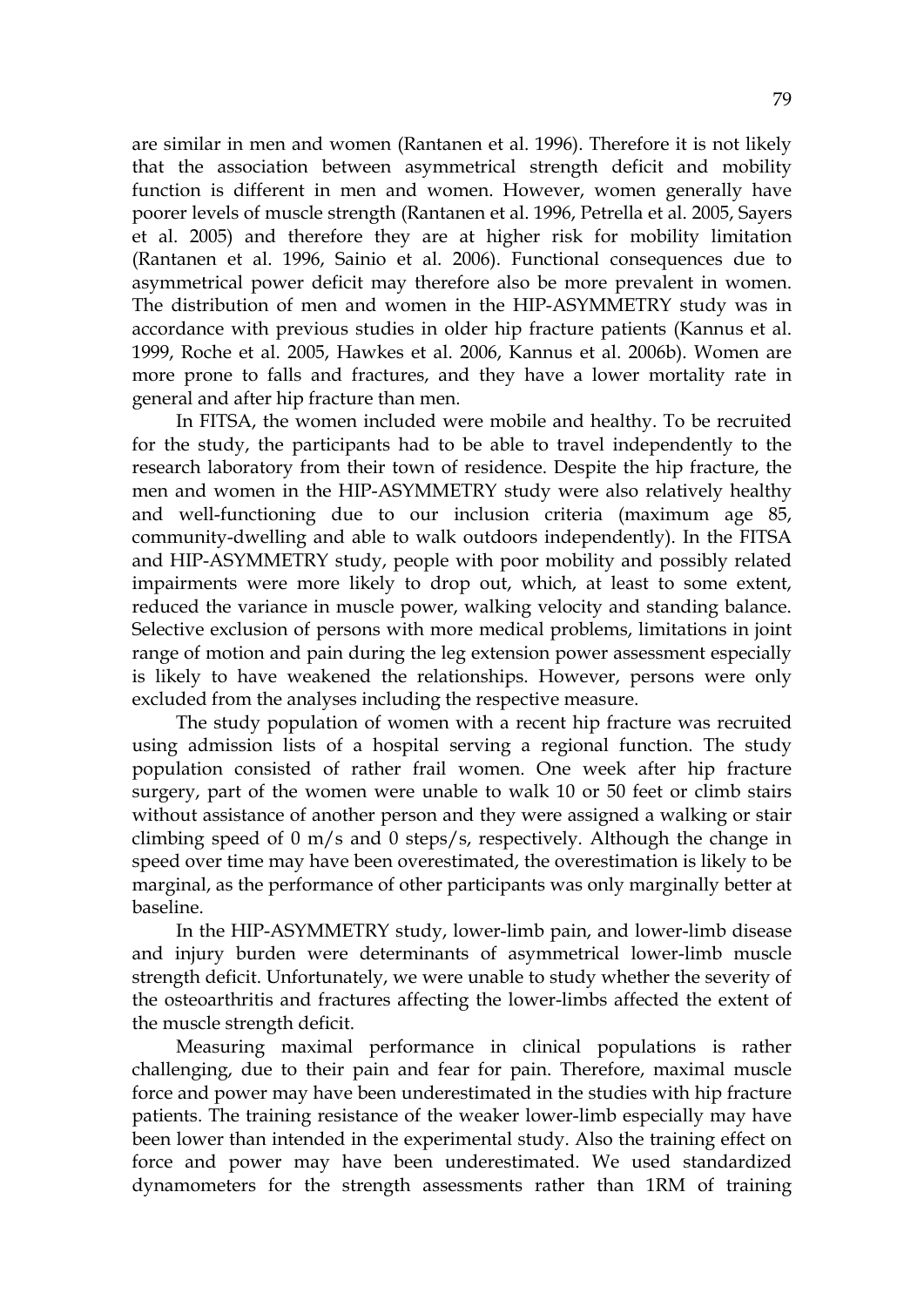equipment, which results in more modest strength gains. The transfer of strength improvements to mobility and balance function may be better with a training program of a longer duration. For example, a six-month and a two-year PRT program improved balance function (Nelson et al. 1994, Taaffe et al. 1999), while shorter programs had no effect (Schlicht et al. 2001).

The sample size was relatively small in the HIP-RECOVERY and HIP-ASYMMETRY study, especially considering the large heterogeneity of hip fracture patients. In the HIP-ASYMMETRY study, 452 people with a hip fracture six months to seven years prior to baseline were informed about the study to obtain the intended sample size of 60 for the randomized controlled trial. However, despite the intensive recruitment, our experimental study was slightly underpowered (46 people). This may partly explain the non-significant improvement in dynamic balance. In accordance with other studies, recruitment of study participants is challenging in clinical populations. For example, Frobell et al. (2007) showed that in order to obtain the intended sample for a randomized controlled trial comparing surgical and non-surgical treatment of ACL injury, the intended sample size needs to be multiplied by 5.5 to provide an estimate of the number of people needed to screen. Our study and a study by Chang et al. 2004 suggest that in RCTs with older more frail people, the numbers needed to screen may need to be even larger, especially if frequent travel is required for the intervention. In general, the most important reason quoted for non-participation in physical exercise of older people is poor health (Hirvensalo et al. 1998), in addition, people with poorer physical performance and self-reported disability have more negative attitudes towards exercise (Bean et al. 2007). Patients with pain may have doubts and concerns about exercise as treatment (Thorstensson et al. 2006).

#### **6.5 Future directions**

Based on the results of this study, we conclude that asymmetrical muscle strength deficit in the lower-limbs is an important determinant of mobility limitation and falls in older women. Especially the more complicated mobility tasks and recurrent falls are affected by the asymmetrical deficit. However, the mechanisms in which the asymmetrical deficit affects mobility and balance function should be further studied. For example the relationship between muscle strength and mobility function is linear only in more frail older people. Potentially, a similar relationship may exist for the asymmetrical deficit and mobility as well. Also the importance of the stronger lower-limb in relation to the asymmetrical deficit needs further study.

This study also suggests that lower-limb pain, and lower-limb disease and injury burden are potential causes of strength deficits in older people that may affect lower-limb muscle strength on one side only, as established using crosssectional data of people on average four years after hip fracture. The causes of asymmetrical deficit should be confirmed in studies with a longitudinal design.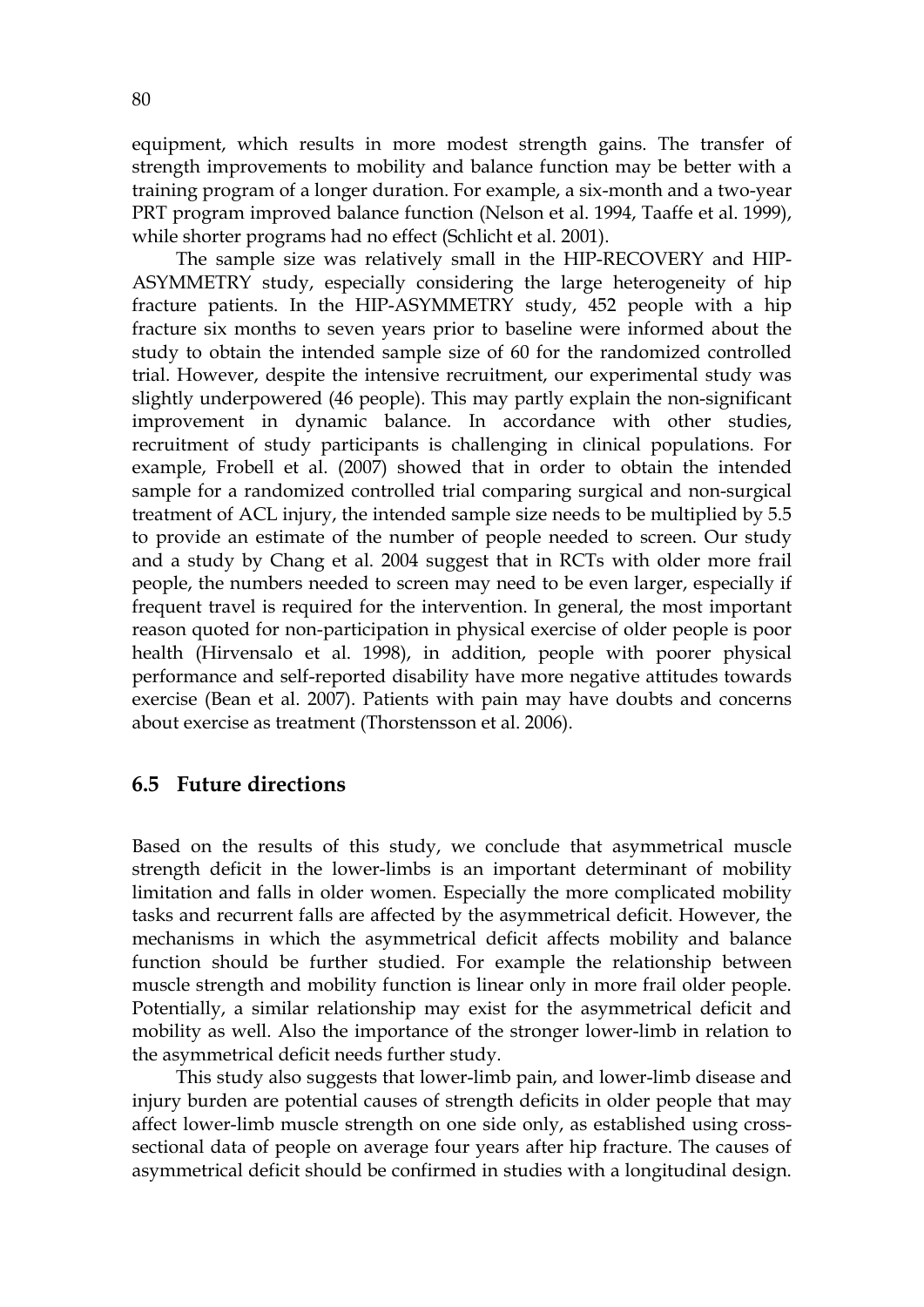Unfortunately, detecting exact changes due to fractures affecting the lowerlimbs is impossible considering the absence of pre-event measures. The effects of changes in unilateral lower-limb pain or muscle strength deficit, for example by intervention, also need further study. Additionally, the effects of such changes in pain and muscle strength on mobility and balance function should be investigated.

The experimental study showed that an intensive PRT is feasible and safe to perform in hip fracture patients. Although muscle force and power improved due to the combined strength and power training, further study is needed to establish whether the asymmetrical deficit can be reversed by training and whether that affects mobility and balance function. A larger difference in the protocols for the stronger and weaker lower-limb may be needed, as pain may reduce muscle strength obtained in maximal measurements for the weaker and more painful lower-limb especially. However, people may be more responsive to the training in the rehabilitation phase shortly after major unilateral injury in the lower-limbs when the asymmetrical deficit is likely to be large. Considering that impairments in muscle strength, mobility and balance remained even years after the fracture, current rehabilitation strategies should be reviewed. Based on the results of this study, it seems that a multi-component rehabilitation program after hip fracture, including progressive resistance training and components such as pain management and strategies to reduce fear for falling, may especially be beneficial.

The results of this study may also have clinical implications. The results stress the importance of treating pain, diseases, and injuries affecting the lowerlimbs to prevent further decreases in muscle strength and power, also when only one limb is affected and the risk for asymmetrical deficit increases. Poor muscle strength in one lower-limb may compromise mobility and balance, however, poor strength in both lower-limbs may be more debilitating. Therefore, current rehabilitation strategies after hip fracture and other lowerlimb diseases and injuries should be reviewed to prevent decreases in lowerlimb muscle strength. Increasing muscle strength by intensive rehabilitation including resistance training and pain management may prevent or reduce limitations in mobility and balance that may lead to loss of independence. Additional components such as reductions in fear for falling or functional training may also be useful as part of rehabilitation, however, this requires further study.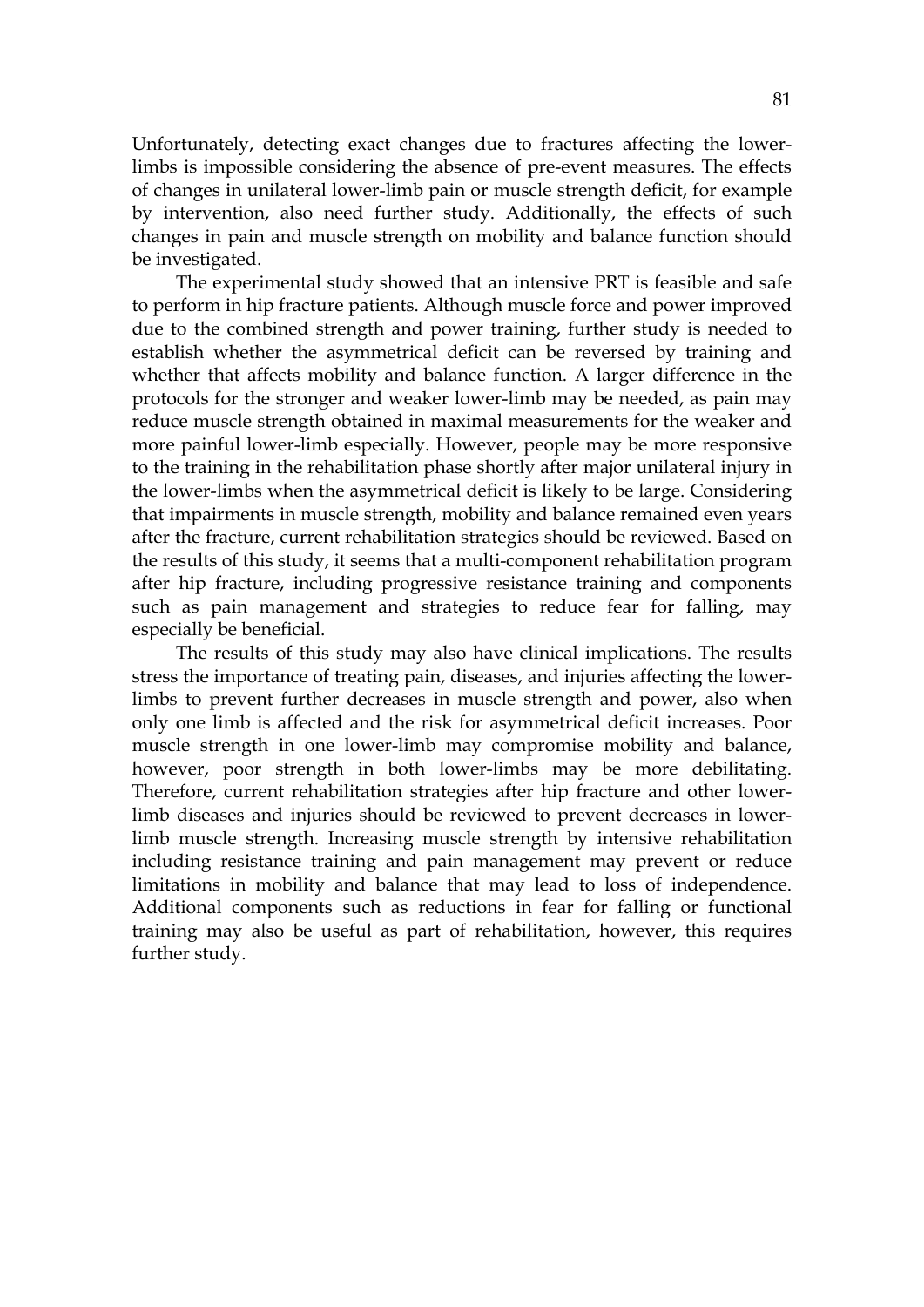# **7 MAIN FINDINGS AND CONCLUSIONS**

The main findings of the present study can be summarized as follows.

- 1 This study showed that healthy older women have a considerable asymmetrical deficit in leg extension power, i.e. a large side-to-side difference in lower-limb muscle strength.
- 2 In hip fracture patients, the asymmetrical deficit in lower-limb muscle power was extremely large especially in the first months after fracture. After a hip fracture, the fractured limb was weaker than the non-fractured limb. Although the asymmetrical deficit reduced over time, even on average four years after a hip fracture an asymmetrical deficit in muscle force, rate of force development and muscle power existed.
- 3 On average four years after hip fracture, the fractured limb was consistently weaker on the fractured side in about half of the people, while the other half had no consistent asymmetrical deficit or a deficit on the non-fractured side. The presence of osteoarthritis, fractures, and pain affecting the non-fractured limb reduced or even reversed the asymmetrical deficit, resulting in poor muscle strength in both lower-limbs.
- 4 A large asymmetrical deficit in leg extension power correlated with poor mobility and balance, especially in the more challenging tasks.
- 5 A large asymmetrical deficit predicted a higher risk for injurious falls, especially recurrent injurious falls.
- 6 In the hip fracture patients, muscle power in the non-fractured limb one week after surgical repair of the fracture predicted walking and stair climbing speed three months later. However, the improvement in power in the fractured limb, and not the improvement in the nonfractured limb, was associated with the improvement in walking and stair climbing speed over the first three months of recovery. The reduction in asymmetrical deficit was associated with the improvement in stair climbing speed over time.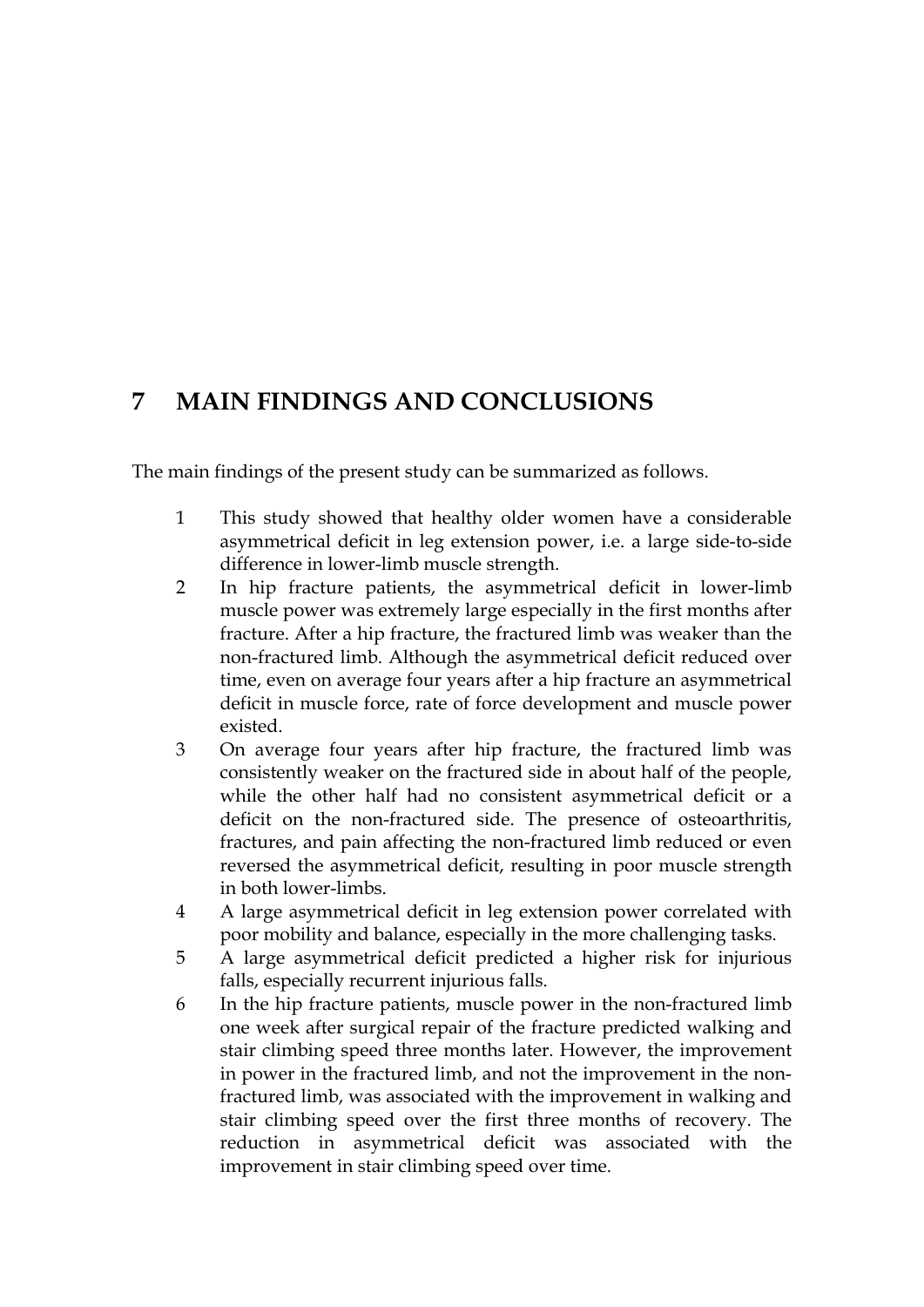7 An intensive progressive resistance training program designed to reduce the asymmetrical deficit and to increase muscle force and power of both lower-limbs was feasible for people six months to seven years after hip fracture. Muscle force and power increased by the training, especially on the weaker side. Only the asymmetrical deficit in leg extension power decreased significantly by the training. Training effects on performance-based mobility and balance function were less clear. Perceived difficulty in outdoor mobility and daily activities decreased, and self-rated health improved, after training.

In conclusion, the results of the present study suggest that an asymmetrical deficit in lower-limb muscle strength is common in older women encumbering mobility and balance function. The results additionally stress the importance of the recovery of muscle strength after hip fracture in the fractured limb especially. Lower-limb disease and injury burden, and lower-limb pain seem to play an important role in the development of asymmetrical strength deficits in older people. Intensive progressive resistance training is feasible in people after hip fracture, and it improved muscle strength of the lower-limbs, especially on the weaker side, although the asymmetrical deficit was not clearly affected. People may be more responsive to the training in the rehabilitation phase shortly after major unilateral injury when the asymmetrical deficit is likely to be large. Further study is needed to determine whether a multicomponent rehabilitation program including progressive resistance training and pain management prevents or reduces limitations in mobility and balance after unilateral disease or injury.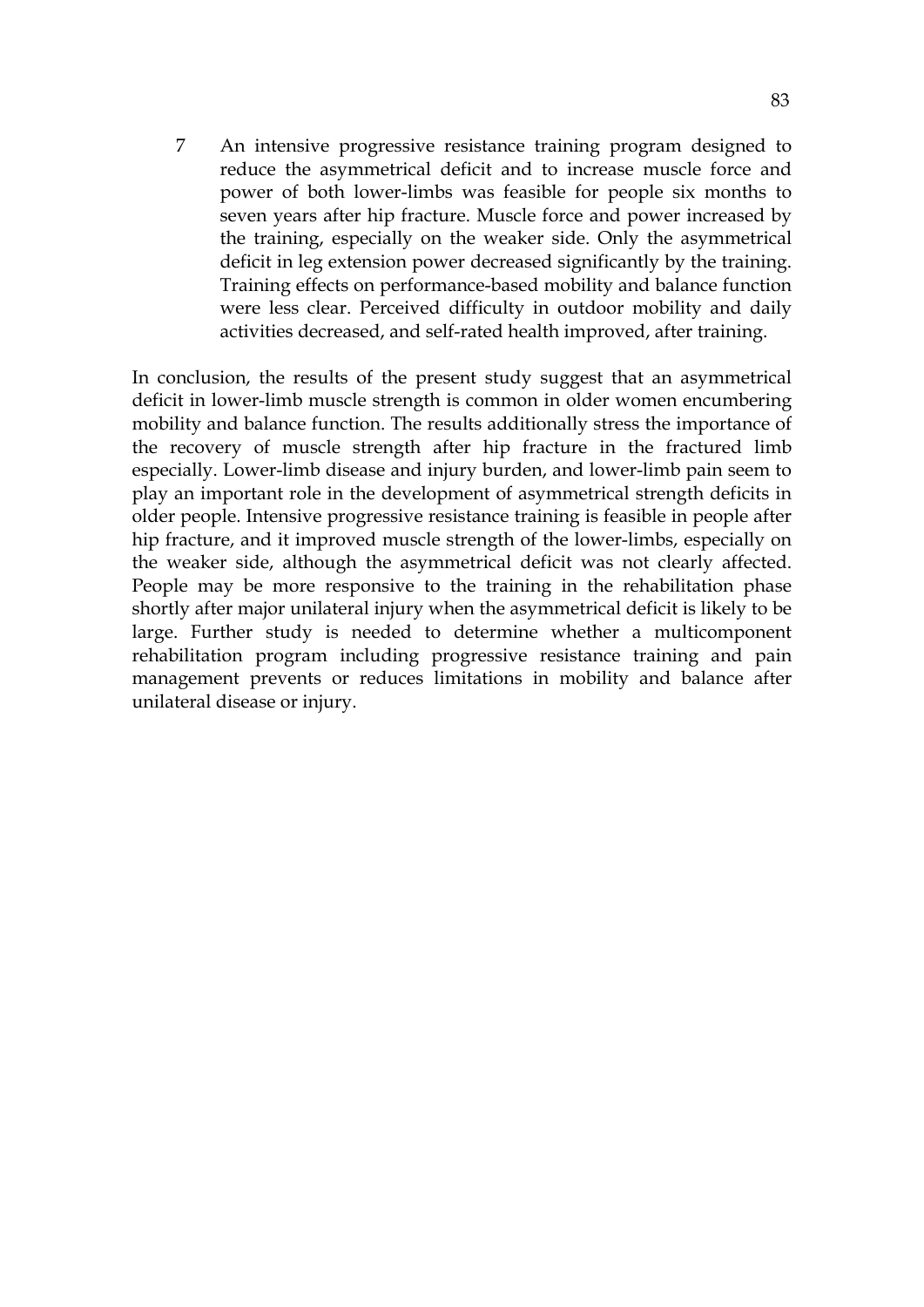### **YHTEENVETO**

#### **Alaraajojen lihasvoiman puoliero iäkkäillä ihmisillä**

Ihmisen lihasvoima ja voimantuottoteho (voiman ja liikenopeuden tulo), heikkenevät iän myötä. Tällainen heikkous alaraajoissa on yhteydessä liikkumiskyvyn alentumiseen sekä liikkumiskykyyn liittyviin toiminnan-vajauksiin. Vähäinen fyysinen aktiivisuus, kipu, sairaudet ja vammat heikentävät lihasvoimaa entisestään. Jos kipu, sairaus (esim. nivelrikko) tai vamma (esim. murtuma) kohdistuu vain toiseen alaraajan, se heikentää erityisesti kyseisen raajan lihasvoimaa ja voimantuottotehoa. Seurauksena on alaraajojen lihasvoiman puoliero. Esimerkiksi jopa vuosia lonkkamurtuman jälkeen alaraajojen lihasvoima on yleisesti heikko verrattuna terveisiin henkilöihin. Tämän lisäksi lonkkamurtuman kokeneilla henkilöillä murtunut alaraaja on toista alaraaja selvästi heikompi. Liikkumiskyvyn vaikeudet ovat yleisiä näillä henkilöillä ja ne saattavat liittyä ainakin osittain lihasvoiman heikkouteen. Alaraajojen lihasvoiman puolieron vaikutuksia on tutkittu vain vähän. Tiedetään, että alaraajojen lihasvoimapuoliero on suurempi henkilöillä, jotka kaatuvat useasti tai ovat kokeneet lonkkamurtuman. Murtuneen alaraajan lihasvoima ja voimantuottoteho ovat vahvemmin yhteydessä liikkumiskykyyn kun toisen alaraajan voimat.

Intensiivinen nousujohteinen lihasvoimaharjoittelu lisää iäkkäiden ihmisten lihasvoimaa ja voimantuottotehoa. Voimaharjoittelu saattaa myös parantaa liikkumiskykyä erityisesti niillä, joilla on liikkumiskyvyn vaikeuksia. Kliinisillä ryhmillä voimaharjoittelun vaikutuksia on kuitenkin tutkittu vain vähän ja alaraajojen lihasvoiman puolieroa, esimerkiksi lonkkamurtuman jälkeen, ei ole harjoittelun aikana juurikaan huomioitu. Lihasvoiman lisäämiseen ja alaraajojen lihasvoiman puolieron pienenemiseen suunnattu kuntosaliharjoittelu saattaa olla liikkumiskyvyn ja tasapainon hallinnan kannalta hyödyllisempää kuin perinteinen harjoitusohjelma.

Tässä tutkimuksessa selvitettiin alaraajojen lihasvoiman puolieron yhteyttä liikkumiskykyyn, tasapainoon ja kaatumisiin terveillä iäkkäillä naisilla sekä lonkkamurtumasta toipuvilla naisilla. Alaraajojen lihasvoiman puolieroon yhteydessä olevia tekijöitä selvitettiin henkilöillä, jotka ovat kokeneet lonkkamurtuman keskimäärin neljä vuotta aikaisemmin. Lisäksi selvitettiin voimanopeusharjoittelun vaikutuksia lonkkamurtuman kokeneiden henkilöiden alaraajojen lihasvoimaan, lihasvoiman puolieroon ja liikkumiskykyyn.

Tutkimuksessa hyödynnettiin kahta aikaisemmin koottua aineistoa ja kerättiin uusi kokeellinen tutkimusaineisto. Finnish Twin Study on Aging (FITSA) -tutkimukseen osallistui 419 tervettä 63–75-vuotiasta naista. Vaikka kyseessä on perinteinen kaksoisaineisto, henkilöt käsiteltiin yksilöinä siten, että sisarten välinen riippuvuus huomioitiin analyyseissä. HIP-RECOVERY tutkimukseen osallistui 43 lonkkamurtuman kokenutta 76–93-vuotiasta naista. Heidät tutkittiin viikko ja kolmetoista viikkoa lonkkamurtuman jälkeen. HIP-ASYMMETRY aineisto koostuu miehistä ja naisista, jotka ovat kokeneet lonkkamurtuman puo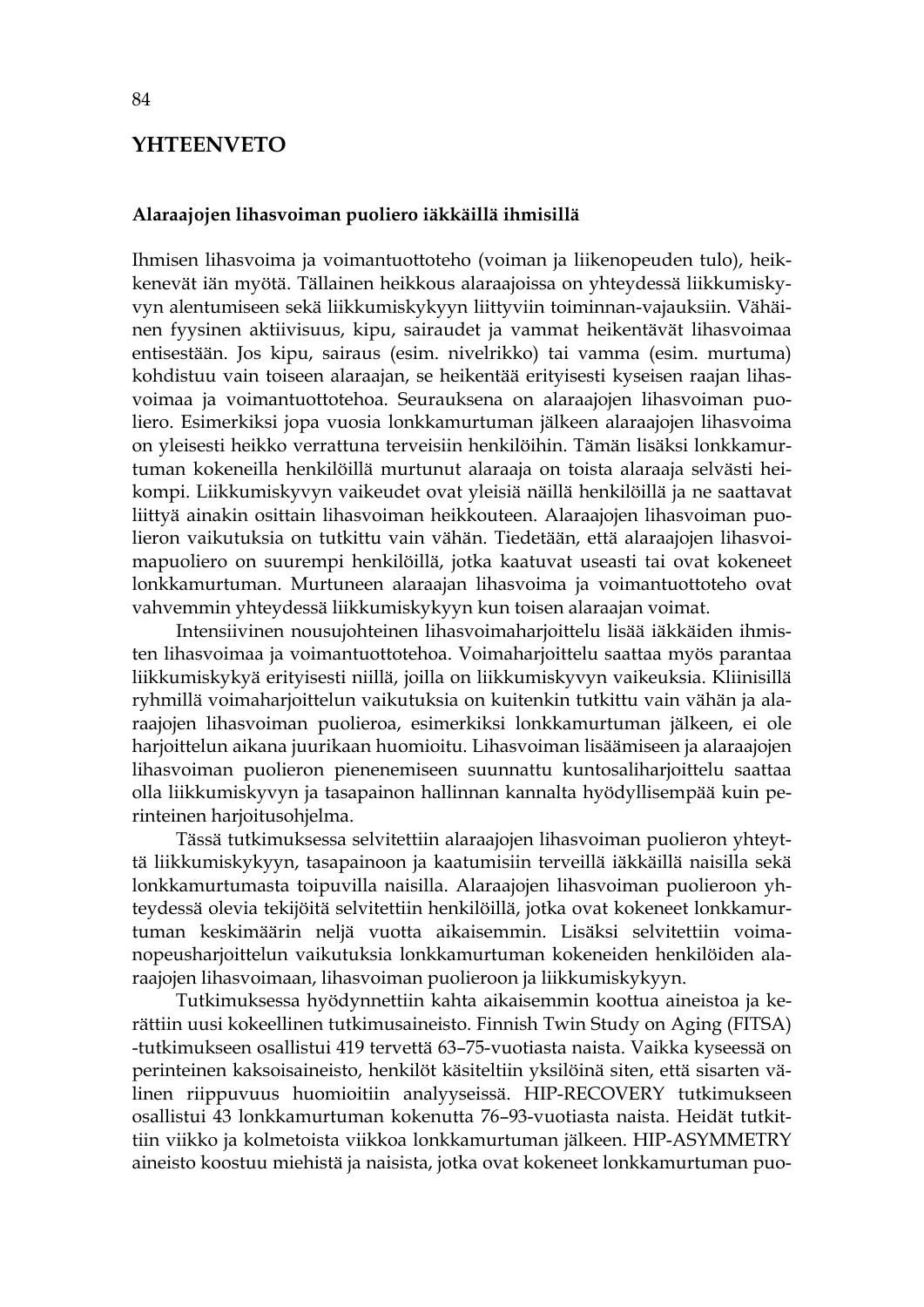li - seitsemän vuotta aiemmin (n=79). Ne henkilöt, joilla ei ollut voimaharjoittelun vasta-aiheita (n=46), osallistuivat satunnaistettuun kontrolloituun kokeeseen. Tutkittavat satunnaistettiin kahteen tutkimusryhmään; voimanopeusharjoitusryhmään (n=24) sekä verrokkiryhmään (n=22).

Kaikissa edellä mainituissa tutkimuksissa mitattiin maksimaalinen alaraajojen ojennuksen voimantuottotehoa molemmista jaloista. Lisäksi mitattiin molempien alaraajojen maksimaalinen isometrinen polven ojennusvoima ja voimantuottonopeus ensimmäisten 200 millisekunnin aikana, maksimaalinen tai tavanomainen kävelynopeus, portaiden nousunopeus, staattinen ja dynaaminen tasapaino sekä alaraajojen lihasmassa. Ulkona liikkumisen ja päivittäisten toimintojen vaikeudet, koettu terveys sekä alaraajojen kipu, -sairaudet ja -vammat arvioitiin. FITSA -tutkimuksessa kerättiin lisäksi vuoden seurantaaineisto kaatumisista ja niiden aiheuttamista vammoista.

HIP-ASYMMETRY -tutkimuksen harjoitusryhmään satunnaistetut henkilöt osallistuivat ohjattuun 12 viikkoa kestäneeseen voima-nopeusharjoitteluun kahdesti viikossa. Harjoittelun tavoitteena oli lisätä alaraajojen lihasvoimaa ja pienentää alaraajojen lihasvoiman puolieroa. Harjoittelu koostui alaraajojen lihasryhmille suunnatuista nopeus (matala vastus, nopea konsentrinen supistusvaihe) ja voima (korkea vastus; 50–80% arvioidusta 1-toistomaksimista) -harjoitteista. Alkumittausten voimatulosten perusteella määritelty heikompaa alaraajaa harjoitettiin enemmän ja suuremmalla vastuksella kuin vahvempaa alaraajaa.

Tutkimuksen tulokset osoittavat, että terveillä iäkkäillä naisilla heikomman alaraajan voimantuottoteho oli noin 15 % alhaisempi vahvempaan jalkaan verrattuna. Lonkkamurtuman kokeneilla henkilöillä alaraajojen voimantuottoteho oli yleisesti alhaisempi ja lihasvoimapuoliero suurempi kuin terveillä iäkkäillä naisilla. Ensimmäisten kolmen kuukauden aikana lonkkamurtuman jälkeen voimantuottoteho kasvoi erityisesti murtuneella puolella ja puoliero pieneni. Voiman puoliero oli kuitenkin edelleen huomattava kolmen kuukauden ja jopa keskimäärin neljän vuoden kuluttua murtumasta. Keskimäärin neljä vuotta lonkkamurtuman jälkeen puolella tutkittavista murtunut alaraaja oli useilla eri voimatesteillä arvioituna johdonmukaisesti heikompi alaraaja. Toisella puolella tutkittavista taas ei havaittu alaraajojen lihasvoiman puolieroa tai murtuneen alaraajan sijaan toinen alaraaja oli heikompi. Näillä henkilöillä molempien alaraajojen lihasvoimat olivat heikko ja ei-murtuneessa alaraajassa oli myös enemmän kipua tai muita vaivoja. Kaiken kaikkiaan kipu, nivelrikko ja murtumat sekä pieni lihasmassa olivat yhteydessä kyseiseen alaraajan lihasvoiman heikkenemiseen. Alaraajoihin kohdistuva kipu oli ainoa voimantuottotehon puolieroa selittävä tekijä.

Tutkimus osoitti, että suuri alaraajojen lihasten voimantuottotehon puoliero oli yhteydessä hidastuneeseen kävelynopeuteen ja heikentyneeseen tasapainoon. Lisäksi voimantuottotehon puoliero oli yhteydessä vammoja aiheuttaviin kaatumisiin. Ensimmäisen kolmen kuukauden aikana lonkkamurtuman jälkeen molempien alaraajojen voimantuottoteho oli yhteydessä kävelynopeuteen sekä portaiden ylösnousunopeuteen. Jos ei-murtuneen alaraajan voiman-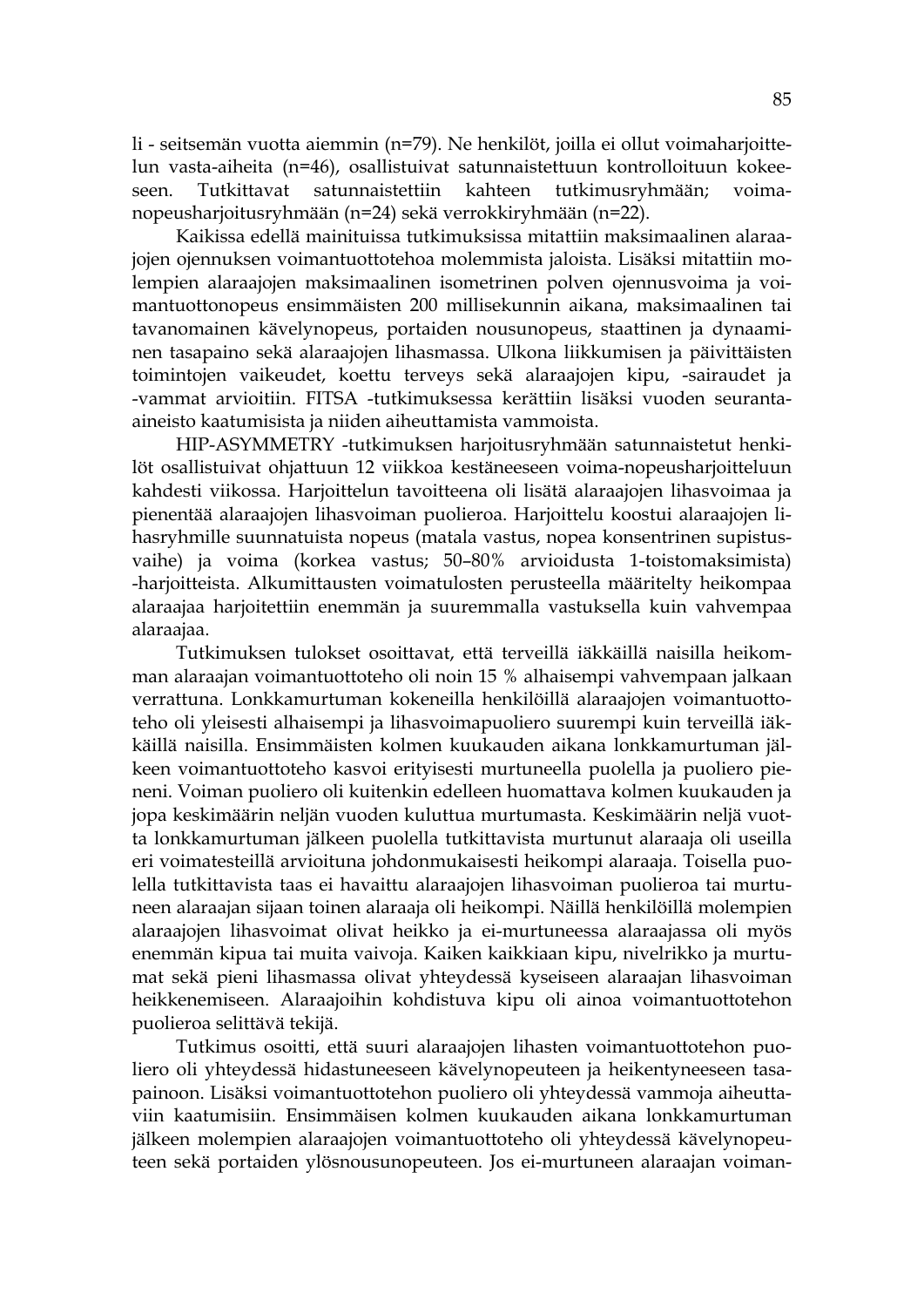tuottoteho oli matala viikko lonkkamurtuman jälkeen, ennusti se huonoa kävelynopeutta vielä kolmen kuukauden kuluttuakin murtumasta. Alaraajojen lihasten suuri voimantuottotehon puoliero oli yhteydessä hitaaseen portaiden ylösnousunopeuteen sekä viikko että 13 viikkoa murtuman jälkeen. Lisäksi murtuneen alaraajan voimantuotto-tehon lisääntyminen sekä lihasvoiman puolieron pieneneminen ensimmäisen kolmen kuukauden aikana murtuman jälkeen olivat yhteydessä lisääntyneeseen portaiden ylösnousunopeuteen.

HIP-ASYMMETRY tutkimuksen kokeellinen osa osoitti, että yli 60-vuotiaat henkilöt, joilla on ollut lonkkamurtuma, pystyvät osallistumaan varsin turvallisesti ohjattuun intensiiviseen voima-nopeusharjoitteluun. Harjoitusryhmän osallistumisprosentti oli korkea eikä harjoittelun aikana tai sen seurauksena ilmennyt vakaavia harjoitteluun yhteydessä olevia komplikaatioita. Alaraajojen ojentajalihasten lihasvoima ja voimantuottoteho, erityisesti heikommalla puolella, lisääntyivät harjoittelun seurauksena. Lisäksi alaraajojen välinen voimantuottotehon puoliero pieneni merkitsevästi harjoitusryhmäläisillä verrokkeihin verrattuna. Harjoitteluun osallistuneiden henkilöiden dynaaminen tasapaino parani, mutta havaittu muutos ei eronnut verrokkiryhmässä havaitusta muutoksesta tilastollisesti merkitsevällä tavalla. Kävelynopeuteen harjoittelu ei vaikuttanut. Ulkona liikkumisen ja päivittäisten toimintojen vaikeudet vähenivät ja koettu terveys parani harjoittelun seurauksena.

Tutkimuksen tulokset osoittivat, että alaraajojen lihasvoiman puoliero on huomattava myös terveillä iäkkäillä naisilla ja se saattaa hankaloittaa liikkumista ja heikentää tasapainoa. Alaraajojen lihasvoiman puoliero saattaa syntyä alaraajan kivun, alaraajojen sairauksien tai vammojen seurauksena. Niillä lonkkamurtuman kokeneilla henkilöillä, joilla ei havaittu lihasvoiman puolieroa tai, joilla murtuneen alaraajan sijaan toinen alaraaja oli heikompi, oli kipuja sekä sairauksia tai vammoja toisessa alaraajassa. Näillä henkilöillä lihasvoima oli heikentynyt molemmissa alaraajoissa. Tutkimustulokset osoittavat lisäksi, että alaraajojen suurien vammojen, kuten murtumien, jälkeen lihasvoiman parantaminen saattaa olla liikkumiskyvyn kannalta erityisen tärkeää. Lonkkamurtuman kokeneiden henkilöiden alaraajojen lihasvoima ja voimantuottoteho lisääntyivät ja voimantuottotehon puoliero pieneni muutaman kuukauden voimanopeusharjoittelun seurauksena. Tasapainoon ja kävelynopeuteen harjoittelu ei vaikuttanut vaikka harjoitteluun osallistuneet kokivatkin myönteisiä harjoitusvaikutuksia liikkumiskykyyn ja päivittäisistä tehtävistä selviytymiseen. Intensiivinen alaraajojen lihasvoimaa lisäävä ja voimanpuolieroa vähentävä harjoittelu olisi syytä aloitetaan heti, kun se on murtuman jälkeen turvallista. Lonkkamurtuman jälkeisen kuntoutuksen tulisi voimaharjoittelun lisäksi sisältää kivunhoitoa ja harjoitteita, jolla voidaan parantaa tasapainoa ja vähentää kaatumisen pelkoa. Alaraajojen lihasvoimapuolieron ehkäisemiseen tulisi myös kiinnittää huomiota muiden alaraajojen sairauksien ja vammojen yhteydessä.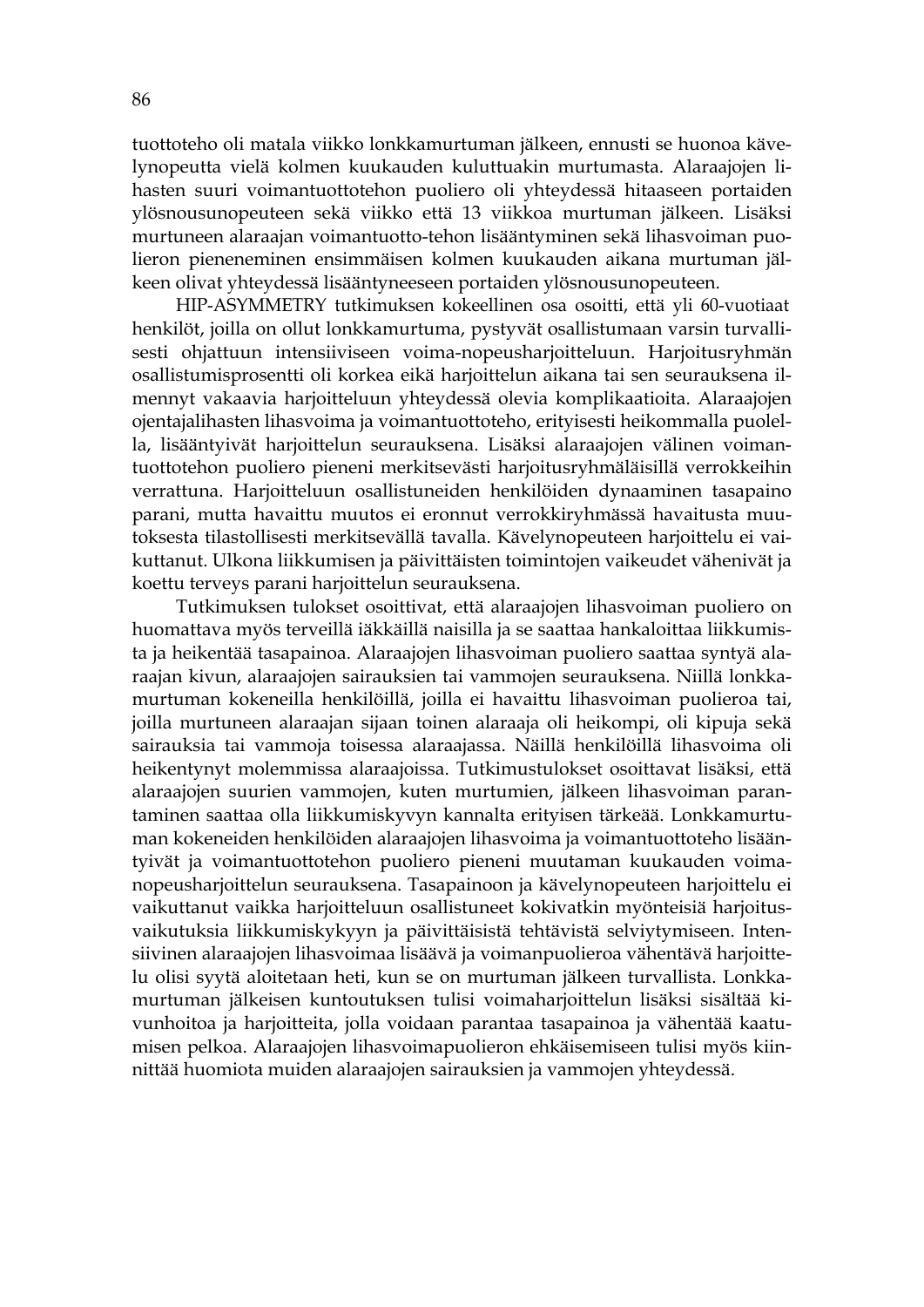#### **REFERENCES**

- Aagaard P, Simonsen EB, Andersen JL, Magnusson P, Dyhre-Poulsen P. 2002. Increased rate of force development and neural drive of human skeletal muscle following resistance training. Journal of Applied Physiology 93, 1318-26.
- Aharonoff GB, Dennis MG, Elshinawy A, Zuckerman JD, Koval KJ. 1998. Circumstances of falls causing hip fractures in the elderly. Clinical Orthopaedics and Related Research 348, 10-4.
- Al Snih S, Markides KS, Ottenbacher KJ, Raji MA. 2004. Hand grip strength and incident ADL disability in elderly Mexican Americans over a seven-year period. Aging Clinical and Experimental Research 16, 481-6.
- Al Snih S, Raji MA, Peek MK, Ottenbacher KJ. 2005. Pain, lower-extremity muscle strength, and physical function among older Mexican Americans. Archives of Physical Medicine and Rehabilitation 86, 1394-400.
- American College of Sports Medicine. ACSM's guidelines for exercise testing and prescription, 6th Ed. Philadelphia: Lippincott Williams & Wilkins; 2000.
- Aniansson A, Hedberg M, Henning GB, Grimby G. 1986. Muscle morphology, enzymatic activity, and muscle strength in elderly men: a follow-up study. Muscle & Nerve 9, 585-91.
- Baker D, Wilson G, Carlyon B. 1994. Generality versus specificity: a comparison of dynamic and isometric measures of strength and speed-strength. European Journal of Applied Physiology 68, 350-5.
- Barker K, Lamb SE, Toye F, Jackson S, Barrington S. 2004. Association between radiographic joint space narrowing, function, pain and muscle power in severe osteoarthritis of the knee. Clinical Rehabilitation 18, 793-800.
- Bassey EJ, Short AH. 1990. A new method for measuring power output in a single leg extension: feasibility, reliability and validity. European Journal of Applied Physiology and Occupational Physiology 60, 385-90.
- Bean JF, Kiely DK, Herman S, Leveille SG, Mizer K, Frontera WR, Fielding RA. 2002. The relationship between leg power and physical performance in mobility-limited older people. Journal of the American Geriatrics Society 50, 461-7.
- Bean JF, Leveille SG, Kiely DK, Bandinelli S, Guralnik JM, Ferrucci L. 2003. A comparison of leg power and leg strength within the InCHIANTI study: which influences mobility more? Journals of Gerontology Series A: Biological Sciences and Medical Sciences 58, 728-33.
- Bean JF, Herman S, Kiely DK, Frey IC, Leveille SG, Fielding RA, Frontera WR. 2004. Increased Velocity Exercise Specific to Task (InVEST) training: a pilot study exploring effects on leg power, balance, and mobility in communitydwelling older women. Journal of the American Geriatrics Society 52, 799- 804.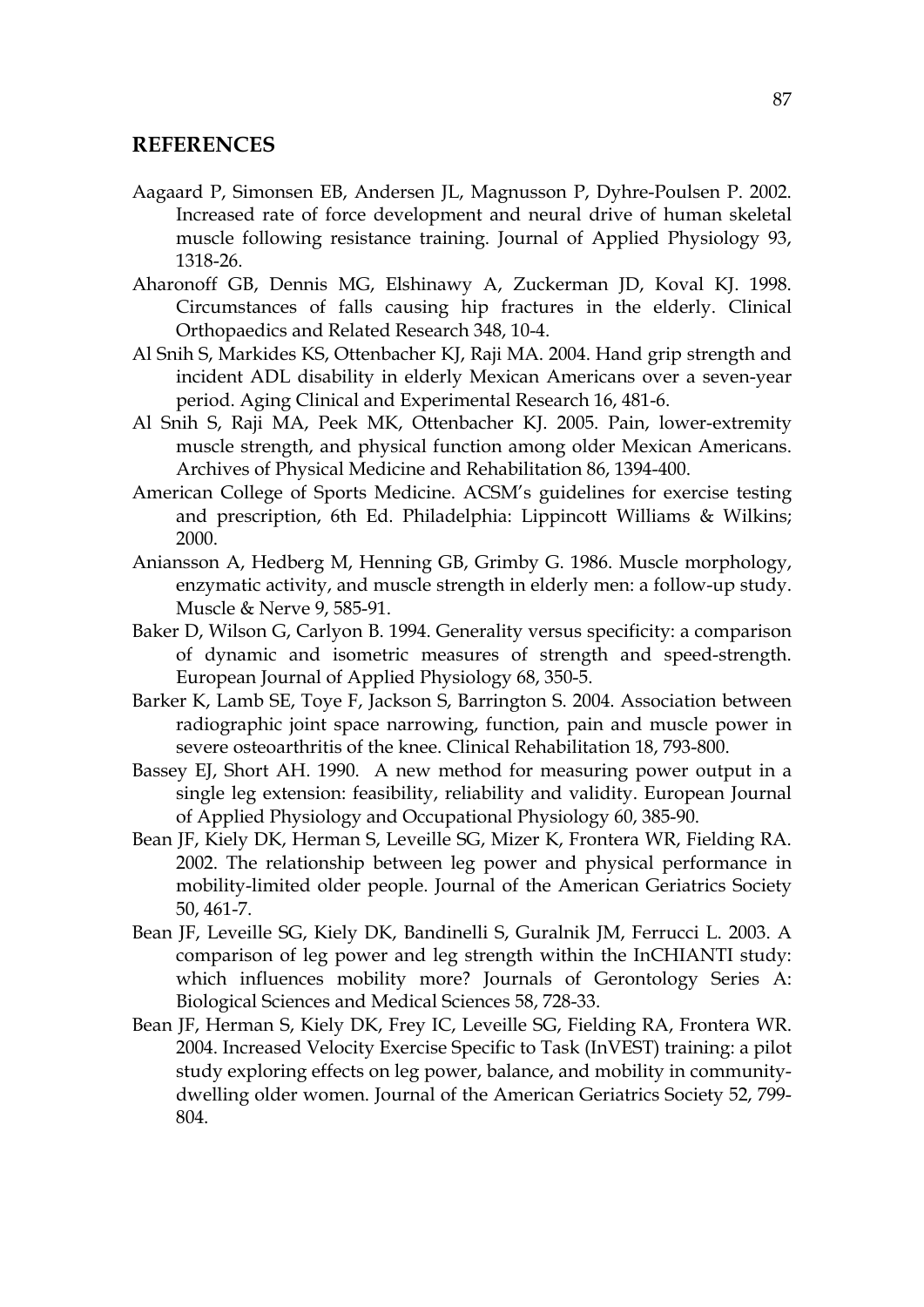- Bean JF, Bailey A, Kiely DK, Leveille SG. 2007. Do attitudes toward exercise vary with differences in mobility and disability status? - a study among low-income seniors. Disability and Rehabilitation 29, 1215-20.
- Berg HE, Larsson L, Tesch PA. 1997. Lower-limb skeletal muscle function after 6 wk of bed rest. Journal of Applied Physiology 82, 182-8.
- Binder EF, Brown M, Sinacore DR, Steger-May K, Yarasheski KE, Schechtman KB. 2004. Effects of extended outpatient rehabilitation after hip fracture: a randomized controlled trial. Journal of the American Medical Association 292, 837-46.
- Biolo G, Ciocchi B, Stulle M, Bosutti A, Barazzoni R, Zanetti M, Antonione R, Lebenstedt M, Platen P, Heer M, Guarnieri G. 2007. Calorie restriction accelerates the catabolism of lean body mass during 2 wk of bed rest. American Journal of Clinical Nutrition 86, 366-72.
- Bohannon RW. 1997. Comfortable and maximum walking speed of adults aged 20-79 years: reference values and determinants. Age and Ageing 26, 15-9.
- Bottaro M, Machado SN, Nogueira W, Scales R, Veloso J. 2007. Effect of high versus low-velocity resistance training on muscular fitness and functional performance in older men. European Journal of Applied Physiology 99, 257-64.
- Buchner DM, Hornbrook MC, Kutner NG, Tinetti ME, Ory MG, Mulrow CD, Schechtman KB, Gerety MB, Fiatarone MA, Wolf SL, et al. 1993. Development of the common database for the FICSIT trials. Journal of the American Geriatrics Society 41, 297-308.
- Carroll TJ, Herbert RD, Munn J, Lee M, Gandevia SC. 2006. Contralateral effects of unilateral strength training: evidence and possible mechanisms. Journal of Applied Physiology 101, 1514-22.
- Carter ND, Khan KM, Mallinson A, ssen PA, Heinonen A, Petit MA, McKay HA; Fall-Free BC Research Group. 2002. Knee extension strength is a significant determinant of static and dynamic balance as well as quality of life in older community-dwelling women with osteoporosis. Gerontology 48, 360-8.
- Caserotti P, Aagaard P, Buttrup Larsen J, Puggaard L. Explosive heavyresistance training in old and very old adults: changes in rapid muscle force, strength and power. Scandinavian Journal of Medicine & Science in Sports 2008 Jan 30; [Epub ahead of print]
- Cawthon PM, Blackwell TL, Chan B, Winters-Stone K, Barrett-Connor E, Ensrud K, Orwoll ES. 2007. Asymmetry in leg power increases non-spine and hip fracture risk in older men: the osteoporotic fractures in men (MrOS) Study. Annual Meeting of the American Society for Bone and Mineral Research. http://www.asbmr.org/meeting/abstracts.cfm. Abstract 1158.
- Cesari M, Kritchevsky SB, Penninx BW, Nicklas BJ, Simonsick EM, Newman AB, Tylavsky FA, Brach JS, Satterfield S, Bauer DC, Visser M, Rubin SM, Harris TB, Pahor M. 2005. Prognostic value of usual gait speed in wellfunctioning older people—results from the Health, Aging and Body Composition Study. Journal of the American Geriatrics Society 53, 1675-80.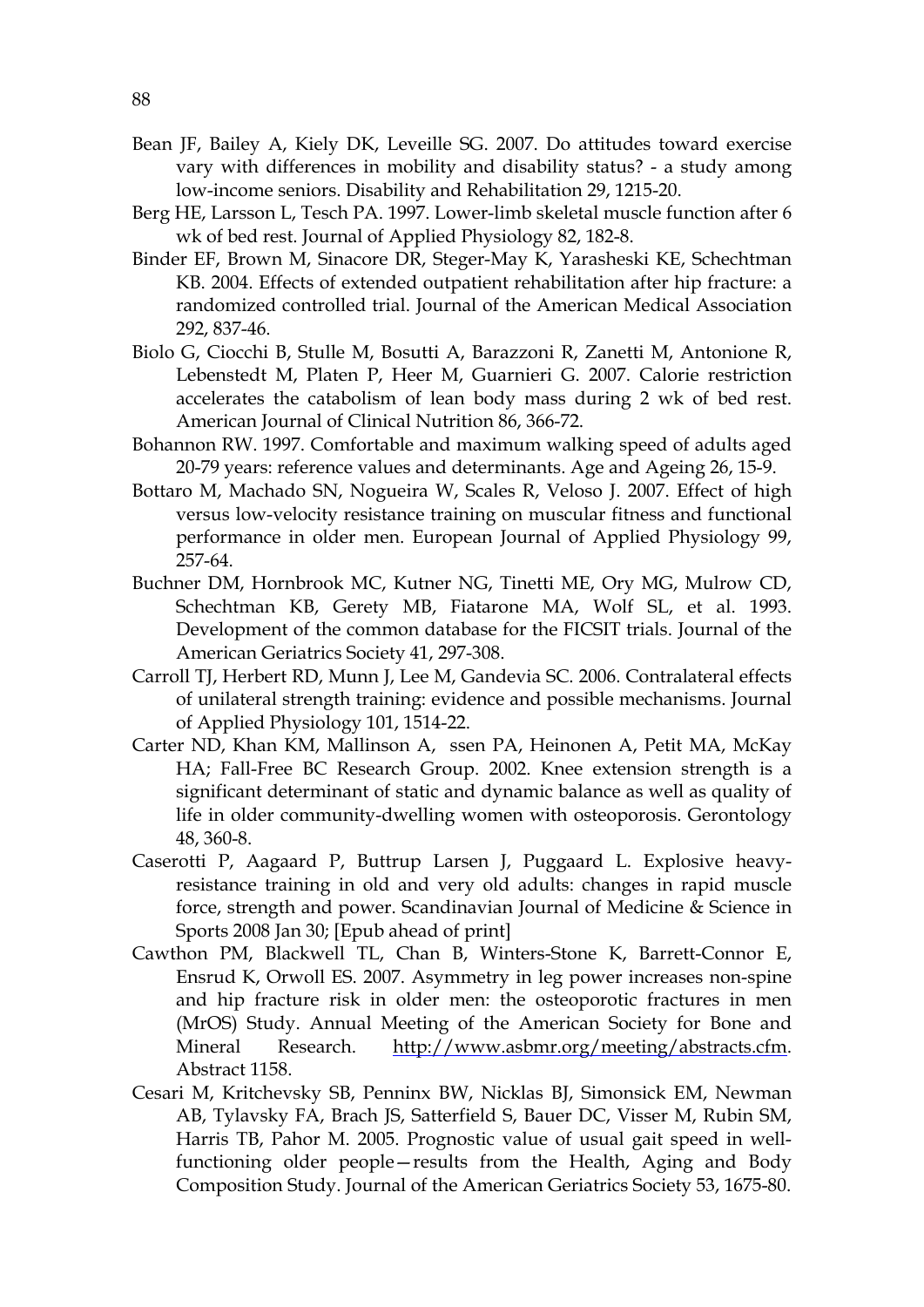- Chang BH, Hendricks AM, Slawsky MT, Locastro JS. 2004. Patient recruitment to a randomized clinical trial of behavioral therapy for chronic heart failure. BMC Medical Research Methodology 4, 8.
- Christou EA, Carlton LG. 2002. Age and contraction type influence motor output variability in rapid discrete tasks. Journal of Applied Physiology 93, 489-98.
- Coupland C, Wood D, Cooper C. 1993. Physical inactivity is an independent risk factor for hip fracture in the elderly. Journal of Epidemiology and Community Health 47, 441-3.
- Cummings SR, Nevitt MC, Browner WS, Stone K, Fox KM, Ensrud KE, Cauley J, Black D, Vogt TM. 1995. Risk factors for hip fracture in white women. Study of Osteoporotic Fractures Research Group. The New England Journal of Medicine 332, 767-73.
- Cuoco A, Callahan DM, Sayers S, Frontera WR, Bean J, Fielding RA. 2004. Impact of muscle power and force on gait speed in disabled older men and women. Journals of Gerontology Series A: Biological Sciences and Medical Sciences 59, 1200-6.
- D'Antona G, Pellegrino MA, Adami R, Rossi R, Carlizzi CN, Canepari M, Saltin B, Bottinelli R. 2003. The effect of ageing and immobilization on structure and function of human skeletal muscle fibres. Journal of Physiology 552, 499-511.
- Dasch B, Endres HG, Maier C, Lungenhausen M, Smektala R, Trampisch HJ, Pientka L. 2008. Fracture-related hippain in elderly patients with proximal femoral fracture after discharge from stationary treatment. European Journal of Pain 12, 149-156.
- Dean JC, Kuo AD, Alexander NB. 2004. Age-related changes in maximal hip strength and movement speed. Journals of Gerontology Series A: Biological Sciences and Medical Sciences 59, 286-92.
- Delbaere K, Crombez G, Vanderstraeten G, Willems T, Cambier D. 2004. Fearrelated avoidance of activities, falls and physical frailty. A prospective community-based cohort study. Age and Ageing 33, 368-73.
- De Vito G, Bernardi M, Forte R, Pulejo C, Macaluso A, Figura F. 1998. Determinants of maximal instantaneous muscle power in women aged 50- 75 years. European Journal of Applied Physiology and Occupational Physiology 78, 59-64.
- Dipietro L, Caspersen CJ, Ostfeld AM, Nadel ER. 1993. A survey for assessing physical activity among older adults. Medicine & Science in Sports & Exercise 25, 628-42.
- Doherty TJ, Vandervoort AA, Tayler AW, Brown WF. 1993. Effects of motor unit losses on strength in older men and women. Journal of Applied Physiology 74, 1717-27.
- Enoka RM. 1994. Neuromechanical basis of kinesiology. 2nd edition. Chanpaign, USA: Human Kinetics.
- Era P, Avlund K, Jokela J, Gause-Nilsson I, Heikkinen E, Steen B, Schroll M. 1997. Postural balance and self-reported functional ability in 75-year-old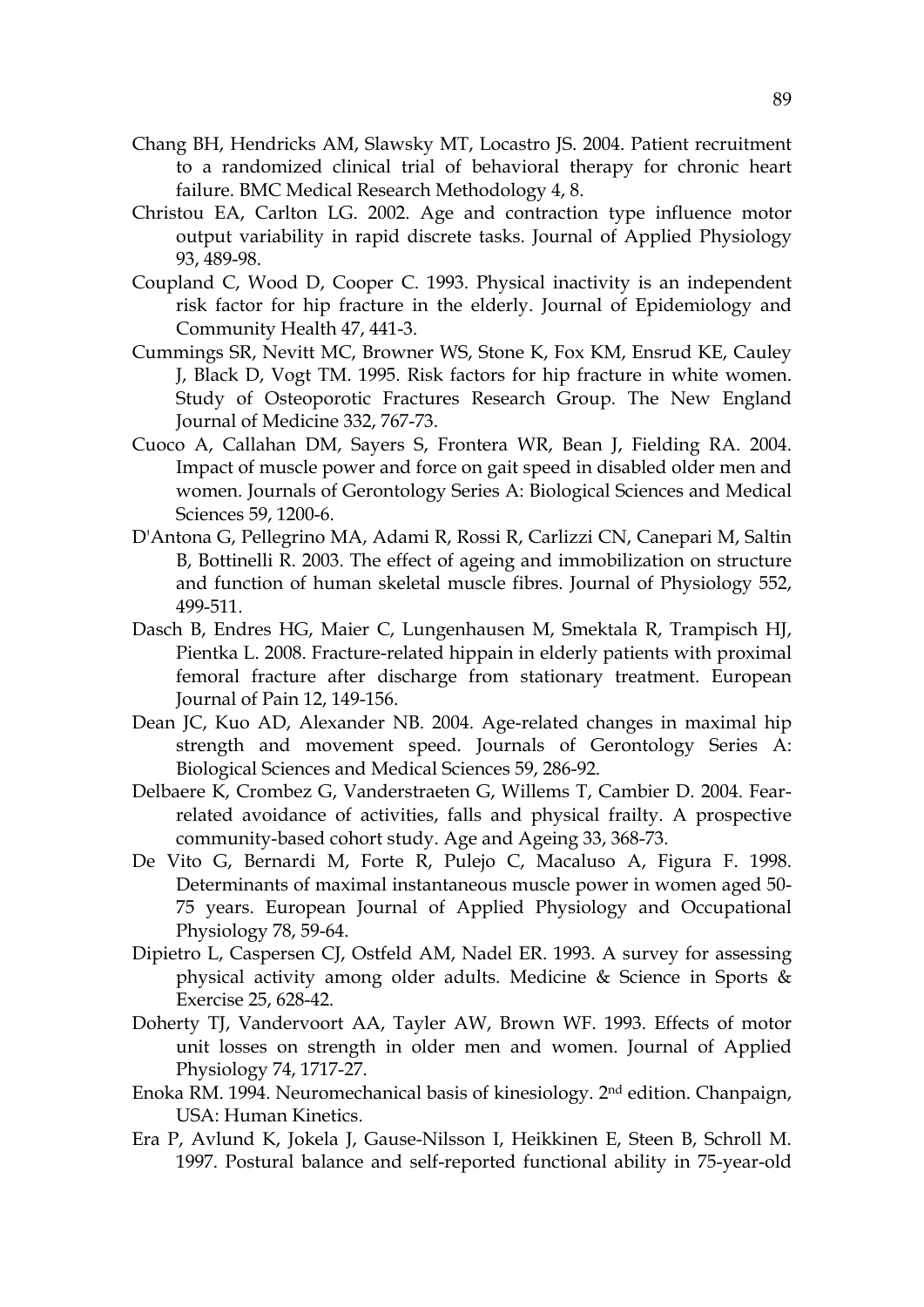men and women: a cross-national comparative study. Journal of the American Geriatrics Society 45, 21-9.

- Ericsson YB, Roos EM, Dahlberg L. 2006. Muscle strength, functional performance, and self-reported outcomes four years after arthroscopic partial meniscectomy in middle-aged patients. Arthritis & Rheumatism 55, 946-52.
- Ettinger WH Jr, Burns R, Messier SP, Applegate W, Rejeski WJ, Morgan T, Shumaker S, Berry MJ, O'Toole M, Monu J, Craven T. 1997. A randomized trial comparing aerobic exercise and resistance exercise with a health education program in older adults with knee osteoarthritis. The Fitness Arthritis and Seniors Trial (FAST). Journal of the American Medical Association 277, 25-31.
- Ferrucci L, Guralnik JM, Buchner D, Kasper J, Lamb SE, Simonsick EM, Corti MC, Bandeen-Roche K, Fried LP. 1997. Departures from linearity in the relationship between measures of muscular strength and physical performance of the lower extremities: the Women's Health and Aging Study. Journals of Gerontology Series A: Biological Sciences and Medical Sciences 52, M275-85.
- Fiatarone MA, O'Neill EF, Ryan ND, Clements KM, Solares GR, Nelson ME, Roberts SB, Kehayias JJ, Lipsitz LA, Evans WJ. 1994. Exercise training and nutritional supplementation for physical frailty in very elderly people. The New England Journal of Medicine 330, 1769-75.
- Fielding RA, LeBrasseur NK, Cuoco A, Bean J, Mizer K, Fiatarone Singh MA. 2002. High-velocity resistance training increases skeletal muscle peak power in older women. Journal of the American Geriatrics Society 50, 655- 62.
- Fleming BE, Wilson DR, Pendergast DR. 1991. A portable, easily performed muscle power test and its association with falls by elderly persons. Archives of Physical Medicine and Rehabilitation 72, 886-9.
- Foldvari M, Clark M, Laviolette LC, Bernstein MA, Kaliton D, Castaneda C, Pu CT, Hausdorff JM, Fielding RA, Singh MA. 2000. Association of muscle power with functional status in community-dwelling elderly women. Journals of Gerontology Series A: Biological Sciences and Medical Sciences 55, M192-9.
- Folstein MF, Folstein SE, McHugh PR. 1975. "Mini-mental state". A practical method for grading the cognitive state of patients for the clinician. Journal of Psychiatric Research 12, 189-98.
- Fox KM, Hawkes WG, Hebel JR, Felsenthal G, Clark M, Zimmerman SI, Kenzora JE, Magaziner J. 1998. Mobility after hip fracture predicts health outcomes. Journal of the American Geriatrics Society 46, 169-73.
- Fried LP, Young Y, Rubin G, Bandeen-Roche K; WHAS II Collaborative Research Group. 2001. Self-reported preclinical disability identifies older women with early declines in performance and early disease. Journal of Clinical Epidemiology 54, 889-901.
- Frobell RB, Lohmander LS, Roos EM. 2007. The challenge of recruiting patients with anterior cruciate ligament injury of the knee into a randomized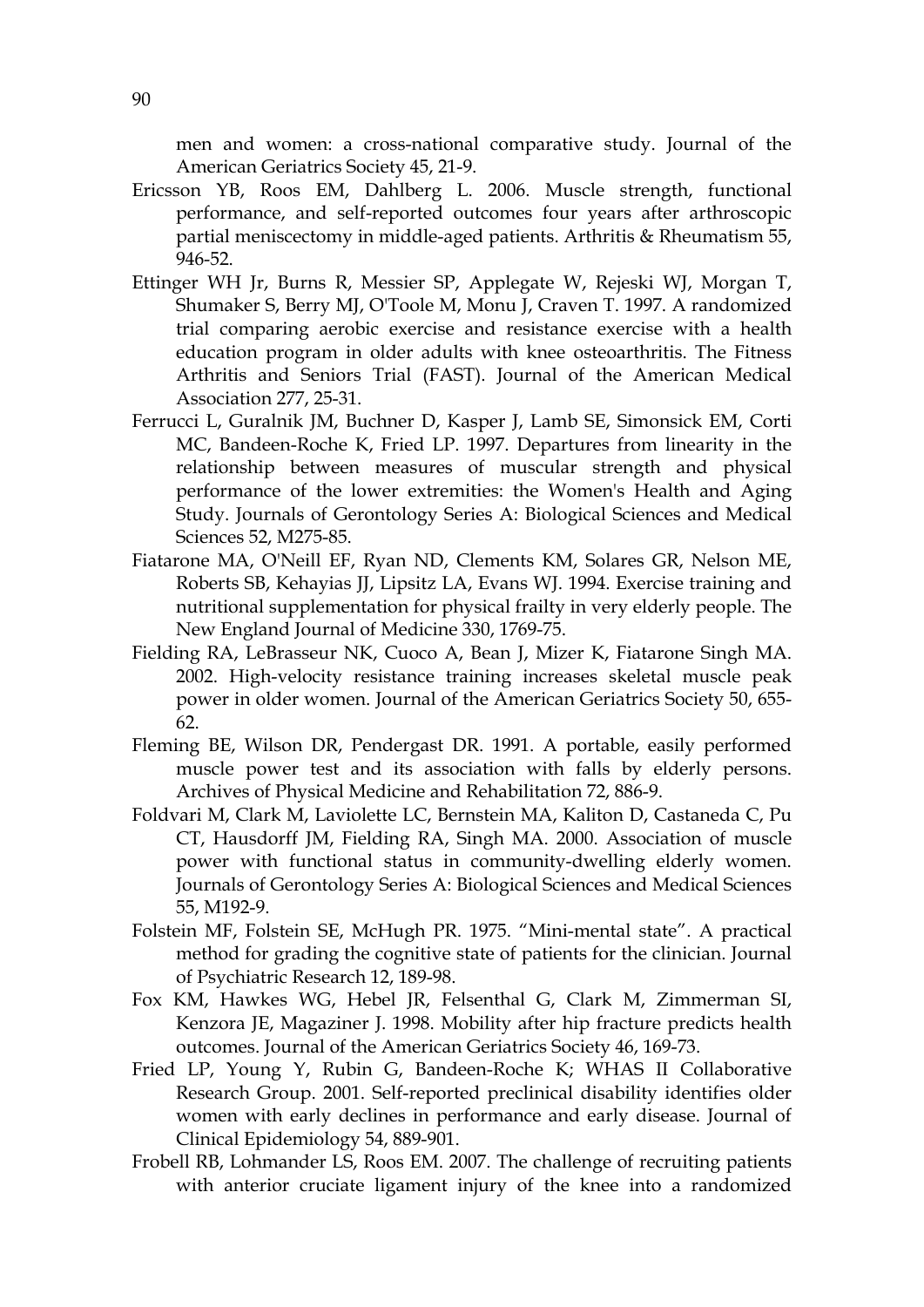clinical trial comparing surgical and non-surgical treatment. Contemporary Clinical Trials 28, 295-302.

- Frontera WR, Hughes VA, Fielding RA, Fiatarone MA, Evans WJ, Roubenoff R. 2000. Aging of skeletal muscle: a 12-yr longitudinal study. Journal of Applied Physiology 88, 1321-6.
- Frontera WR, Hughes VA, Krivickas LS, Kim SK, Foldvari M, Roubenoff R. 2003. Strength training in older women: early and late changes in whole muscle and single cells. Muscle & Nerve 28, 601-8.
- Gabriel DA, Kamen G, Frost G. 2006. Neural adaptations to resistive exercise: mechanisms and recommendations for training practices. Sports Medicine 36, 133-49.
- Galvão DA, Taaffe DR. 2005. Resistance exercise dosage in older adults: singleversus multiset effects on physical performance and body composition. Journal of the American Geriatrics Society 53, 2090-7.
- Gapeyeva H, Buht N, Peterson K, Ereline J, Haviko T, Pääsuke M. 2007. Quadriceps femoris muscle voluntary isometric force production and relaxation characteristics before and 6 months after unilateral total knee arthroplasty in women. Knee Surgery, Sports Traumatology, Arthroscopy 15, 202-11.
- Gill TM, Allore HG, Hardy SE, Guo Z. 2006. The dynamic nature of mobility disability in older persons. Journal of the American Geriatrics Society 54, 248-54.
- Greenspan SL, Myers ER, Maitland LA, Resnick NM, Hayes WC. 1994 Fall severity and bone mineral density as risk factors for hip fracture in ambulatory elderly. Journal of the American Medical Association 271, 128- 33.
- Gregg EW, Cauley JA, Seeley DG, Ensrud KE, Bauer DC. 1998. Physical activity and osteoporotic fracture risk in older women. Study of Osteoporotic Fractures Research Group. Annals of Internal Medicine 129, 81-8.
- Grimby G. 1986. Physical activity and muscle training in the elderly. Acta Medica Scandinavica Suppl. 711, 233-7.
- Guralnik JM, Ferrucci L, Pieper CF, Leveille SG, Markides KS, Ostir GV, Studenski S, Berkman LF, Wallace RB. 2000. Lower extremity function and subsequent disability: consistency across studies, predictive models, and value of gait speed alone compared with the short physical performance battery. Journals of Gerontology Series A: Biological Sciences and Medical Sciences 55, M221-31.
- Haentjens P, Autier P, Barette M, Boonen S; Belgian Hip Fracture Study Group. 2001. The economic cost of hip fractures among elderly women. A oneyear, prospective, observational cohort study with matched-pair analysis. Belgian Hip Fracture Study Group. The Journal of Bone and Joint Surgery 83A, 493-500.
- Häkkinen K, Häkkinen A. 1991. Muscle cross-sectional area, force production and relaxation characteristics in women at different ages. European Journal of Applied Physiology and Occupational Physiology 62, 410-4.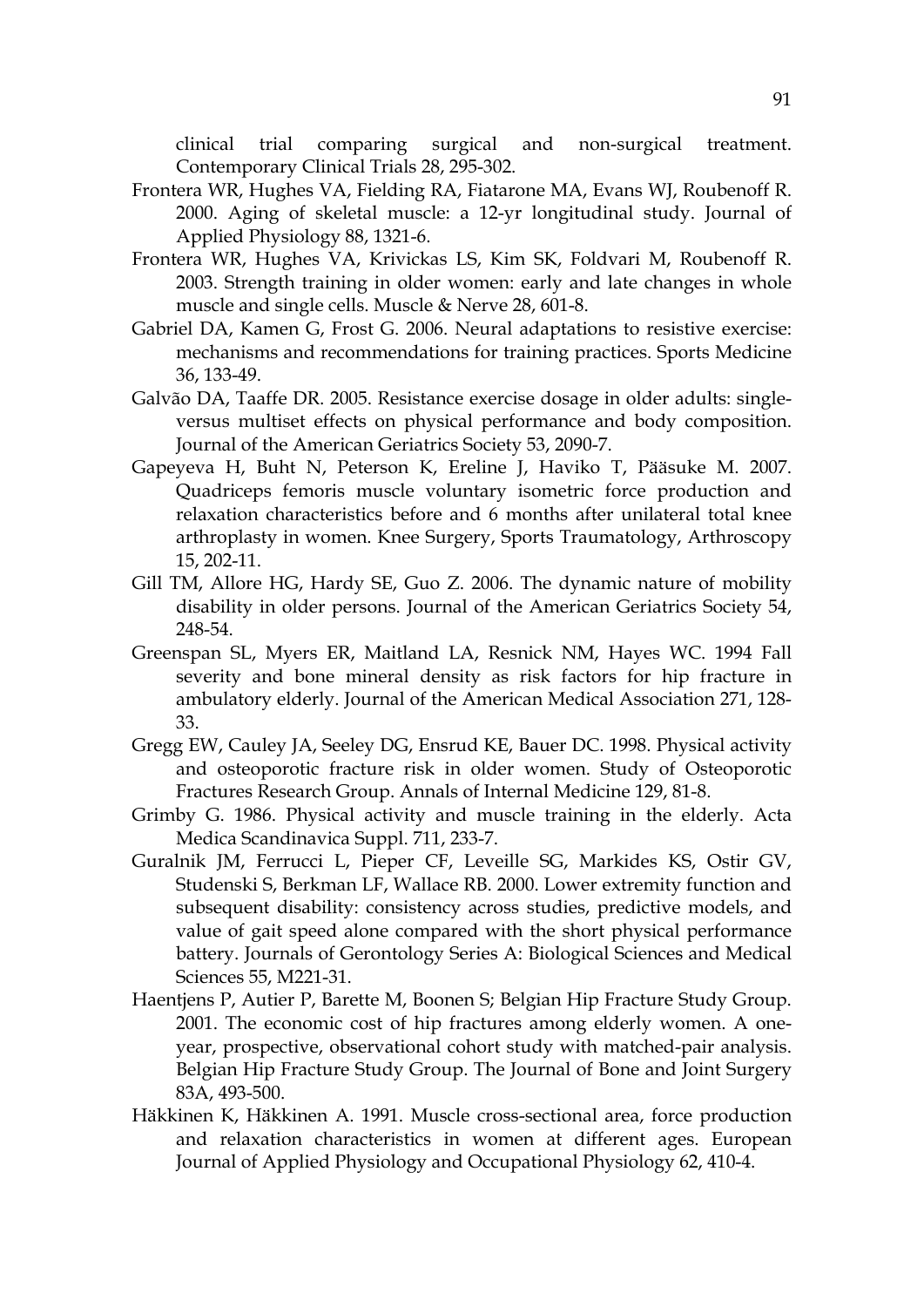- Häkkinen K, Alen M, Kallinen M, Newton RU, Kraemer WJ. 2000. Neuromuscular adaptation during prolonged strength training, detraining and re-strength-training in middle-aged and elderly people. European Journal of Applied Physiology 83, 51-62.
- Häkkinen K, Kraemer WJ, Newton RU, Alen M. 2001. Changes in electromyographic activity, muscle fibre and force production characteristics during heavy resistance/power strength training in middle-aged and older men and women. Acta Physiologica Scandinavica 171, 51-62.
- Hauer K, Rost B, Rütschle K, Opitz H, Specht N, Bärtsch P, Oster P, Schlierf G. 2001. Exercise training for rehabilitation and secondary prevention of falls in geriatric patients with a history of injurious falls. Journal of the American Geriatrics Society 49, 10-20.
- Hauer K, Specht N, Schuler M, Bärtsch P, Oster P. 2002. Intensive physical training in geriatric patients after severe falls and hip surgery. Age and Ageing 31, 49-57.
- Hauer K, Pfisterer M, Schuler M, Bärtsch P, Oster P. 2003. Two years later: a prospective long-term follow-up of a training intervention in geriatric patients with a history of severe falls. Archives of Physical Medicine and Rehabilitation 84, 1426-32.
- Hawkes WG, Wehren L, Orwig D, Hebel JR, Magaziner J. 2006. Gender differences in functioning after hip fracture. Journals of Gerontology Series A: Biological Sciences and Medical Sciences 61, 495-9.
- Hedström M, Ljungqvist O, Cederholm T. 2006. Metabolism and catabolism in hip fracture patients: nutritional and anabolic intervention--a review. Acta Orthopaedica 77, 741-7.
- Herman S, Kiely DK, Leveille S, O'Neill E, Cyberey S, Bean JF. 2005. Upper and lower-limb muscle power relationships in mobility-limited older adults. Journals of Gerontology Series A: Biological Sciences and Medical Sciences 60, 476-80.
- Herrick C, Steger-May K, Sinacore DR, Brown M, Schechtman KB, Binder EF. 2004. Persistent pain in frail older adults after hip fracture repair. Journal of the American Geriatrics Society 52, 2062-8.
- Heuts PH, Vlaeyen JW, Roelofs J, de Bie RA, Aretz K, van Weel C, van Schayck OC. 2004. Pain-related fear and daily functioning in patients with osteoarthritis. Pain 110, 228-35.
- Hirvensalo M, Lampinen P, Rantanen T. 1998. Physical exercise in old age: an eigth-year follow-up study on involvement, motives, and obstacles among persons age 65-84. Journal of Aging and Physical Activity 6, 157-68.
- Hirvensalo M, Rantanen T, Heikkinen E. 2000. Mobility difficulties and physical activity as predictors of mortality and loss of independence in the community-living older population. Journal of the American Geriatrics Society 48, 493-8.
- Hodkinson HM. 1972. Evaluation of a mental test score for assessment of mental impairment in the elderly. Age and Ageing 1, 233-8.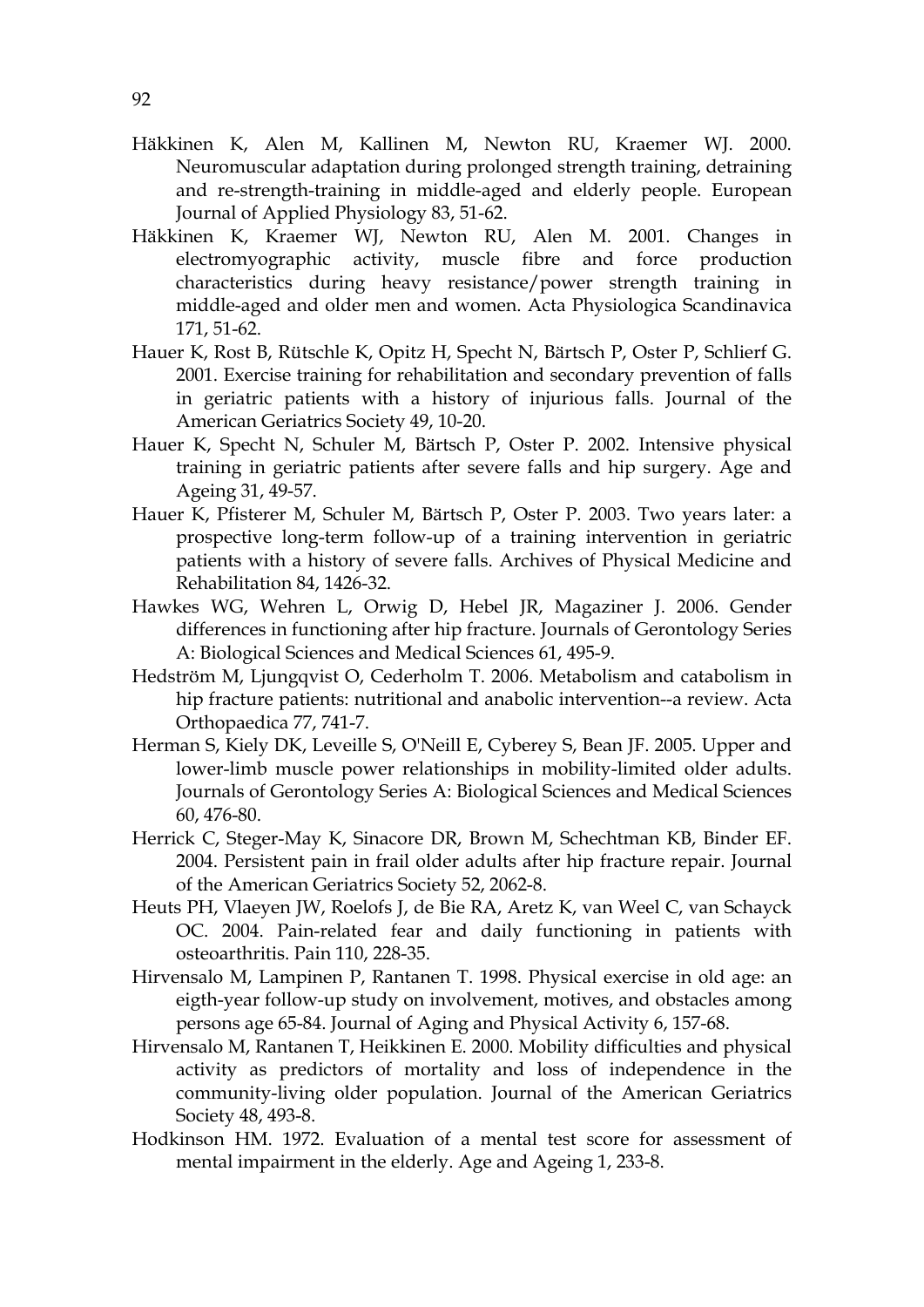- Holder-Powell HM, Rutherford OM. 1999. Unilateral lower-limb injury: its long-term effects on quadriceps, hamstring, and plantarflexor muscle strength. Archives of Physical Medicine and Rehabilitation 80, 717-20.
- Holder-Powell HM, Rutherford OM. 2000. Unilateral lower-limb musculoskeletal injury: its long-term effect on balance. Archives of Physical Medicine and Rehabilitation 81, 265-8.
- Hortobágyi T, Tunnel D, Moody J, Beam S, DeVita P. 2001. Low- or highintensity strength training partially restores impaired quadriceps force accuracy and steadiness in aged adults. Journals of Gerontology Series A: Biological Sciences and Medical Sciences 56, B38-47.
- Hortobágyi T, Mizelle C, Beam S, DeVita P. 2003. Old adults perform activities of daily living near their maximal capabilities. Journals of Gerontology Series A: Biological Sciences and Medical Sciences 58, M453-60.
- Host HH, Sinacore DR, Bohnert KL, Steger-May K, Brown M, Binder EF. 2007. Training-induced strength and functional adaptations after hip fracture. Physical Therapy 87, 292-303.
- Hruda KV, Hicks AL, McCartney N. 2003. Training for muscle power in older adults: effects on functional abilities. Canadian Journal of Applied Physiology 28, 178-89.
- Hughes VA, Frontera WR, Wood M, Evans WJ, Dallal GE, Roubenoff R, Fiatarone Singh MA. 2001. Longitudinal muscle strength changes in older adults: influence of muscle mass, physical activity, and health. Journals of Gerontology Series A: Biological Sciences and Medical Sciences 56, B209- 17.
- Hunt MA, Sanderson DJ, Moffet H, Inglis JT. 2004. Interlimb asymmetry in persons with and without an anterior cruciate ligament deficiency during stationary cycling. Archives of Physical Medicine and Rehabilitation 85, 1475-8.
- Hunter SK, Thompson MW, Adams RD. 2000. Relationships among ageassociated strength changes and physical activity level, limb dominance, and muscle group in women. Journals of Gerontology Series A: Biological Sciences and Medical Sciences 55, B264-73.
- Hurley MV, Scott DL, Rees J, Newham DJ. 1997. Sensorimotor changes and functional performance in patients with knee osteoarthritis. Annals of the Rheumatic Diseases 56, 641-8.
- Hurley MV, Rees J, Newham DJ. 1998. Quadriceps function, proprioceptive acuity and functional performance in healthy young, middle-aged and elderly subjects. Age and Ageing 27, 55-62.
- Izquierdo M, Aguado X, Gonzalez R, López JL, Häkkinen K. 1999. Maximal and explosive force production capacity and balance performance in men of different ages. European Journal of Applied Physiology and Occupational Physiology 79, 260-7.
- Janzen CL, Chilibeck PD, Davison KS. 2006. The effect of unilateral and bilateral strength training on the bilateral deficit and lean tissue mass in postmenopausal women. European Journal of Applied Physiology 97, 253-60.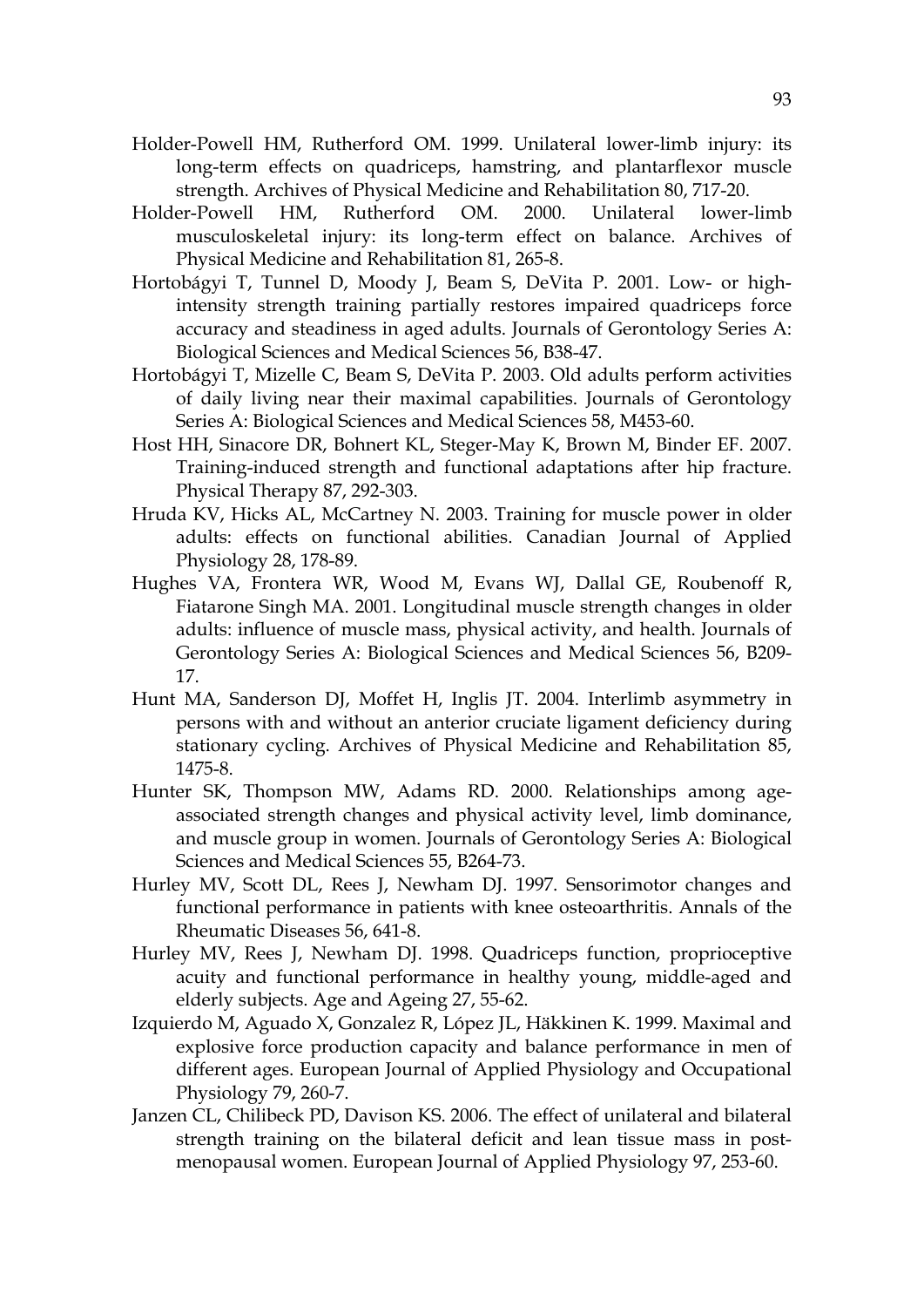- Jarnlo GB, Thorngren KG. 1991a. Standing balance in hip fracture patients. 20 middle-aged patients compared with 20 healthy subjects. Acta Orthopaedica Scandinavica 62, 427-34.
- Jarnlo GB. Hip fracture patients. 1991b. Background factors and function. Scandinavian Journal of Rehabilitation Medicine Suppl. 24, 1-31.
- Jette AM, Lachman M, Giorgetti MM, Assmann SF, Harris BA, Levenson C, Wernick M, Krebs D. 1999. Exercise--it's never too late: the strong-for-life program. American Journal of Public Health 89, 66-72.
- Judge JO, Whipple RH, Wolfson LI. 1994. Effects of resistive and balance exercises on isokinetic strength in older persons. Journal of the American Geriatrics Society 42, 937-46.
- Jylhä M, Guralnik JM, Balfour J, Fried LP. 2001. Walking difficulty, walking speed, and age as predictors of self-rated health: the women's health and aging study. Journals of Gerontology Series A: Biological Sciences and Medical Sciences 56, M609-17.
- Kannus P, Alosa D, Cook L, Johnson RJ, Renström P, Pope M, Beynnon B, Yasuda K, Nichols C, Kaplan M. 1992. Effect of one-legged exercise on the strength, power and endurance of the contralateral leg. A randomized, controlled study using isometric and concentric isokinetic training. European Journal of Applied Physiology and Occupational Physiology 64, 117-26.
- Kannus P, Niemi S, Parkkari J, Palvanen M, Vuori I, Järvinen M. 1999. Hip fractures in Finland between 1970 and 1997 and predictions for the future. The Lancet 353, 802-5.
- Kannus P, Parkkari J, Niemi S, Palvanen M. 2005a. Fall-induced deaths among elderly people. American Journal of Public Health 95, 422-4.
- Kannus P, Sievänen H, Palvanen M, Järvinen T, Parkkari J. 2005b. Prevention of falls and consequent injuries in elderly people. The Lancet 366, 1885-93.
- Kannus P, Leiponen P, Parkkari J, Palvanen M, Järvinen M. 2006a. A sideways fall and hip fracture. Bone 39, 383-4.
- Kannus P, Niemi S, Parkkari J, Palvanen M, Vuori I, Järvinen M. 2006b. Nationwide decline in incidence of hip fracture. Journal of Bone and Mineral Research 21, 1836-8.
- Kaprio J, Sarna S, Koskenvuo M, Rantasalo I. 1978. The Finnish Twin Registry: formation and compilation, questionnaire study, zygosity determination procedures, and research program. Progress in Clinical and Biological Research 24 Pt B, 179-84.
- Kaprio J, Koskenvuo M. 2002. Genetic and environmental factors in complex diseases: the older Finnish Twin Cohort. Twin Research 5, 358-65.
- Karinkanta S, Heinonen A, Sievanen H, Uusi-Rasi K, Kannus P. 2005. Factors predicting dynamic balance and quality of life in home-dwelling elderly women. Gerontology 51, 116-21.
- Keene GS, Parker MJ, Pryor GA. 1993. Mortality and morbidity after hip fractures. British Medical Journal 307, 1248-50.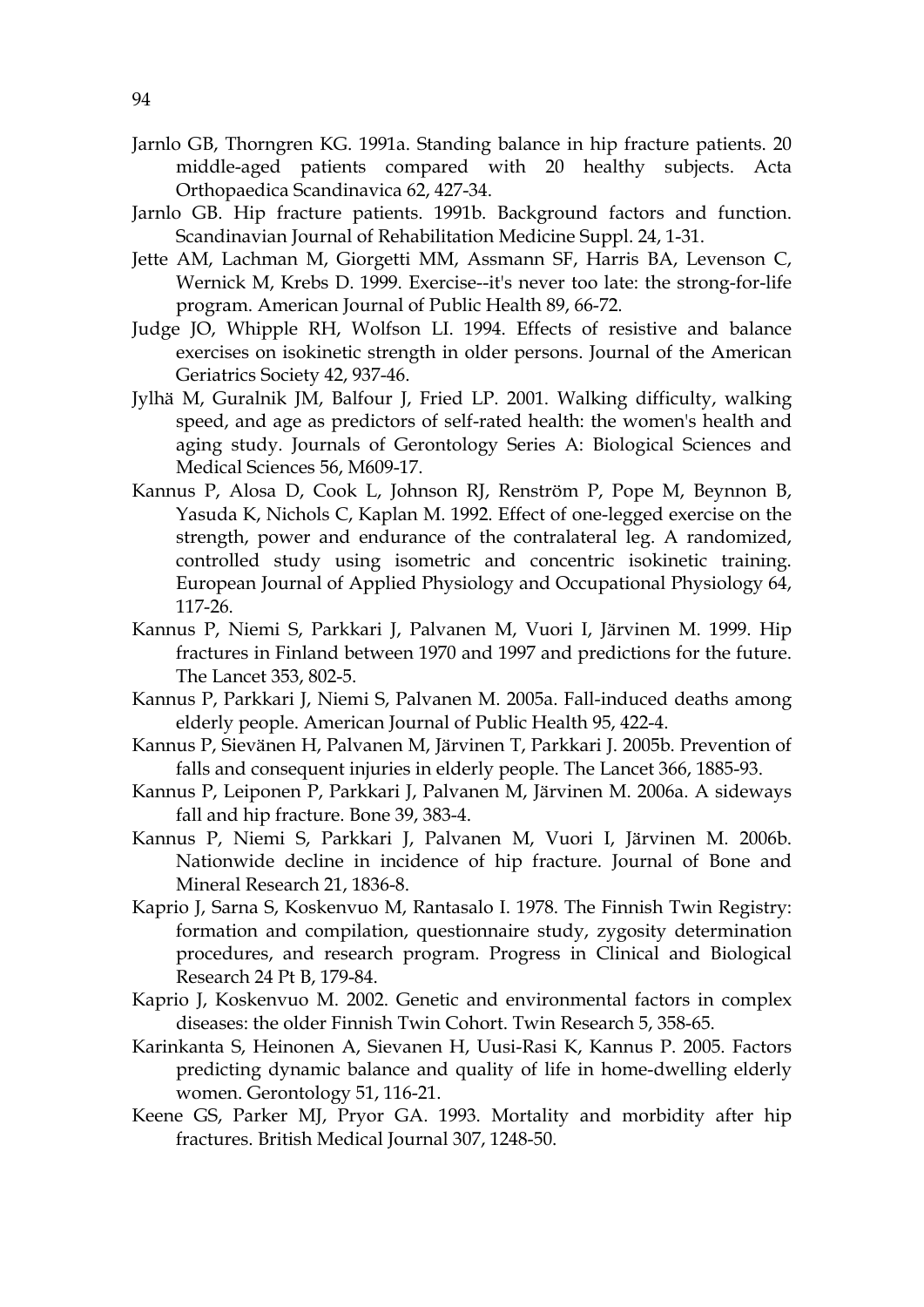- Kellogg International Work Group. 1987. The prevention of falls in later life. A report of the Kellogg International Work Group on the Prevention of Falls by the Elderly. Danish Medical Bulletin 34 Suppl 4, 1-24.
- King MB, Tinetti ME. 1995. Falls in community-dwelling older persons. Journal of the American Geriatrics Society 43, 1146-54.
- Kirke PN, Sutton M, Burke H, Daly L. 2002. Outcome of hip fracture in older Irish women: a 2-year follow-up of subjects in a case-control study. Injury 33, 387-91.
- Kortebein P, Ferrando A, Lombeida J, Wolfe R, Evans WJ. 2007. Effect of 10 days of bed rest on skeletal muscle in healthy older adults. Journal of the American Medical Association 297, 1772-4.
- Kraemer WJ, Adams K, Cafarelli E, Dudley GA, Dooly C, Feigenbaum MS, Fleck SJ, Franklin B, Fry AC, Hoffman JR, Newton RU, Potteiger J, Stone MH, Ratamess NA, Triplett-McBride T; American College of Sports Medicine. 2002. American College of Sports Medicine position stand. Progression models in resistance training for healthy adults. Medicine & Science in Sports & Exercise 34, 364-80.
- Kujala UM, Kaprio J, Kannus P, Sarna S, Koskenvuo M. 2000. Physical activity and osteoporotic hip fracture risk in men. Archives of Internal Medicine 160, 705-8.
- Lamb SE, Morse RE, Evans JG. 1995. Mobility after proximal femoral fracture: the relevance of leg extensor power, postural sway and other factors. Age and Ageing 24, 308-14.
- Lamb SE, Guralnik JM, Buchner DM, Ferrucci LM, Hochberg MC, Simonsick EM, Fried LP. 2000. Factors that modify the association between knee pain and mobility limitation in older women: the Women's Health and Aging Study. Annals of the Rheumatic Diseases 59, 331-7.
- Lamb SE, Oldham JA, Morse RE, Evans JG. 2002. Neuromuscular stimulation of the quadriceps muscle after hip fracture: a randomized controlled trial. Archives of Physical Medicine and Rehabilitation 83, 1087-92.
- Lamoureux EL, Sparrow WA, Murphy A, Newton RU. 2001. Differences in the neuromuscular capacity and lean muscle tissue in old and older community-dwelling adults. Journals of Gerontology Series A: Biological Sciences and Medical Sciences 56, M381-5.
- Langlois JA, Maggi S, Harris T, Simonsick EM, Ferrucci L, Pavan M, Sartori L, Enzi G. 1996. Self-report of difficulty in performing functional activities identifies a broad range of disability in old age. Journal of the American Geriatrics Society 44, 1421-8.
- Lanza IR, Towse TF, Caldwell GE, Wigmore DM, Kent-Braun JA. 2003. Effects of age on human muscle torque, velocity, and power in two muscle groups. Journal of Applied Physiology 95, 2361-9.
- Latham NK, Bennett DA, Stretton CM, Anderson CS. 2004. Systematic review of progressive resistance strength training in older adults. Journals of Gerontology Series A: Biological Sciences and Medical Sciences 59, 48-61.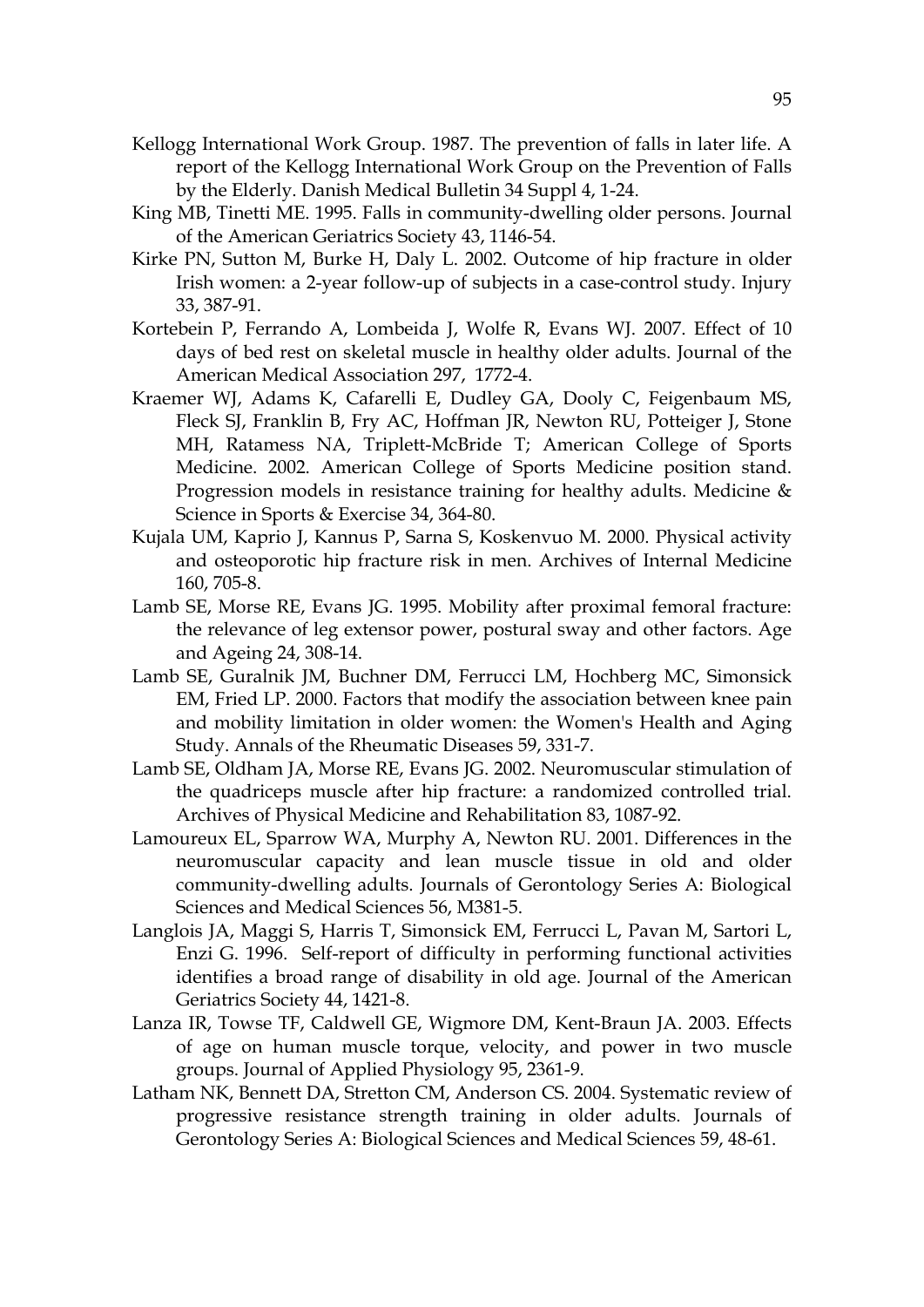- Laukkanen P, Heikkinen E, Kauppinen M. 1995. Muscle strength and mobility as predictors of survival in 75-84-year-old people. Age and Ageing 24, 468- 73.
- Lauretani F, Russo CR, Bandinelli S, Bartali B, Cavazzini C, Di Iorio A, Corsi AM, Rantanen T, Guralnik JM, Ferrucci L. 2003. Age-associated changes in skeletal muscles and their effect on mobility: an operational diagnosis of sarcopenia. Journal of Applied Physiology 95, 1851-60.
- Leinonen R, Heikkinen E, Jylhä M. 1998. Self-rated health and self-assessed change in health in elderly men and women--a five-year longitudinal study. Social Sciences and Medicine 46, 591-7.
- Leveille SG, Ling S, Hochberg MC, Resnick HE, Bandeen-Roche KJ, Won A, Guralnik JM. 2001. Widespread musculoskeletal pain and the progression of disability in older disabled women. Annals of Internal Medicine 135, 1038-46.
- Leveille SG, Bean J, Bandeen-Roche K, Jones R, Hochberg M, Guralnik JM. 2002. Musculoskeletal pain and risk for falls in older disabled women living in the community. Journal of the American Geriatrics Society 50, 671-8.
- Leveille SG, Bean J, Ngo L, McMullen W, Guralnik JM. 2007. The pathway from musculoskeletal pain to mobility difficulty in older disabled women. Pain 128, 69-77.
- Lexell J, Henriksson-Larsén K, Winblad B, Sjöström M. 1983. Distribution of different fiber types in human skeletal muscles: effects of aging studied in whole muscle cross sections. Muscle & Nerve 6, 588-95.
- Lexell J, Downham DY, Larsson Y, Bruhn E, Morsing B. 1995. Heavy-resistance training in older Scandinavian men and women: short- and long-term effects on arm and leg muscles. Scandinavian Journal of Medicine & Science in Sports 5, 329-41.
- Liikavainio T, Isolehto J, Helminen HJ, Perttunen J, Lepola V, Kiviranta I, Arokoski JP, Komi PV. 2007. Loading and gait symmetry during level and stair walking in asymptomatic subjects with knee osteoarthritis: importance of quadriceps femoris in reducing impact force during heel strike? Knee 14, 231-8.
- Lindle RS, Metter EJ, Lynch NA, Fleg JL, Fozard JL, Tobin J, Roy TA, Hurley BF. 1997. Age and gender comparisons of muscle strength in 654 women and men aged 20-93 yr. Journal of Applied Physiology 83, 1581-7.
- Lönnroos E, Kautiainen H, Karppi P, Huusko T, Hartikainen S, Kiviranta I, Sulkava R. 2006. Increased incidence of hip fractures. A population basedstudy in Finland. Bone 39, 623-7.
- Luukinen H, Koski K, Honkanen R, Kivelä SL. 1995. Incidence of injury-causing falls among older adults by place of residence: a population-based study. Journal of the American Geriatrics Society 43, 871-6.
- Lynch NA, Metter EJ, Lindle RS, Fozard JL, Tobin JD, Roy TA, Fleg JL, Hurley BF. 1999. Muscle quality. I. Age-associated differences between arm and leg muscle groups. Journal of Applied Physiology 86, 188-94.
- Macaluso A, De Vito G. 2003. Comparison between young and older women in explosive power output and its determinants during a single leg-press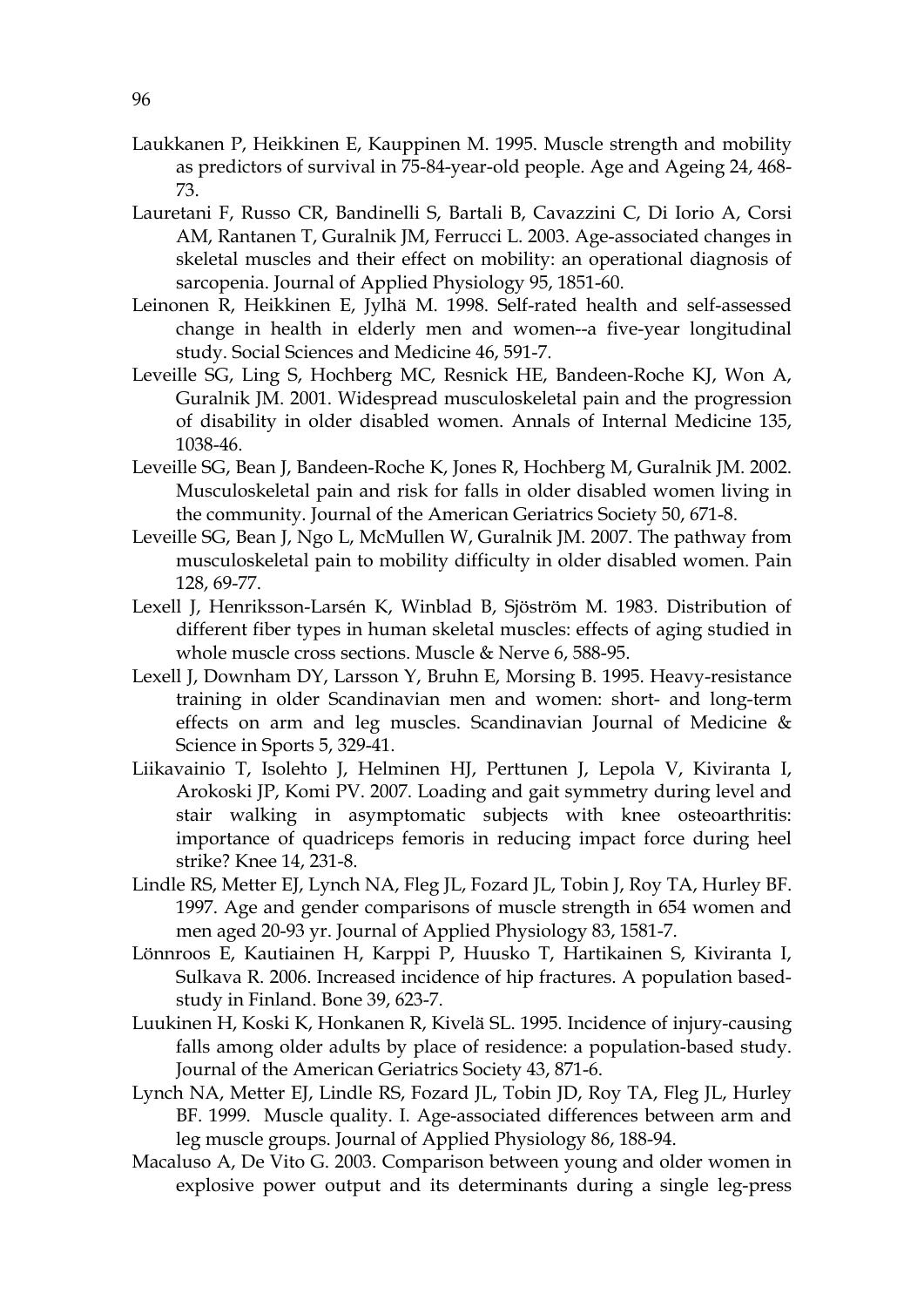action after optimisation of load. European Journal of Applied Physiology 90, 458-63.

- Madsen OR, Lauridsen UB. 1995. Knee extensor and flexor strength in elderly women after recent hip fracture: assessment by the Cybex 6000 dynamometer of intra-rater inter-test reliability. Scandinavian Journal of Rehabilitation Medicine 27, 219-26.
- Madsen OR, Lauridsen UB, Sørensen OH. 2000. Quadriceps strength in women with a previous hip fracture: relationships to physical ability and bone mass. Scandinavian Journal of Rehabilitation Medicine 32, 37-40.
- Magaziner J, Hawkes W, Hebel JR, Zimmerman SI, Fox KM, Dolan M, Felsenthal G, Kenzora J. 2000. Recovery from hip fracture in eight areas of function. Journals of Gerontology Series A: Biological Sciences and Medical Sciences 55, M498-507.
- Magaziner J, Fredman L, Hawkes W, Hebel JR, Zimmerman S, Orwig DL, Wehren L. 2003. Changes in functional status attributable to hip fracture: a comparison of hip fracture patients to community-dwelling aged. American Journal of Epidemiology 157, 1023-31.
- Maki BE. 1997. Gait changes in older adults: predictors of falls or indicators of fear. Journal of the American Geriatrics Society 45(3), 313-20.
- Mangione KK, Craik RL, Tomlinson SS, Palombaro KM. 2005. Can elderly patients who have had a hip fracture perform moderate- to high-intensity exercise at home? Physical Therapy 85, 727-39.
- McArdle WD, Katch FI, Katch VL. 2000. Essentials of exercise physiology. 2nd edition. USA: Lippincott Williams & Wilkins.
- McDonagh MJ, Davies CT. 1984. Adaptive response of mammalian skeletal muscle to exercise with high loads. European Journal of Applied Physiology and Occupational Physiology 52, 139-55.
- Meuleman JR, Brechue WF, Kubilis PS, Lowenthal DT. 2000. Exercise training in the debilitated aged: strength and functional outcomes. Archives of Physical Medicine and Rehabilitation 81, 312-8.
- Mikkola T, Sipilä S, Portegijs E, Kallinen M, Alén M, Kiviranta I, Pekkonen M, Heinonen A. 2007. Impaired geometric properties of tibia in older women with hip fracture history. Osteoporosis International 18, 1083-90.
- Miller MD, Crotty M, Whitehead C, Bannerman E, Daniels LA. 2006a. Nutritional supplementation and resistance training in nutritionally at risk older adults following lower-limb fracture: a randomized controlled trial. Clinical Rehabilitation 20, 311-23.
- Miller RR, Cappola AR, Shardell MD, Hawkes WG, Yu-Yahiro JA, Hebel JR, Magaziner J. 2006b. Persistent changes in interleukin-6 and lower extremity function following hip fracture. Journals of Gerontology Series A: Biological Sciences and Medical Sciences 61, 1053-8.
- Miszko TA, Cress ME, Slade JM, Covey CJ, Agrawal SK, Doerr CE. 2003. Effect of strength and power training on physical function in communitydwelling older adults. Journals of Gerontology Series A: Biological Sciences and Medical Sciences 58, 171-5.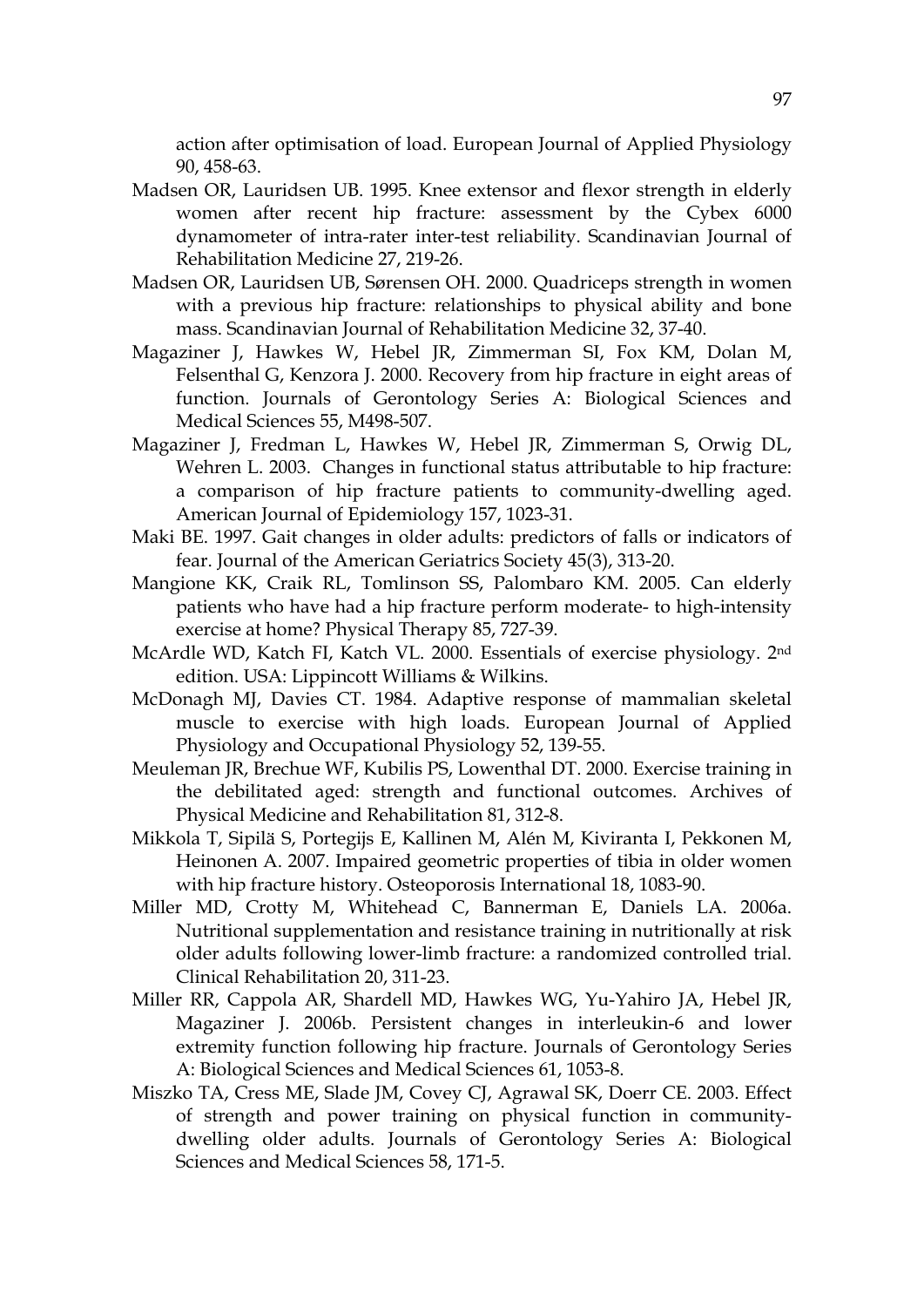- Mitchell SL, Stott DJ, Martin BJ, Grant SJ. 2001. Randomized controlled trial of quadriceps training after proximal femoral fracture. Clinical Rehabilitation 15, 282-90.
- Mizner RL, Stevens JE, Snyder-Mackler L. 2003. Voluntary activation and decreased force production of the quadriceps femoris muscle after total knee arthroplasty. Physical Therapy 83, 359-65.
- Mizner RL, Snyder-Mackler L. 2005a. Altered loading during walking and sitto-stand is affected by quadriceps weakness after total knee arthroplasty. Journal of Orthopaedic Research 23, 1083-90.
- Mizner RL, Petterson SC, Stevens JE, Vandenborne K, Snyder-Mackler L. 2005b. Early quadriceps strength loss after total knee arthroplasty. The contributions of muscle atrophy and failure of voluntary muscle activation. The Journal of Bone and Joint Surgery 87, 1047-53.
- Morrison RS, Magaziner J, McLaughlin MA, Orosz G, Silberzweig SB, Koval KJ, Siu AL. 2003. The impact of post-operative pain on outcomes following hip fracture. Pain 103, 303-11.
- Nadeau S, McFadyen BJ, Malouin F. 2003. Frontal and sagittal plane analyses of the stair climbing task in healthy adults aged over 40 years: what are the challenges compared to level walking? Clinical Biomechanics 18, 950-9.
- Nelson ME, Fiatarone MA, Morganti CM, Trice I, Greenberg RA, Evans WJ. 1994. Effects of high-intensity strength training on multiple risk factors for osteoporotic fractures. A randomized controlled trial. Journal of the American Medical Association 272, 1909-14.
- Nevitt MC, Cummings SR, Kidd S, Black D. 1989. Risk factors for recurrent nonsyncopal falls. A prospective study. Journal of the American Medical Association 261, 2663-8.
- Nevitt MC, Cummings SR. 1993. Type of fall and risk of hip and wrist fractures: the study of osteoporotic fractures. The Study of Osteoporotic Fractures Research Group. Journal of the American Geriatrics Society 41, 1226-34.
- Newton RU, Hakkinen K, Hakkinen A, McCormick M, Volek J, Kraemer WJ. 2002. Mixed-methods resistance training increases power and strength of young and older men. Medicine & Science in Sports & Exercise 34, 1367- 75.
- Norton R, Butler M, Robinson E, Lee-Joe T, Campbell AJ. 2000. Declines in physical functioning attributable to hip fracture among older people: a follow-up study of case-control participants. Disability & Rehabilitation 22, 345-51.
- Nurmi I, Lüthje P. 2002. Incidence and costs of falls and fall injuries among elderly in institutional care. Scandinavian Journal of Primary Health Care 20, 118-22.
- Onder G, Penninx BW, Lapuerta P, Fried LP, Ostir GV, Guralnik JM, Pahor M. 2002. Change in physical performance over time in older women: the Women's Health and Aging Study. Journals of Gerontology Series A: Biological Sciences and Medical Sciences 57, M289-93.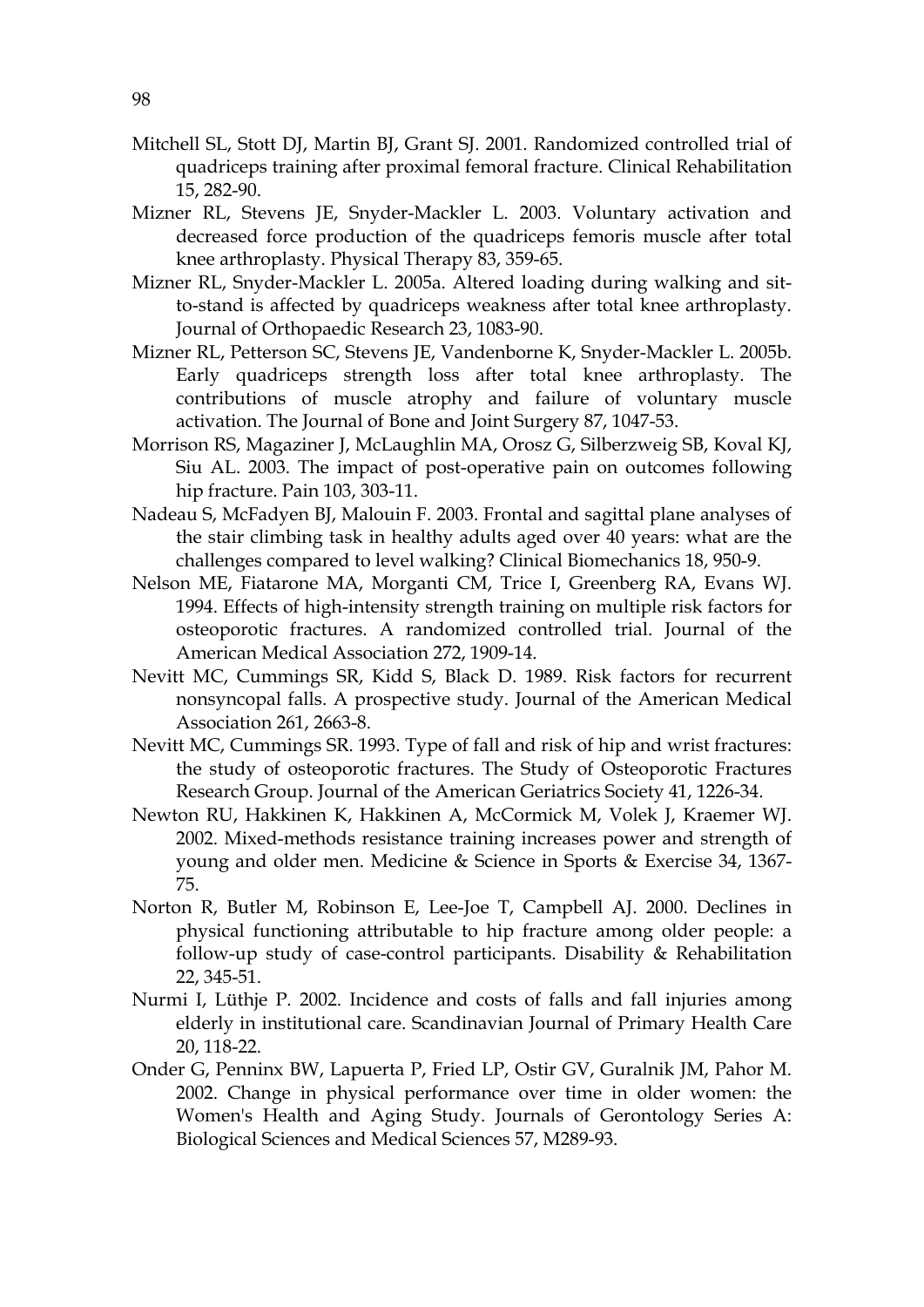- Onder G, Cesari M, Russo A, Zamboni V, Bernabei R, Landi F. 2006. Association between daily pain and physical function among old-old adults living in the community: results from the ilSIRENTE study. Pain 121, 53-9.
- O'Reilly SC, Jones A, Muir KR, Doherty M. 1998. Quadriceps weakness in knee osteoarthritis: the effect on pain and disability. Annals of the Rheumatic Diseases 57, 588-94.
- Orr R, de Vos NJ, Singh NA, Ross DA, Stavrinos TM, Fiatarone-Singh MA. 2006. Power training improves balance in healthy older adults. Journals of Gerontology Series A: Biological Sciences and Medical Sciences 61, 78-85.
- Paddon-Jones D, Sheffield-Moore M, Cree MG, Hewlings SJ, Aarsland A, Wolfe RR, Ferrando AA. 2006. Atrophy and impaired muscle protein synthesis during prolonged inactivity and stress. Journal of Clinical Endocrinology & Metabolism 91, 4836-41.
- Perry MC, Carville SF, Smith IC, Rutherford OM, Newham DJ. 2007. Strength, power output and symmetry of leg muscles: effect of age and history of falling. European Journal of Applied Physiology 100, 553-61.
- Petrella RJ, Payne M, Myers A, Overend T, Chesworth B. 2000. Physical function and fear of falling after hip fracture rehabilitation in the elderly. American Journal of Physical Medicine and Rehabilitation 79, 154-60.
- Petrella JK, Kim JS, Tuggle SC, Hall SR, Bamman MM. 2005. Age differences in knee extension power, contractile velocity, and fatigability. Journal of Applied Physiology 98, 211-20.
- Pijnappels M, Bobbert MF, van Dieën JH. 2005. Control of support limb muscles in recovery after tripping in young and older subjects. Experimental Brain Research 160, 326-33.
- Pohjola L. 2006. TOIMIVA-testit yli 75-vuotiaiden miesten fyysisen toimintakyvyn arvioinnissa. (TOIMIVA tests in estimation of functional capacity of men over 75 years). Kuopio University Publications D. Medical Sciences 382. Dissertation.
- Ponzer S, Tidermark J, Brismar K, Söderqvist A, Cederholm T. 1999. Nutritional status, insulin-like growth factor-1 and quality of life in elderly women with hip fractures. Clinical Nutrition 18, 241-6.
- von Porat A, Henriksson M, Holmström E, Thorstensson CA, Mattsson L, Roos EM. 2006. Knee kinematics and kinetics during gait, step and hop in males with a 16 years old ACL injury compared with matched controls. Knee Surgery, Sports Traumatology, Arthroscopy 14, 546-54.
- Portegijs E, Rantanen T, Sipilä S, Laukkanen P, Heikkinen E. 2007. Physical activity compensates for increased mortality risk among older people with poor muscle strength. Scandinavian Journal of Medicine and Science in Sports 17, 473-479.
- Rantanen T, Era P, Heikkinen E. 1994. Maximal isometric strength and mobility among 75-year-old men and women. Age and Ageing 23, 132-7.
- Rantanen T, Era P, Heikkinen E. 1996. Maximal isometric knee extension strength and stair-mounting ability in 75- and 80-year-old men and women. Scandinavian Journal of Rehabilitation and Medicine 28, 89-93.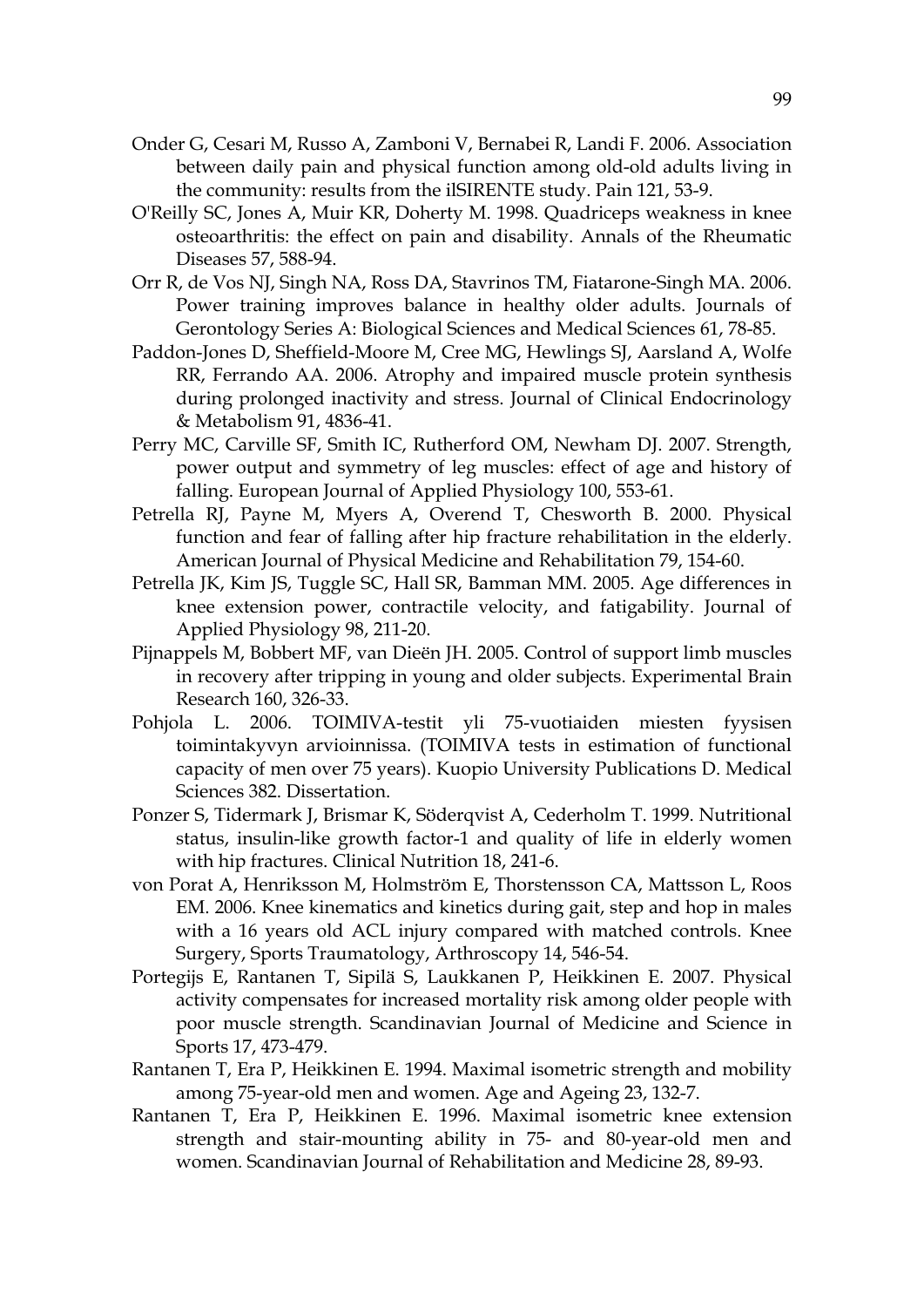- Rantanen T, Avela J. 1997a. Leg extension power and walking speed in very old people living independently. Journals of Gerontology Series A: Biological Sciences and Medical Sciences 52, M225-31.
- Rantanen T, Era P, Heikkinen E. 1997b. Physical activity and the changes in maximal isometric strength in men and women from the age of 75 to 80 years. Journal of the American Geriatrics Society 45, 1439-45.
- Rantanen T, Guralnik JM, Izmirlian G, Williamson JD, Simonsick EM, Ferrucci L, Fried LP. 1998a. Association of muscle strength with maximum walking speed in disabled older women. American Journal of Physical Medicine and Rehabilitation 77, 299-305.
- Rantanen T, Masaki K, Foley D, Izmirlian G, White L, Guralnik JM. 1998b. Grip strength changes over 27 yr in Japanese-American men. Journal of Applied Physiology 85, 2047-53.
- Rantanen T, Guralnik JM, Foley D, Masaki K, Leveille S, Curb JD, White L. 1999a. Midlife hand grip strength as a predictor of old age disability. Journal of the American Medical Association 281, 558-60.
- Rantanen T, Guralnik JM, Sakari-Rantala R, Leveille S, Simonsick EM, Ling S, Fried LP. 1999b. Disability, physical activity, and muscle strength in older women: the Women's Health and Aging Study. Archives of Physical Medicine and Rehabilitation 80, 130-5.
- Rantanen T, Guralnik JM, Ferrucci L, Penninx BW, Leveille S, Sipilä S, Fried LP. 2001. Coimpairments as predictors of severe walking disability in older women. Journal of the American Geriatrics Society 49, 21-7.
- Rantanen T, Avlund K, Suominen H, Schroll M, Frändin K, Pertti E. 2002. Muscle strength as a predictor of onset of ADL dependence in people aged 75 years. Aging Clinical and Experimental Research 14(3 Suppl), 10-5.
- Rantanen T, Volpato S, Ferrucci L, Heikkinen E, Fried LP, Guralnik JM. 2003. Handgrip strength and cause-specific and total mortality in older disabled women: exploring the mechanism. Journal of the American Geriatrics Society 51, 636-41.
- Robertson S, Frost H, Doll H, O'Connor JJ. 1998. Leg extensor power and quadriceps strength: an assessment of repeatability in patients with osteoarthritic knees. Clinical Rehabilitation 12, 120-6.
- Roche JJ, Wenn RT, Sahota O, Moran CG. 2005. Effect of comorbidities and postoperative complications on mortality after hip fracture in elderly people: prospective observational cohort study. British Medical Journal 331, 1374.
- Roos MR, Rice CL, Vandervoort AA. 1997. Age-related changes in motor unit function. Muscle & Nerve 20, 679-90.
- Rossi MD, Hasson S. 2004. Lower-limb force production in individuals after unilateral total knee arthroplasty. Archives of Physical Medicine and Rehabilitation 85, 1279-84.
- Rutherford OM, Jones DA, Round JM. 1990. Long-lasting unilateral muscle wasting and weakness following injury and immobilisation. Scandinavian Journal of Rehabilitation Medicine 22, 33-7.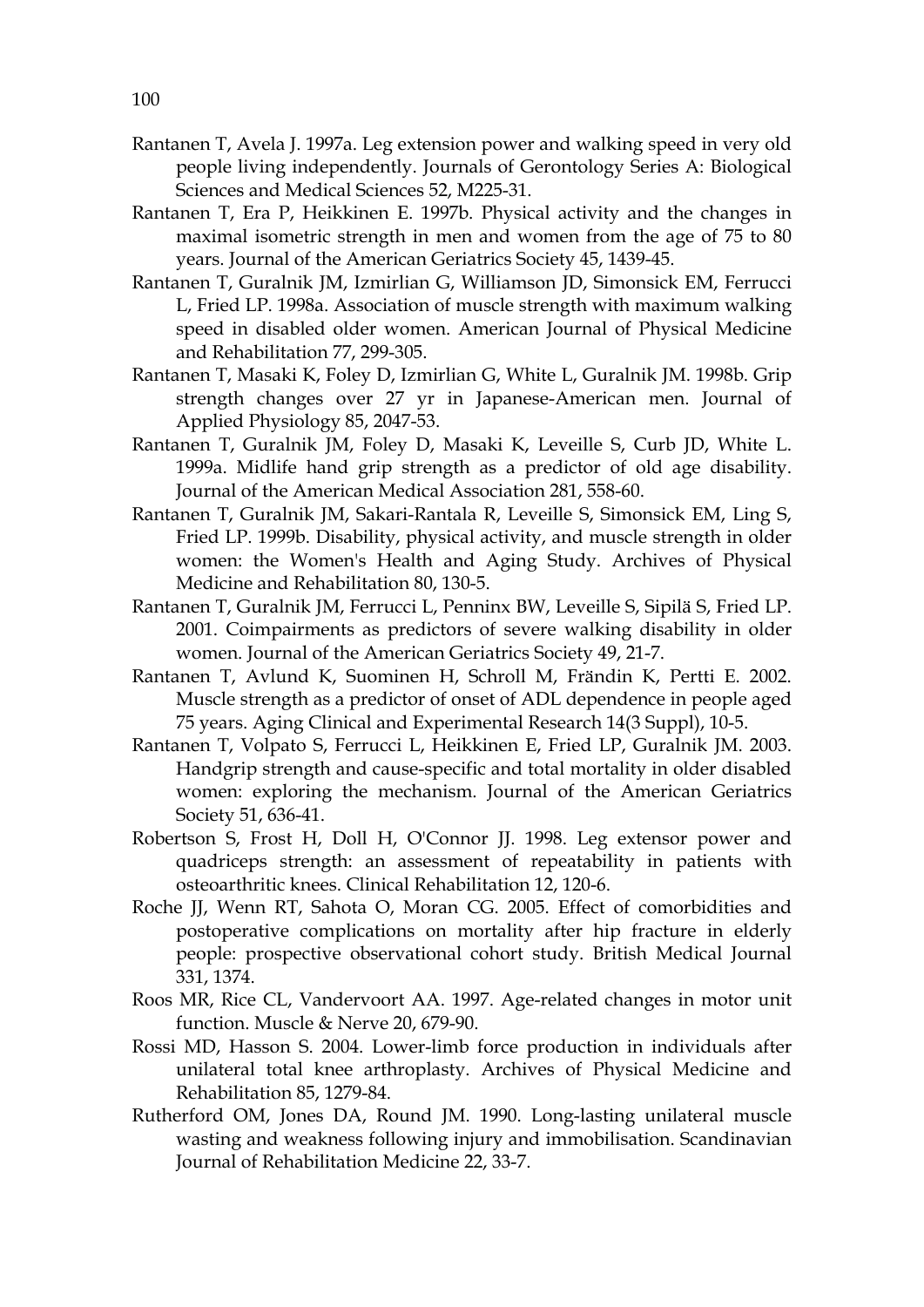- Sainio P, Koskinen S, Heliövaara M, Martelin T, Härkänen T, Hurri H, Miilunpalo S, Aromaa A. 2006. Self-reported and test-based mobility limitations in a representative sample of Finns aged 30+. Scandinavian Journal of Public Health 34, 378-86.
- Sayers SP, Bean J, Cuoco A, LeBrasseur NK, Jette A, Fielding RA. 2003. Changes in function and disability after resistance training: does velocity matter?: a pilot study. American Journal of Physical Medicine and Rehabilitation 82, 605-13.
- Sayers SP, Guralnik JM, Thombs LA, Fielding RA. 2005. Effect of leg muscle contraction velocity on functional performance in older men and women. Journal of the American Geriatrics Society 53, 467-71.
- Schlicht J, Camaione DN, Owen SV. 2001. Effect of intense strength training on standing balance, walking speed, and sit-to-stand performance in older adults. Journals of Gerontology Series A: Biological Sciences and Medical Sciences 56, M281-6.
- Schrøder HM, Petersen KK, Erlandsen M. 1993. Occurrence and incidence of the second hip fracture. Clinical Orthopaedics and Related Research 289, 166- 9.
- Scuffham P, Chaplin S, Legood R. 2003. Incidence and costs of unintentional falls in older people in the United Kingdom. Journal of Epidemiology and Community Health 57, 740-4.
- Seto JL, Orofino AS, Morrissey MC, Medeiros JM, Mason WJ. 1988. Assessment of quadriceps/hamstring strength, knee ligament stability, functional and sports activity levels five years after anterior cruciate ligament reconstruction. American Journal of Sports Medicine 16, 170-80.
- Seynnes O, Fiatarone Singh MA, Hue O, Pras P, Legros P, Bernard PL. 2004. Physiological and functional responses to low-moderate versus highintensity progressive resistance training in frail elders. Journals of Gerontology Series A: Biological Sciences and Medical Sciences 59, 503-9.
- Sherrington C, Lord SR. 1997. Home exercise to improve strength and walking velocity after hip fracture: a randomized controlled trial. Archives of Physical Medicine and Rehabilitation 78, 208-12.
- Sherrington C, Lord SR. 1998. Increased prevalence of fall risk factors in older people following hip fracture. Gerontology 446, 340-4.
- Sherrington C, Lord SR, Herbert RD. 2004. A randomized controlled trial of weight-bearing versus non-weight-bearing exercise for improving physical ability after usual care for hip fracture. Archives of Physical Medicine and Rehabilitation 85, 710-6.
- Shinkai S, Watanabe S, Kumagai S, Fujiwara Y, Amano H, Yoshida H, Ishizaki T, Yukawa H, Suzuki T, Shibata H. 2000. Walking speed as a good predictor for the onset of functional dependence in a Japanese rural community population. Age and Ageing 29, 441-6.
- Shumway-Cook A, Ciol MA, Gruber W, Robinson C. 2005. Incidence of and risk factors for falls following hip fracture in community-dwelling older adults. Physical Therapy 85, 648-55.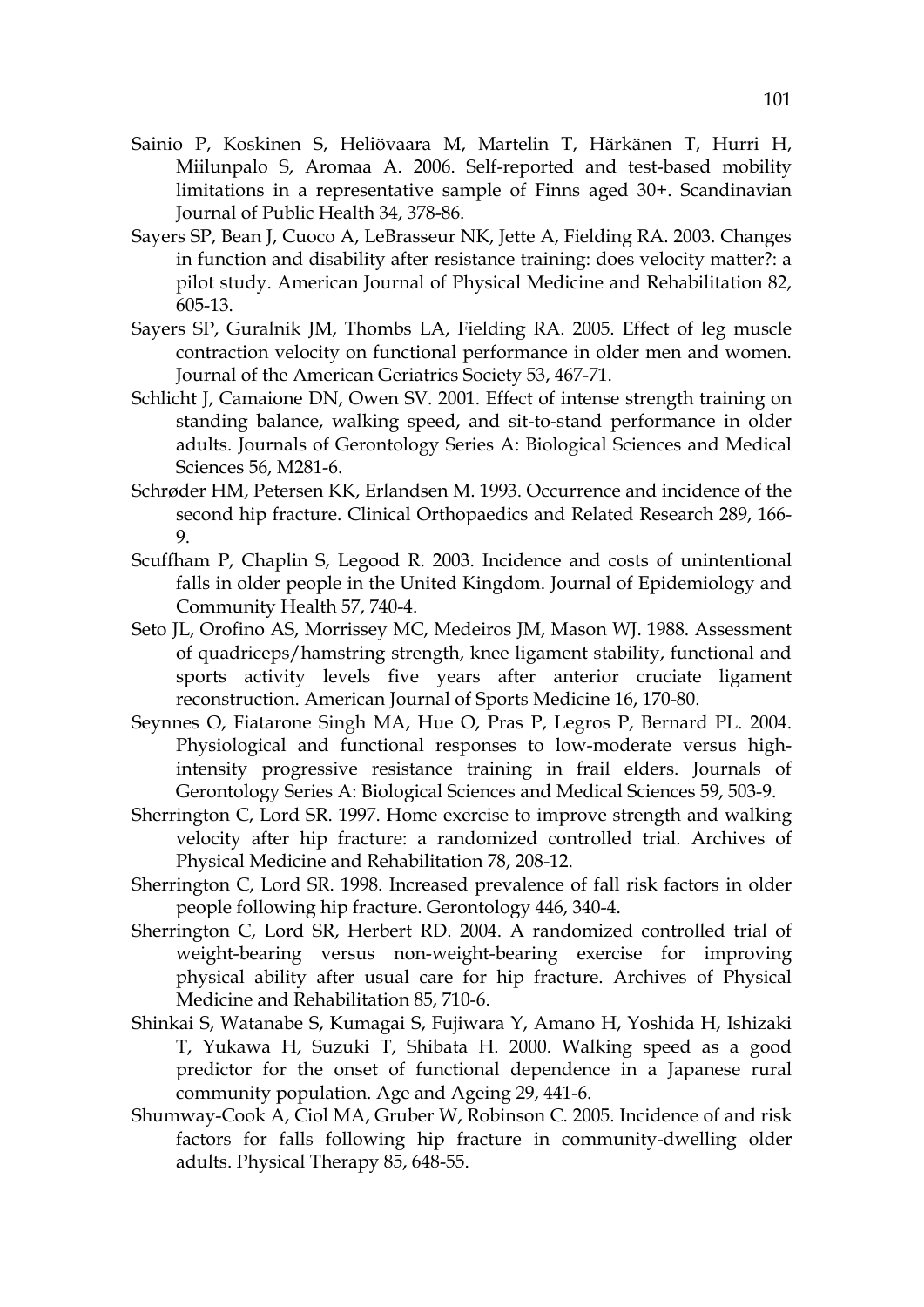- Sicard-Rosenbaum L, Light KE, Behrman AL. 2002. Gait, lower extremity strength, and self-assessed mobility after hip arthroplasty. Journals of Gerontology Series A: Biological Sciences and Medical Sciences 57, M47- 51.
- Sihvonen SE, Sipilä S, Era PA. 2004. Changes in postural balance in frail elderly women during a 4-week visual feedback training: a randomized controlled trial. Gerontology 50, 87-95.
- Sipilä S, Suominen H. 1991. Ultrasound imaging of the quadriceps muscle in elderly athletes and untrained men. Muscle & Nerve 14, 527-33.
- Sipilä S, Suominen H. 1995. Effects of strength and endurance training on thigh and leg muscle mass and composition in elderly women. Journal of Applied Physiology 78, 334-40.
- Sipilä S, Multanen J, Kallinen M, Era P, Suominen H. 1996. Effects of strength and endurance training on isometric muscle strength and walking speed in elderly women. Acta Physiologica Scandinavica 156, 457-64.
- Skelton DA, Greig CA, Davies JM, Young A. 1994. Strength, power and related functional ability of healthy people aged 65-89 years. Age and Ageing 23, 371-7.
- Skelton DA, Young A, Greig CA, Malbut KE. 1995. Effects of resistance training on strength, power, and selected functional abilities of women aged 75 and older. Journal of the American Geriatrics Society 43, 1081-7.
- Skelton DA, Kennedy J, Rutherford OM. 2002. Explosive power and asymmetry in leg muscle function in frequent fallers and non-fallers aged over 65. Age and Ageing 31, 119-25.
- Stel VS, Smit JH, Pluijm SMF, Lips P. 2003. Balance and mobility performance as treatable risk factors for recurrent falling in older persons. Journal of Clinical Epidemiology 56, 659-68.
- Stenvall M, Olofsson B, Lundström M, Svensson O, Nyberg L, Gustafson Y. 2006. Inpatient falls and injuries in older patients treated for femoral neck fracture. Archives of Gerontology and Geriatrics 43, 389-99.
- Steultjens MP, Dekker J, van Baar ME, Oostendorp RA, Bijlsma JW. 2001. Muscle strength, pain and disability in patients with osteoarthritis. Clinical Rehabilitation 15, 331-41.
- Steultjens MP, Dekker J, Bijlsma JW. 2002. Avoidance of activity and disability in patients with osteoarthritis of the knee: the mediating role of muscle strength. Arthritis & Rheumatism 46, 1784-8.
- Stevens JA, Powell KE, Smith SM, Wingo PA, Sattin RW. 1997. Physical activity, functional limitations, and the risk of fall-related fractures in communitydwelling elderly. Annals of Epidemiology 7, 54-61.
- Stevens JE, Mizner RL, Snyder-Mackler L. 2003. Quadriceps strength and volitional activation before and after total knee arthroplasty for osteoarthritis. Journal of Orthopaedic Research 21, 775-9.
- Stoll T, Huber E, Seifert B, Michel BA, Stucki G. 2000. Maximal isometric muscle strength: normative values and gender-specific relation to age. Clinical Rheumatology 19, 105-13.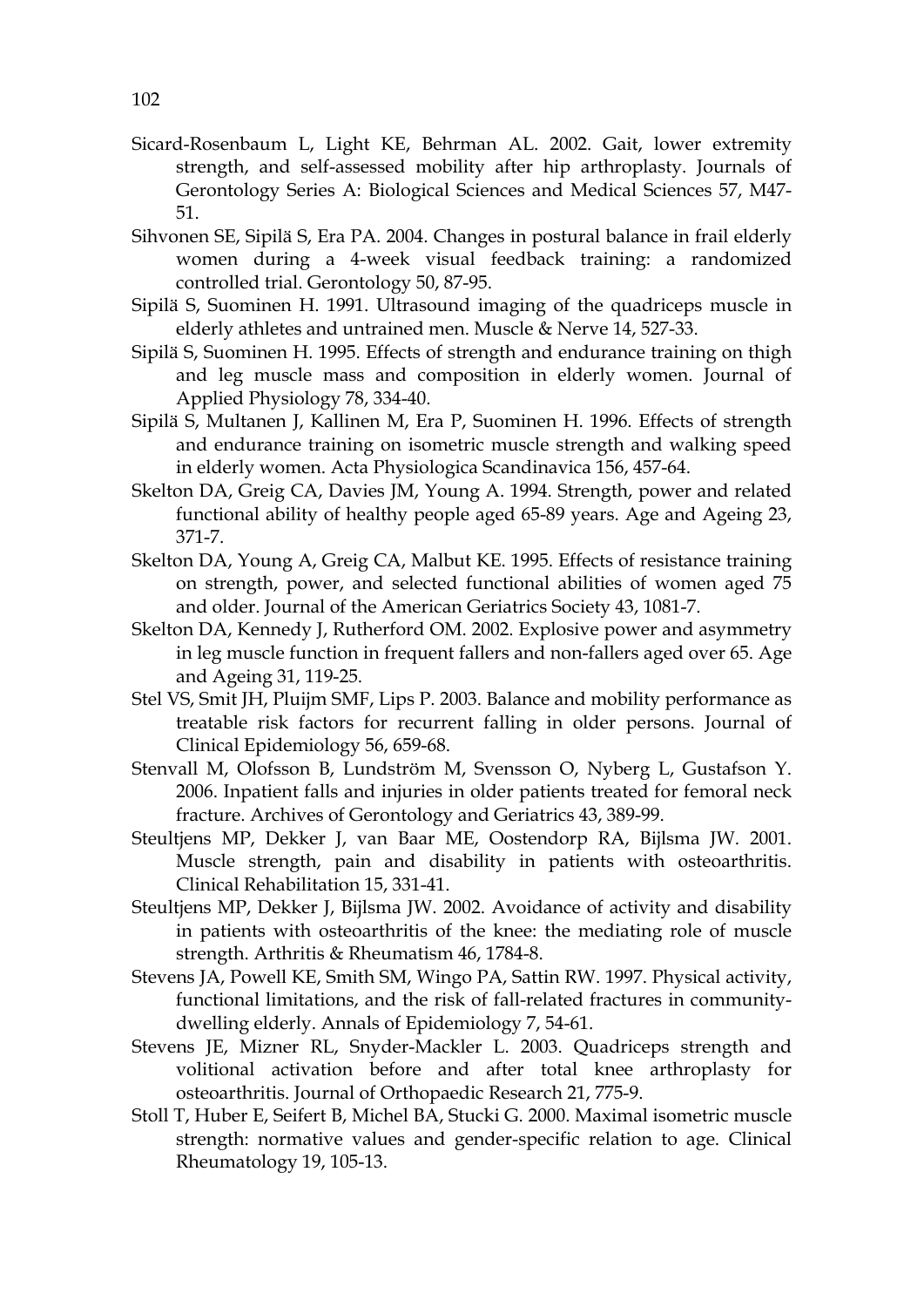- Suetta C, Aagaard P, Rosted A, Jakobsen AK, Duus B, Kjaer M, Magnusson SP. 2004a. Training-induced changes in muscle CSA, muscle strength, EMG, and rate of force development in elderly subjects after long-term unilateral disuse. Journal of Applied Physiology 97, 1954-61.
- Suetta C, Magnusson SP, Rosted A, Aagaard P, Jakobsen AK, Larsen LH, Duus B, Kjaer M. 2004b. Resistance training in the early postoperative phase reduces hospitalization and leads to muscle hypertrophy in elderly hip surgery patients--a controlled, randomized study. Journal of the American Geriatrics Society 52, 2016-22.
- Suetta C, Aagaard P, Magnusson SP, Andersen LL, Sipilä S, Rosted A, Jakobsen AK, Duus B, Kjaer M. 2007. Muscle size, neuromuscular activation, and rapid force characteristics in elderly men and women: effects of unilateral long-term disuse due to hip-osteoarthritis. Journal of Applied Physiology 102, 942-8.
- Sullivan DH, Wall PT, Bariola JR, Bopp MM, Frost YM. 2001. Progressive resistance muscle strength training of hospitalized frail elderly. American Journal of Physical Medicine and Rehabilitation 80, 503-9.
- Suzuki T, Bean JF, Fielding RA. 2001. Muscle power of the ankle flexors predicts functional performance in community-dwelling older women. Journal of the American Geriatrics Society 49, 1161-7.
- Taaffe DR, Duret C, Wheeler S, Marcus R. 1999. Once-weekly resistance exercise improves muscle strength and neuromuscular performance in older adults. Journal of the American Geriatrics Society 47, 1208-14.
- Thelen DG, Schultz AB, Alexander NB, Ashton-Miller JA. 1996. Effects of age on rapid ankle torque development. Journals of Gerontology Series A: Biological Sciences and Medical Sciences 51, M226-32.
- Thorstensson CA, Roos EM, Petersson IF, Arvidsson B. 2006. How do middleaged patients conceive exercise as a form of treatment for knee osteoarthritis? Disability & Rehabilitation 28, 51-9.
- Tiainen K, Sipilä S, Alen M, Heikkinen E, Kaprio J, Koskenvuo M, Tolvanen A, Pajala S, Rantanen T. 2004. Heritability of maximal isometric muscle strength in older female twins. Journal of Applied Physiology 96, 173-80.
- Tiainen K, Sipilä S, Alén M, Heikkinen E, Kaprio J, Koskenvuo M, Tolvanen A, Pajala S, Rantanen T. 2005. Shared genetic and environmental effects on strength and power in older female twins. Medicine & Science in Sports & Exercise 37, 72-8.
- Timonen L, Rantanen T, Ryynänen OP, Taimela S, Timonen TE, Sulkava R. 2002. A randomized controlled trial of rehabilitation after hospitalization in frail older women: effects on strength, balance and mobility. Scandinavian Journal of Medicine & Science in Sports 12, 186-92.
- Tinetti ME, Liu WL, Claus EB. 1993. Predictors and prognosis of inability to get up after falls among elderly persons. Journal of the American Medical Association 269, 65-70.
- Tinetti ME, Doucette JT, Claus EB. 1995. The contribution of predisposing and situational risk factors to serious fall injuries. Journal of the American Geriatrics Society 43, 1207-13.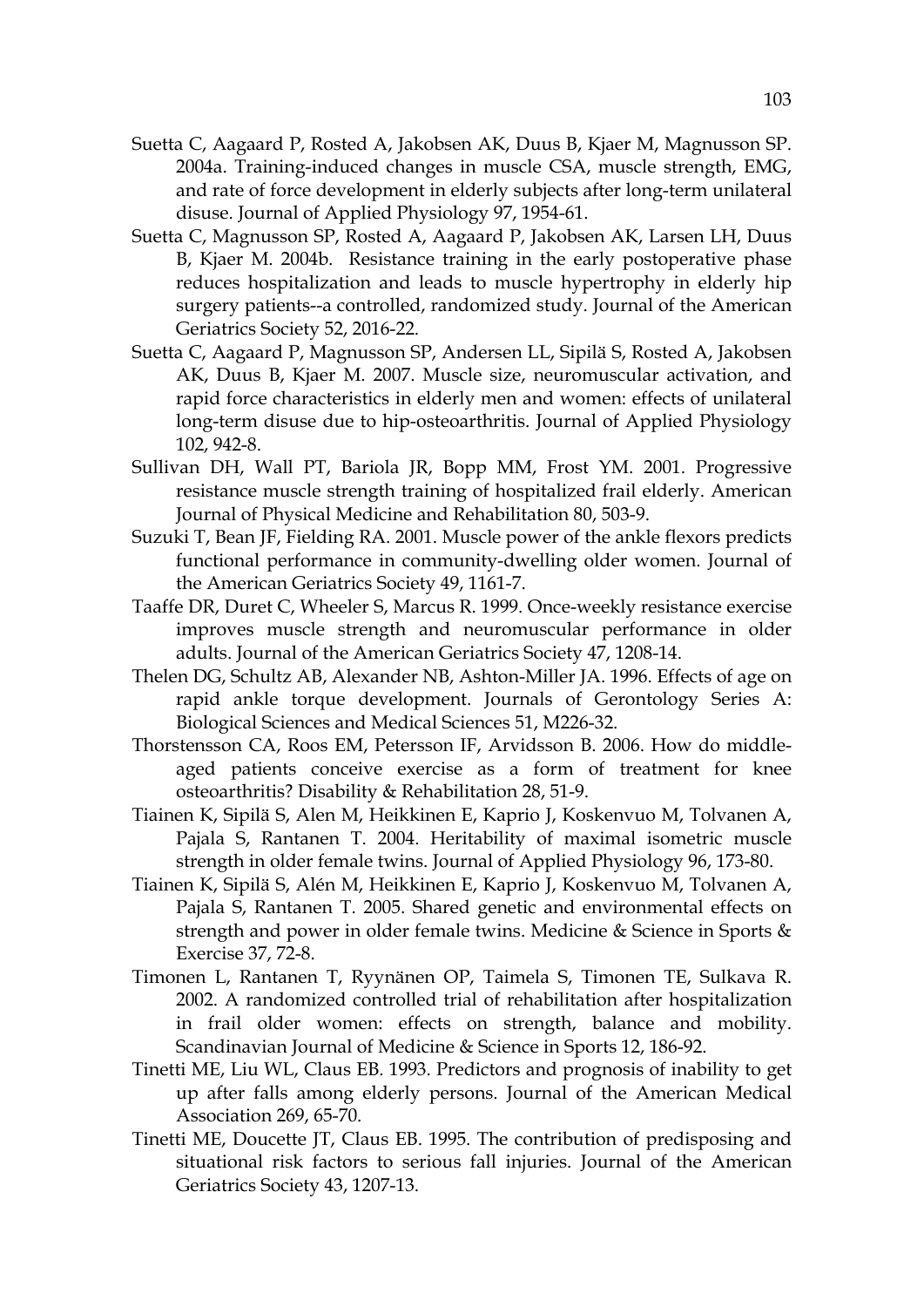- Tinetti ME, Baker DI, Gottschalk M, Garrett P, McGeary S, Pollack D, Charpentier P. 1997a. Systematic home-based physical and functional therapy for older persons after hip fracture. Archives of Physical Medicine and Rehabilitation 78, 1237-47.
- Tinetti ME, Williams CS. 1997b. Falls, injuries due to falls, and the risk of admission to a nursing home. The New England Journal of Medicine 337, 1279-84.
- Tinetti ME, Baker DI, Gottschalk M, Williams CS, Pollack D, Garrett P, GillTM, Marottoli RA, Acampora D. 1999. Home-based multicomponent rehabilitation program for older persons after hip fracture: a randomized trial. Archives of Physical Medicine and Rehabilitation 80, 916-22.
- Urbach D, Nebelung W, Weiler HT, Awiszus F. 1999. Bilateral deficit of voluntary quadriceps muscle activation after unilateral ACL tear. Medicine & Science in Sports & Exercise 31, 1691-6.
- Urso ML, Clarkson PM, Price TB. 2006. Immobilization effects in young and older adults. European Journal of Applied Physiology 96, 564-71.
- Verbrugge LM, Jette AM. 1994. The disablement process. Social Science and Medicine 38, 1-14.
- Visser M, Harris TB, Fox KM, Hawkes W, Hebel JR, Yahiro JY, Michael R, Zimmerman SI, Magaziner J. 2000. Change in muscle mass and muscle strength after a hip fracture: relationship to mobility recovery. Journals of Gerontology Series A: Biological Sciences and Medical Sciences 55, M434- 40.
- Vlaeyen JW, Linton SJ. 2000. Fear-avoidance and its consequences in chronic musculoskeletal pain: a state of the art. Pain 85, 317-32.
- Völgyi E, Tylavsky FA, Lyytikäinen A, Suominen H, Alén M, Cheng S. 2008. Assessing Body Composition With DXA and Bioimpedance: Effects of Obesity, Physical Activity, and Age. Obesity 16, 700-5.
- de Vos NJ, Singh NA, Ross DA, Stavrinos TM, Orr R, Fiatarone Singh MA. 2005. Optimal load for increasing muscle power during explosive resistance training in older adults. Journals of Gerontology Series A: Biological Sciences and Medical Sciences 60, 638-47.
- de Vreede PL, Samson MM, van Meeteren NL, Duursma SA, Verhaar HJ. 2005. Functional-task exercise versus resistance strength exercise to improve daily function in older women: a randomized, controlled trial. Journal of the American Geriatrics Society 53, 2-10.
- Wei TS, Hu CH, Wang SH, Hwang KL. 2001. Fall characteristics, functional mobility and bone mineral density as risk factors of hip fracture in the community-dwelling ambulatory elderly. Osteoporosis International 12, 1050-5.
- Whitehead C, Miller M, Crotty M. 2003. Falls in community-dwelling older persons followinig hip fracture: impact on self-efficacy, balance and handicap. Clinical Rehabilitation 17, 899-906.
- van Wilgen CP, Akkerman L, Wieringa J, Dijkstra PU. 2003. Muscle strength in patients with chronic pain. Clinical Rehabilitation 17, 885-9.